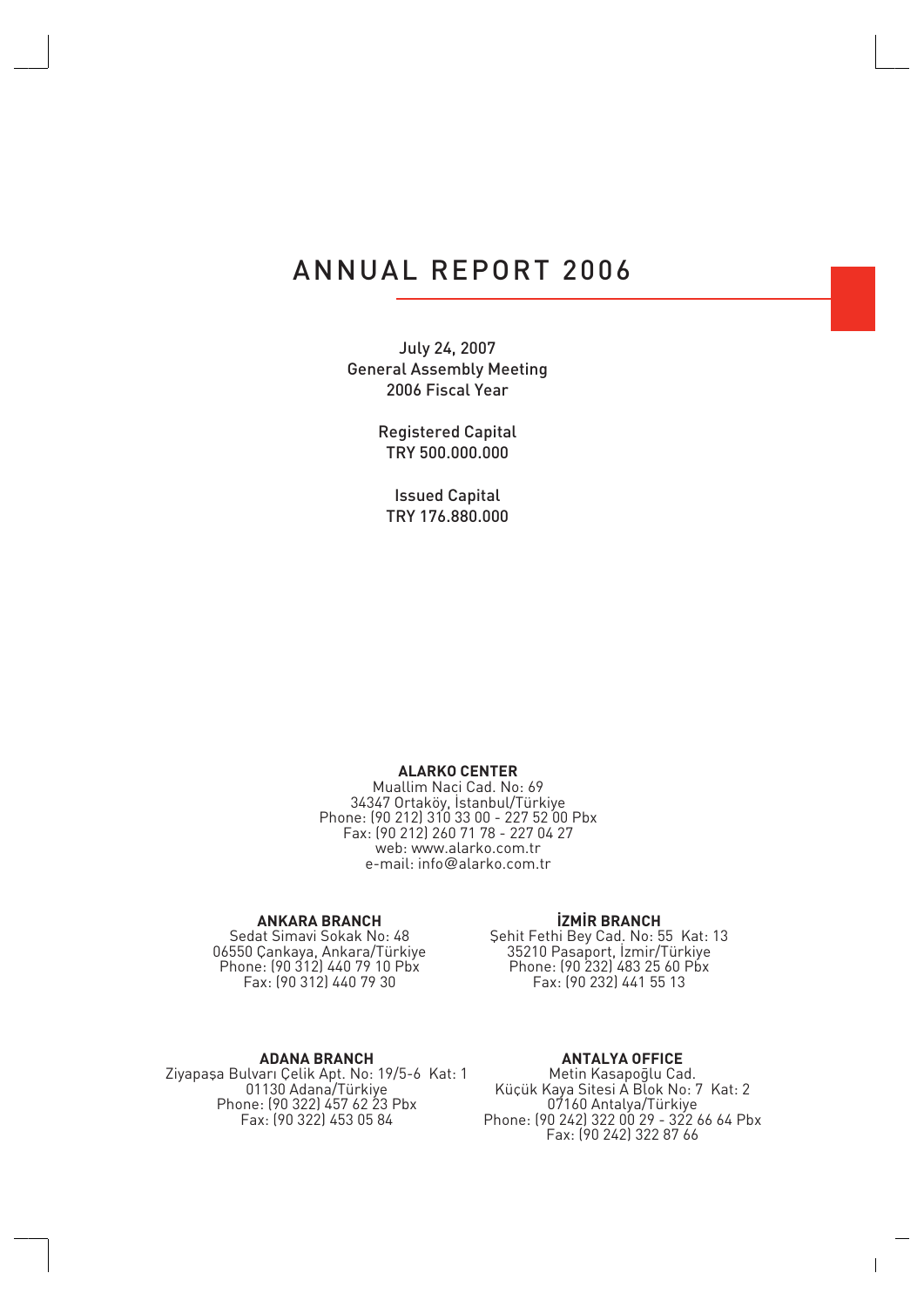# CONTENTS

|                                                      | page |                                                                               |
|------------------------------------------------------|------|-------------------------------------------------------------------------------|
| Message from the Chairman                            | 05   |                                                                               |
|                                                      | 06   | The Board of Directors and Statutory<br>Auditors of Alarko Holding A.S.       |
| The Alarko Group of Companies                        | 08   |                                                                               |
|                                                      | 10   | General Organization                                                          |
| Management Staff                                     | 12   |                                                                               |
|                                                      | 14   | Agenda of the Ordinary General Assembly                                       |
| Board of Directors' Annual Report                    | 15   |                                                                               |
|                                                      | 17   | Capital and Percentage of Shareholdings<br>in Subsidiaries and Participations |
| Earnings from Subsidiaries and Equity Participations | 18   |                                                                               |
|                                                      | 19   | Subsidiaries of Alarko Group                                                  |
| <b>Contracting Group</b>                             | 20   |                                                                               |
|                                                      | 23   | Land Development Group                                                        |
| Industry and Trade Group                             | 25   |                                                                               |
|                                                      | 28   | Tourism Group                                                                 |
| <b>Energy Group</b>                                  | 30   |                                                                               |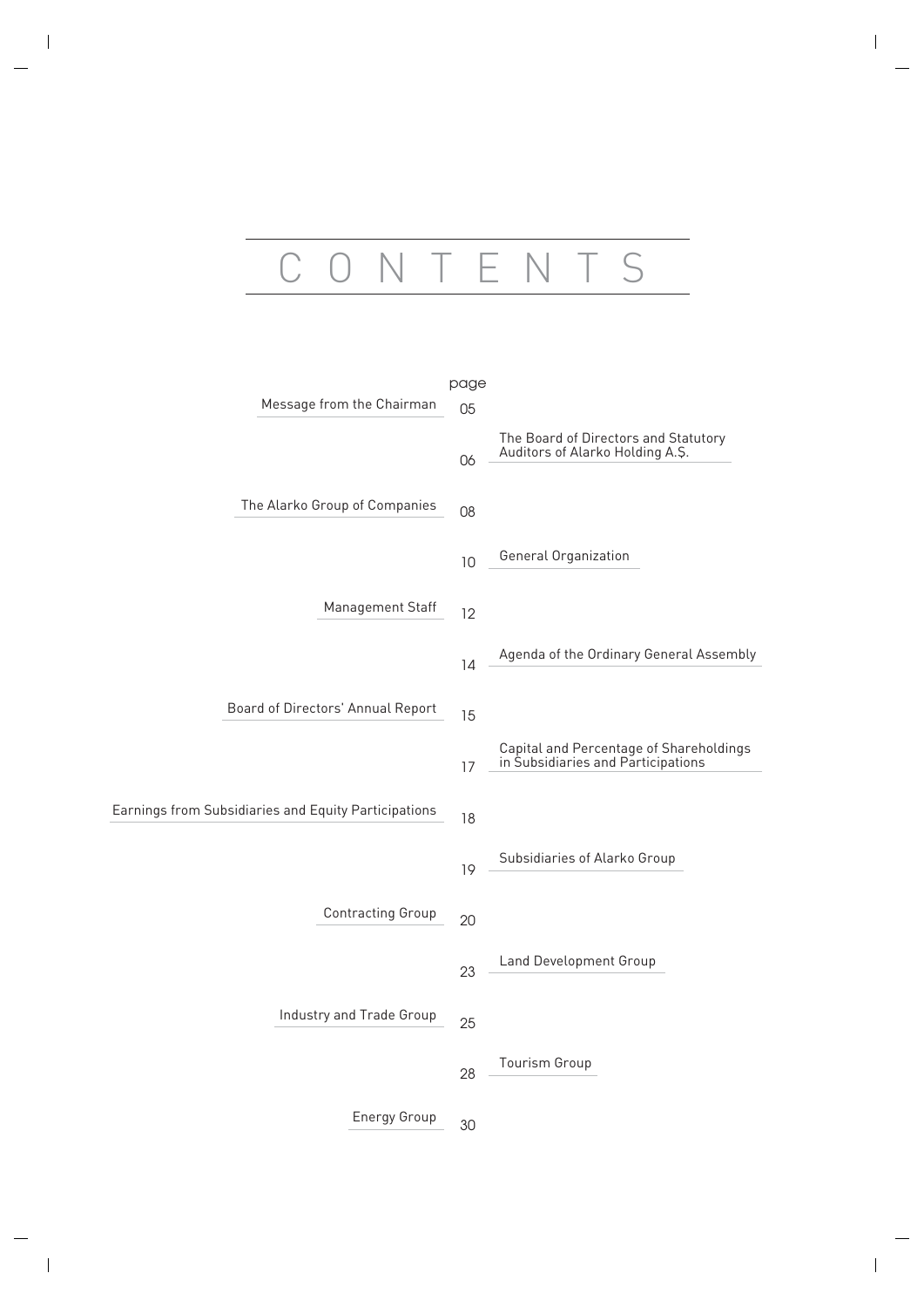|                                           | page |                                                                     |
|-------------------------------------------|------|---------------------------------------------------------------------|
|                                           | 32   | Seafood Products Group                                              |
| Social & Industrial Activities            | 34   |                                                                     |
|                                           | 35   | Üzeyir Garih's View                                                 |
| Business Volume and Perspectives for 2007 | 36   |                                                                     |
|                                           | 37   | Taxes Paid and Personnel Expenses                                   |
| Developments During the Last Five Years   | 38   |                                                                     |
|                                           | 39   | Report on Compliance with<br><b>Corporate Management Principles</b> |
| Independent Auditors' Report              | 48   |                                                                     |
| Notes to the Consolidated                 | 50   | <b>Consolidated Financial Statements</b>                            |
| <b>Financial Statements</b>               |      |                                                                     |
|                                           | 86   | <b>Profit Distribution Recommendation</b>                           |
| <b>Statutory Auditors' Report</b>         | 87   |                                                                     |
|                                           | 00   | Conclusion                                                          |

88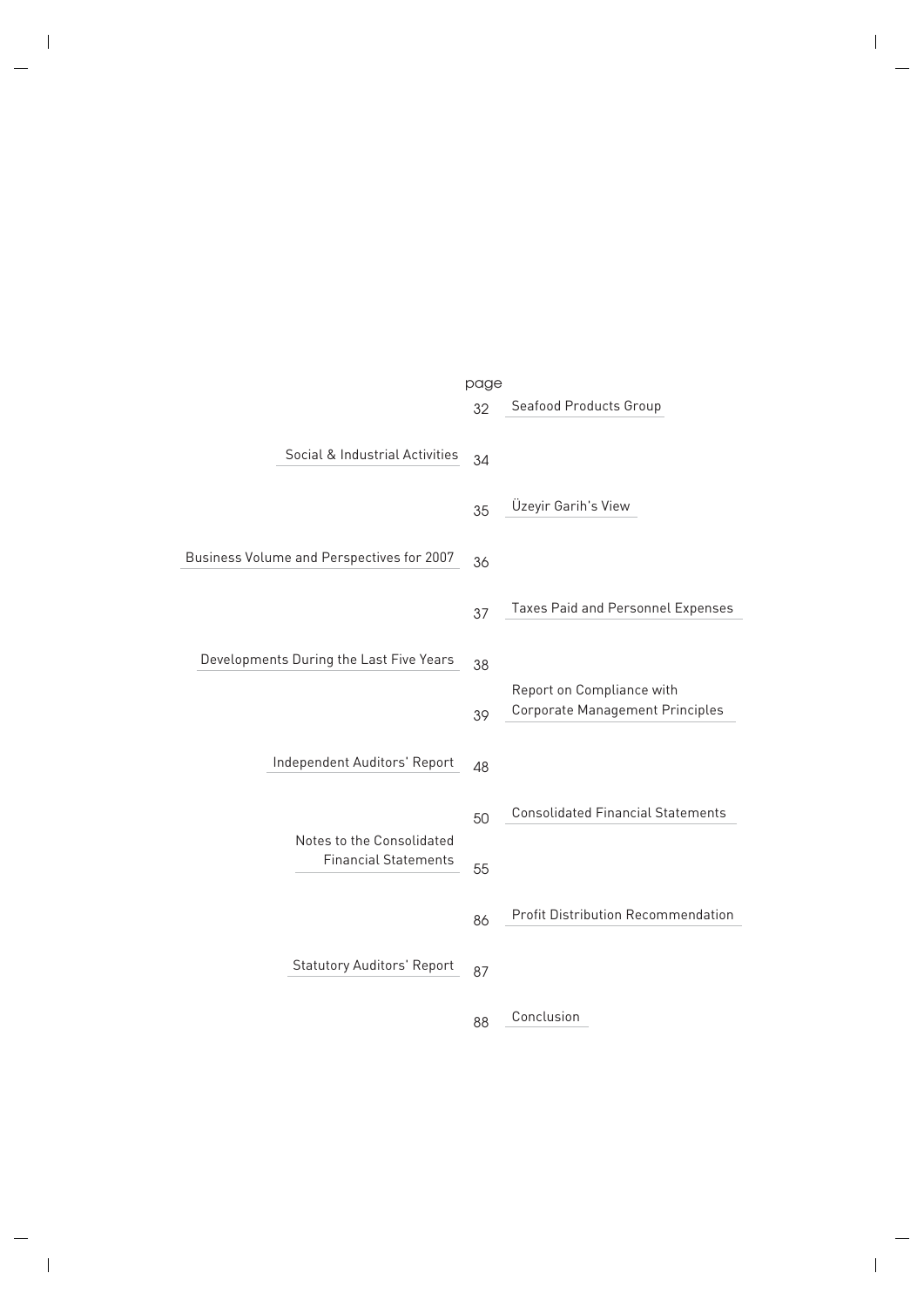Esteemed Shareholders,

The year 2006 has been a better and more stable one than the previous year.

In the May-June period of 2006 in particular, there was a slight fluctuation in the financial markets. In spite of this, the positive trend observed in the economy in recent years was maintained during this year in general.

Let us now have a look at the macroeconomic values.

In 2006, there was a small increase in inflation over 2005. However, the single digit rate was maintained. The Annual Consumer Prices Index increase was 9,65 %.

Economic growth continued and there was a Gross National Product increase of over 6 %. For the first time in history the GNP exceeded 400 billion US dollars. GNP per capita rose to 5.500 US dollars.

A successful budget performance was attained in 2006. The ratio of primary surplus to GNP was 7,3%. The ratio of the total budgetary deficit to GNP decreased from minus two percent in 2005 to minus seven per thousand in 2006.

In addition, the net public debt decreased from 201 billion US dollars in 2005 to 183 billion US dollars in 2006.

There was also a serious foreign capital inflow in 2006. Moreover, privatizations, company purchases and partnerships and direct investments gained momentum. A net inflow of 20 billion US dollars was attained during this year.

Now, let us have a look at 2007. Soon there will be presidential and parliamentary elections.

Still, we see that at the level that our economy has reach, we have overcome the fragilities of the past. Moreover, when taking into consideration the increasing integration with world economy, we expect this positive trend in the economy to continue in the future.

We are also going through another important and positive development. The financial markets are no longer reacting to internal social and political fluctuations as strongly as they used to. A structure much more integrated with the world has been formed. Foreigners are no longer coming for a temporary period but for a permanent period. This gives depth to the markets, and the markets become stronger vis-a-vis interior and exterior factors. We can now make long-term plans.

Yes, the economic situation is generally improving. However, unemployment is increasing.

The number of unemployed is not decreasing but increasing because rapid population increase.

Due to structural changes there is a transfer of labor force from agriculture to other sectors.

We hope that more serious steps will be taken to solve this problem after the elections.

We must make more serious efforts on this issue.

Our best regards to all our shareholders.

İshak Alaton Chairman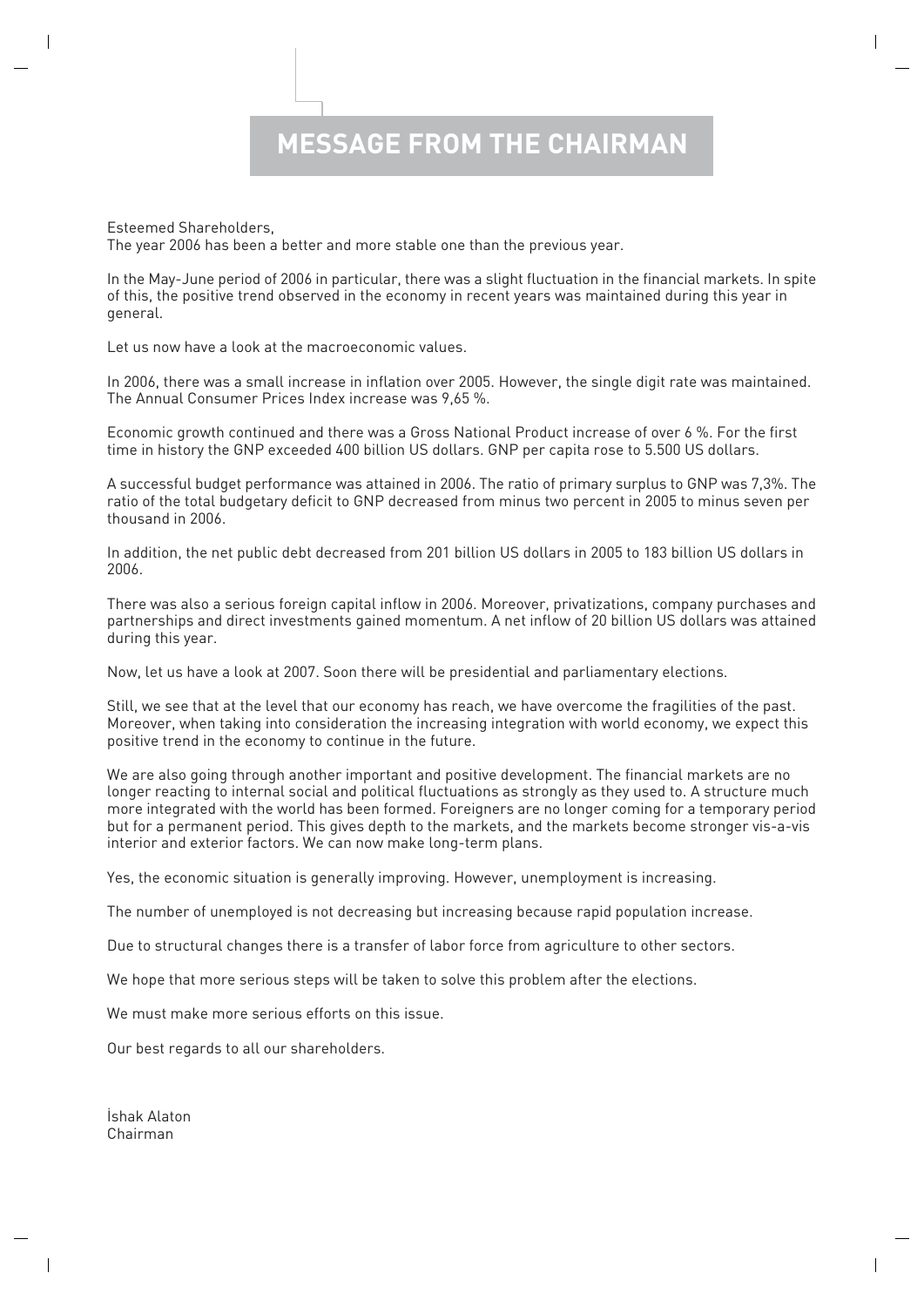# **BOARD OF DIRECTORS**



Chairman (16.05.2006-24.07.2007) **‹zzet GAR‹H**

Vice Chairman (16.05.2006-24.07.2007)

**Vedat A. ALATON** Vice Chairman (16.05.2006-24.07.2007)

**Ayhan YAVRUCU** Director Chief Executive Officer (16.05.2006-24.07.2007)

**Prof. Dr. Halil Kemal KAFALI** Auditor (16.05.2006-24.07.2007) **Prof. Dr. Ahmet Zeyyat HATİPOĞLU** Auditor (16.05.2006-24.07.2007) **Prof. Dr. Mustafa Ayd›n AYSAN** Auditor (16.05.2006-24.07.2007)

BOARD OF AUDITORS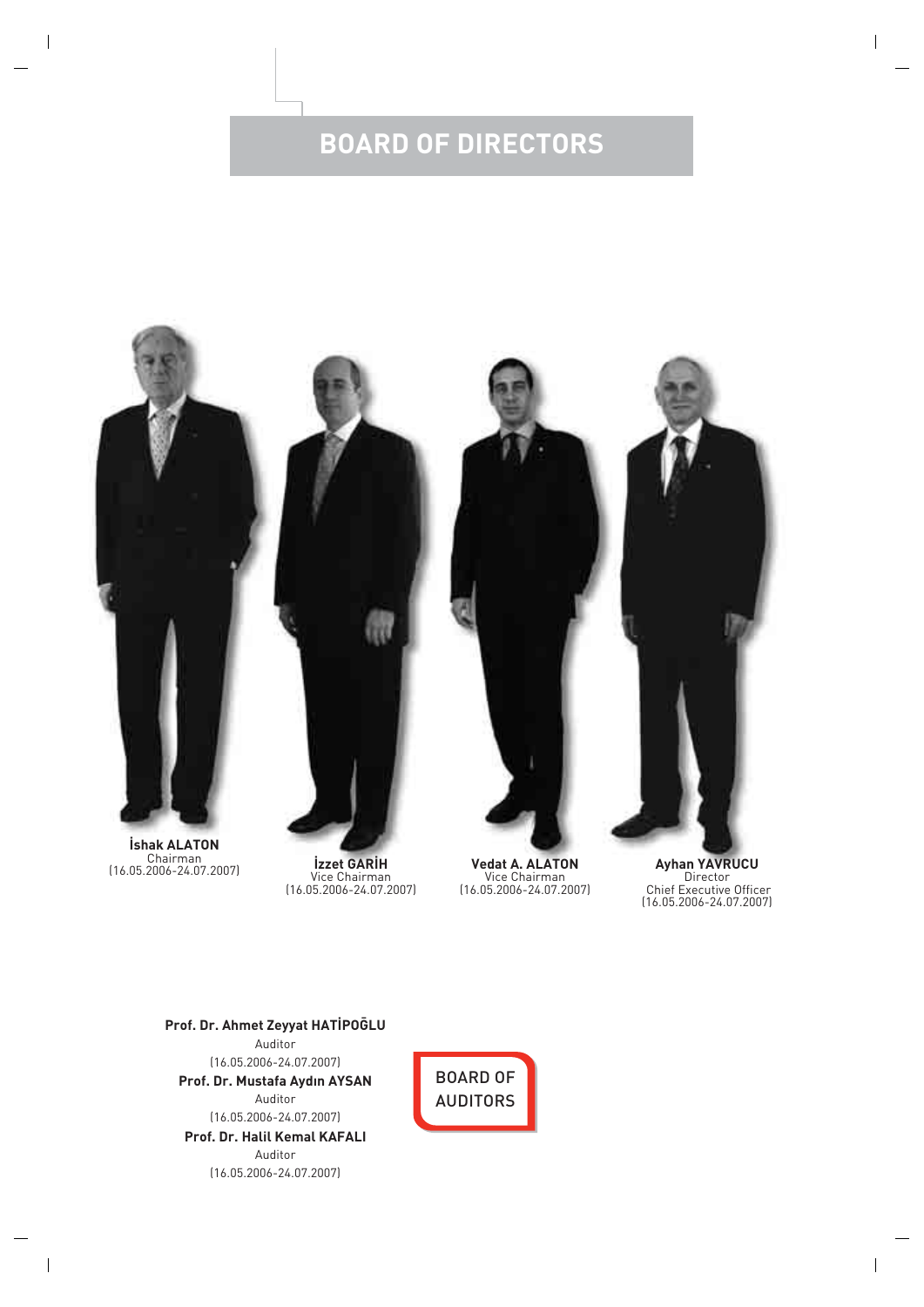

**Güner KOÇEL** Director (16.05.2006-24.07.2007) Director (16.05.2006-24.07.2007)

**Dalia GARİH** 

**Leyla ALATON GÜNYELİ** Director (16.05.2006-24.07.2007)

**Işık BİREN** Director (16.05.2006-24.07.2007)

**Ahmet Vural AKIŞIK** Director (16.05.2006-24.07.2007)

**Independent Auditing Company** Denet Bağımsız Denetim Yeminli Mali Müşavirlik A.Ş. **(Member firm of BDO International)**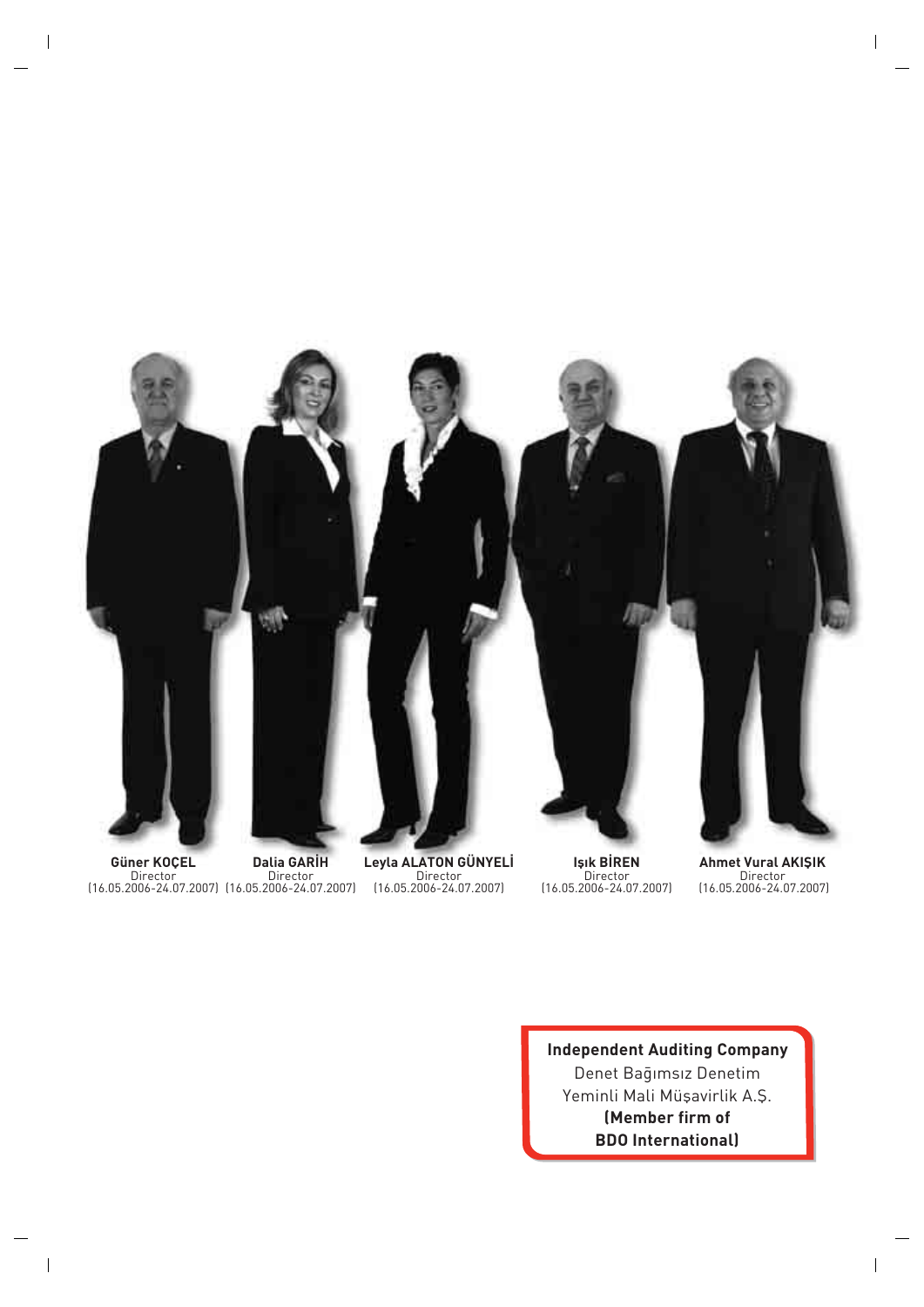# **THE ALARKO GROUP OF COMPANIES**

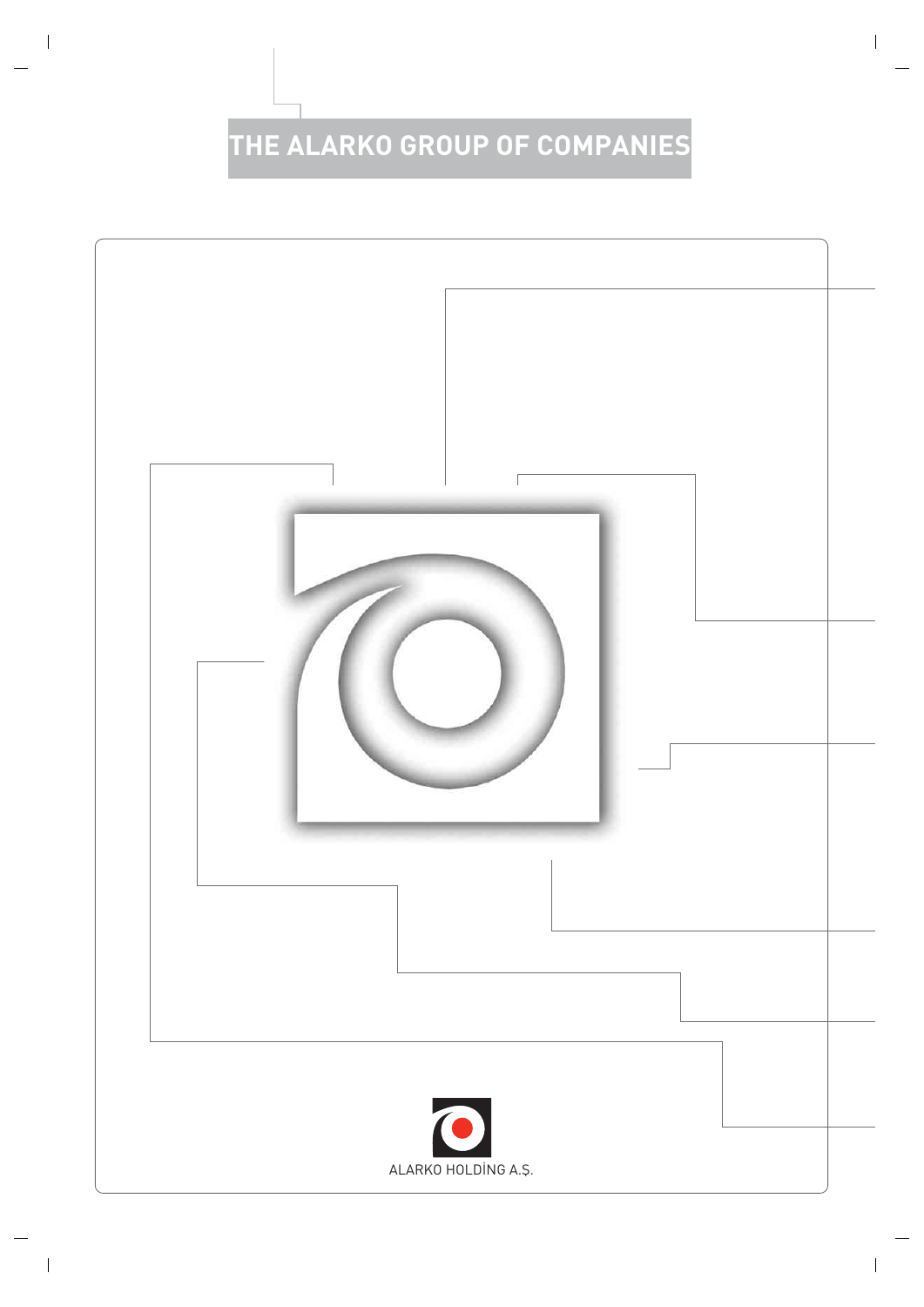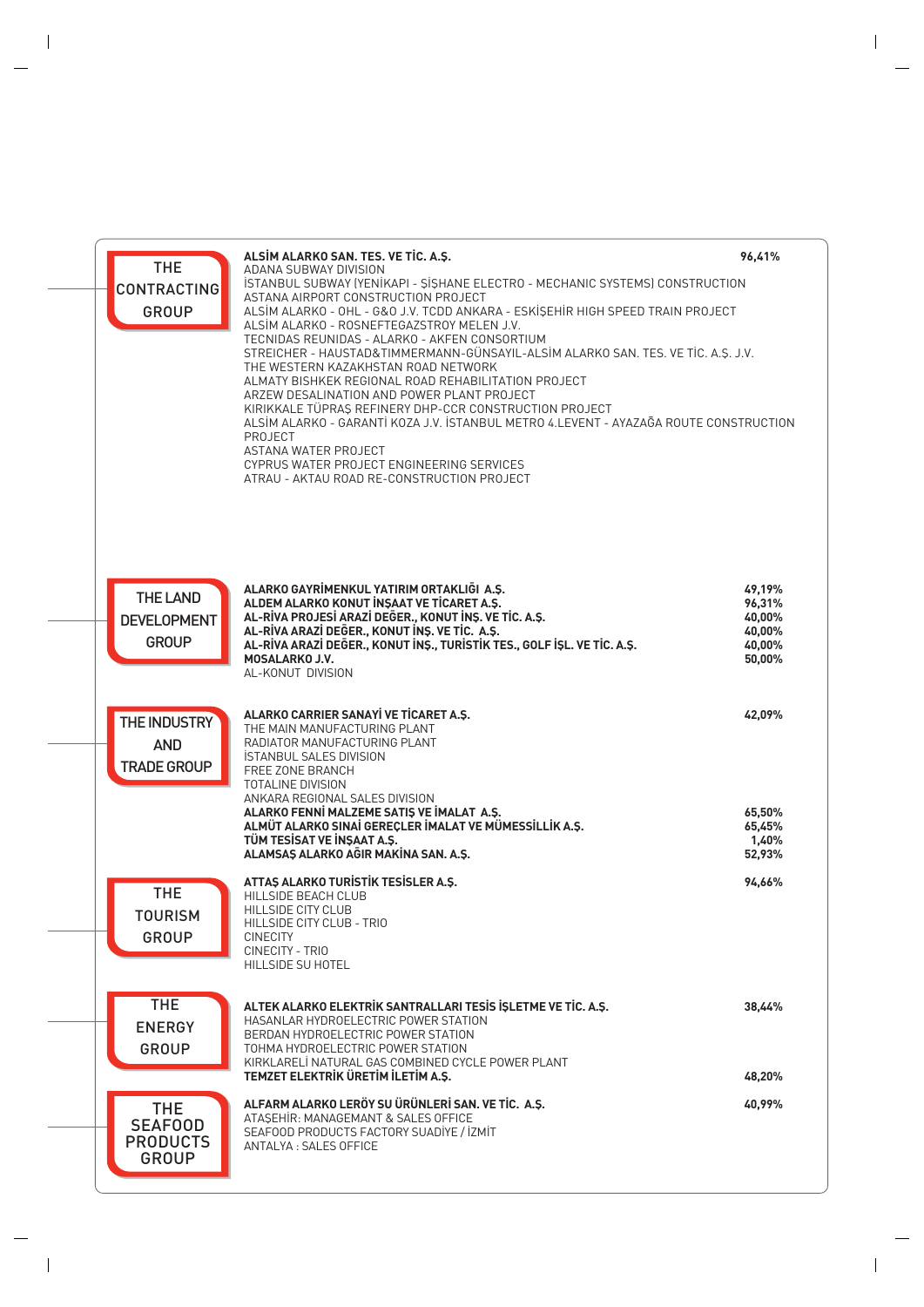# **GENERAL ORGANIZATION**

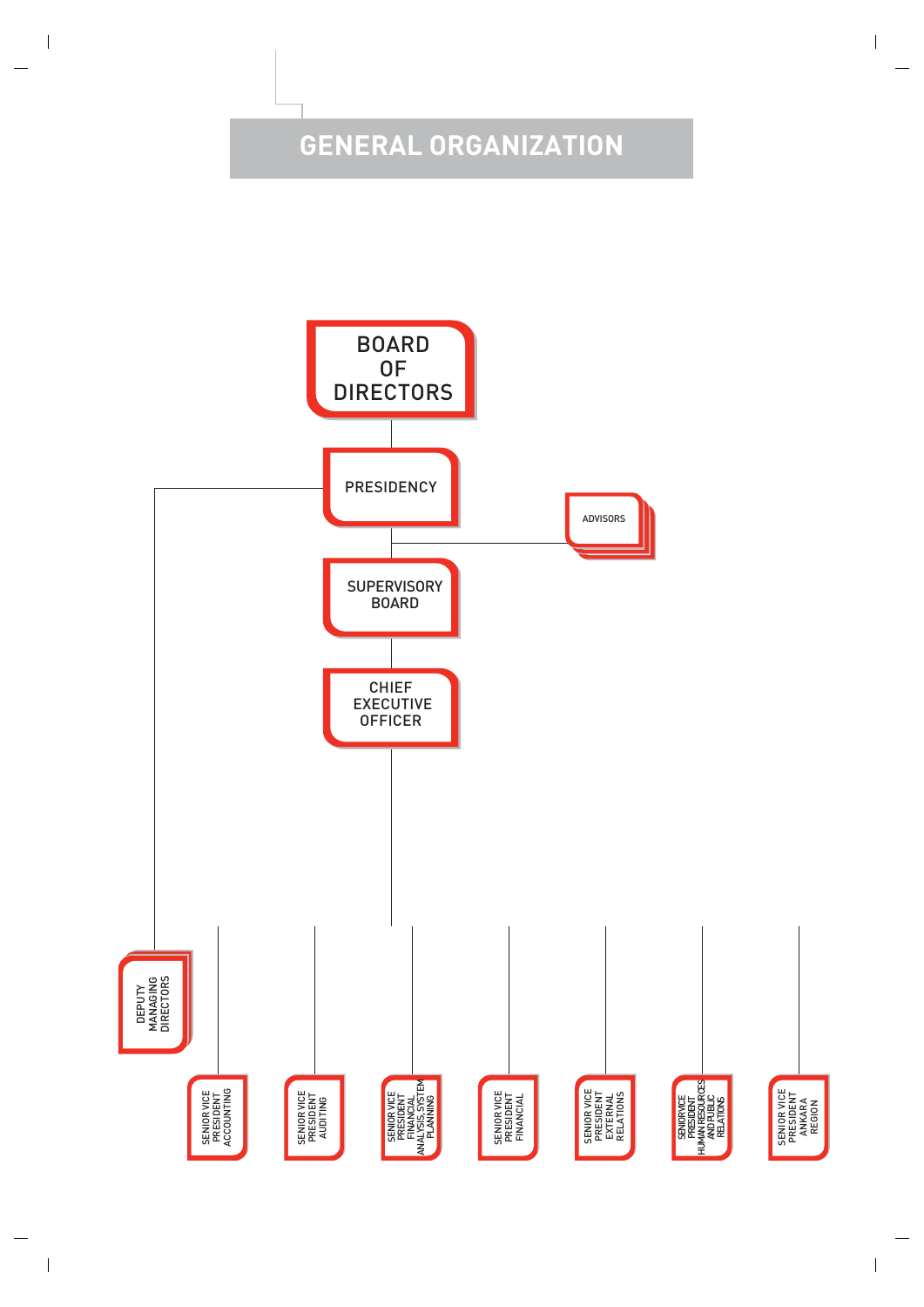

EXECUTIVE COMMITTEE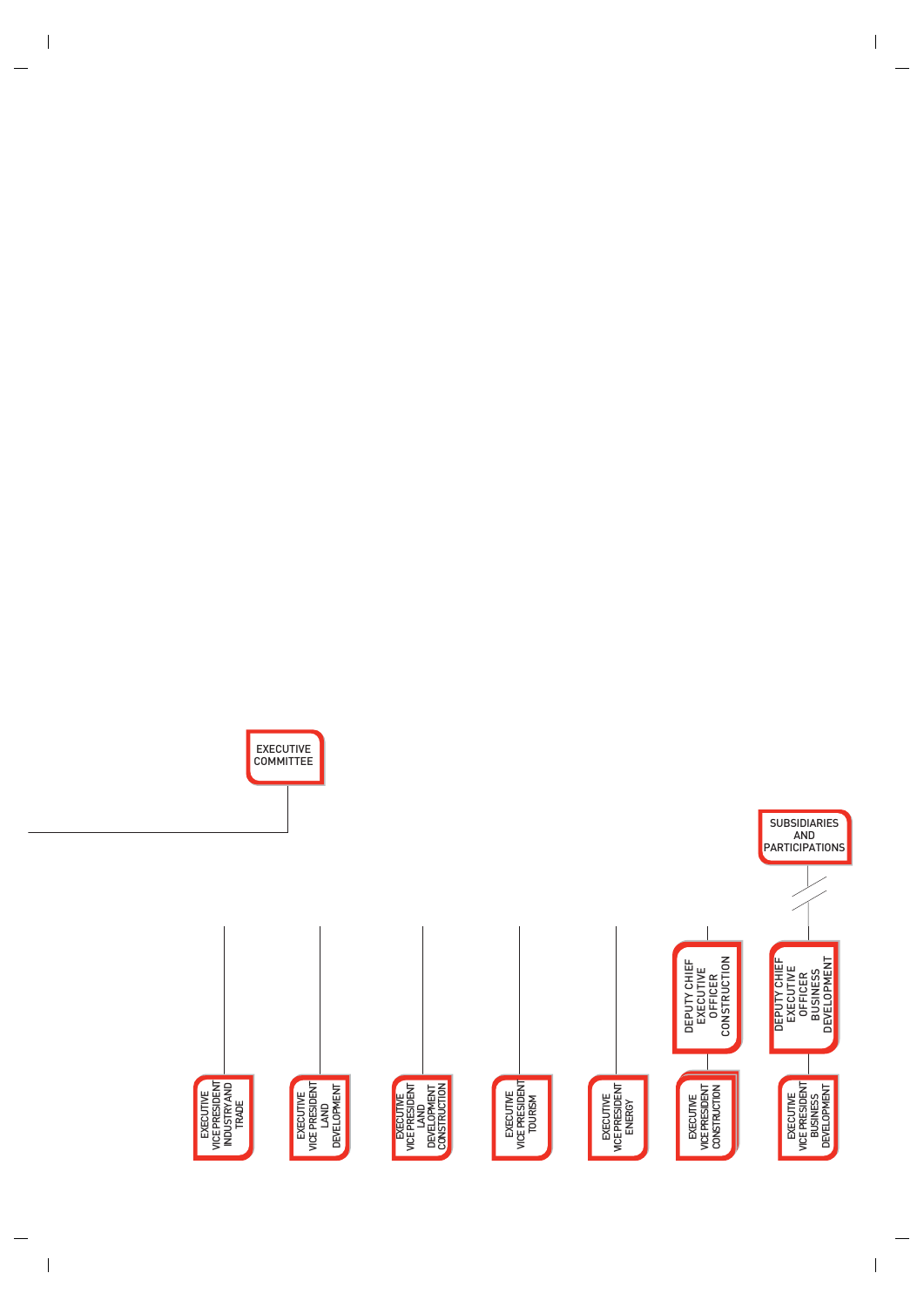### **MANAGEMENT STAFF**

### **CORPORATE PRESIDENT**

**ISHAK ALATON** 

### **DEPUTY MANAGING DIRECTORS**

**İZZET GARİH** VEDAT AKSEL ALATON

### **CHIEF EXECUTIVE OFFICER**

AYHAN YAVRUCU

#### **DEPUTY CHIEF EXECUTIVE OFFICERS**

M. ALPER KAPTANOĞLU CONTRACTING - CONSTRUCTION<br>M. TANSU USLU \* CONTRACTING - BUSINESS DEVE CONTRACTING - BUSINESS DEVELOPMENT

#### **SENIOR VICE PRESIDENTS**

| MEHMET DÖNMEZ *      |
|----------------------|
| MFHMFT AHKFMOĞI U    |
| <b>MUSTAFA FİLİZ</b> |
| OKTAY VARI IFR *     |
| SEYIT M. BURUK *     |
| ÜMİT NURİ YILDIZ     |

ANKARA REGION **AUDITING ACCOUNTING EXTERNAL RELATIONS** HUMAN RESOURCES & PUBLIC RELATIONS FINANCIAL ANALYSIS, SYSTEM & PLANNING

#### **EXECUTIVE VICE PRESIDENTS**

H. ÖNDER ŞAHİN INDUSTRY & TRADE EDIP ILKBAHAR TOURISM TARHAN GÜNAY \* ENERGY

A. ÖNDER KAZAZO⁄LU LAND DEVELOPMENT - CONSTRUCTION LAND DEVELOPMENT - BUSINESS DEVELOPMENT / REAL ESTATE INVESTMENT CO. GENERAL MANAGER AYKUT BAYCAN CONTRACTING - ACCOUNTING<br>BEKİR BORA CONTRACTING - BUSINESS DE CONTRACTING - BUSINESS DEVELOPMENT & PROJECT FINANCE CELAL TATLICIBAfiI \* CONTRACTING - TÜPRAfi ‹ZM‹T OIL REFINERY DHRP PROJECT CONTRACTING - DSİ MELEN WATER TRANSMISSION PIPELINE PROJECT

#### **DEPUTY SENIOR VICE PRESIDENTS**

EROL UÇMAZBAfi ACCOUNTING ÖMER ÇELİK

TURGUT CELIK INFORMATION TECHNOLOGY

#### **DEPUTY EXECUTIVE VICE PRESIDENTS**

| A. CEM KOCASOY       | CONTRACTING - BÜYÜKÇEKMECE & RİVA HOUSING PROJECTS             |
|----------------------|----------------------------------------------------------------|
| B. BÜLENT AKKAN      | CONTRACTING - TCDD ANKARA-ESKİŞEHİR HIGH SPEED RAILWAY PROJECT |
| ERGÜN BERKALP*       | CONTRACTING - SUBCONTRACTOR'S AUDIT                            |
| F. NESE UCAR         | CONTRACTING - LOGISTICS                                        |
| HALUK MARTAGAN       | CONTRACTING - PLANNING, ANALYSIS & IT                          |
| KORHAN UĞUR ÖZBAYSAL | CONTRACTING - KAZAKHSTAN PROJECTS & BUSINESS DEVELOPMENT       |
| MEHMET HASIP AKSIT   | CONTRACTING - SAKHALIN LNG PROJECT                             |
| MEHMET UGUR KURUL    | CONTRACTING - BUSINESS DEVELOPMENT                             |
| MUSTAFA V. GAFUROĞLU | CONTRACTING - LRTS & SUBWAY PROJECTS                           |
| NAİM TÜRKOĞLU        | CONTRACTING - CONTRACT IMPLEMENTATION                          |
| TIMUR DURMAZ         | CONTRACTING - TÜPRAS KIRIKKALE OIL REFINERY DHRP PROJECT       |
|                      |                                                                |

\*Organization level is limited to the "Coordinator" level in this chart.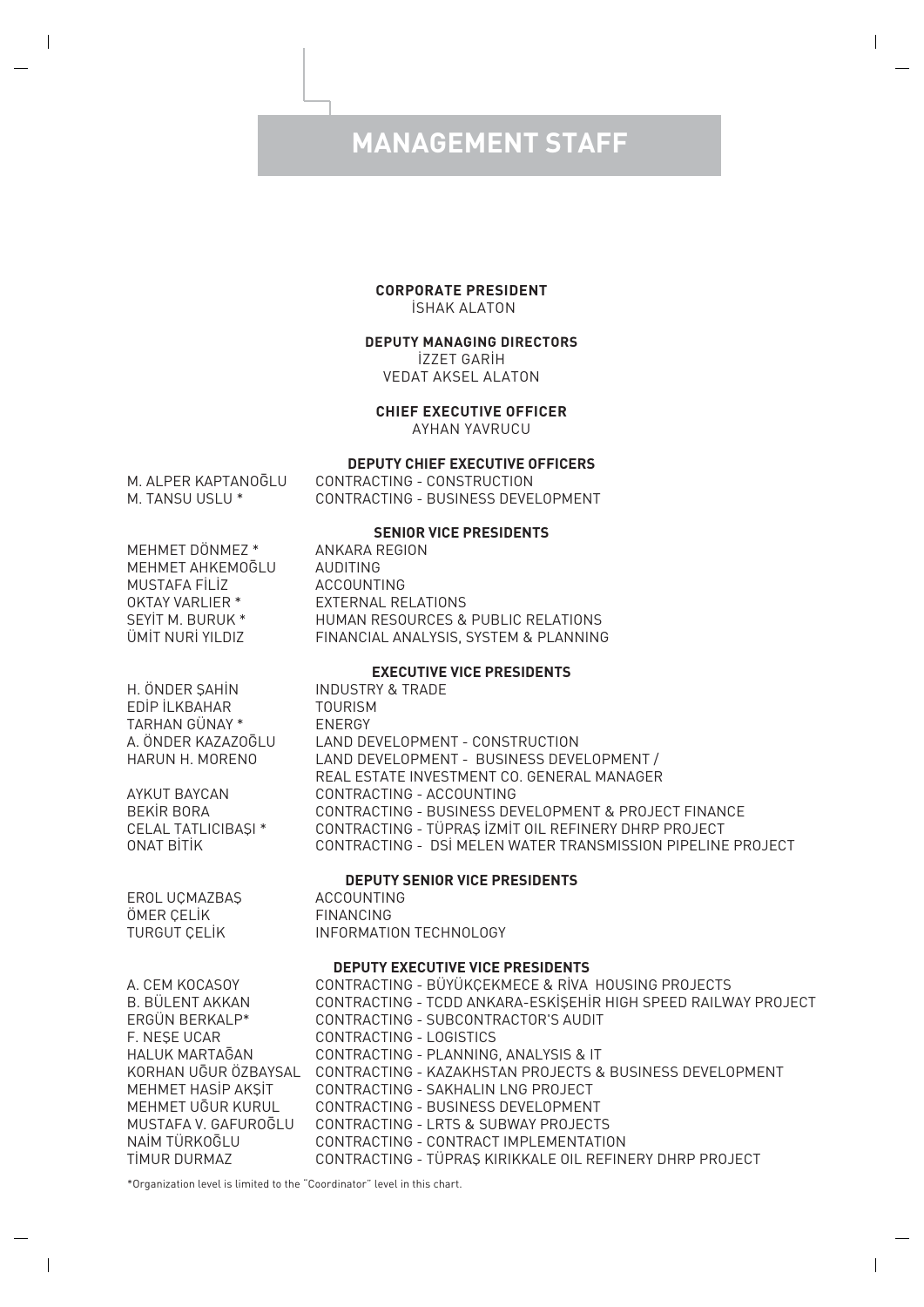| H. ÖZCELİK CATALOĞLU | LAND DEVELOPMENT                    |
|----------------------|-------------------------------------|
| KADİR EKE            | LAND DEVELOPMENT - MARKETING, SALES |
| <b>ISMET GENCER</b>  | INDUSTRY & TRADE - INDUSTRIAL SALES |
| ADNAN YAĞMUR         | <b>FNFRGY</b>                       |

### **PROJECT CONTRACT MANAGERS, GENERAL MANAGERS, BRANCH MANAGERS, FACTORY MANAGERS, ASSISTANT GENERAL MANAGERS**

| ABBAS ŞAHIN               | CONTRACTING - PROJECT CONTRACT MANAGER                                                                                       |
|---------------------------|------------------------------------------------------------------------------------------------------------------------------|
|                           | ATRAU-AKTAU ROAD CONSTRUCTION PROJECT                                                                                        |
| A. EROL GÜVENÇ            | CONTRACTING - PROJECT CONTRACT MANAGER                                                                                       |
| AHMET CİBOĞLU             | CONTRACTING - PROJECT CONTRACT MANAGER                                                                                       |
|                           | MOSCOW ONCHOLOGY HOSPITAL PROJECT                                                                                            |
| KADİR BAŞOĞUL             | CONTRACTING - PROJECT CONTRACT MANAGER                                                                                       |
| M. GÖKHAN GÜVEN           | CONTRACTING - PROJECT CONTRACT MANAGER                                                                                       |
|                           | TÜPRAŞ İZMİT OIL REFINERY DHRP PROJECT                                                                                       |
| MEHMET HALİL TUNA         | CONTRACTING - PROJECT CONTRACT MANAGER                                                                                       |
|                           | CYPRUS WATER SUPPLY PROJECT                                                                                                  |
| S. UFUK TEZER             | CONTRACTING - PROJECT CONTRACT MANAGER                                                                                       |
|                           | TCDD ANKARA İSTANBUL HIGH-SPEED RAILWAY PROJECT                                                                              |
| S.VELİ MESTA              | CONTRACTING - PROJECT CONTRACT MANAGER                                                                                       |
| <b><i>SAFAK KOLAY</i></b> | CONTRACTING - PROJECT CONTRACT MANAGER                                                                                       |
|                           | DSİ MELEN TRANSMISSION PIPELINE PROJECT                                                                                      |
| <b>TAMER ÖZER</b>         | CONTRACTING - PROJECT CONTRACT MANAGER                                                                                       |
|                           | SAKHALIN LNG PROJECT                                                                                                         |
|                           | TARIK ULUNUR BÜYÜKBAY CONTRACTING - PROJECT CONTRACT MANAGER                                                                 |
| TURAN SÜHA AÇARBİÇER      | CONTRACTING - PROJECT CONTRACT MANAGER                                                                                       |
|                           | ASTANA WATER DISTRIBUTION & SEWERAGE PROJECT                                                                                 |
| TURHAN GÜNERİ             | CONTRACTING - PROJECT CONTRACT MANAGER                                                                                       |
|                           | ATRAU-AKTAU ROAD CONSTRUCTION PROJECT                                                                                        |
| İ. CEM ÖZKÖK              | CONTRACTING - BRANCH MANAGER - BUSINESS DEVELOPMENT - ANKARA OFFICE                                                          |
| M. ALI GIRGINCE           | CONTRACTING - GROUP MANAGER - LOGISTICS SUPPORT                                                                              |
| SERDAR KARAHÖYÜK          | CONTRACTING - DEPUTY PROJECT CONTRACT MANAGER                                                                                |
|                           | 4.LEVENT-AYAZAĞA SUBWAY CONSTRUCTION                                                                                         |
| SERDAR SAGLAM             | CONTRACTING - DEPUTY PROJECT CONTRACT MANAGER                                                                                |
| AHMET YÜKSEL VAROL        | TÜPRAŞ KIRIKKALE OIL REFINERY DHRP PROJECT                                                                                   |
| <b>MURAT COPUR</b>        | LAND DEVELOPMENT - ASSISTANT GENERAL MANAGER - FINANCING AND ADMINISTRATION<br><b>INDUSTRY &amp; TRADE - FACTORY MANAGER</b> |
| HALUK FERİZOĞLU           | INDUSTRY & TRADE - BRANCH MANAGER - İZMİR                                                                                    |
| <b>HIRANT KALATAS</b>     | INDUSTRY & TRADE - BRANCH MANAGER - MARKETING & SUPPORT                                                                      |
| <b>IBRAHIM BINER</b>      | <b>INDUSTRY &amp; TRADE - BRANCH MANAGER - ISTANBUL</b>                                                                      |
| <b>IBRAHIM GÜRAY</b>      | <b>INDUSTRY &amp; TRADE - BRANCH MANAGER - ANKARA</b>                                                                        |
| ARİF NEZİH YILMAZ         | ENERGY - KIRKLARELİ POWER PLANT MANAGER                                                                                      |
| <b>BÜLENT TOKAN</b>       | ENERGY - ASSISTANT GENERAL MANAGER - FINANCING AND ADMINISTRATION                                                            |
| <b>İSMAİL H. YILDIRIM</b> | ENERGY - H.E.P.P. OPERATIONS MANAGER                                                                                         |
| LEVENT ÖZMARAL            | FNFRGY - PROJECT MANAGER                                                                                                     |
| BÜLENT IŞIK               | SEAFOOD - GENERAL MANAGER                                                                                                    |
|                           |                                                                                                                              |

#### **ADVISORS**

GÜROL SOYLU ADVISOR - CONTRACTING & CONSTRUCTION YUSUF TEZMAN PRESIDENTIAL ADVISOR - FINANCE

\*They retired on 31st of March 2007.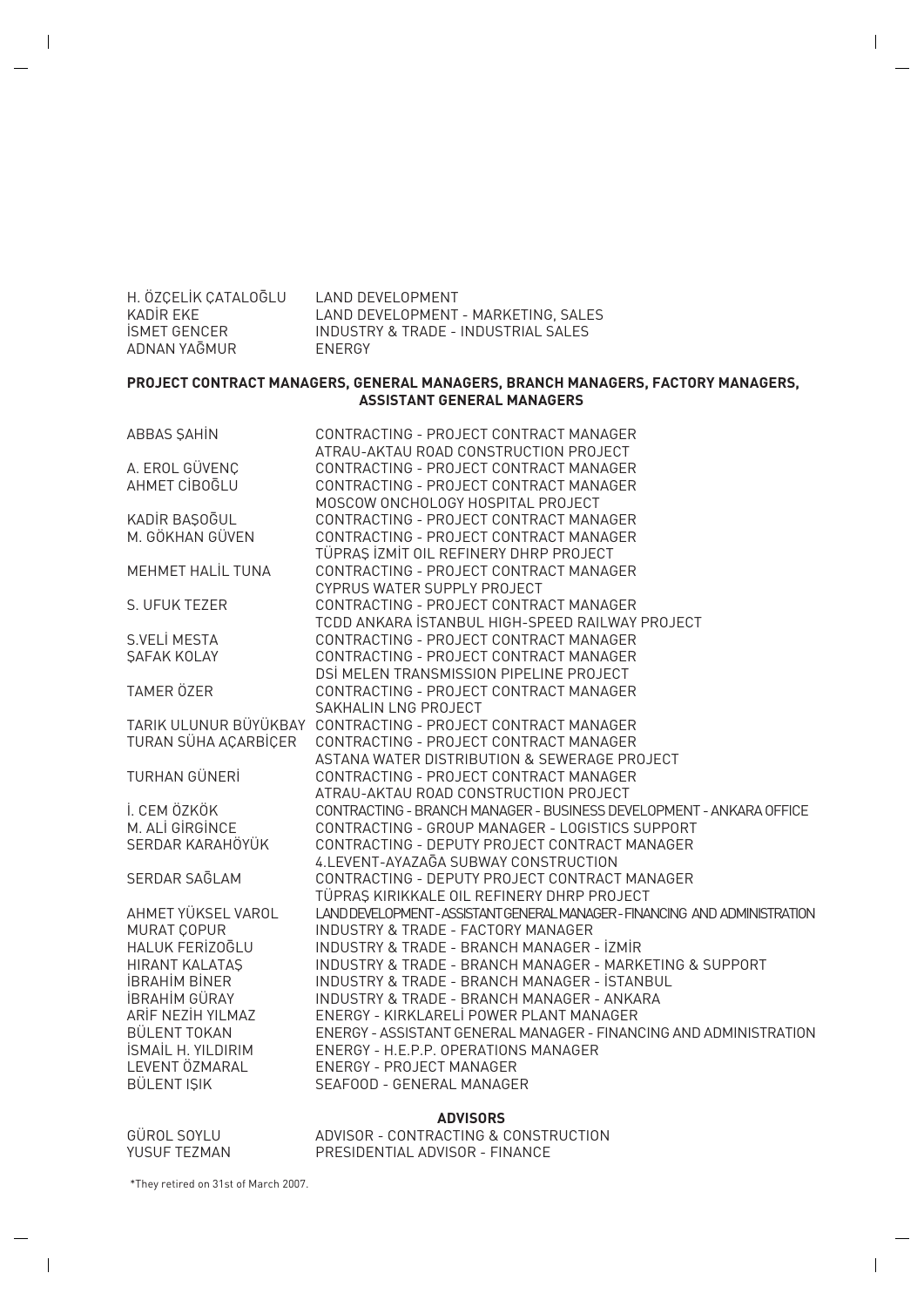### **AGENDA OF THE ORD GENERAL ASSEMBLY**

- **1.** Deliberations and decision on the election of the Presiding Committee.
- **2.** Deliberations and decision to authorize the Presiding Committee to sign the minutes of the General Assembly.
- **3. a)** Reading of the Board of Directors' Annual Report of 2006 and the Balance Sheet and Income Statement of 2006.
	- **b)** Reading of the Statuary Auditors' Report.
	- **c)** Reading of the Independent Auditors' Report
	- **d)** Approval of the 2006 Balance Sheet and Income Statement.

 **e)** Deliberations and decision to acquit the Members of the Board of Directors and the Statutory Auditors' fiduciary responsibilities on account of the company's results in 2006.

- **4.** Giving information about donations made by the Company.
- **5.** Presenting information about the profit distribution policy for 2007 and the following years.
- **6.** Deliberations and decision on the proposal of the Board of Directors concerning the distribution of the profits of 2006.
- **7.** Determining the number of Board members for the next operational term, the election of these members in accordance with the provisions of the articles of corporation and deliberations and decision on the salaries to be paid to them.
- **8.** Re-election of the Statutory Auditors whose terms in office have expired or election of new auditors and deliberations and decision concerning the salaries to be paid to them.
- **9.** Deliberations and decision on granting Board members the authority set forth in Articles 334 and 335 of the Turkish Commercial Code.
- **10.**Deliberations and decision concerning the signing of a contract for the auditing of the company's accounts by an independent auditing company selected by the Board of Directors in accordance with the Capital Market Regulations and approval of the draft of the contract.

### **Board of Directors**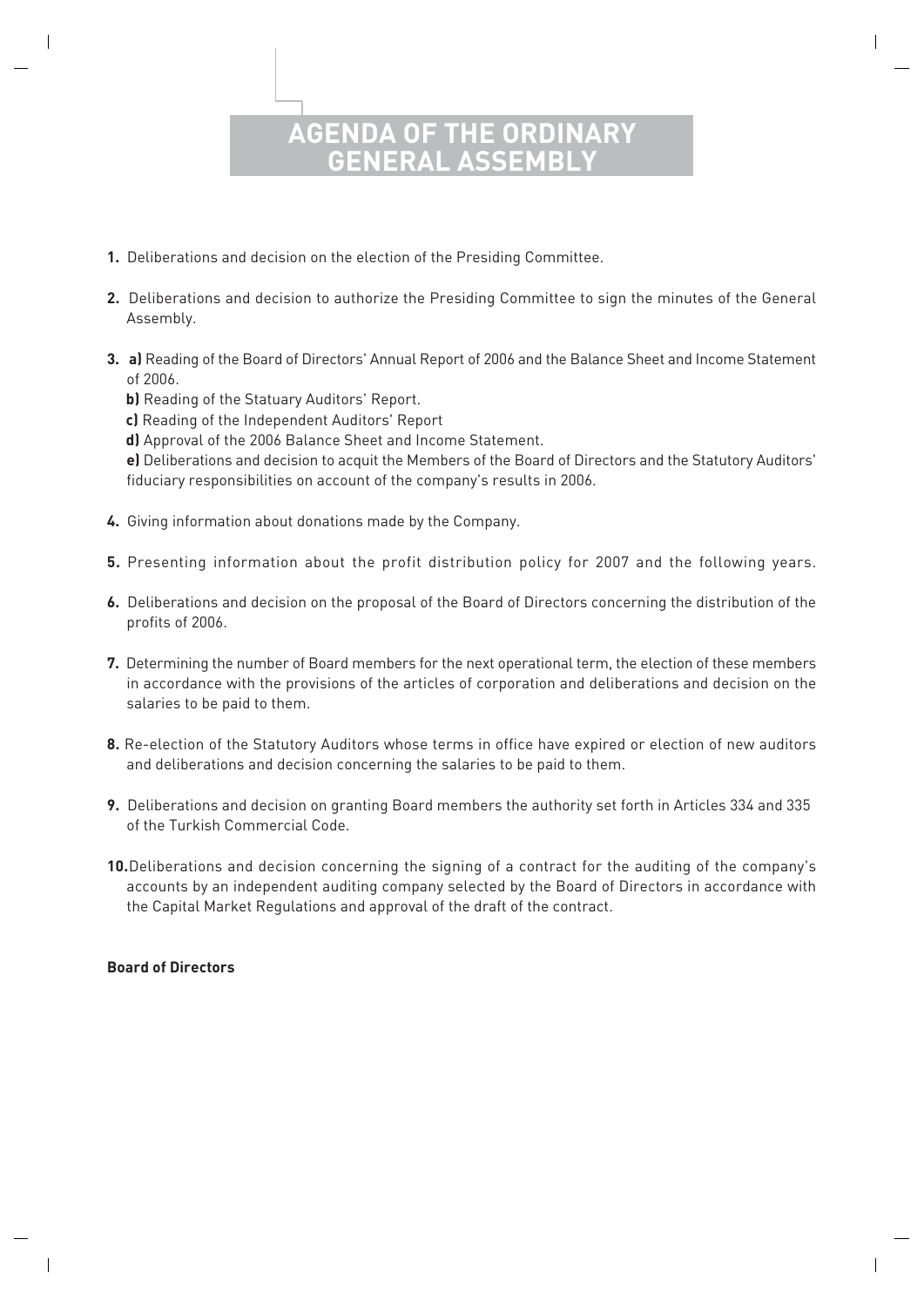### **BOARD OF DIRECTORS' NUAL REPO**

Distinguished Shareholders,

2006 has been a year of rather serious developments. In the past year, we realized once more the importance of carefully following economic developments and revising strategic decisions and policies accordingly and of the mechanism of rapid decision making.

Having realized this, our group concluded 2006 successfully thanks to our well-timed decisions. Precautions taken in times of uncertainty in particular have helped our Group to achieve a better performance. Our country's economy, that entered a growth trend since 2001, maintained this trend in 2006 and achieved a growth rate of 6%. Considering the increasing interest rates and the fluctuations in the financial markets during the year, this rate should be regarded as successful.

The negative effect of this fluctuation was quite limited compared to similar situations experienced in the past. Although it is true that abundance of liquidity in the global markets and carry trade limited this effect, we must not underestimate the effect of the structural reforms realized in our country on this result. This fluctuation clearly showed the importance of maintaining structural reforms as well as the balanced implementation of monetary and financial policies. Once more, it was seen that sustainable growth had to be based on solid financial sources.

The targeted inflation rate was not attained, however, we did not return to the days of double-digit inflation. The increase in value of the Turkish lira, the foreign trade deficit and current account deficit continued. However, the fact that 63% of the current account deficit was financed by direct investments emerged as a positive development.

The picture drawn above shows that the economy is open to some risks. However, these risks can be overcome by maintaining structural reforms, applying correct policies and encouraging foreign investments. The risk of energy shortage that we pointed out in our annual report of last year has materialized this year. This risk that is the result of the growth rate attained has given rise to the urgent need of new energy investments. Arrangements for investments in the energy sector should be made rapidly and the necessary incentive should be provided. This is the only way to secure stability in the energy market. Our group is doing its share on this issue and is preparing important projects in the area of energy. The infrastructure issues in our country should also be solved rapidly with similar incentives and arrangements. Our group has kept a close watch on infrastructure investments in 2006.

Our activities in the said areas will continue at an increasing rate in the coming years. The way to ensure improvement in our country's economy is through the application of well-planned investment, production and employment policies. Growth should be based on sound resources and the fact that industry is the driving force of growth should not be overlooked. Growth based on industry and sound resources will also solve the employment problem. At a time when the EU peg is weakening, the importance of attaining the above mentioned objective without compromising financial discipline is becoming evident once more.

Our goal is to accomplish the sound development and growth of our Group by adapting to these difficult economic and political conditions as well as possible.

With these sentiments, we extend our respects to your esteemed Committee.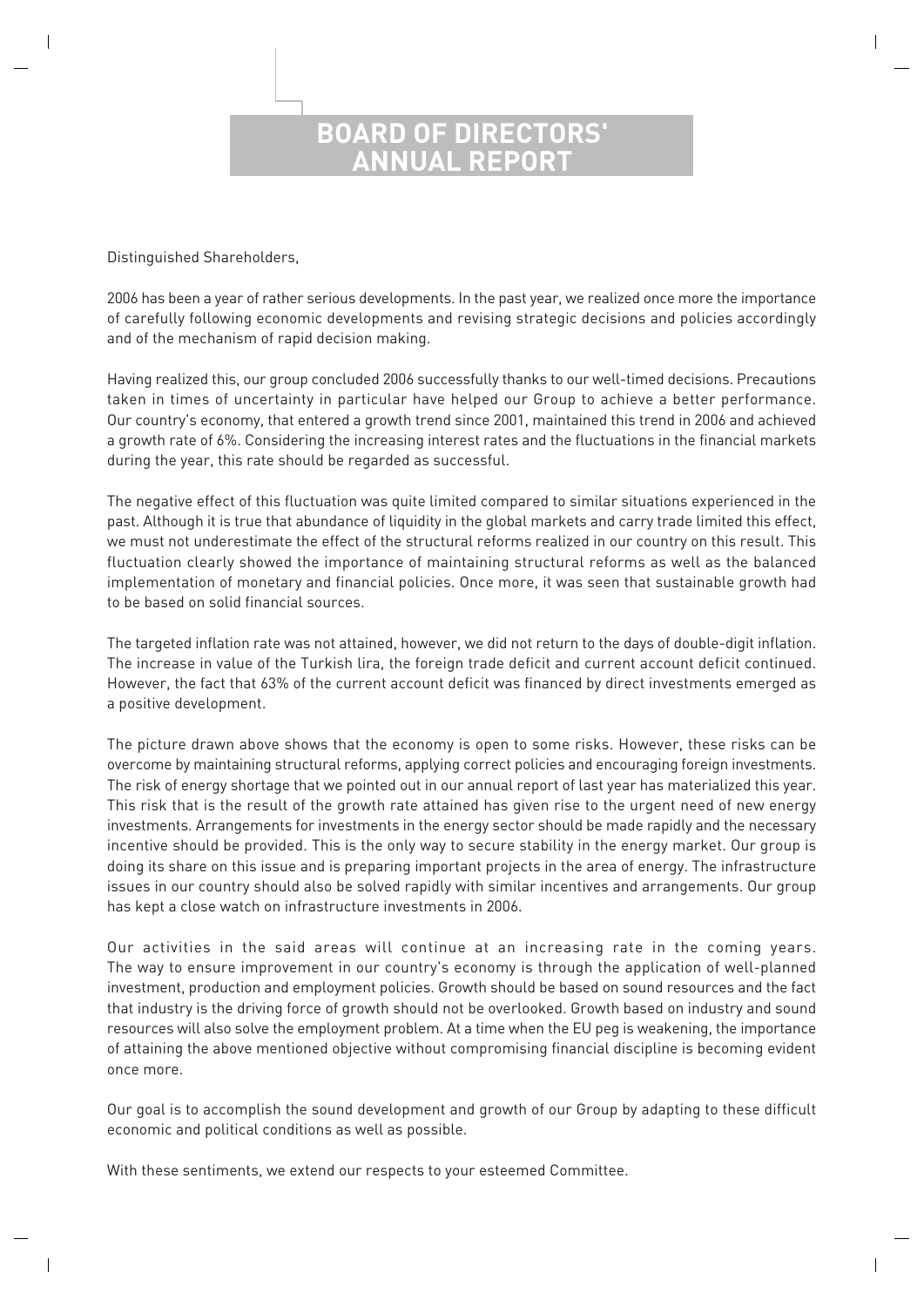### **BOARD OF DIREC ANNUAL REPORT**

Our Annual Report has been prepared in accordance with the standards set by the Capital Market Regulations and information regarding our Holding company is given below:

- **a)** This Annual Report covers the period between 01.01.2006 and 31.12.2006.
- **b)** The terms in office of members of the Board and Statutory Auditors for the year 2006 are given on pages 6 and 7. The financial statements of the operational results obtained by Alarko Holding A.Ş. in 2006 were audited independently by Denet Baqımsız Denetim Yeminli Mali Müşavirlik A.Ş. (member firm of BDO International).
- **c)** Our partnership's registered capital ceiling in 2006 was TRY 500.000.000.
- **d)** Our issued capital is TRY 176.880.000.- and our operational profit in 2006 was TRY 52.388.820.
- **e)** Our Annual General Assembly held on 16.05.2006 was attended by 26 of our partners. At the time this report was prepared, Anmak Holding A.Ş., our only partner with more than 10% of our capital, owned 69,40 % of the shares totaling TRY 122.763.249. Net dividends of 64,9 % of the issued capital and 20% of the total capital were paid for the year 2002. Since financial statements adjusted for inflation indicated a loss in 2003 and 2004, no dividends were distributed to shareholders. Net dividends of 6 % of the total capital and 20 % of the paid-in capital were paid for the year 2005. The proposal for the distribution of the profits for 2006 submitted by our Board of Directors to the approval of the General Assembly is on page 86 of this report. The value of our shares being traded at the Istanbul Stock Exchange at the time this report was prepared was TRY 3,76.
- **f)** The total amount of donations made by our partnership to various foundations and associations in 2006 was TRY 4.630.
- **g)** The following table includes the subsidiaries of our company with their areas of operation, their capitals and the percentage of shares owned as of 31.12.2006.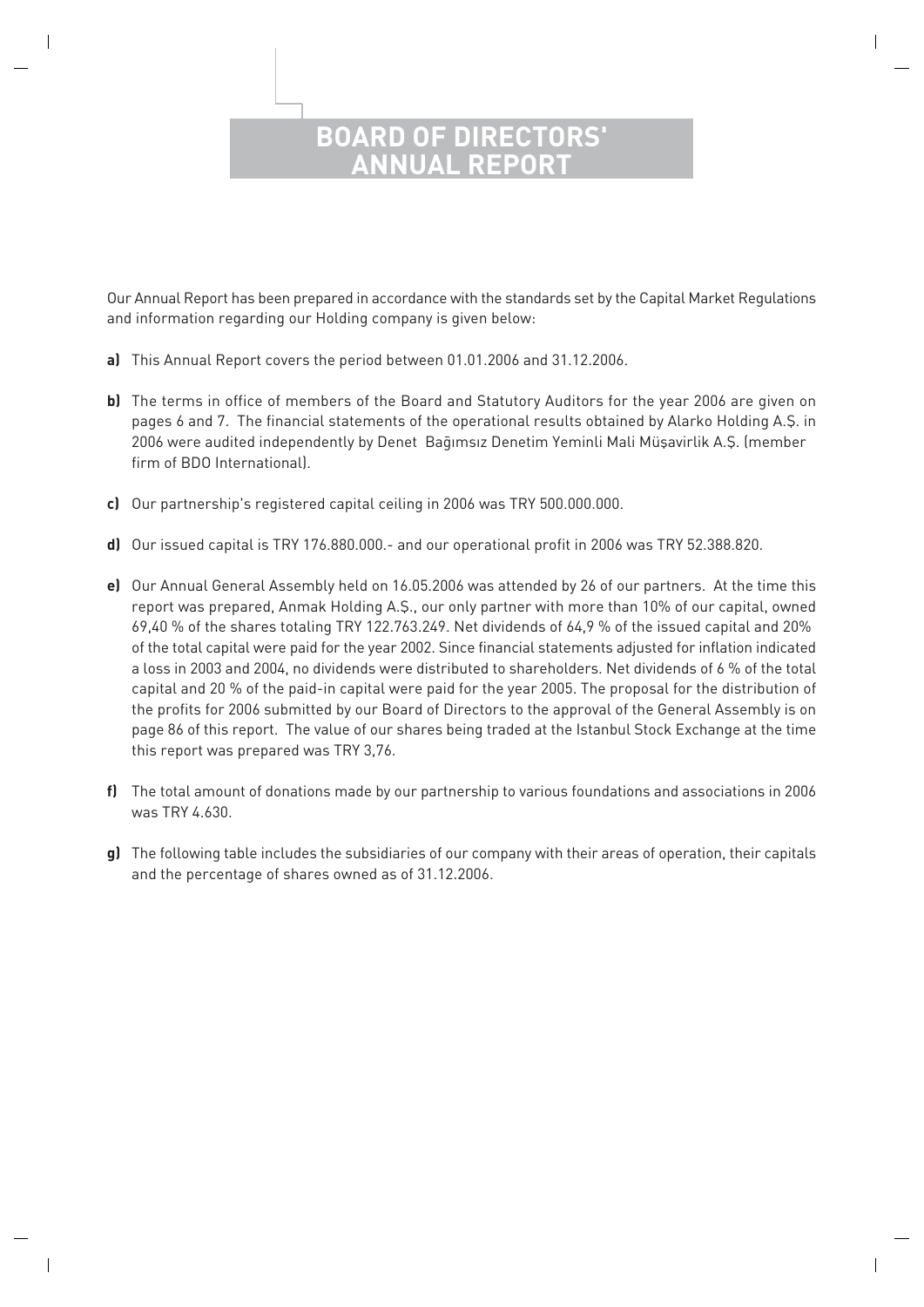### **SUBSIDIARIES AND PARTICIPATIONS**

| <b>COMPANIES</b><br><b>SECTOR</b>                                                     |                                                                                 | <b>AUTHORIZED</b>    | <b>PERCENTAGE</b> |
|---------------------------------------------------------------------------------------|---------------------------------------------------------------------------------|----------------------|-------------------|
| Alarko Carrier Sanayi ve Ticaret A.Ş.                                                 | Production of heating and cooling                                               | <b>CAPITAL (TRY)</b> | <b>SHARE [%]</b>  |
|                                                                                       | equipment, manufacturing,<br>contracting, tourism<br>Production of machines and | 10.800.000           | 42,03             |
| Alamsaş Alarko Ağır Makina Sanayii A.Ş.                                               | equipment for industrial<br>investments                                         | 500.000              | 27,93             |
| Alsim Alarko Sanayi Tesisleri ve Ticaret A.Ş.                                         | Turnkey contracting construction<br>and tourism                                 | 43.321.865           | 96,38             |
| Alarko Fenni Malzeme Satış ve İmalat A.Ş.                                             | Marketing of industrial and after<br>sales service                              | 230.000              | 54,59             |
| Attas Alarko Turistik Tesisler A.S.                                                   | Touristic facility management                                                   | 6.500.000            | 0,46              |
| Alarko Gayrimenkul Yatırım Ortaklığı A.Ş.                                             | Real estate investment                                                          | 5.490.100            | 15,54             |
| Almüt Alarko Sınai Gereçler İmalat<br>ve Mümessillik A.S.                             | Manufacturing of technical<br>equipment and representation                      | 50.000               | 57,00             |
| Altek Alarko Elektrik Sant. Tes. İsl.<br>ve Tic. A.S.                                 | Electric energy production                                                      | 2.000.000            | 36,87             |
| Alfarm Alarko Leröy Su Ürünleri San.<br>ve Tic. A.S.                                  | Production and marketing of<br>seafood                                          | 1.100.000            | 40,94             |
| Aldem Alarko Konut İnşaat ve Ticaret A.Ş.                                             | Housing, construction                                                           | 50.000               | 0,06              |
| Al-Riva Projesi Arazi Değerlendirme,<br>Konut Insaat ve Tic. A.S.                     | Housing, construction                                                           | 6.839.064            | 11,55             |
| Al-Riva Arazi Değerlendirme,<br>Konut Insaat ve Tic. A.S.                             | Housing, construction                                                           | 3.308.556            | 2,49              |
| Al-Riva Arazi Değerlendirme, Konut İnşaat,<br>Turistik Tesis., Golf İşl. ve Tic. A.Ş. | Housing, construction and touristic<br>facility management                      | 10.489.765           | 2,16              |
| Gönen Gıda Sanayi A.Ş.                                                                | Production of canned goods                                                      | 2.000                | 0,84              |
| Yaşar Dış Ticaret A.Ş.                                                                | Export and import                                                               | 90.038.867           | 0,0005            |
| Arı Teknokent Proje Geliştirme Planlama A.Ş.                                          | Technologic Development                                                         | 50.000               | 1,00              |
| Mosalarko J.V.                                                                        | Real estate project construction<br>and use                                     | Ruble<br>100.000.000 | 50,00             |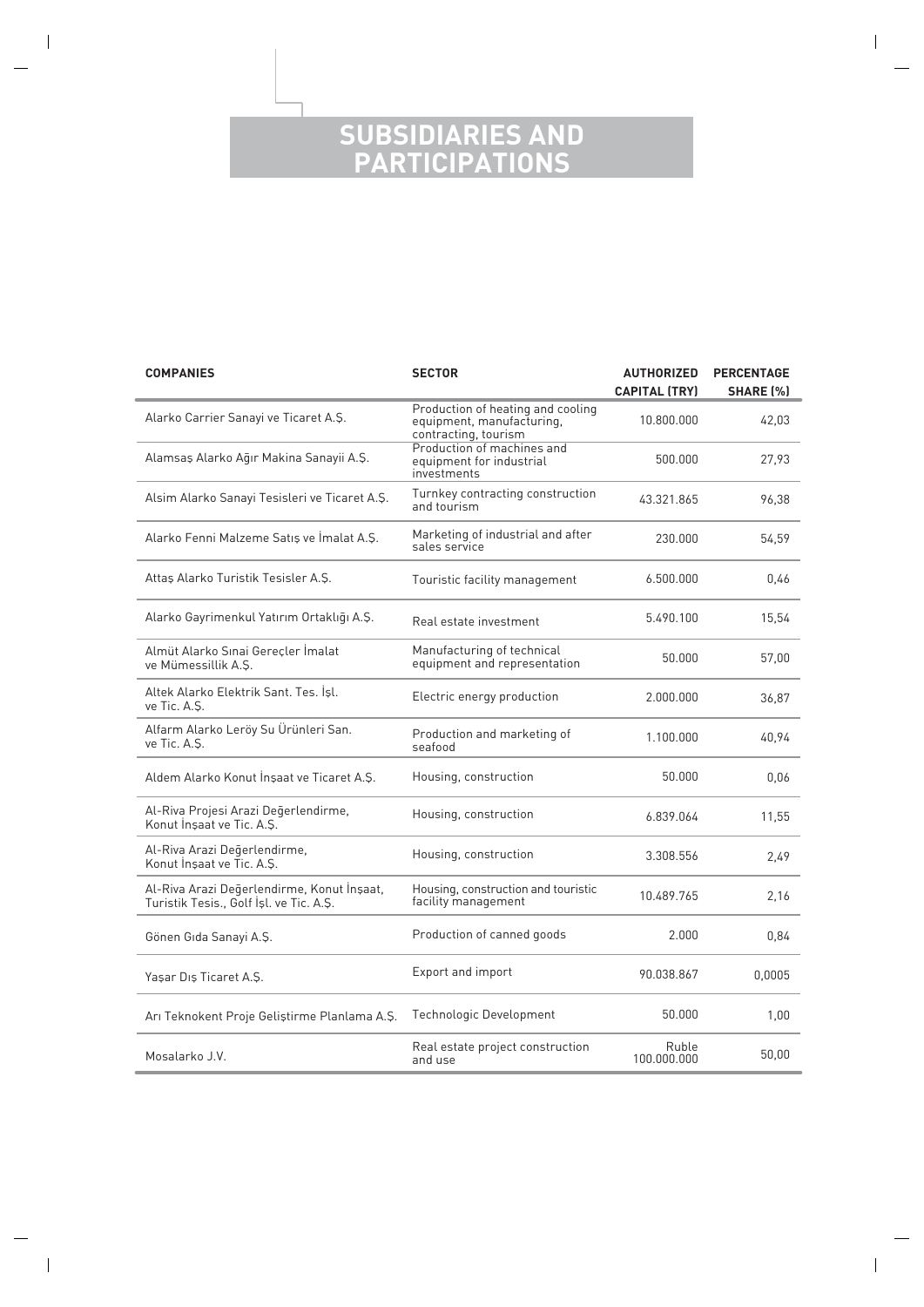### **EARNINGS FROM SUBSIDIARIES**

**a )** Our corporation's shares in dividends paid out over the last three years by the companies in which it has either minority or majority shareholdings:

|                                                   |           | (TRY)             |           |
|---------------------------------------------------|-----------|-------------------|-----------|
| <b>Company Name</b>                               | 2004      | 2005              | 2006      |
| Alarko Carrier Sanayi ve Ticaret A.S.             | -         | 998.609           | 3.932.806 |
| Alsim Alarko Sanayi Tesisleri ve Ticaret A.Ş.     | 1.451.397 | 3.041.960         |           |
| Alarko Gayrimenkul Yatırım Ortaklığı A.Ş.         |           |                   | 299.094   |
| Alfarm Alarko Leröy Su Ürünleri San. ve Tic. A.Ş. |           | $\qquad \qquad -$ | 476.222   |
| Almüt Alarko Sınai Ger. İml. ve Müm. A.Ş.         | 23.466    | 23.313            |           |
| Attas Alarko Turistik Tesisler A.S.               | 2.311     | 3.466             | 2.450     |
| Yasar Dis Ticaret A.S.                            | 3         |                   |           |
| <b>TOTAL</b>                                      | 1.477.177 | 4.067.348         | 4.710.572 |



**b )** The 2005 profits of the companies within the Alarko Group from which we receive dividends, the distributable profits remaining after tax and legal reserves are set aside and the dividends distributed from the past year's reserves are given in the table below.

|                                                   |                   |                      | (TRY)              |       |
|---------------------------------------------------|-------------------|----------------------|--------------------|-------|
| <b>ALARKO GROUP</b>                               | <b>Profit For</b> | <b>Distributable</b> | <b>Distributed</b> | (B/A) |
| <b>MANAGED COMPANIES</b>                          | <b>The Period</b> | Profit (A)           | Profit (B)         | $\%$  |
| Alarko Carrier Sanayi ve Ticaret A.Ş.             | 25.004.255        | 18.341.403           | 5.508.000          | 30    |
| Alarko Gayrimenkul Yatırım Ortaklığı A.Ş.         | 10.183.740        | 6.369.973            | 1.925.100          | 30    |
| Attas Alarko Turistik Tesisler A.S.               | 1.276.322         | 1.066.113            | 530.000            | 50    |
| Alfarm Alarko Leröy Su Ürünleri San. ve Tic. A.Ş. | 1.312.026         | 991.160              | 902.873            | 91    |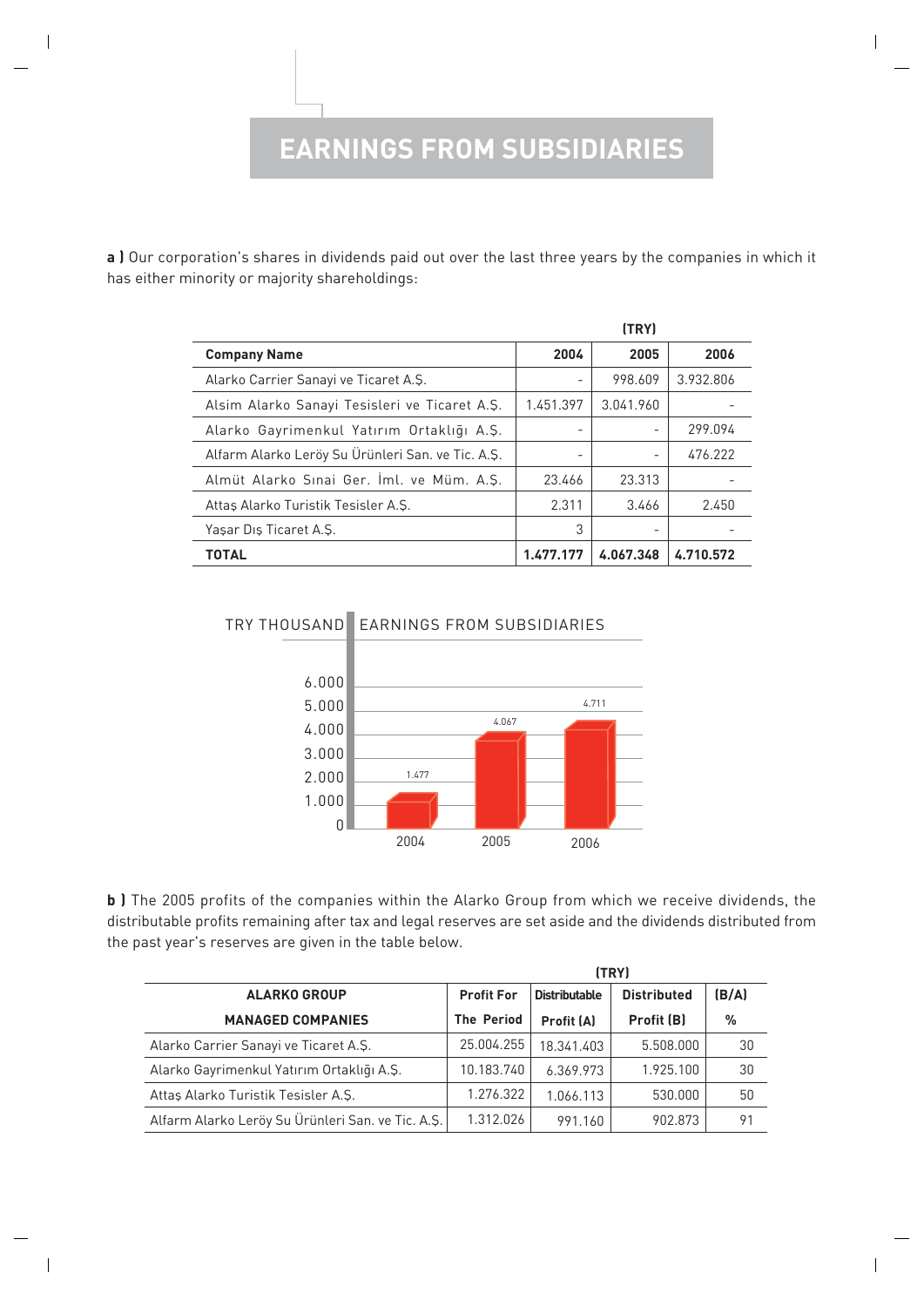# **SUBSIDIARIES OF ALARKO GROUP**

The Alarko Holding A.Ş. established in1972 consists of a number of companies and entities operating in various sectors. Although the companies within the group are autonomous, they are directed and audited centrally in terms of financing, financial coordination, supervision, legal affairs, management information systems, human resources, promotion, training and organization in accordance with the central coordination and control principle.

The companies of the Alarko Group operate in 6 major fields of activity.

# **CONTRACTING GROUP LAND DEVELOPMENT GROUP INDUSTRY AND TRADE GROUP TOURISM GROUP ENERGY GROUP**

### **SEAFOOD PRODUCTS GROUP**

We are presenting the 2006 activities of the companies in our group to your comments and evaluation.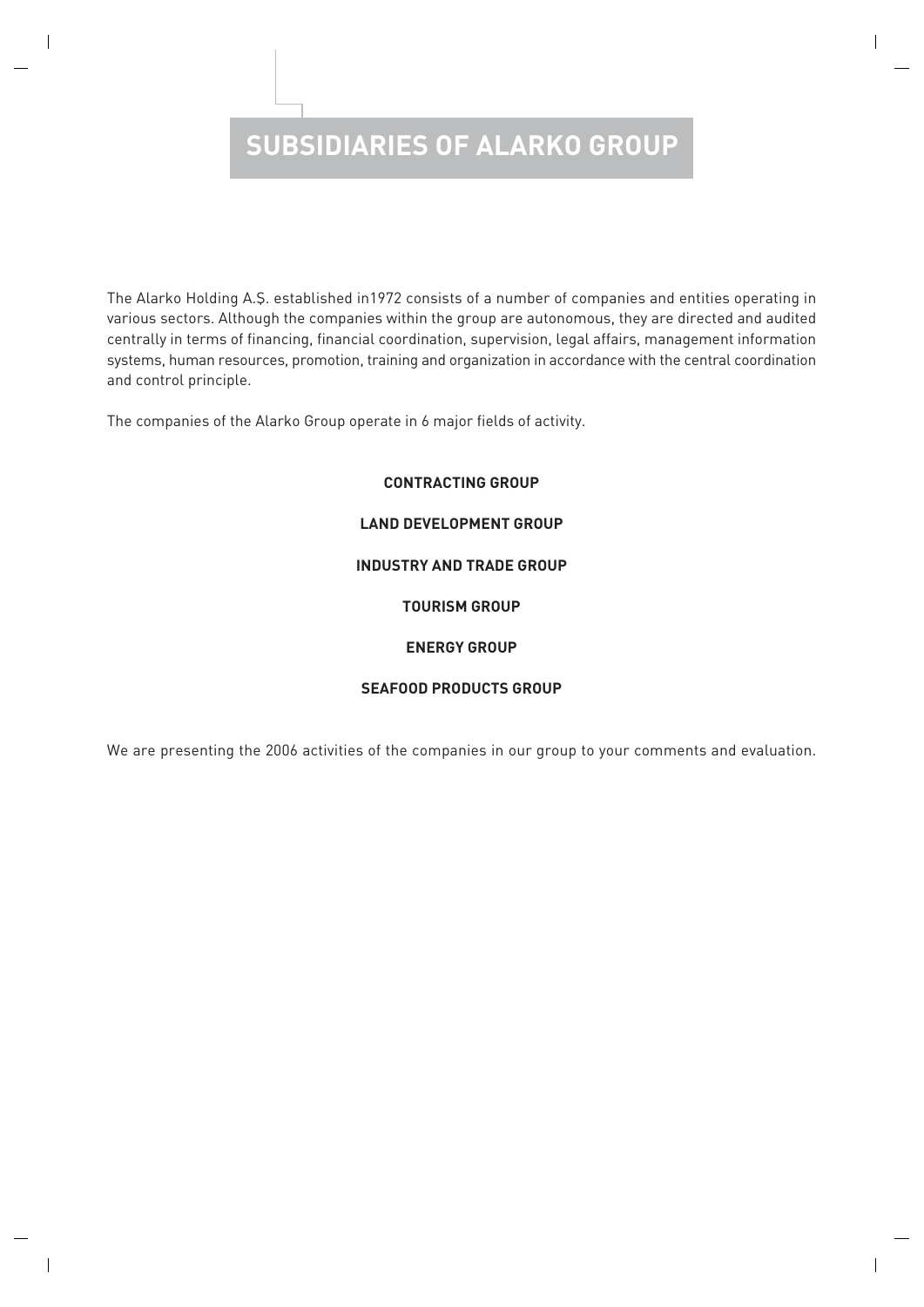## **THE CONTRACTING GROUP**

With years of experience and knowledge accumulation our Contracting Group operates as a general contractor and carries out large infrastructure works, construction of buildings and industrial plants both in Turkey and abroad.

Due to serious competition and the increasing risks in reaching goals, completing started projects rapidly with maximum profit while increasing market and customer variety is becoming a must. Therefore, our Contracting Group has adopted the strategy of using developed organization and management systems to achieve a serious competitive advantage in the market. As a result, our work methods and management systems are being revised continuously within this framework.

The markets in which we are currently active extend over a vast area from Algeria in the west to the Sakhalin Island in the east, Yemen-Qatar in the south, and Russia and Kazakhstan in the north. In order to make good use of the developing market opportunities we have been putting special emphasis on exploring transportation and petrochemical projects in the Gulf countries.

The areas in which the Contracting Group operates as a general contractor can be summarized under the following headings:

- Underground and Railway Systems
- Airports
- Gas and Oil Pipelines
- Highways and Dams
- Petrochemical and Refinery Systems
- Power Plants
- Compressor and Pump Stations
- Industrial Plants on a Turn-key Basis
- Water and Waste Water Treatment Plants
- Construction of Business Centers, Residences,

Hospitals, Hotels and Schools

The management philosophy of our group is based on central control and autonomous management principle. Each project is considered as a separate profit center and each project administration is responsible for strategic thinking, developing effective decision making policies, expediting the work term, minimizing costs, and improving quality. Due to the increase in business volume, our existing staff was supplemented and training continued intensively in 2006. New and effective training programs were put into effect for the training of our work power, i.e. the one that we consider being the most important, and performance management was seriously applied. New sources for the purchase of materials and services were explored and cost savings were obtained. Work-site supervision was increased and supervision effectiveness was improved. Thanks to the Occupational Health and Safety Management Systems applied, there has been a serious drop in occupational accidents and our accident rate is now at the level of developed countries. Moreover, the Environment Management Systems applied has enabled us to lower the possible damage of our operations to the environment to acceptable levels. Our company has the ISO 14001, ISO 9001:2000 and OHSAS 1801 certifications. The management systems concerning these issues are being developed constantly.

The projects in progress in 2006 and those recently undertaken are summarized below:

### **TCDD Ankara - Istanbul High Speed Train Project:**

The earth works, super structure and track laying works of the Ankara - Eskisehir high speed train project have been completed and track welding, electrification, signalization and telecommunication works are continuing rapidly. The trial runs of the project started in April 2007 and completion is projected for October 2007.

### **Istanbul Municipality 4. Levent - Ayazağa - Darüşşafaka Metro Project:**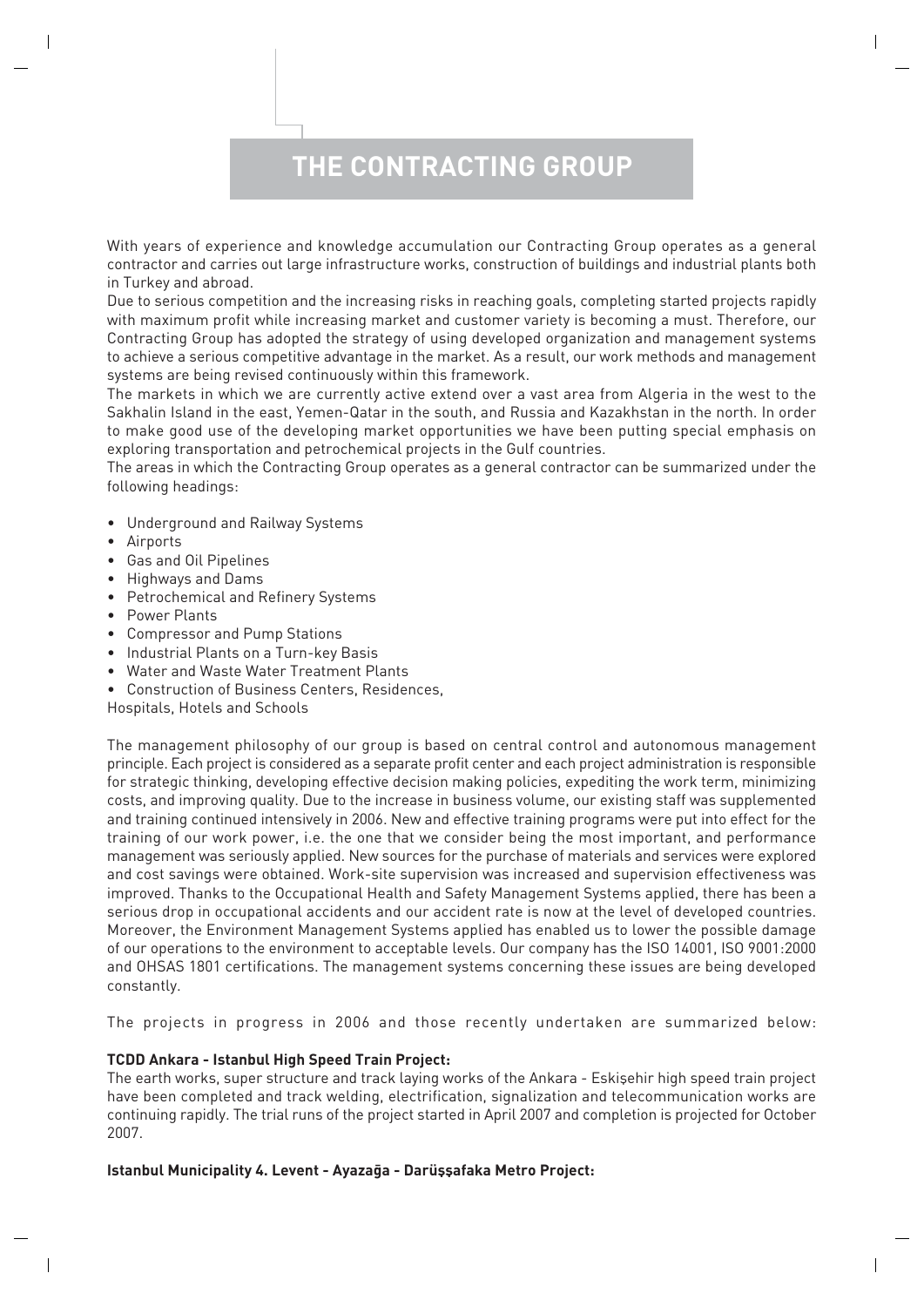The tunnel digging works of the project whose construction started in the middle of 2005 is continuing in 5 shafts. The stations on the 5.500 m. route are now in the construction stage.

The route of the line has been extended up to Darüssafaka and 3 more stations have been added. The Depot Maintenance Area to serve the whole metro system within the scope of this project is being built in Seyrantepe. With these new additions the total single tunnel length reached 16.370 m. and the station number to five. When completed this project will be the backbone of the north-south direction of the Istanbul metro system. The planned completion date is March 2008.

### **Istanbul Municipality Taksim - Yenikapı Metro Construction Project:**

The foreign credit of this project consisting of a 5.200 m. line with 4 stations between Yenikapı and Taksim, the electromechanical works of the LRTS connection and fine construction works was provided by us. The site delivery of the Sishane station and the Sishane-Taksim section was done in the second half of 2006 and the detailed design work is proceeding. The fine construction works of the station and production of the line will be started in 2007.

### **Adana Metro Project :**

The loan agreement of this project went into effect in the second half of 2006. Track laying and sub and super structure works are continuing. Efforts are being made to complete the first phase of the project and putting it into operation. Completion of

the project is planned for the end of 2008.

### **Tüpras İzmit Refinery DHRP**

### **(Diesel-Kerosene) Project:**

This project consists of increasing the unleaded gasoline production capacity of the Izmit Tüpras Refinery and to enable attaining the upper limit rate of sulfur in diesel oil to conform to EU norms. The construction of the 40 Megawatt congeneration unit and annex buildings has been completed and delivered to TÜPRAS. The process units forming the second phase have reached completion stage and the whole system is planned to go in operation at the first half of 2007.

### **Tüpras Kırıkkale Refinery DHRP**

### **(Diesel-Kerosene) Project:**

The project consists of increasing the capacity of the power plant, and demineralized water, unleaded petrol production capacity and to enable attaining the upper limit rate of sulfur in diesel oil to conform to EU norms. Modernization of the refinery and construction of the annexes are 45% completed. Activities are continuing and the project is to be finished and delivered in the first quarter of 2007. The plant is planned to go into operation in the first quarter of 2008.

### **DSI Cyprus Water Supply Project:**

The aim of this project is to built a water supply line to supply water to the Turkish Republic of Northern Cyprus from the Anamur Dragon Stream through an HDPE -100 (High Density Polyethylen) pipe line of approximately 80 km with a diameter of 1600 mm. floating at a depth of 250 m under the sea level and held to the sea bed with ropes and weights. The project that will also include two dams to be built on the Turkish and Cyprus sides will be the largest of its kind in the world. The designing of the project started in January 2006, and the sea exploration and final system designing is near completion.

### **DSİ Melen Water Supply Project:**

Due to restrictions in the DSI (State Water Works) budget, in 2005, no construction activities could proceed at the Büyük Melen Potable Water Project that is financed by the JBIC loan and is to ensure the long-term water need of Istanbul. Construction restarted in early 2006 and a 35 km long portion of the line of a total of 69 km was completed. Due to urgent water need of İstanbul the construction works has been accelerated and planned to be

finished in October 2007 as requested by DSI.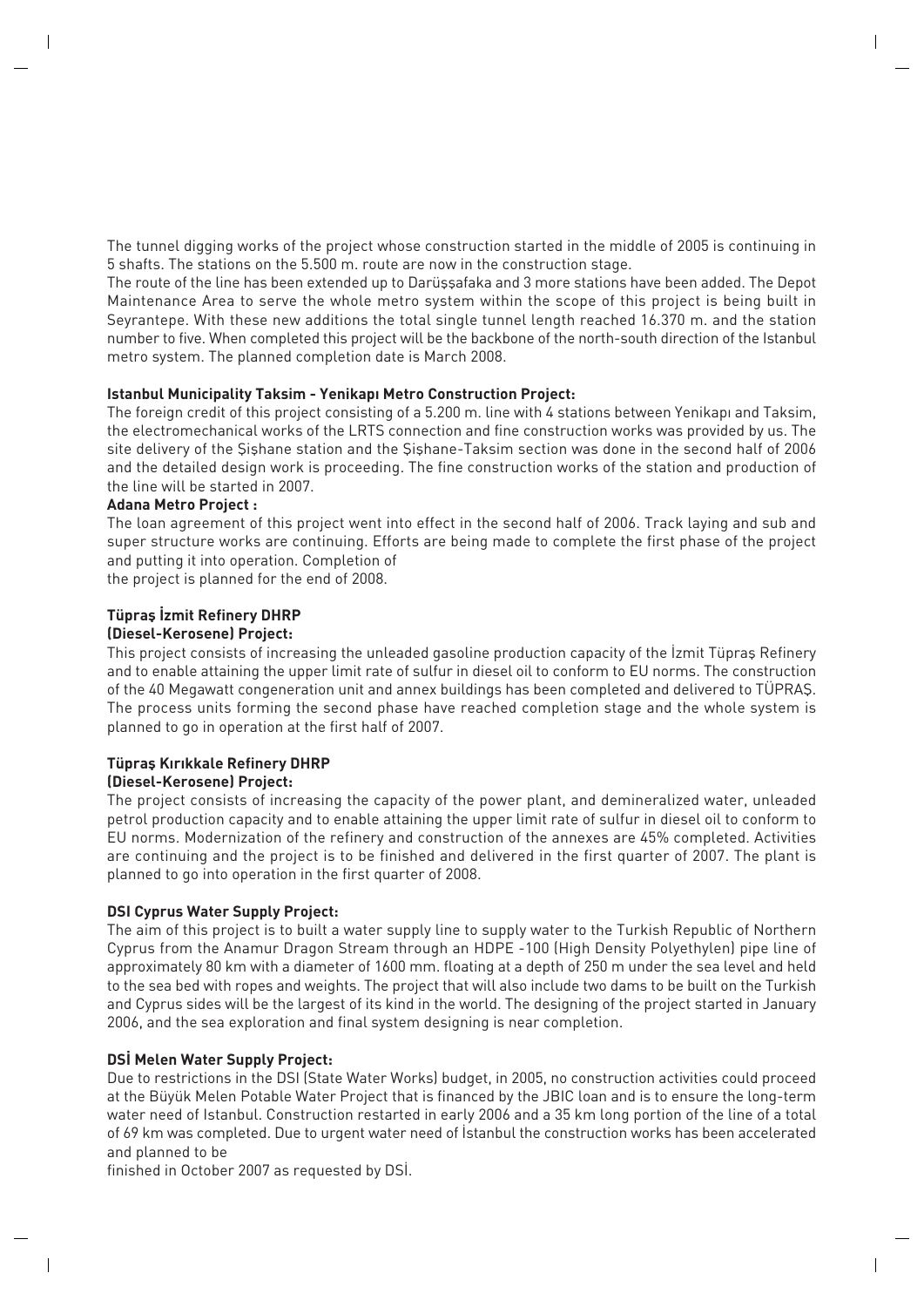### **Sakhalin LNG Project:**

The infrastructure pipeline and precast pipe bridge constructions of the natural gas liquification project started in Sakhalin, Russia in 2004 are completed and the construction of the industrial buildings is 94 % completed. The project whose buildings are being delivered one by one is planned to be completed in the first half of 2007. This plant is the largest natural gas liquification plant in the world.

### **Astana Water Supply Project:**

The project whose contract was signed at the end of 2005 includes supplying water to Astana, a water intake plant, purification plant, wastewater purification plant, and the water distribution lines within the city. The project will be completed at the end of 2008.

### **Atrau-Aktau Highway Rehabilitation Project:**

The mobilization works of the project consisting of the rehabilitation of the 122,6 km. long portion of the highway between Atrau-Aktau in Kazakhstan have been completed and construction started at the end of 2006. The project is to be completed at the end of 2007.

### **Astana International Airport Project:**

The final acceptance of the Astana International Airport, that is one of the largest international airports of Central Asia with an annual capacity of 1 million 360 thousand passengers and 2 million 700 thousand tons of cargo and that went into

operation in 2005, was signed in 2006.

### **Baku - Ceyhan Pipeline Project:**

The 465 km long section of the pipeline project to convey the crude oil produced in Azerbaijan via Georgia to the sea terminal built in Ceyhan and from there to world markets has been completed. Oil transfer through the pipeline started in 2006.

### **West Kazakhstan Road Project:**

The construction works of the rehabilitation of the 460 km asphalt road starting at Aktobe and leading to Karabutak -Kostanai and 21 bridges that started in 2003 were completed at the end of 2005. The final acceptance of the project was done at the end of 2006.

### **Almaty - Bishkek Highway Project:**

The final acceptance of the 60 km. long Almaty-Bishkek Regional Highway Rehabilitation Project completed at the end of 2005 was done at the end

of 2006 and signed by the respective parties.

### **Construction of Algeria Desalination Plant and**

### **Power Plant:**

The final acceptance procedures of the power plant and desalinated plant completed at the end of 2005 and built to export the natural and liquid gas of Algeria at the Arzew Industrial Zone where the largest refineries are located were started at the end of 2006.

### **Moscow Oncology Hospital:**

A new contract was signed with Idar in 2005 to complete the half finished construction of this project in Moscow.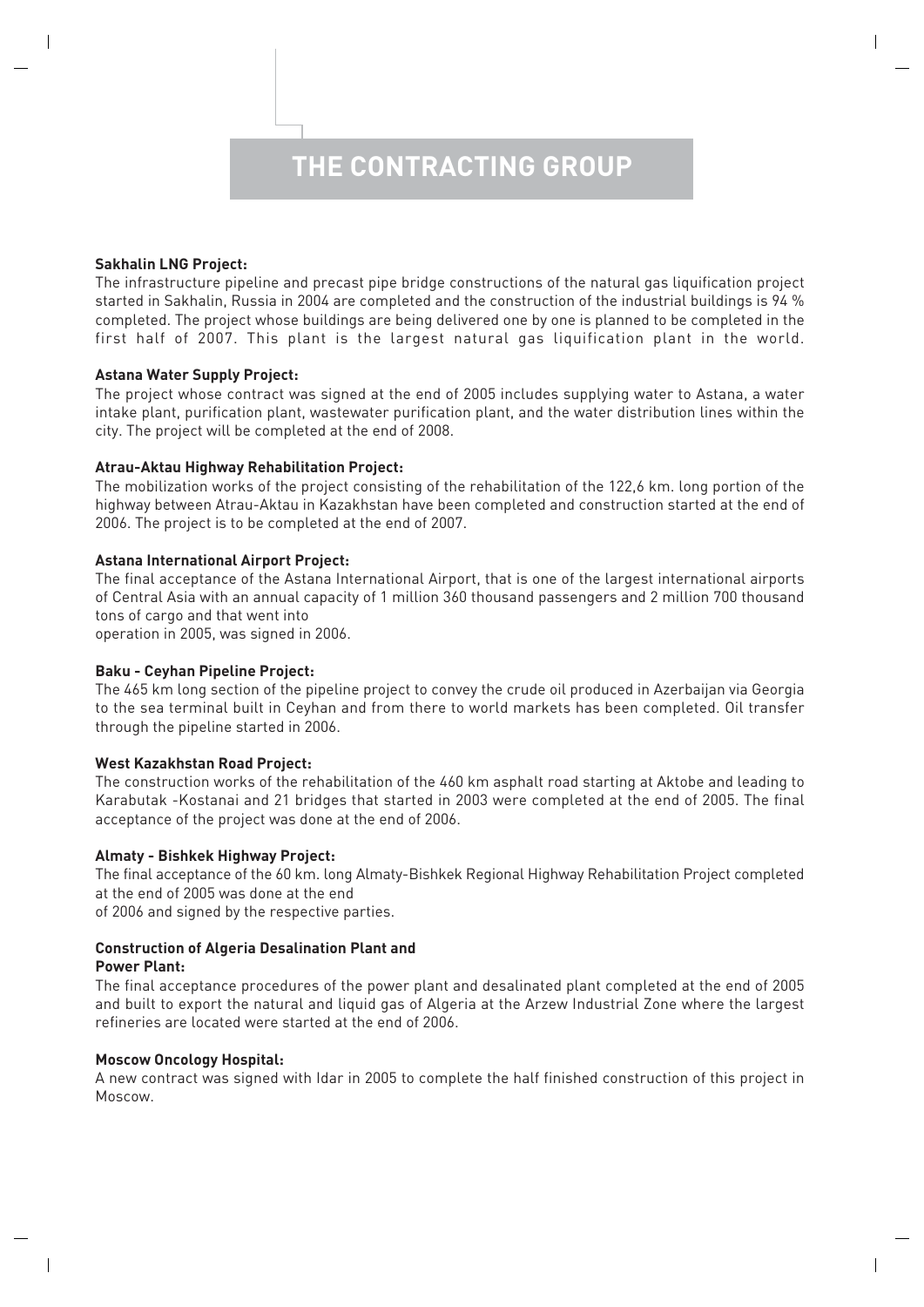**THE LAND DEVELOPMENT GROUP**

The Land Development Group designs satellite towns with full infrastructure, recreation areas, respectful of the environment and operated by modern management methods. Therefore, the group enjoys a wellearned reputation for quality and reliability.

Our Group has created the most prestigious and large scale land development projects that address the middle and upper income groups in Turkey. The fact that the value of projects we have realized years ago have exceeded that of more current projects is proof of the success of our projects. The current activities and future projects of our Group are summarized below.

#### **ACTIVITIES IN TURKEY Alkent Istanbul 2000**

Our Alkent Istanbul 2000 project developed amidst nature in Büyükçekmece and with a view over the lake has become one of the most prestigious settlements of Istanbul with its modern concept and is already housing 800 families.

The third phase "Lake Mansions" make up the most prestigious part of the Alkent Istanbul 2000 project. The 63 mansion type, large size villas with large gardens of this phase were offered to the market in 2006. The marketing and sales activities of this project are continuing and the mansions will be delivered to their owners in the fall of 2007.

The "Wattabe Nature Sports Club" offering lake and nature sports opportunities and designed as part of the marketing activities of this project has been completed and is in operation. We are negotiating with foreign investor partners experienced in golf courses for the 18 hole golf course that will be part of this project.

### **Alkent Riva**

We are continuing to work on the modern satellite town to be built over an area of 6000 acres in Riva. The site mobilization for the staff to do the construction is completed. The sales and construction activities will start as soon as all necessary permissions are obtained. Construction of the new road from the Kavacık exit of the TEM highway to Riva has been completed and access to the area has become very easy. The project contains detached houses with gardens intended for the high middle-income group.

Work concerning the development of facilities such as shopping centers, schools, hospitals and sports grounds within the scope of the project has also begun.

### **ACTIVITIES ABROAD**

Our land development activities abroad, in Russia, are in progress. Various projects have been realized within the scope of our equal share partnership with the Moscow Municipality. We sold 14 % of the business center projects developed and leased 73 %, and thus have earned long term income. We are planning new projects for the reanimated Russian and Turkic republics markets.

### **ALARKO GAYR‹MENKUL YATIRIM ORTAKLI⁄I A.fi.**

As a result of the continuous high growth rate in the Turkish economy in the last five years a serious activity was observed in the construction sector in 2005 and 2006. Despite the increase in loan interests in the second half of 2006, a record number of housing loans were used at this time. A considerable increase has also been observed in the foreign investors' interest in housing and shopping center investments. We foresee that this positive atmosphere in the sector will be maintained in 2007.

Due to this serious increase in demand for housing, we have given priority to our projects. The Lake Mansions project, the 3rd phase of our Alkent Istanbul 2000 project was started in 2006. The sales and construction activities of this project are continuing successfully.

The development works of our estate in Maslak, the business and commerce center of Istanbul, is progressing. The business and shopping center project to be developed on this estate is among the major project that will be realized shortly.

On the other hand, the construction permission for our project on our land in Orhanlı, Tuzla was obtained on 15.12.2006 and our efforts to start this project are continuing. Moreover, our quest for appropriate city center plots suitable for building residences, shopping centers, hypermarkets continues.

Fethiye Hillside Beach Club Holiday Village, one of the most exclusive holiday villages of Turkey, and Alkent Carsi, located at Alkent Etiler, one of the most prestigious residential projects of Istanbul, were bought in 2004 and included in our assets portfolio. With these two investments, our Company has started to get long-term rent income. Moreover, the value increase of these real estates has made positive contributions to the assets of our partnership.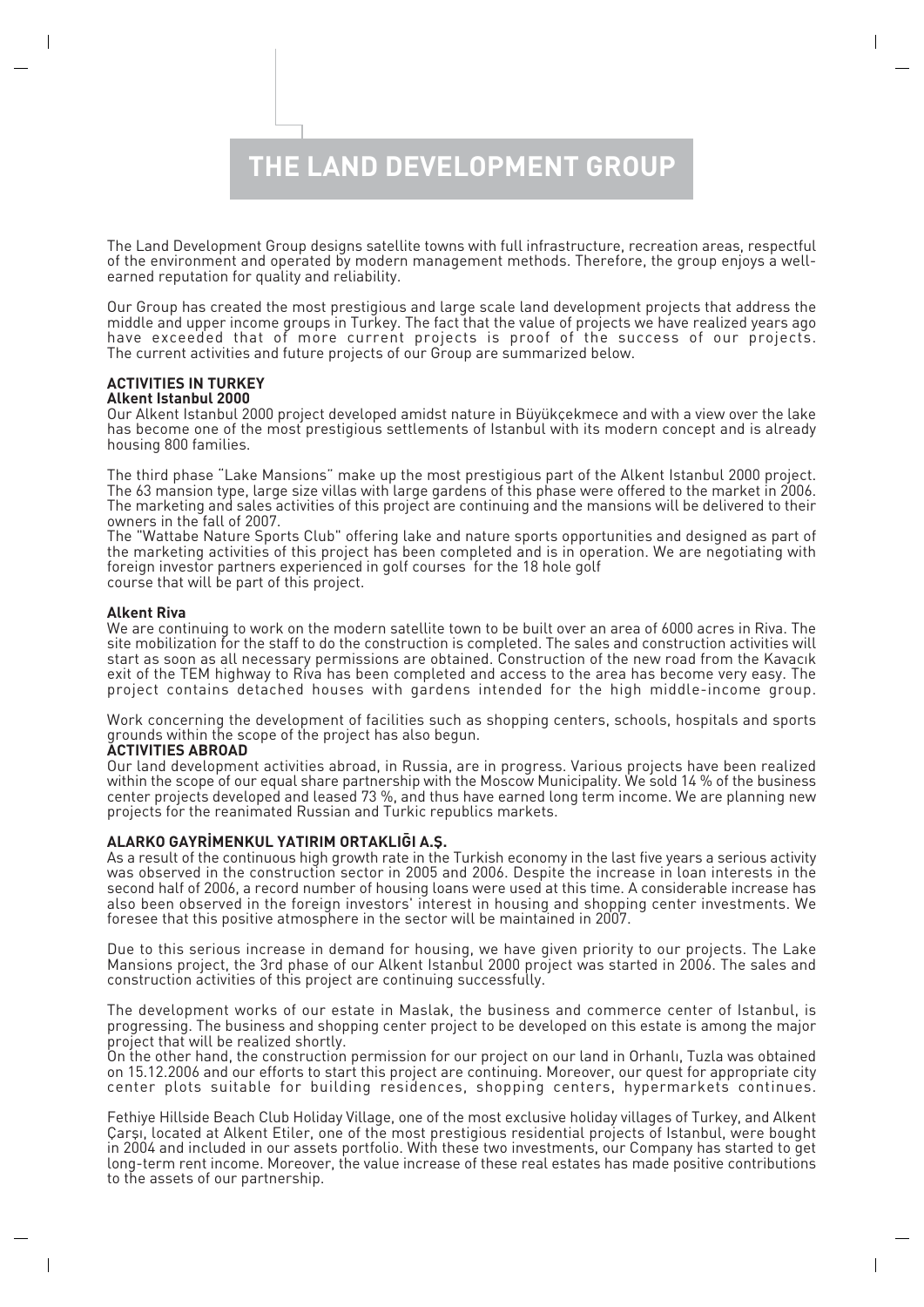# **THE INDUSTRY AND TRADE GROUP**

Our industry and trade group produces and markets heating, ventilating, air conditioning units and pumps, and gives sales and after-sales services for these products.

Sales of Air Handling Units, Roof-tops and Fan Coils manufactured using the Carrier technology, brand name and developed in collaboration as a natural extension of the strategic partnership with Carrier, one of the world's leading companies in its area of activity, was maintained in 2006 and continued both in the domestic and international markets. The sales of cooling type only Carrier product Roof-tops began in 2005. Now, all the necessary certifications for their heat pump and gas heated versions have been completed and production and sales of full series in six types started. Alarko Carrier Sanayi ve Ticaret A.Ş., the largest company of this group, is the sole manufacturer of (48 - 50AZ/UZ016 - 042) in Roof-tops in the Carrier European organization and the sales of this product both in the domestic and export markets is increasing rapidly. The 39 HH Air Handling Units in production for the last six years were replaced by the newly developed and higher quality 39 HQ Air Handling Units as of January 2006. The 39 HQ Air Handling Units were developed in three years by an international team of engineers to which the Alarko Carrier engineering department is also a member.

Panel radiators are being manufactured using Alarko technology and the second production line investment necessary to meet the continuously increasing local and international market demand was completed in 2006. With the new line reaching full capacity in May 2006, our total capacity has become 1.000.000 running metres. Production of the Trendy Combi to replace the Minea Combi with bithermal exchanger imported for the economy segment has started. The entire series is complete with the Trendy, Harmony, Serena, Supercomfort and Condensing Atag offering alternatives to all client profiles and thus, the targeted sales figures have been exceeded and our market share has increased. Engineering work for the New Serena combi to replace the Serena combi has started and this more compact and higher technology product is planned to be offered to the market in May 2007. As a result of earlier R&D efforts and in addition to burners developed in previous years we have started production of the new series advanced technology Light Oil Burners (ALF 130/2, ALF 180/2), Heavy Oil Burners (ALM 125/2, ALM 174/2), Natural Gas and LPG Burners (ALG 120/2, ALG 210/M) and sales will start in March 2007. The 3 pass gas and liquid fuel boilers which are demanded by public tenders have been added to the product range and CE certification has been obtained for 2 and 3 pass steel boilers. The CE certificate was also obtained for the domestically manufactured cast iron boiler added to the product range. The bathroom radiator supplier was replaced by a more economical source.

In 2006, great strides were made in pumps. In the 4-inch submersible pumps, our product range was improved with the American Sta-Rite brand known worldwide for its high quality and durability. In the 8 inch series, the success and experience attained with the 8131 N series was used to develop the 8131 BR model, a high yield series suitable for sprinkling, and offered to the market. The 8-inch submersible motors were developed to increase yield and the power from 95 Hp to 130 Hp. In addition, work related to the sales of complete stainless steel 6-inch submersible pumps supplied by Pentair was finalized. The stainless steel pumps will be on sale as of March 2007. Our new motors AL-8 ECO are now offered to the market. The new model high hydraulic performance and yield APH water booster series combining complete stainless pump and frequency inverter technology has been offered to the market increasing the number of types from 7 to 14 and the models from 33 to 150.

In individual and light commercial air-conditioners variety of price was attained with Carrier, Toshiba and Alarko brands and thus we were able to supply a wide section of the market. In addition to variety of price, all the requirements of the market are provided with 28 different series. Our company also contributes to the development of environmental awareness in Turkey with its products using environment friendly cooling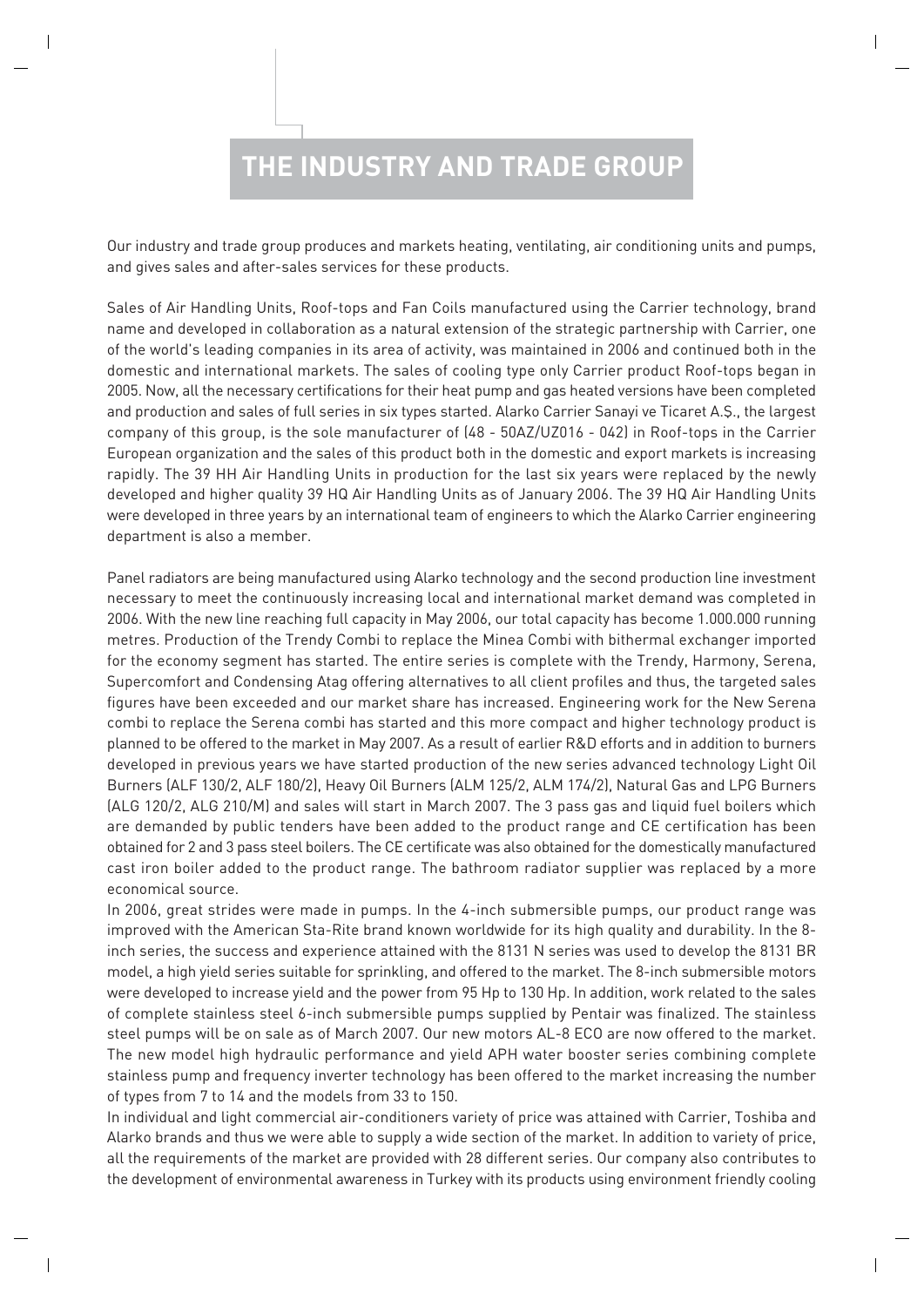## **THE INDUSTRY AND TRADE GROUP**

gases. In addition, we provide energy saving with 26 products that have the developed DC inverter technology "A class" energy labels. All design requirements of power saving conscious end-users are met with a choice of five different Toshiba and Airstage brand products using the variable refrigerant flow (VRF) system.

The level reached in the numerous inspections carried for the ISO 9000, ISO 14000, OHSAS 18000 and SA 8000 (Social Accountability) certificates obtained earlier has become part of the company culture and its sustainability has been proven.

### **PRODUCTION ACTIVITIES**

### **Main Production Plant**

The following products are manufactured in our main production plant situated in the Gebze Industrial Zone. The facilities extend over an area of 60.000  $m^2$  consisting of a covered area of 20.000  $m^2$  for production, 2.000 m<sup>2</sup> for offices, 2.000 m<sup>2</sup> for testing and Research and Development building, and social and training facilities.

### **Central Air Handling:**

- Air Handling Units
- Fan-Coils
- Chillers
- Roof-top Air Handling Units
- Cooling Coils

### **Heating:**

- Oil Fired Domestic Boilers
- Natural Gas and LPG Fired Combi Boilers
- Light and Heavy Oil and Gas Burners
- Heat Exchangers

### **Water Pressurizing:**

- Submersible Pumps and Motors
- Circulation Pumps
- Water Boosters

The ACE (Achieving Competitive Excellence) project, which is used in all the regions of UTC to which Carrier is associated, is being implemented at our facilities. Our Testing and Research and Development Departments regularly cooperate with universities and TUBITAK (Turkish Institute for Scientific and Technical Research) to develop and improve products. Important improvements have been made in our production with technology transfer from Carrier.

### **Radiator Production Plant**

This plant manufacturing panel radiators using Alarko technology is located in the Istanbul Dudullu Organized Industrial Zone. The plant, whose production capacity doubled thanks to expansion and modernization work carried out to answer the continuously increasing export and domestic market demand was completed in May 2006 and covers a closed area of 12.000 square meters. With the second line going into production in May 2006 our total capacity has reached 1.000.000 running meters. This plant manufactures Alarko brand radiators for the domestic market and Carrier brand radiators for export.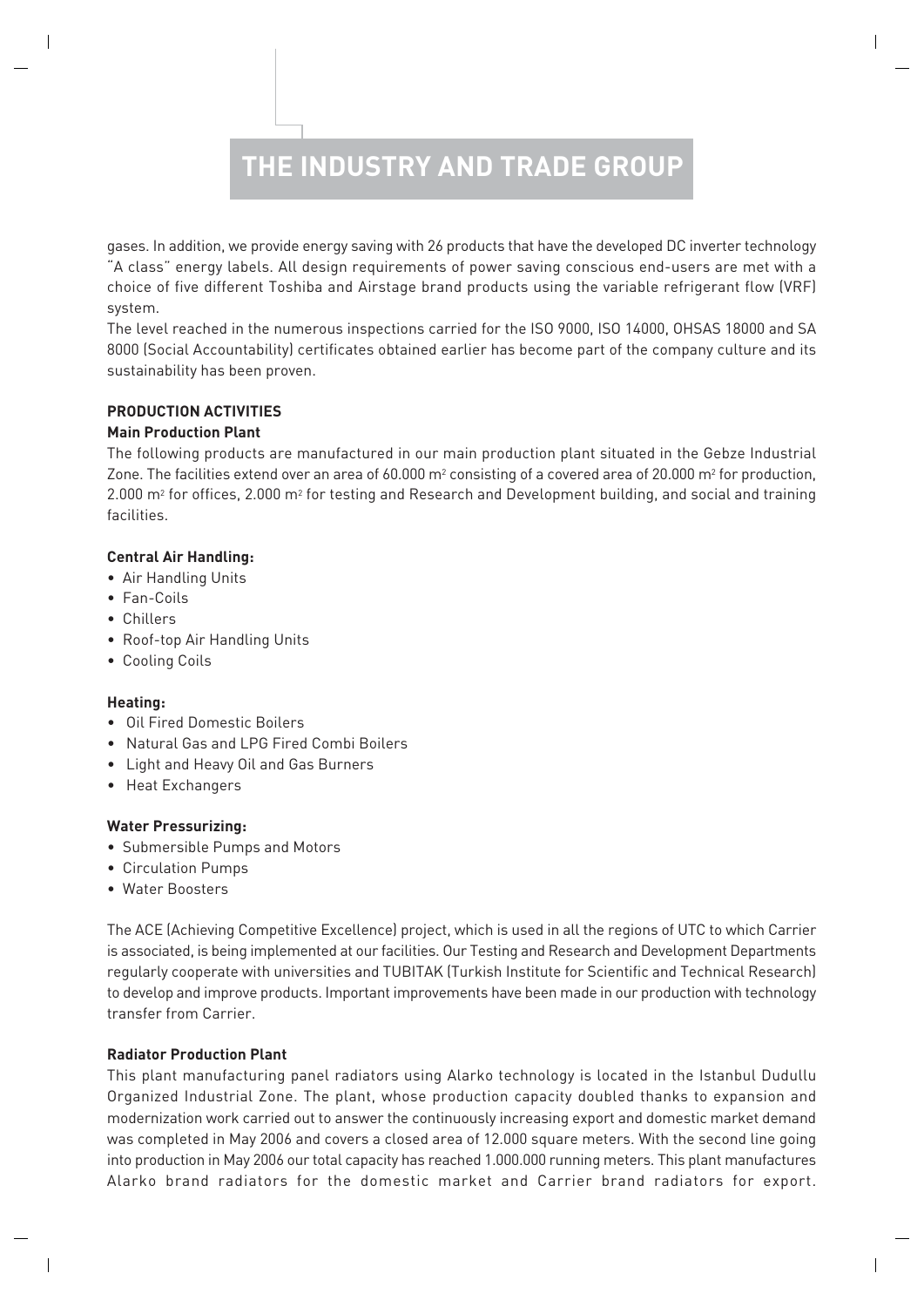### **TRADE AND MARKETING ACTIVITIES**

Our Group, with an extensive distribution and service network in Turkey, has sales offices in Istanbul, Ankara, Izmir, and Adana, and a liaison office in Antalya. The Group has a total of 313 dealers and 385 after-sales service units over the country. It has earned itself a special place in the sector with its dealer and service network, showrooms and well-trained personnel. In addition to products manufactured at our plants, our group, that maintains a customer-oriented approach, included imported products to its product range considering the trends of the market. Thus, our dealers are offered a wide variety of products and our clients can enjoy complete solutions. Our activities are supported by successful promotion and information activities.

Supplementary products sold in addition to those manufactured at our own plants are:

- Automatic Control Equipment
- Duct Equipment and Filters
- Axial Fans
- Cold Rooms
- Air-Conditioners for Operating Theater
- Exhaust Fons
- Radiator Valves and Thermostatic Valves

Building automation systems converting complex buildings such as large business centers, hotels, hospitals into "intelligent buildings" for smooth operation create a serious difference as complete solutions. Operating theater air conditioners for hospitals and special solutions for telecommunications are also within the scope of our expertise.

In addition to central system boiler and burner solutions in heating, we offer combi radiator packages in individual heating thus offering a variety of choice for every customer profile. In individual air conditioners, in addition to Carrier and Alarko brands we are also offering Flair and Allegro brand equipment that provide more economic solutions and we have attained an important sales volume in these brands.

On the other hand, since 2002, the spare parts and technical service equipment for the heating, air-conditioning and pressurizing products are being offered to the whole of the sector at Totaline spare parts markets. With headquarters is in Istanbul, Totaline has markets in Istanbul, Ankara and Izmir and a sales point in Bursa.

The training of our dealer and service personnel as well as our own personnel is being carried out in our modern training centers of our group. Training sessions include personal development training in addition to training on technical subjects.

In 2006, our Industry and Trade Group has realized numerous highly prestigious projects in the areas of heating, air-conditioning, hygienic air-

conditioning and building automation.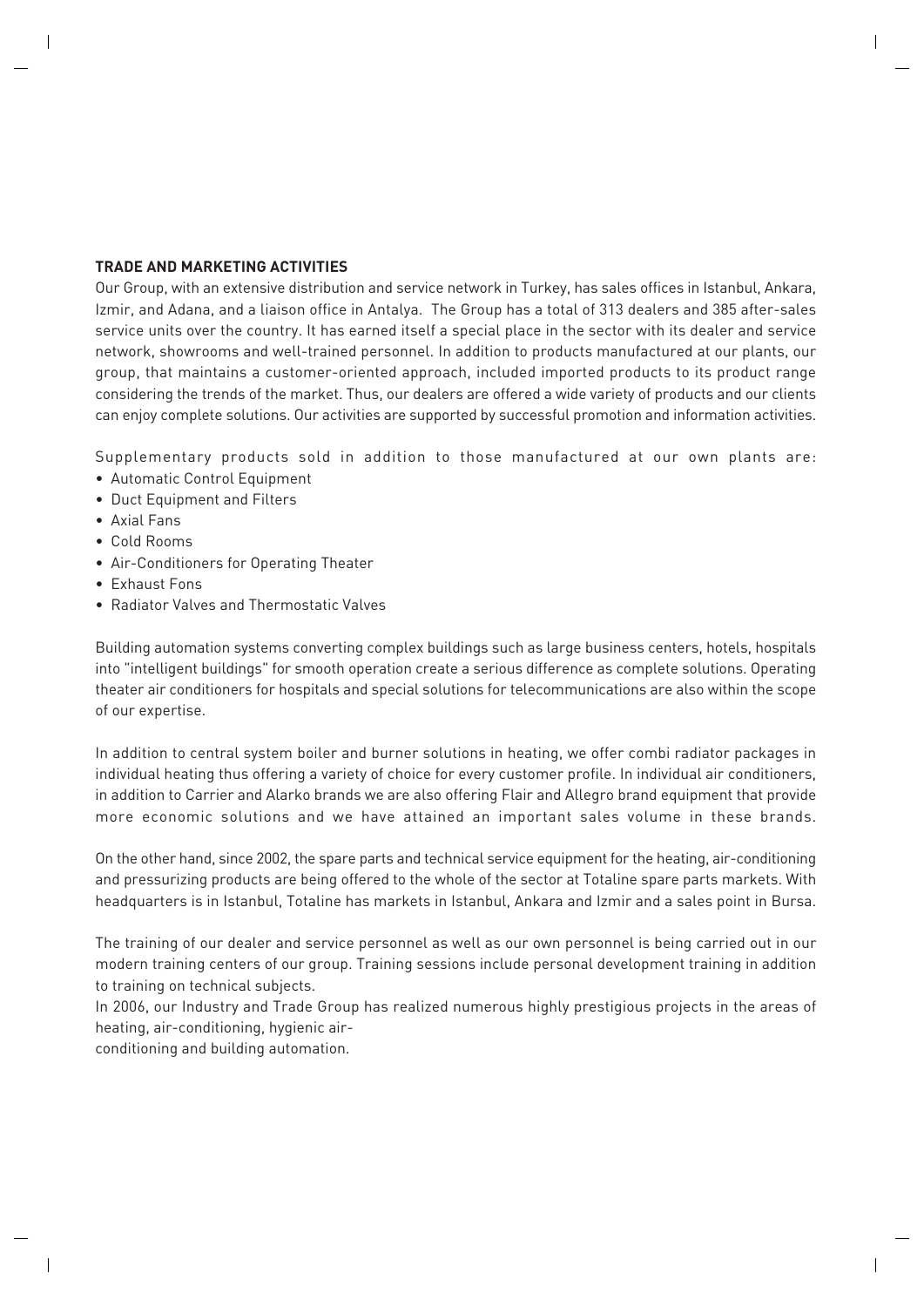# **THE TOURISM GROUP**

The Alarko Tourism Group, one of the first companies in Turkey to represent the "Leisure Management" phenomenon, a rapidly growing industry area in the world, is basing its activities on creating different concepts that will enable people to feel better, to spend their spare time in a more productive and enjoyable way, and to marketing these concepts, perfecting its service quality and creating surplus value on the activities with these concepts. The Group is continuing its efforts in the success it has attained in making people "feel well" with its never ending objective of being "beyond competition" at HILLSIDE BEACH CLUB Holiday Village, HILLSIDE SU HOTEL, HILLSIDE CITY CLUB-ETİLER and HILLSIDE CITY CLUB-TRIO sports and recreation centers, the CINECITY CINEMAS chain and SANDA SPA chain within the group.

### **HILLSIDE BEACH CLUB - Fethiye**

**Hillside Beach Club**, the group's holiday village and winner of numerous national and international awards is maintaining its well-earned leader position in Turkish tourism with its high occupancy level and service quality. As in previous years, this first class holiday village referred to as "paradise on earth" by its guests hosted approximately 25.000 local and foreign guests in the 2006 season. The club, that offers its guests the holiday of their dreams with its friendly personnel and service quality exceeding expectations, adheres to the principle of continuous innovations always welcoming its guests with surprise novelties. Thus, the rate of returning guests increases every year.

**Hillside Beach Club** does not base its price policy to the demand but to the principle of giving the guests "their money's worth". In 2006, the club once more caught its exceptional occupancy rate and was selected and presented the Best Holiday Village and Resort award by Skal International, the international organization with a total of 25.000 members with 500 clubs in 80 countries that bring together all the different areas of travel and tourism.

### **HILLSIDE SU HOTEL - Antalya**

The **Hillside Su** deluxe hotel of Alke Turizm A.fi., one of the major steps in line with our **Tourism Group's** objective of "expanding through operating agreements" making use of its know-how in the service sector in selected projects, continues to attract attention in the world. **Hillside Su** that also emerges as the first concept hotel that the world famous Design Hotels Group selected to collaborate with in Turkey has introduced a new hotel approach both to Turkey and the world with its special design, dynamic life style offered to its guests, simple, original and surprising features. **Hillside Su** offering service as a holiday hotel open throughout the year also often hosts meetings of numerous international companies with its wellequipped conference halls. Since its opening, Hillside Su has been covered in more than 60 publications and 220 pages in the international press and has been the cover of most of them. Thus, thanks to this interest of the world press and the fact that it has hosted many select groups and celebrities, **Hillside Su** continues to

play a major role in the promotion of Turkey.

### **HILLSIDE CITY CLUB - Etiler**

**Hillside City Club-Etiler** has had a leading role in the fitness sector of Turkey with the motto of "sports awareness" and "customer oriented recreation center" and thanks to its 16 years of "know-how" has become a real life center where the club spirit can really be felt. In addition to simultaneously implementing the world sports trends in Turkey, the facilities, preferred especially by the business world, has created a rather crowded "community" through the organization of tours, cultural tours, tournaments, parties to enrich the lives of the members. Cooperation with numerous national and international companies willing to reach this loyal group of club members continued in 2006. Moreover, as a result of communication and marketing activities carried out in 2006 the number of members reached record levels despite increasing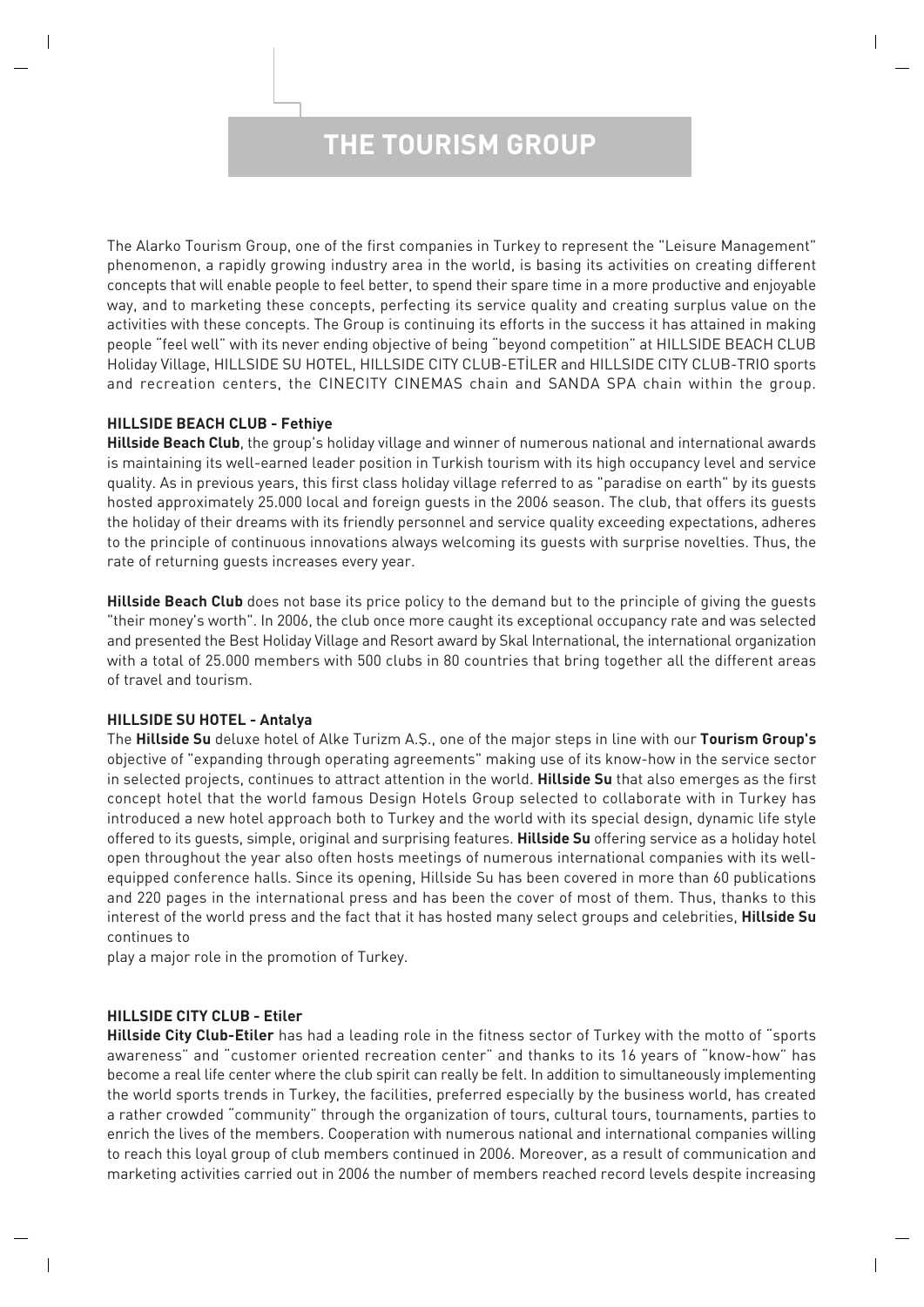competition.

Mezzaluna Restaurant, Starbucks Coffee, D&R, Sanda Day Spa, Mos Hair Saloon, Sun Vital Solarium, that have contributed to make the club a meeting point, continued their operations and enjoyed high popularity among guests of the club with their synergy.

### **HILLSIDE CITY CLUB - TRIO**

**Hillside City Club -Trio** considered an alternative to the Ba¤dat Avenue of the Anatolian Side and operated by the **Alarko Tourism Group** opened in 2003. A Tekser-Baytur investment, **Hillside City Club -Trio** is a giant "recreation center" on the Asian side of Istanbul with approximately 5.500 members and provides an added value to the Kozyataqı area from the investors' point of view.

**Hillside City Club - Trio**, one of the largest complexes of its kind in Europe, contains many alternatives such as sports halls, indoor-outdoor swimming pools, indoor basketball court, squash, racquetball and tennis courts, 7 cinema theaters, restaurants, cafés, children's club and Sanda Day Spa extending over an area of 23.500 m2 and has made important contributions to group synergy.

### **CINECITY CINEMAS**

Our **Tourism Group**, that has been active in cinema operations since 1993, is continuing its activities in this area with 3 cinema theaters at Alkent-Etiler, 6 at Zeytinburnu Olivium Outlet Center, 7 at Kozyatağı Hillside-Trio and 9 at Izmir Kipa Shopping Center. In addition to the pleasures of cinema, the **Cinecity Cinemas**, that has changed the cinema habits with the restaurants and cafés in its operation, is hosting approximately 1.000.000 people a year with its original service.

The objectives of our Tourism Group for the Cinecity Cinemas referred to with the term "quality" in the sector due to the concepts created, its boutique cinema approach and continuous innovations, is to maintain cinema operation by increasing its number of theaters in large cities and boutique locations.

### **SANDA DAY SPA**

Five years ago, the Alarko Tourism Group introduced the natural SPA culture that created great interest in the world to the Turkish people at Fethiye Hillside Beach Club, and made the Sanda Spas designed according to a synthesis of Far Eastern. Mediterranean and local influences Turkey's first and largest spa chain. The Group aims at expanding the SANDA SPAs offering service with Turkish and Far Eastern therapists at 6 locations at the Hillside Hotels, Hillside Sports Centers and SuAda particularly in large cities.

### **HILLSIDER MAGAZINE**

Hillsider Magazine, an Alarko Tourism Group publication, celebrated its 11th anniversary in 2006 and continues its "exemplary" role in the world of publication with its rich content and the advertisements of national and international companies.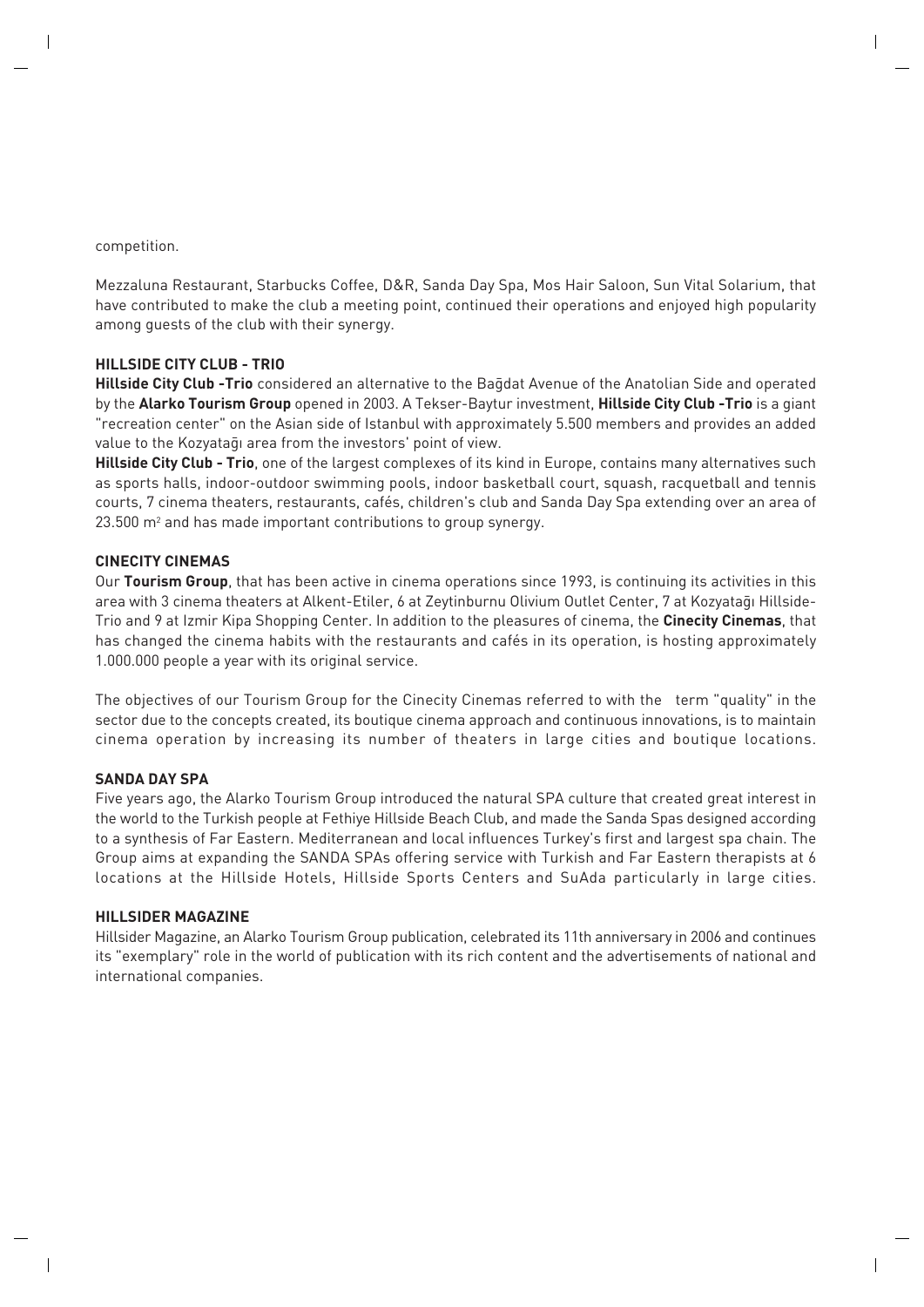## **THE ENERGY GROUP**

Altek A.Ş., a member of our group, is active in the energy sector and is turning to new investments in parallel with the growth in Turkish economy. In Turkey, the year 2006 was one in which the capacity surplus in the production of electrical energy was consumed and the supply and demand reached a balance. In 2006, the ready capacity in the national electricity system was used and at times when consumption reached peak power cuts came up as a possibility.

Taking into consideration that a dry season with inadequate rainfall is ahead. It can be said that 2007 will be a critical year from the viewpoint of electricity supply.

Within the scope of this perspective and the continuous growth observed in the Turkish economy in the last five years, Altek A.S., a company of our group active in the energy sector, is continuing its growth with new investments in this field.

### **Our Power Plants in Operation**

Altek A.S., active in the energy sector and a member of our group, is engaged in the production of electrical power by the Build-Operate-Transfer model. Production is continuing at the **Düzce-Hasanlar, Tarsus-Berdan** and **Malatya-Tohma Hydroelectric Power Plants** that are among the

first examples of this model in Turkey.

Our Kırklareli Natural Gas Power Plant was put into commercial operation at the end of 2005. Our Kırklareli Natural Gas Combined Cycle Power Plant with an installed capacity of 80 MW has an annual capacity of 600 million kwh. In 2007, payment will change from a monthly base to a daily base model and thus an important step will be taken towards the establishment of an electricity exchange market in our country just like in the EU countries.

### **Our New Power Plant Projects**

**Karakuz Hydroelectric Power Plant** and **Beflkonak Hydroelectric Power Plants** are two of our new power plant projects.

Our company won the license tender for the construction and 40 year operation of the **Karakuz Hydroelectric Power Plant** with a capacity of 87 MW on the Körkün River in Adana. The production license from the Electricity Market Board has been obtained and Water Usage Contract with DSI (State Waterworks Administration) has been signed. The annual 340 million kwh electric power produced at this plant will be sold on the free market. Expropriation and construction works of this plant that is still in the designing stage will start following the acquisition of the ÇED (Environmental Impact Evaluation) report.

The necessary applications for the **Beskonak Hydroelectric Power Plant** have been made. Our company has applied for the capacity certificate for the construction and operation in accordance with the free market model of this project with a capacity of 76 MW opened to application of investors by DSI within the framework of new regulations. We are awaiting the selection of the company by DSI.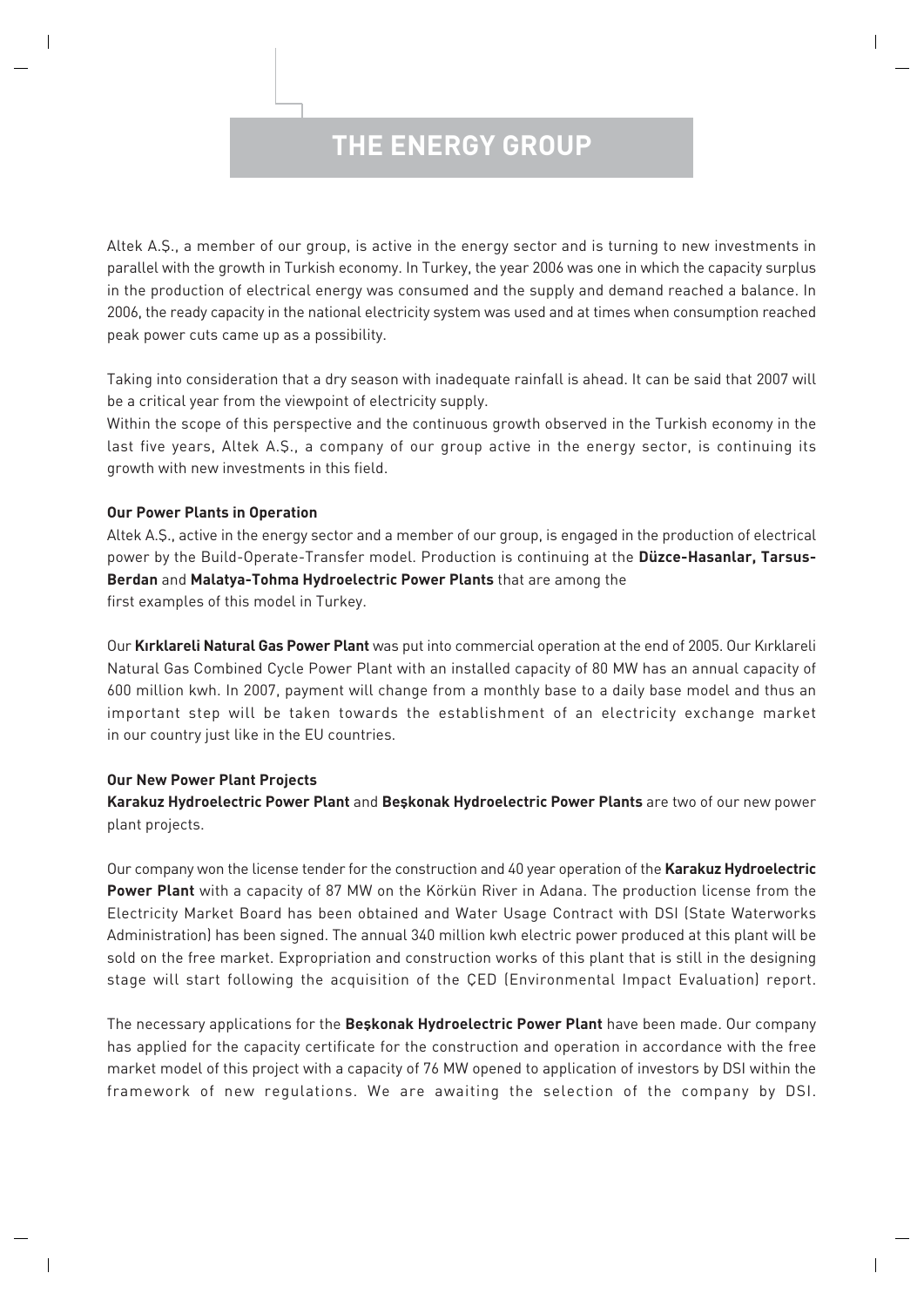# **THE SEAFOOD PRODUCTS GROUP**

Alfarm A.S., established in 1991 for breeding and processing salmon, also processes sea trout and other kinds of trout in its plant and offers them to the internal and external markets.

Our first salmon processing plant was established in Dudullu, Istanbul in 1993 and the modern production plant in Suadiye, Izmit in 2001. With this new plant our production capacity increased 10 folds and a serious increase was observed in our market share.

### **Serious Synergy Achieved Through Strategic Partnership**

Thanks to the strategic partnership established with Leröy Group ASA of Norway, one of the world's leading companies in salmon breeding and processing in 2005 a serious synergy was achieved as of 2006. Fresh salmon of Norwegian origin was offered to the market for the first time and Alfarm now has a voice in the importation and sales of frozen sea products in the domestic market.

Fresh salmon imported from Norway was offered to consumers in all the chain supermarkets in Turkey and reached all consumers through wholesale fish markets and fishmongers. Efforts to promote fresh salmon were increased and thanks to these efforts our budget targets were exceeded. Efforts to increase the sales volume of our products were maintained at an increased rate in 2006. Moreover, additional efforts were made for product promotion, in marketing activities and the expansion of the distribution network.

### **New Products and Projects:**

In addition to our smoked salmon with 4 spices developed by our engineers at our plant and in production since 2005, our smoked trout products have also taken their place on supermarket shelves and tables. Moreover, boiled frozen meat, shrimps and herring are being imported and offered to the market. Our company that follows the developments in the area of seafood processing has accomplished all the investments planned for 2006. Capacity, quality and product range will be increased further with new investments planned for 2007.

On the other hand, promotion activities were maintained in 2006. In February 2006 we participated in the Anfas Fair and in April 2006 at the ESE 2006 fair with our partner Leröy. Our brand and product recognition was increased through the year with participations to various fairs and activities.

### **New Objectives and Envisioned Investments:**

Investments to increase capacity and product range will continue in 2007. Within this scope we are planning to make investments towards an incubation chamber, steak machine, additional fresh fish storage, deboning machine, a new laboratory and the establishment of a barcode system.

With these new investments, we are planning to offer the market products with a longer shelf life. Thus products will reach the consumer with a longer tolerance period.

Import and sales of processed industrial sea products will be developed to meet the changing life styles and a variety of products that consumers of all types can use easily will be offered to the market.

With new products offered to the market our sales volume will increase while at the same time our brand will be seen more often in catalogues and supermarkets. We are aiming at promoting our products at the furthest corners of Turkey with the tasting activities maintained. Further promotion of our products is planned through participation in fairs and organizing seminars. One of our most important strategic objectives is to export products manufactured in our plant to the world markets. From now on we will increase efforts towards this goal.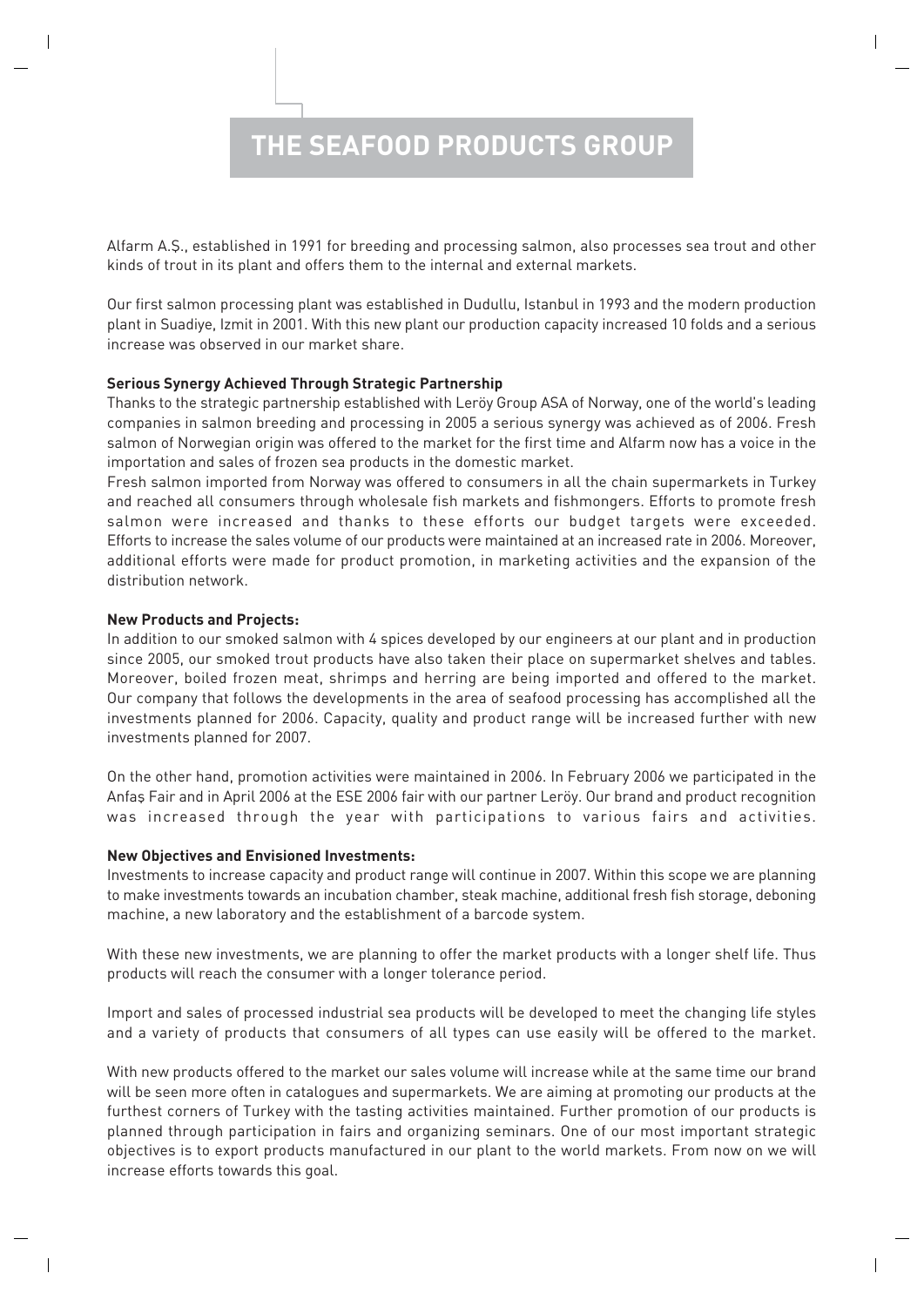### **SOCIAL AND INDUSTRIAL ACTIVITIES**

### **EMPLOYMENT**

A total of 3005 people consisting of 1475 white collar employees, mainly engineers and architects, 1530 technicians and workers were employed by the companies and enterprises within the body of Alarko Holding A.S. in 2006.

In addition, an average of 5220 people were employed by the sub-contractors and external workshops. The severance pay load of Alarko Holding A.Ş. as of 31 December 2006 was TRY 545.345,89 (excluding participations).

### **TRAINING**

In 2006, the personnel received a total of 58.843 man/hour of training given within the group and a grand total of 71.618 man/hour of training including training given by outside groups. Technical, financial, administrative and computer training seminars were organized within the group and our personnel were given the opportunity to attend seminars in their related areas organized by well-known training institutions. In addition, on the job training sessions on welding, assembly and other production techniques, construction, ISO 9000 and Occupational Security were organized. Training given to Alarko Carrier Sanayi ve Ticaret A.fi. dealers and service units continued.

### **EMPLOYEE-EMPLOYER RELATIONS AND RIGHTS GRANTED**

Keeping in mind the economic situation in Turkey, efforts were made to establish a realistic equilibrium between employees and employer and find solutions that would not disadvantage employees under present economic conditions. A collective labor agreement covering the period 01.09.2006 - 31.08.2008 was signed and put in effect between the companies in our group and MESS - Türk Metal.

### **ALARKO EDUCATION - CULTURE FOUNDATION**

In the 2006 - 2007 school year, the Alarko Education - Culture Foundation, established in 1986, gave scholarships to 42 students in their last year of university or in graduate programs in the engineering, civil engineering, finance, business administration departments of various universities, 27 students studying in technical or vocational high-schools and 22 successful children of our employees in need of financial support. Thus, more than 1100 university students and more than 550 high school students have so far been granted gratis scholarships from our Foundation.

On the other hand, our Foundation continued to sponsor various cultural and artistic events this year, too. Our Foundation continues to cooperate with outstanding scientific and cultural foundations.

### **ALARKO FUTURE'S CLUB**

The future of the Alarko group of companies is in the young generations who are university graduates, dynamic, hard-working, clever, creative, knowledgeable, have the ambition and desire to move up, and expect a future at Alarko.

In 2006, the Alarko Future's Club maintained its activities aiming at the professional and personal development of qualified young people to give them the opportunity to understand the benefits of team spirit and cooperation and become the well-trained experts or managers that will lead Alarko to the future.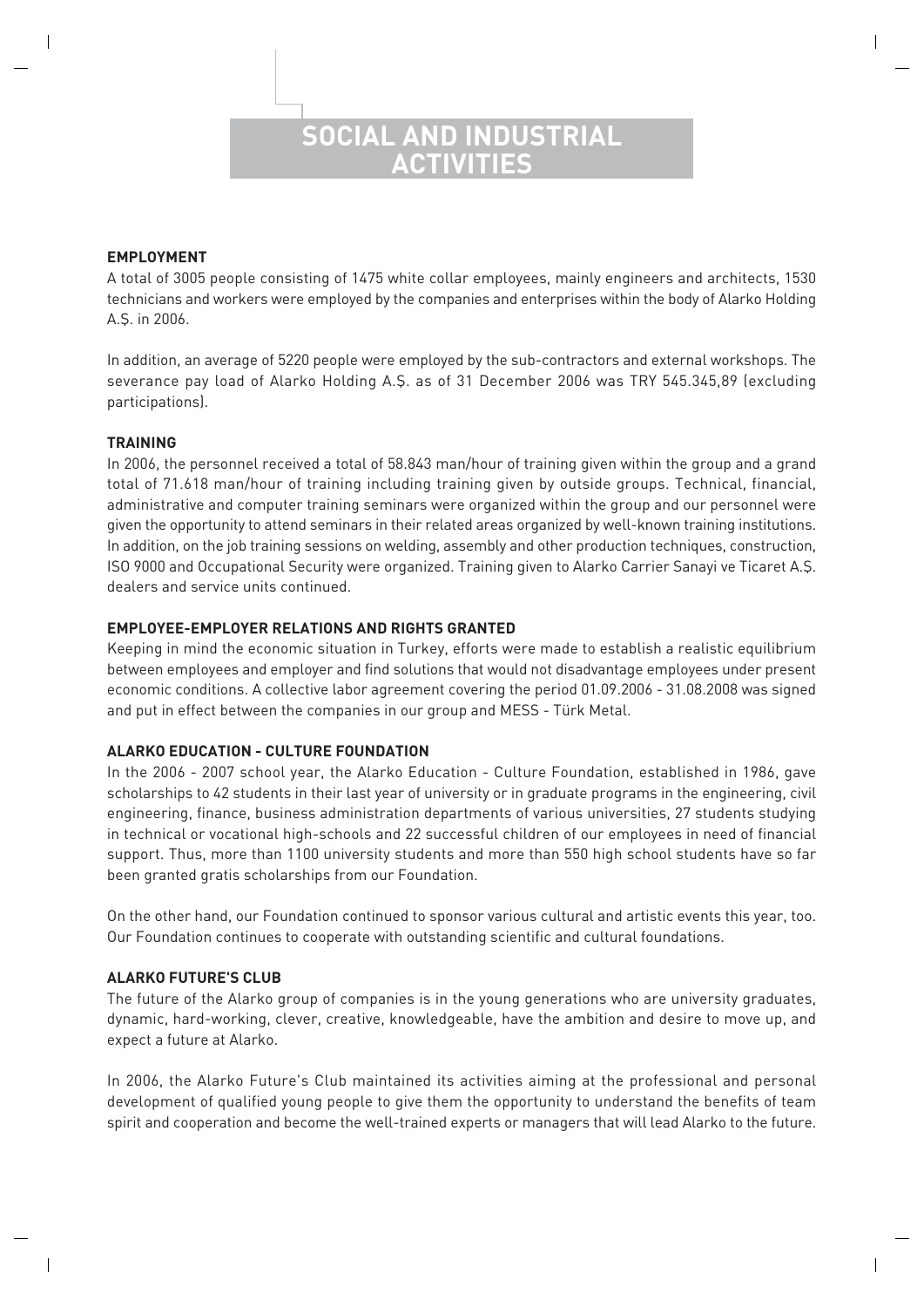### UZEYIR GA **VIEW**



Many times the advertising and prestige expenditures made for premises and furnishings exceeds intentions, endangers the future liquidity of the company, blocks profitable investments and at times jeopardizes the company's future, especially at times of crises.

My personal observation is that when their liquidity permits, these companies immediately go into building grandiose service buildings.

In countries like Turkey where there are no longterm loans, I have observed that such spending has often resulted in disappointment.

If the building needed by the organization cannot be amortized by the rent to be paid by the organization, such an investment is bound to cause difficulties for the company or to impede profitable investments.

In the western world, rather than restricting their financial means by building their own buildings, organizations that cannot find loans that will permit them to pay according to principle of the provision for rent opt for leasing premises for long terms from pension organizations or insurance companies that have to make such investments due to their missions.

However, restricting spending on equipment and tools necessary for the development of the business will decrease efficiency.

Organizations should definitely not abstain from expenses that are necessary, that will help their economy. However, they will be strengthened by avoiding unnecessary squandering for prestige and showing off.

### **TWO CONCEPTS: SPENDING AND SQUANDERING\***

I have always seen that the concepts of spending and squandering are confused in economics both by free enterprises and state institutions.

When organizations become rich, when their financial and cash position in particular improves considerably, I have always observed that they start spending within the organization. I have also seen that at times they confuse their assets and cash situation.

However, we must also remember that although receivables are not always cashed easily and on time, respectable institutions have to pay their debts on time.

Therefore, the free enterprises, in particular, have to plan their investments and expenditures after assimilating and internalizing the concepts of liquidity, profit, assets, wealth and the correlations among these concepts very well.

The basic raison d'être of institutions and public companies is making profits. Thousands of people have trusted those companies and have deposited their money with them. Executives of these companies have to feel obliged to reciprocate and recompense this trust.

Therefore, all expenditures of a company should be geared to maximize profits. A large portion of these expenditures should be in line with the mission of the institution/company.

This way of thinking must be explained relentlessly to people at all levels of the company.

All spending should be regarded as an investment for the company and its economic, social, and prestige yields must be calculated in a realistic way.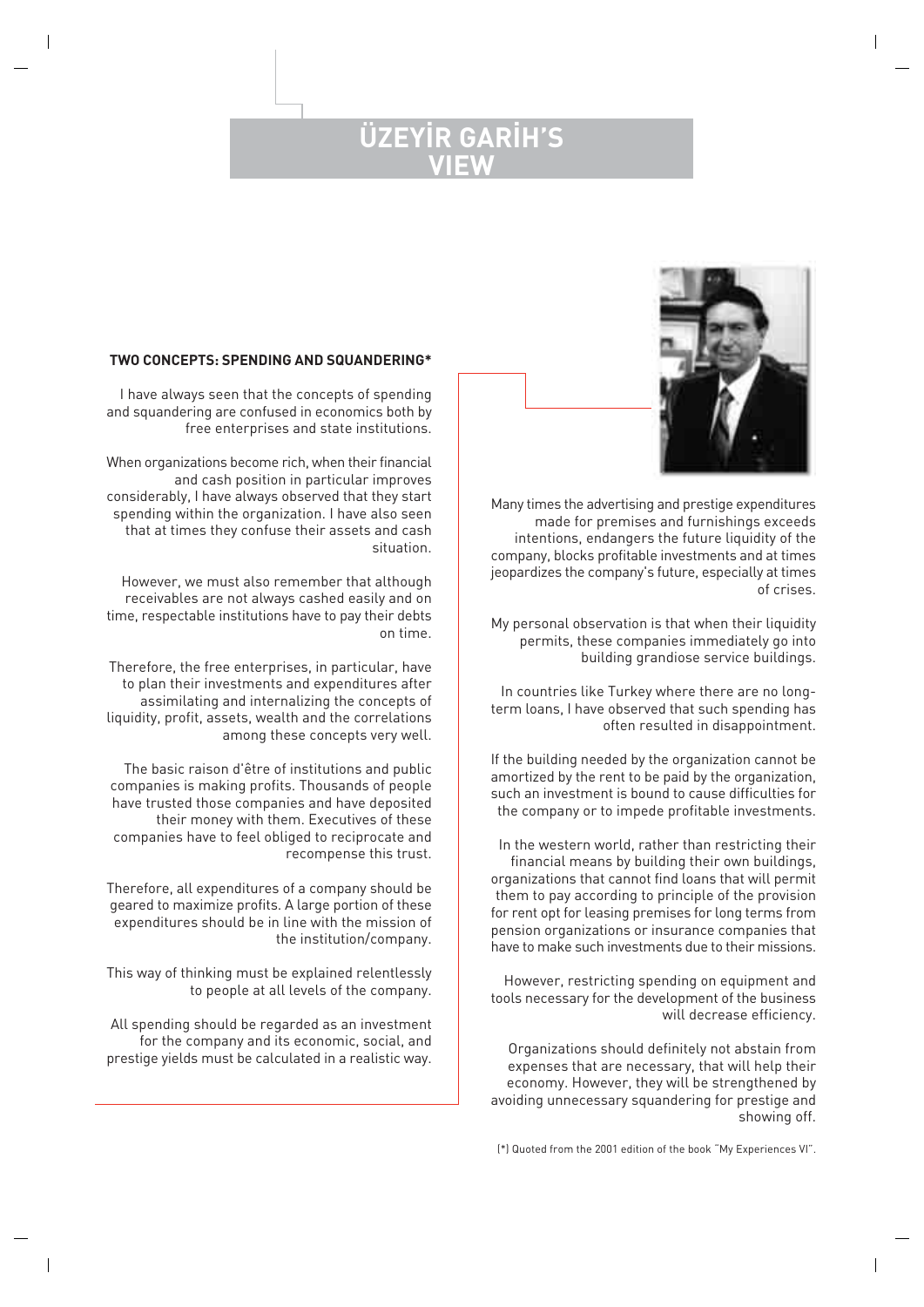# **BUSINESS VOLUME**

We present to the view of our shareholders the following table which shows the consolidated results of the last five years in figures and the volume we have reached as a result of the activities which we described in earlier section of the report.

| <b>Consolidated Results</b><br><b>Companies and Businesses</b> |                |         | <b>Consolidated</b> | <b>Total</b> |             |         |
|----------------------------------------------------------------|----------------|---------|---------------------|--------------|-------------|---------|
| <b>According to Activities</b>                                 | (Thousand TRY) |         | (Thousand TRY)      |              |             |         |
|                                                                | 2002           | 2003    | $2004*$             | 2005         | 2006        |         |
| Contracting & Land Development                                 | 42.202         | 31.099  | 55.306              | 432.447      | 465.541     | 494.066 |
| Industry & Trade                                               | 144.103        | 155.870 | $203.092**$         | 227.066**    | 248.237**   | 251.792 |
| Tourism                                                        | 25.959         | 31.100  | 36.416              | 37.637       | 43.995      | 44.022  |
| Energy                                                         | 12.188         | 9.178   | $13.786**$          | $7.957**$    | $50.594$ ** | 50.597  |
| <b>TOTAL</b>                                                   | 224.452        | 227.247 | 308,600             | 705.107      | 808.367     | 840.477 |

- \* Amounts adjusted for inflation.
- \*\* The total of the turnovers is taken in order to be in accordance with the previous years.

### **Perspectives for 2007**

Our company has adopted the principle of working according to a plan and it has made it a tradition to reflect this in its annual reports. Our aim is to contribute to the comparison of the results of 2006 with the volumes which we foresee for 2007 and to their evaluation.

Starting from this point, the turnovers planned for 2007 are as follows according to groups of activities :

| <b>Companies and Businesses</b> |                                    |                             |  |  |  |  |  |
|---------------------------------|------------------------------------|-----------------------------|--|--|--|--|--|
| <b>According to Activities</b>  | 2007                               |                             |  |  |  |  |  |
|                                 | <b>Consolidated</b> (Thousand TRY) | <b>Total</b> (Thousand TRY) |  |  |  |  |  |
| Contracting & Land Development  | 529.236                            | 555.051                     |  |  |  |  |  |
| Industry & Trade                | 315.388                            | 326.749                     |  |  |  |  |  |
| Tourism                         | 48.952                             | 48.952                      |  |  |  |  |  |
| Energy                          | 69.138                             | 69.138                      |  |  |  |  |  |
| <b>TOTAL</b>                    | 962.714                            | 999.890                     |  |  |  |  |  |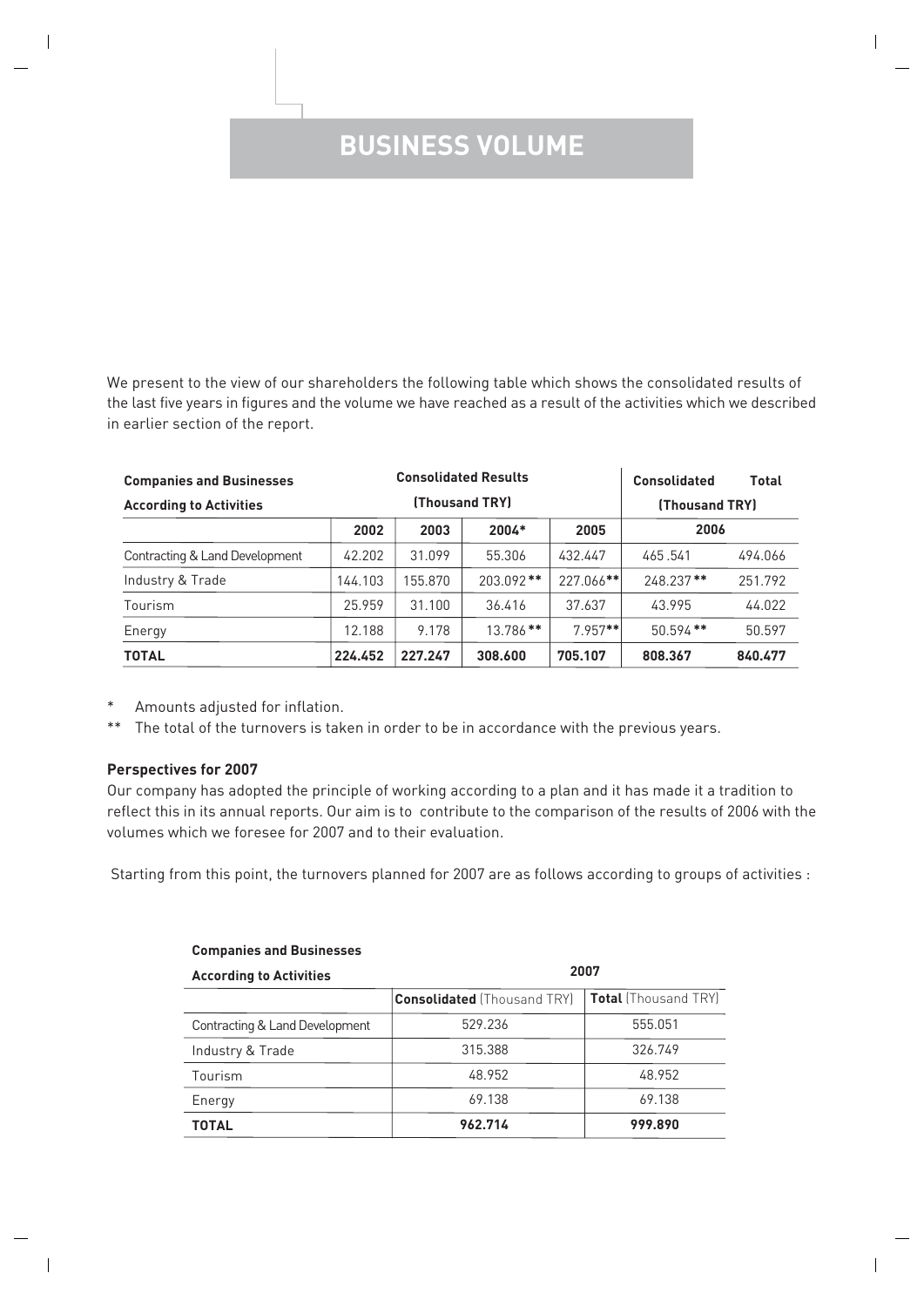# **TAXES PAID AND PERSONNEL EXPENSES**

**TAXES PAID**

(THOUSAND TRY)



**PERSONNEL EXPENSES**

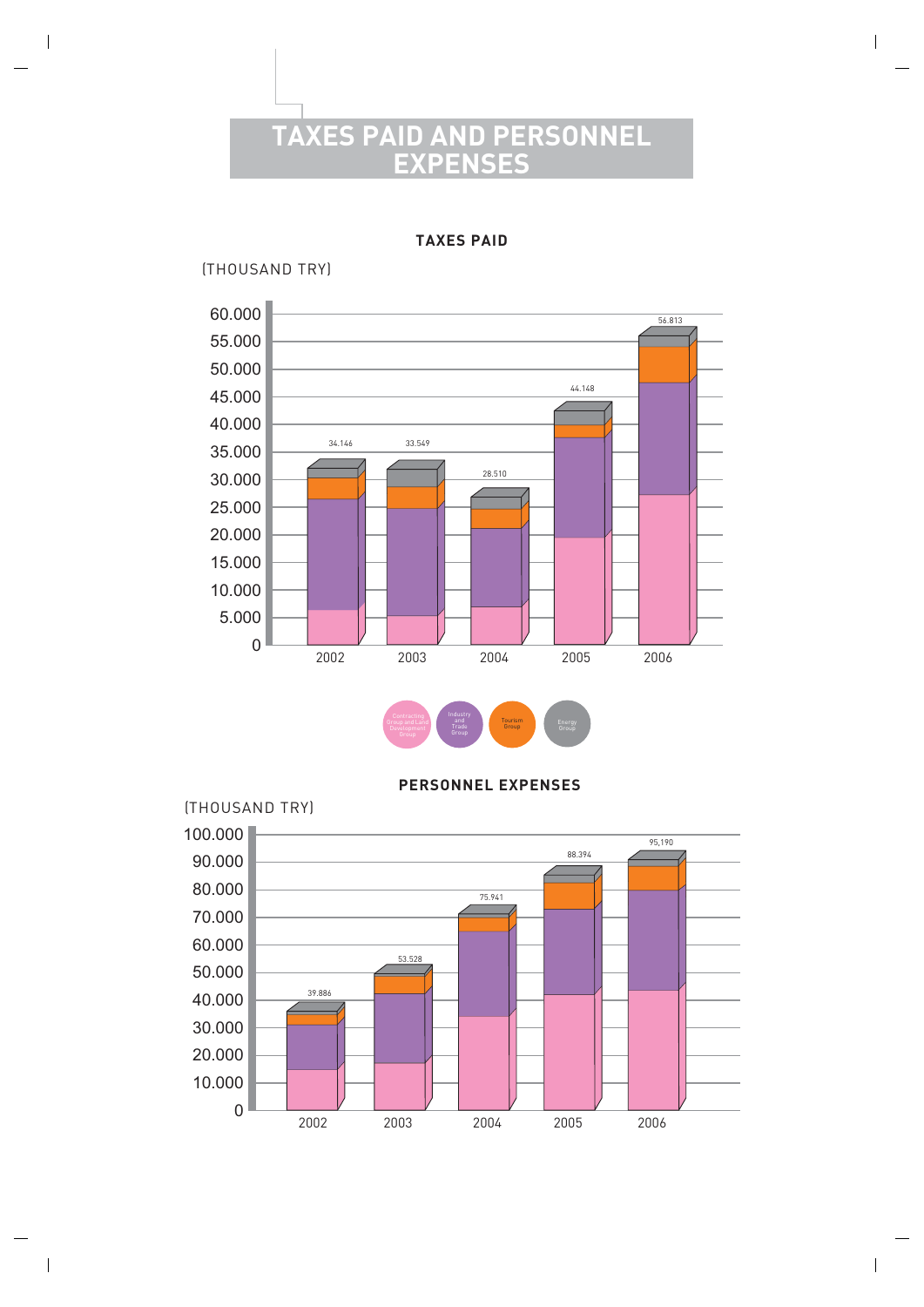### **DEVELOPMENTS IN THE LAST FIVE YEARS**

The development trend of our holding company's balance sheet items, profits, equity participations and dividends in the last five years are shown below.

|           |                                                                             | 2002       | 2003       | 2004                | 2005              | 2006              |
|-----------|-----------------------------------------------------------------------------|------------|------------|---------------------|-------------------|-------------------|
|           | Profit / Loss before Tax (TRY)                                              | 40.245.618 | 15.918.082 | $**$<br>[2.446.328] | ***<br>67.867.271 | ***<br>52.388.820 |
|           | <b>Equity Participations (TRY) *</b>                                        | 32.062.698 | 46.131.045 | 15.479.298          | 15.644.952        | 14.515.798        |
|           | <b>Capital (TRY)</b>                                                        |            |            |                     |                   |                   |
|           | <b>Issued</b>                                                               |            |            |                     |                   |                   |
|           | - As free shares                                                            | 11.127.284 | 11.127.284 | 11.127.284          | 11.127.284        | 171.927.284       |
|           | - Against cash                                                              | 4.952.716  | 4.952.716  | 4.952.716           | 4.952.716         | 4.952.716         |
|           | Total                                                                       | 16.080.000 | 16.080.000 | 16.080.000          | 16.080.000        | 176.880.000       |
|           | Registered                                                                  | 25.000.000 | 25.000.000 | 25,000,000          | 25.000.000        | 500.000.000       |
|           | <b>Dividends</b>                                                            |            |            |                     |                   |                   |
| $\bullet$ | Net dividends                                                               |            |            |                     |                   |                   |
|           | (Per share with a par value of TRY 1)                                       |            |            |                     |                   |                   |
|           | - According to paid-in capital                                              | 0,65       |            |                     | 0,20              | 0,274             |
|           | - According to total capitalization<br>(including distributed bonus shares) | 0,20       |            |                     | 0,06              | 0,0076            |
| $\bullet$ | Net dividend rates<br>- According to paid-in capital                        | 64.9%      |            |                     | 20,4%             | 27,4 %            |
|           | - According to total capitalization<br>(including distributed bonus shares) | 20 %       |            |                     | 6.3%              | 0.76%             |

\* The amounts in the equity participations line for the years 2002 and 2003 includes affiliates and subsidiaries but only affiliates for the years 2004, 2005 and 2006.

\*\* Amounts consolidated and adjusted for inflation.

\*\*\* Consolidated amounts.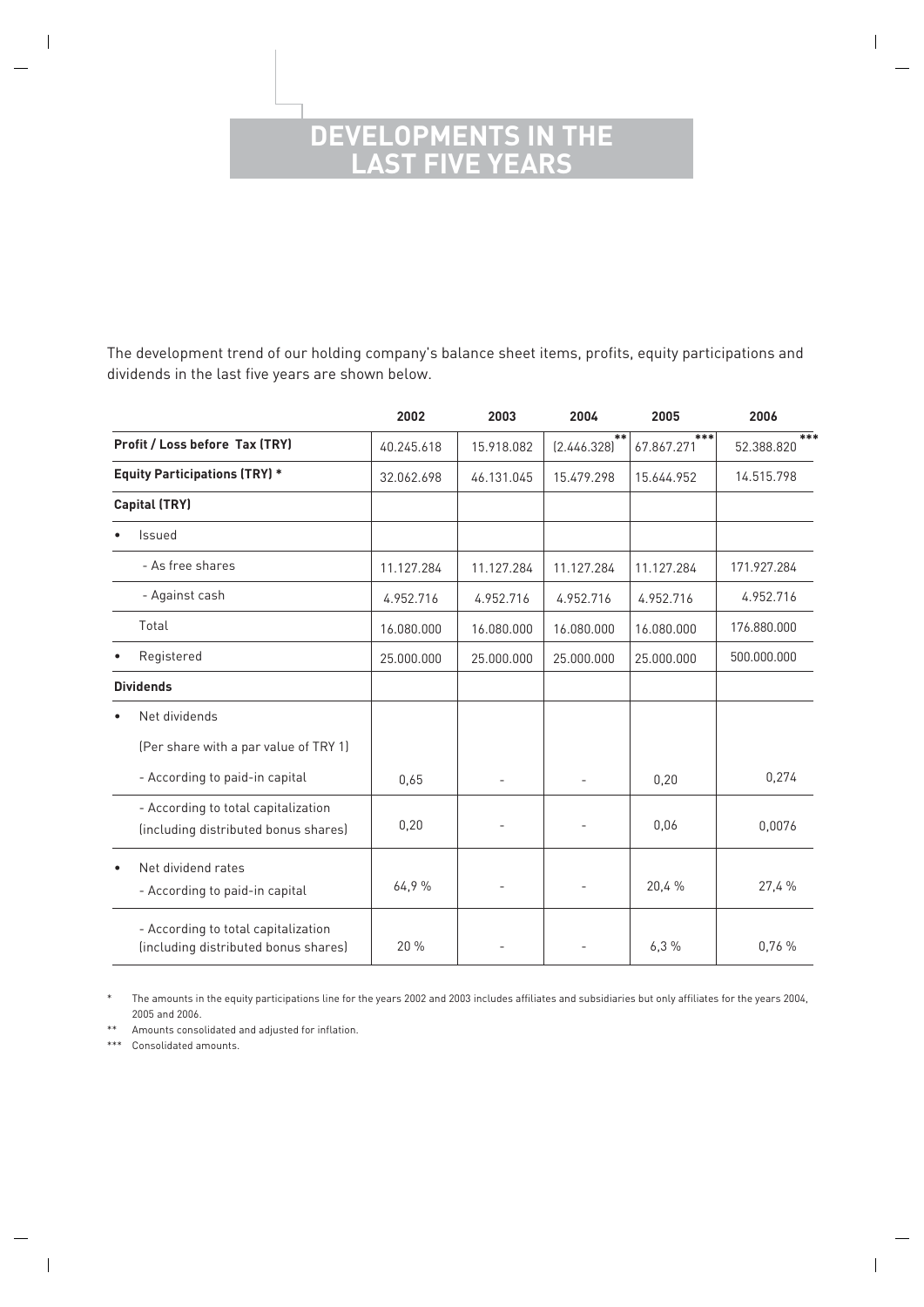# **REPORT ON COMPLIANCE WITH CORPORATE MANAGEMENT PRINCIPLES**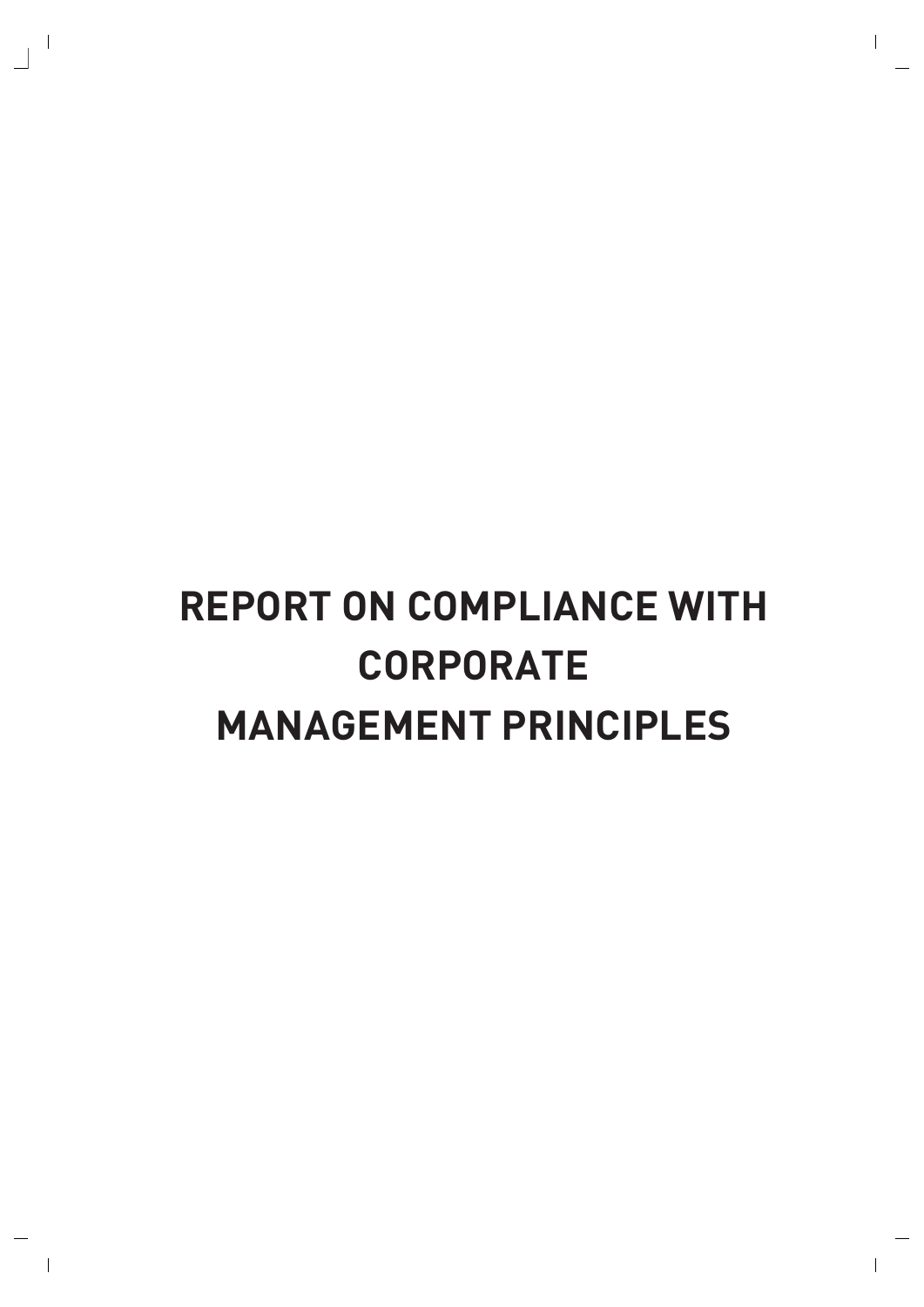

### **1. Statement Of Compliance With Corporate Management Principles**

Our Company takes due care to implement the rules mentioned in Corporate Management Principles published by the Capital Markets Board. Explanations on this issue are here below.

#### **PART I - SHAREHOLDERS**

#### **2. Unit in Charge of Relations with Shareholders**

The duties of the unit in charge of relations with shareholders are carried out by the Shareholders' Department formed within the Alarko Group of Companies.

The director and staff of the department are; Lawyer Aysel Yürür and Emel Ecevit.

### **For communication:**

#### **Phone : (90 212) 310 33 00 - (90 212) 227 52 00 Fax : (90 212) 236 42 08 e-mail : aysel.yurur@alarko.com.tr**

The general assembly meeting of the Company was held, documents to be referred by the shareholders at the meeting were prepared and outcomes of the meeting were communicated to the Istanbul Stock Exchange and Capital Markets Board for publishing during the year. Questions of about 100 investors have been answered during this period.

### **3. Exercise of Right to Obtain Information by the Shareholders**

Questions of the shareholders commonly relate to investments, turnover, capital increase and dividend payments of the company. Some 100 questions were asked within the year. Questions and answers given were communicated to the Board of Directors. Company's articles of association contain no provision regarding appointment of an independent auditor. No request was made during the year for the appointment of an independent auditor.

#### **4. Information About the General Assembly**

The Ordinary annual general assembly meeting of the company was held with a quorum of 69.86 %. Representatives of the media attended the meeting.

Invitation to the meeting was made by way of public announcemet, letters sent to shareholders and the Istanbul Stock Exchange was duly notified.

The activity report, auditors' report, financial statement, articles of association, meeting agenda and profit distribution proposal by the Board of Directors were presented to the shareholders at the company's headquarters prior to the general assembly meeting. The Istanbul Stock Exchange and Capital Markets Board were notified of the profit distribution proposal prior to the general assembly meeting. At the general assembly meetings, the shareholders exercise their right to ask questions and such questions are duly answered. No proposal was made other than by major shareholders.

The Company's articles of association contain no provision regarding vesting the authority for making decisions on splitting, sale, purchasing and letting of assets in the general assembly. The minutes of the general assembly meeting are maintained at the Company's headquarters open to the shareholders for review.

#### **5. Voting Rights and Minority Rights**

Voting rights bear no concession. Minority shares are not represented at the management. No cumulative voting is applicable.

#### **6. Policy and Time of Profit Distribution**

No concession is granted in connection with participation in Company's profits. Profit distribution is carried out within the period set forth in applicable laws.

The amount of profit available for distribution will be determined taking into account the new investments to be made and liquidity status if the Capital Markets Board terminates profit distribution obligation in 2007 and the following years.

#### **7. Transfer of Shares**

There is no specific provision limiting the hand over of shares in the company's articles of association.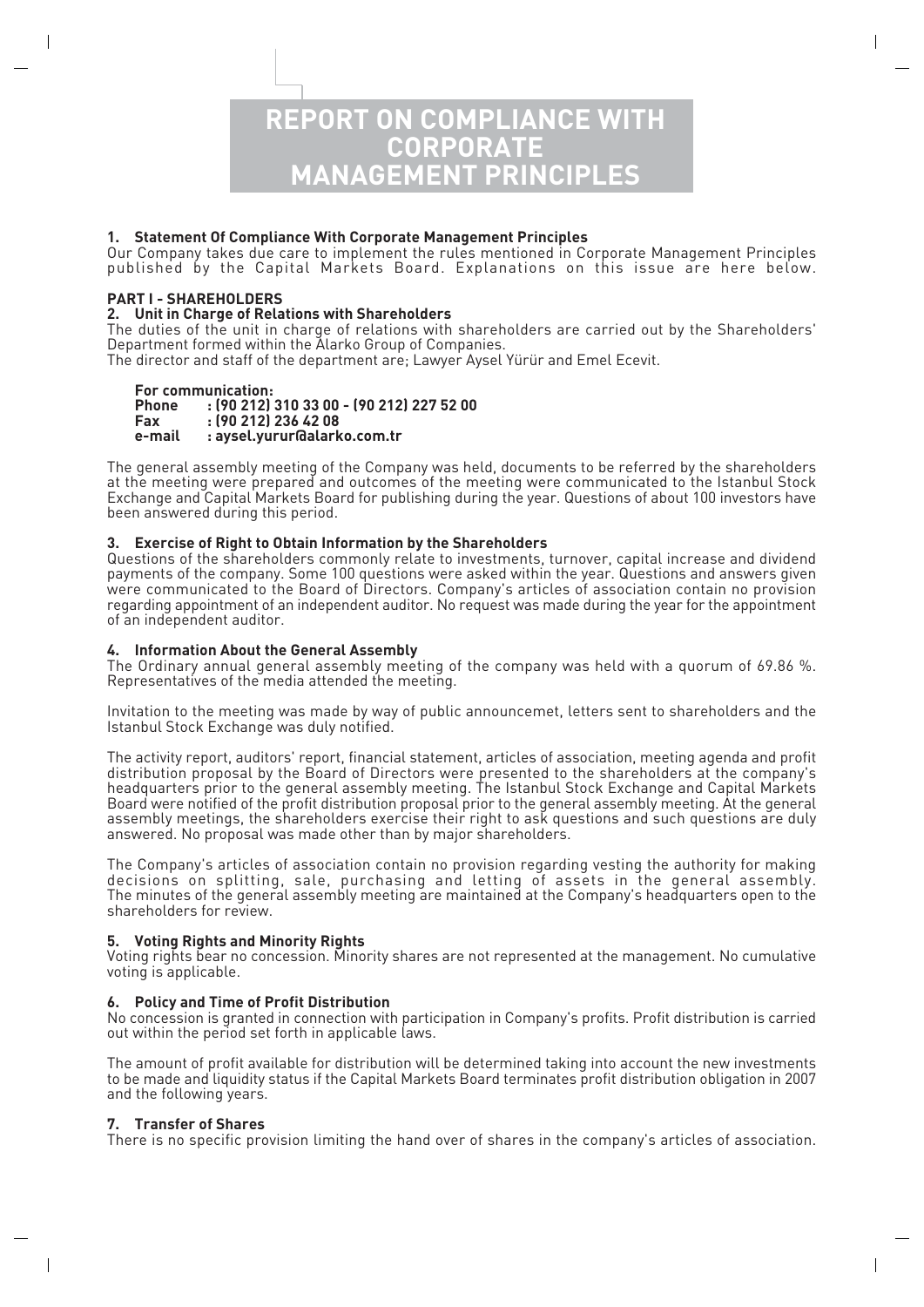### **PART II - PUBLIC INFORMATION AND TRANSPARENCY**

#### **8. Company's Informing Policy**

Annual information and future expectations of the company are announced to the public by the Chief Executive Officer through the printed and visual media upon closing of the annual ordinary general assembly meeting. The necessary information is given to the public by the President of the Board of Directors and the Chief Executive Officer during the year.

Any material situation that evolves during the year is announced to the public in a timely manner. Responsibility for observing any and all matters that may require announcement exclusively to the public and answering the question asked to the company rests with the Directorate of Shareholders' Service. Questions asked to the company during the year verbally or in writing are answered by this department and the Board of Directors is informed accordingly.

The person in charge of implementing the company's informing policy is Chief Executive Officer Ayhan Yavrucu.

#### **9. Announcement of Special Cases**

During the year 2006, announcements in connection with 30 special cases were made. No additional explanation was requested.

#### **10. Company's Web-Site and Content**

Alarko Holding A.S. has a web-site. The company's web address is: www.alarko.com.tr

"Report on Compliance with Corporate Management Principles of Capital Markets Board" which contains a number of links for the following headings may be accessed from the "Investor Relations" link of the web-site.

Information provided in Corporate Management Principles, Part II, Article 1.11.5 as mentioned in Article 10 of this report is accessible via the following links as well.

## **LIST OF LINKS**

#### **1) STATEMENT OF COMPLIANCE WITH CORPORATE MANAGEMENT PRINCIPLES PART I - SHAREHOLDERS**

- 2) Shareholders' Relations Department
- 3) Exercise of Right to Demand Information by the Shareholders
- 4) Information on General Assembly
- 5) Voting Rights and Minority Rights
- 6) Policy and Time of Profit Distribution
- 7) Transfer of Shares

#### **PART II - PUBLIC INFORMATION AND TRANSPARENCY**

- 8) Company's Informing Policy
- 9) Announcement of Special Cases
- 10) Company's Web-site and Content
- Trade Register information
- Recent partnership and management structure
- Detailed information on preference stocks
- Current text of Company's Articles of Association including date and issue number of Trade Register Gazettes where amendments thereto are published.
- Announcement of special cases
- Annual Reports
- Periodical Financial Statements and Reports
- Registration Statements and Public Offering Circulars
- Agendas of General Assembly Meetings
- Lists of Attendance and Minutes of General Assembly Meetings
- Specimen Form for Voting by Proxy

- Specimen form for compulsory information prepared in collection of share certificates or proxy by way of invitation.

- Minutes of Board Meetings where important decisions that may affect the value of Capital Market Tools are taken.

- Frequently Asked Questions (demands for information, questions and denunciations to the Company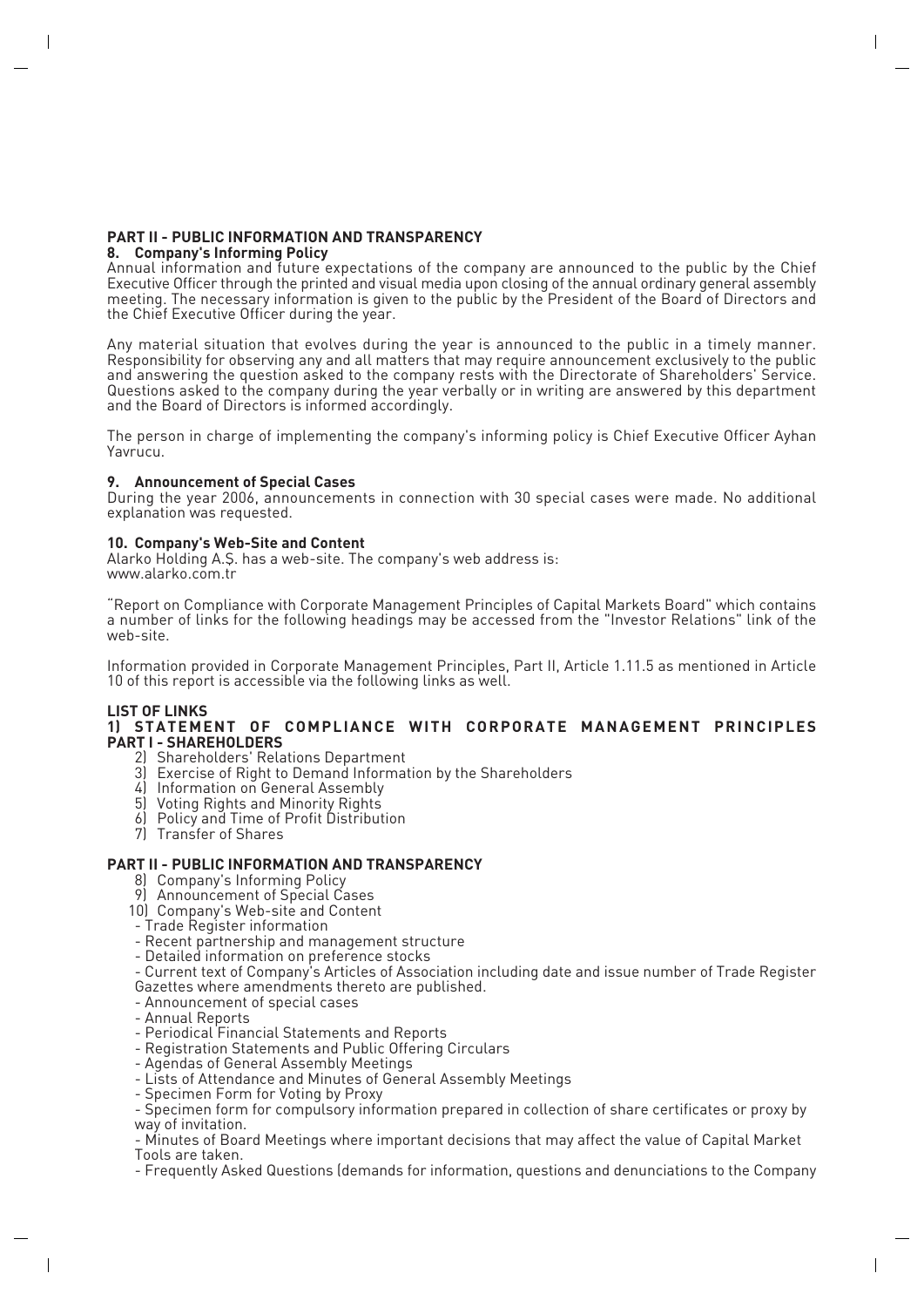and their answers) 11) Announcement of Real Person Plenary Shareholder (s) 12) Publication of Insiders

#### **PART III - OWNERS OF INTEREST**

13) Informing the Owners of Interest

14) Participation of Owners of Interest in Management

15) Human Resources Policy

- 16) Information on Relations with Customers and Suppliers
- 17) Social Accountability

#### **PART IV - BOARD OF DIRECTORS**

18) Structure, Composition of Board of Directors and Independent Members of Board of Directors

19) Qualifications of Board of Directors

20) Mission, Vision and Strategic Objectives of the Company

21) Risk Management and Internal Control Mechanism

22) Powers and Responsibilities of Board Members and Managers

23) Operational Principles of Board of Directors

24) No Business or Competition with the Company

25) Rules of Ethics

26) Number, Composition and Independence of Board of Directors' sub-committees

27) Financial Rights Granted to Board of Directors

#### **11. Announcement of Real Person Plenary Shareholder (s)**

The real person plenary shareholders of the Company are announced by the Company upon request.

#### **12. Announcement of Insiders**

List of insiders has been announced to public for the first time in the Annual Report of 2004 and the names of insiders as of the end of 2006 are as follows:

- İshak Alaton

- İzzet Garih
- Vedat Aksel Alaton
- Ayhan Yavrucu
- Güner Koçel
- Dalia Garih
- Leyla Alaton Günyeli
- Isik Biren
- Ahmet Vural Akışık
- Mustafa Filiz
- Ümit Nuri Yıldız
- Mehmet Ahkemoqlu
- Erol Uçmazbaş
- Ömer Çelik
- Aysel Yürür
- Süleyman Sami İnal
- Oktay Altınak
- Burcu Özsoy

# **PART III - OWNERS OF INTEREST**

**13. Informing Owners of Interest**

Owners of interest of the company are regularly informed on matters of interest to them. Employees of the company are informed through annual meetings held regularly. In addition, developments within the company are announced on a continuous basis through the periodical "Bizim Dünyamız" and "News" published biannually.

On the other hand, a comprehensive information effort is carried out through our web-site, e-bulletins and annual reports.

#### **14. Participation of Owners of Interest in Management**

No particular model has been developed regarding participation of owners of interest in the company's management. Rights of owners of interest are protected by virtue of applicable legislation.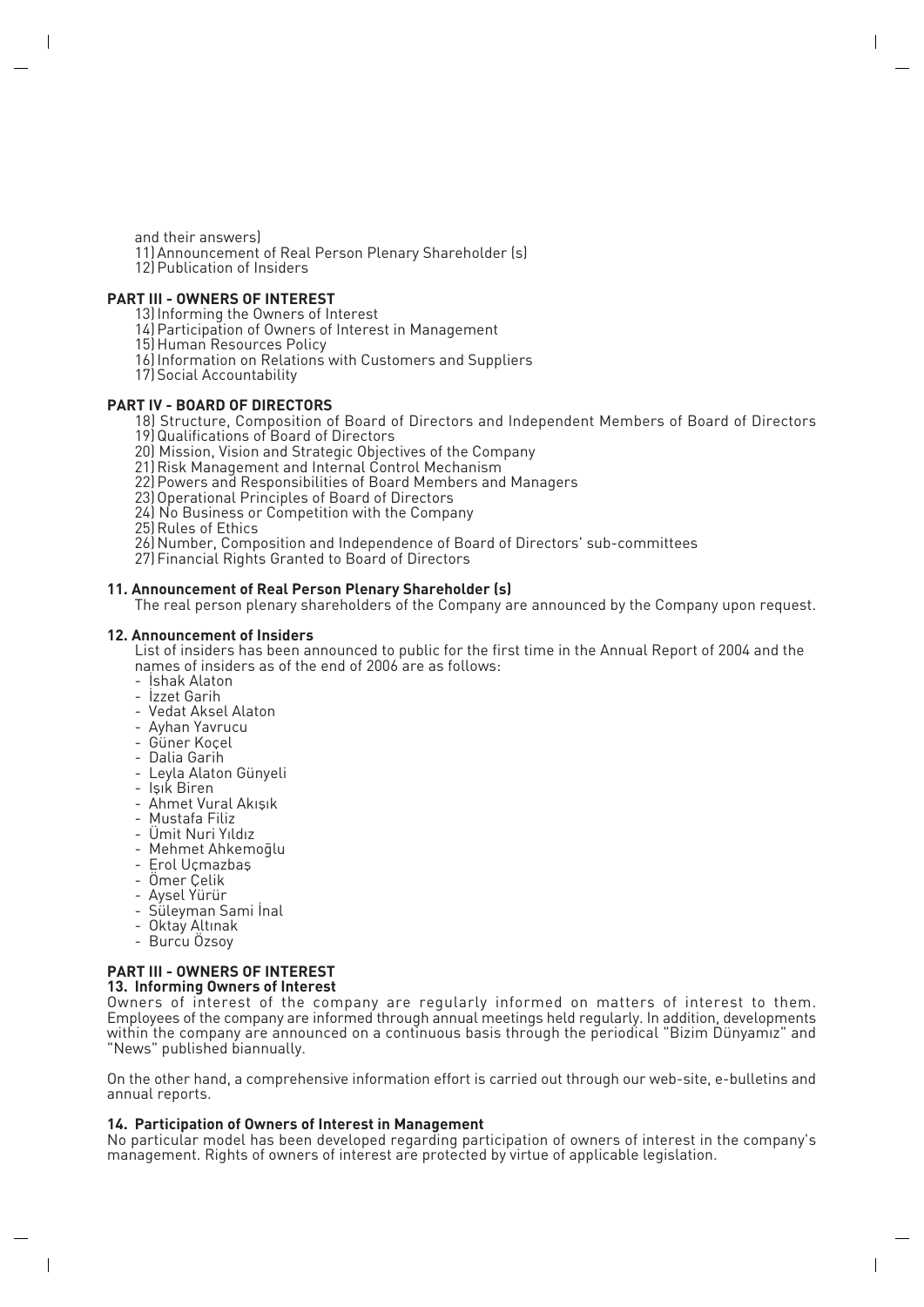#### **15. Human Resources Policy**

The human resources policy of the company is defined in the manual "Our Policy" issued annually and announced to the employees in annual meetings.

Recruitment criteria to be strictly complied with by the staff in charge of recruitment are defined in writing. The physiological, psychological, and intellectual characteristics required by each job are taken into consideration in the recruitment process. These characteristics are measured and evaluated by a written test. Following the initial evaluation by the human resources department, the candidate is also interviewed by manager of the particular unit to employ the candidate.

All employees are treated fairly and equally in terms of training and promotion opportunities, training plans and policies aiming at improving the knowledge, skills and experience of the employees are developed. The employees receive regular training every year.

Job descriptions are developed for every position. Performance and reward criteria are determined on a yearly basis and are implemented upon agreement with the employees. The performance and evaluation system used in measuring and evaluating the individual performance is taken into account during wage and career planning.

On the other hand, a certain number of personnel are granted "Golden Badge" as a result of their outstanding performance. Employees winning the "Invention Prize" competition are also awarded. Thus, the creative personnel are motivated. A safe working environment is provided for the personnel and it is improved continuously.

#### **16. Information on Relations with Customers and Suppliers**

Alarko Holding A.fi. is a holding company providing services to companies in the group. Focused mainly on customers our company measures and evaluates the level of customer satisfaction on a permanent basis. Our personnel are subject to continuous training in order to enhance customer satisfaction.

Quality standards for goods and services are strictly adhered to and maximum care is taken to comply with those standards. Therefore, quality warranty is provided and any goods or services found to be below the quality standards are compensated immediately.

#### **17. Social Accountability**

Alarko Holding A.fi. is extremely sensitive to social responsibility issues and therefore, acts in accordance with the regulations and ethical rules regarding the environment, consumers and public health. Alarko Holding A.fi. and the Group companies operating within its framework and the personnel, experts and subsidiary industries have adopted and apply the principles below in order to protect nature and the environment in all their operations.

- To follow and apply the stipulations of acts, statutes, bylaws and standards regarding the environment.

- To take the necessary measures to prevent air, water, soil and noise pollution in all their operations.

- To protect plant and animal life and ensure the recycling of wastes.

- To cooperate with official and private associations and enterprises to develop policies and systems for environmental protection.

- To maintaining research to improve the environment friendly properties of our products and production methods.

- To reduce consumption of natural resources and energy to optimum levels.

- To provide continuous training programs to contribute to and increase the environmental protection awareness of our members. To use the most advanced technology available to attain these objectives. There is no litigation or warning filed against our company neither during the current year nor in the past for damages to the environment.

The Alarko Education-Culture Foundation established in 1986 to work in the area of education and culture has granted scholarships to a large number of students. Since its establishment, the foundation has granted scholarships to more than 1000 university students and more than 500 high-school students. The Foundation's scholarships are not to be refunded. A total of 90 students were granted scholarships in the 2006-2007 school year.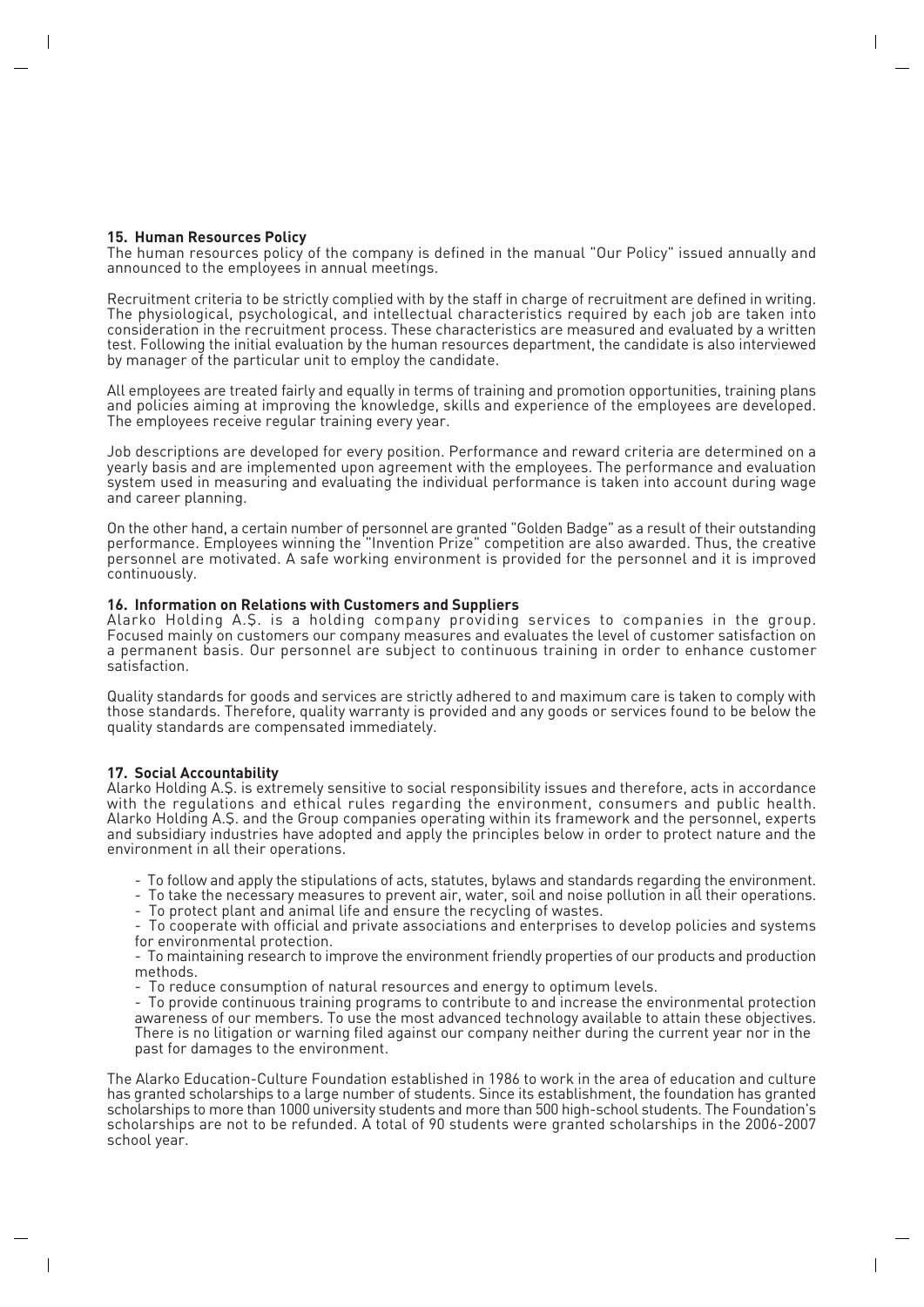#### **PART IV - BOARD OF DIRECTORS 18. Structure, Composition and Independent Members of Board of Directors**

| <b>Board of Directors</b> |                      |
|---------------------------|----------------------|
| İshak Alaton              | Chairman             |
| Izzet Garih               | Vice Chairman        |
| Vedat Aksel Alaton        | Vice Chairman        |
| Ayhan Yavrucu             | Member               |
| Dalia Garih               | Member               |
| Leyla Alaton Günyeli      | Member               |
| Güner Koçel               | Member (Independent) |
| Işık Biren                | Member (Independent) |
| Ahmet Vural Akışık        | Member (Independent) |
|                           |                      |

There are three independent members in the Board of Directors. Board members are in no way restricted in assuming positions in other organizations or entities not related to the Company.

#### **19. Qualifications of Board Members**

Minimum qualifications required in election of Board members comply with the Corporate Management Principles of Capital Markets Board. Articles of Association of the Company contains no such principles as due care is taken in the election of Board members in accordance with the said principles.

#### **20. Mission, Vision and Strategical Objectives of the Company**

Rather than being the largest, the main vision of the company is to become one of the strongest, most reliable and respected companies worldwide supplying goods and services of global quality by being honest to the state, the customers, shareholders and employees in all its operations.

The company's main mission is to offer goods and services exceeding the expectations of its customers and to satisfy its clients, shareholders and employees by integrating information, technology and the human factor in a creative organization.

Strategic objectives developed by the Chief Executive Officer, evaluated by the Audit Consultation and Approval Committee and submitted to the Board of Directors for approval. The realization level of the approved objectives is communicated to the Board and the Audit Consultation and Approval Committee and their realization level is evaluated.

#### **21. Risk Management and Internal Control Mechanism**

A risk management and internal control mechanism is set by the Board of Directors. Managerial risks are reviewed periodically by the Audit Consultation and Approval Committee constituted by the members of the Holding's Board of Directors. The said Committee has decided to establish, audit and update an internal control mechanism within the Group in general. In accordance with this decision, the Auditing Group of the Group of Companies has been given the responsibility to supervise the establishment of the internal control mechanism and check its functioning. The Auditing Group inspects the internal control mechanism regularly against the approved annual audit plans and submits its opinion and findings to top management.

Furthermore, the Auditing Committee established reviews the said matters and advises the Audit Consultation and Approval Committee accordingly. The Audit Consultation and Approval Committee and the Committee in charge of Auditing determine the measures to be taken and instruct the company's managers via the Chief Executive Officer.

#### **22. Powers and Responsibilities of Board Members and Managers**

Powers and responsibilities of Board members and managers are set forth in the company's articles of association.

#### **23. Operational Principles of Board of Directors**

The Board has convened 21 times within the year. Actual participation to the meetings was established. Board decisions are taken unanimously.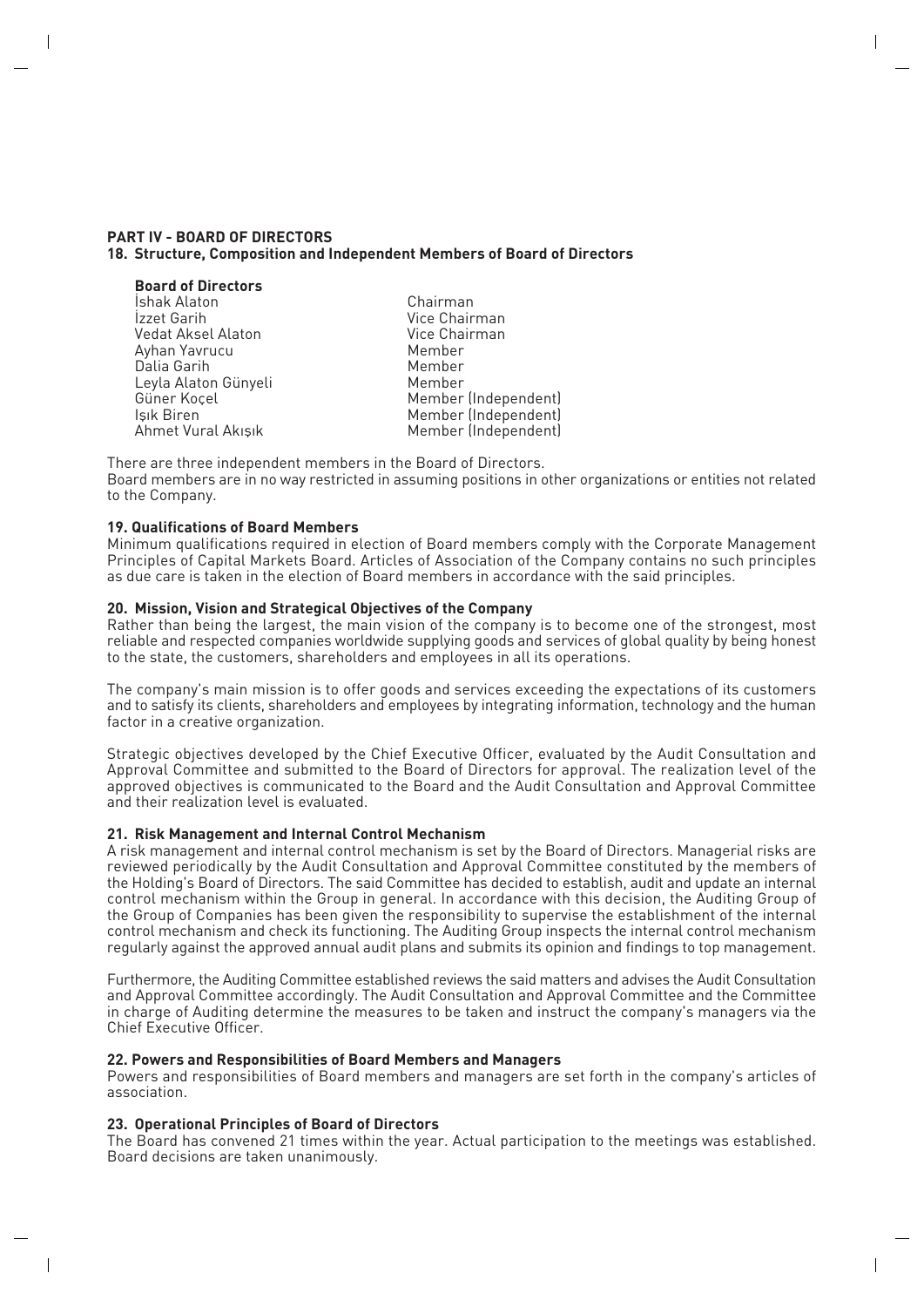No weighed voting right or negative veto right is granted to the Board members.

#### **24. No Business or Competition with the Company**

As per the decision taken at the general assembly, the Board members are not banned to do business or compete with the company within the year.

#### **25. Rules of Ethics**

Rules of ethics approved by the Company's Board of Directors and the Audit, Consultation and Approval Committee and agreed upon by all Alarko Holding A.S. personnel and managers and defined in the ALARKO Group of Companies' Philosophy are summarized here below. These rules are concordance with the policies, objectives, procedures and principles of Alarko.

- Acting honestly in all business activities towards the Government, Clients, Shareholders, Personnel, Partners, and Sub- and By- Industries.

- Protecting the environment and maintaining the inter-company social balance in all its activities.
- Orienting the customers without forcing and giving priority to their needs.

- Maintaining high quality at all times, trying to supply the best at the lowest price even when the customers are satisfied and contented with what is already given.

- Achieving the profits deserved by the shareholders under the current conditions.

- Give priority to teamwork as a corporation performing systematically on the basis of pre-defined procedures, share profit, loss, success and failure.

Our policies are shaped by this philosophy. And this philosophy is affixed at easily visible points in various units of our company and subsidiaries. In addition, all employees are informed through the annual Policy Meeting and Our Policy Book. Our existing and newly recruited personnel are regularly trained on this philosophy and related rules.

Our philosophy including the rules of ethics is accessible via the internet and our web-site www.alarko.com.tr All Alarko Holding personnel are obliged to act in compliance with these rules.

Rules of ethics are followed-up by the superiors of all employees in hierarchical order. Employees are responsible of immediately notifying the management of any act or behavior contrary to the rules of ethics.

Any contrary act or behavior noticed, notified or suspected by the Board of Auditors, the Auditing Committee, the Chief Executive Officer or other managers are reviewed by the Board of Directors or instructed to be reviewed by the Auditing Committee to ensure compliance therewith.

Disciplinary sanctions are applied by the Chief Executive Officer authorized by the Board of Directors to doers of actually proven contrary acts.

#### **26. Number, Composition and Independence of Board of Directors' Sub-committees**

The auditing committee is established within the legal term and performs the duties set forth in the communiqué of the Capital Markets Board. The members of this committee are Izzet Garih and Vedat Aksel Alaton.

After approving the strategic decisions the Audit Consultation and Approval Committee consisting of 5 members of the Board of Directors presents them to the Board.

#### **27. Financial Right Granted to Board of Directors**

No rights or interests are granted to the Board members including remuneration as per the decision of the General Assembly.

No money is lent to the company's Board members or managers including credit utilization or suretyship.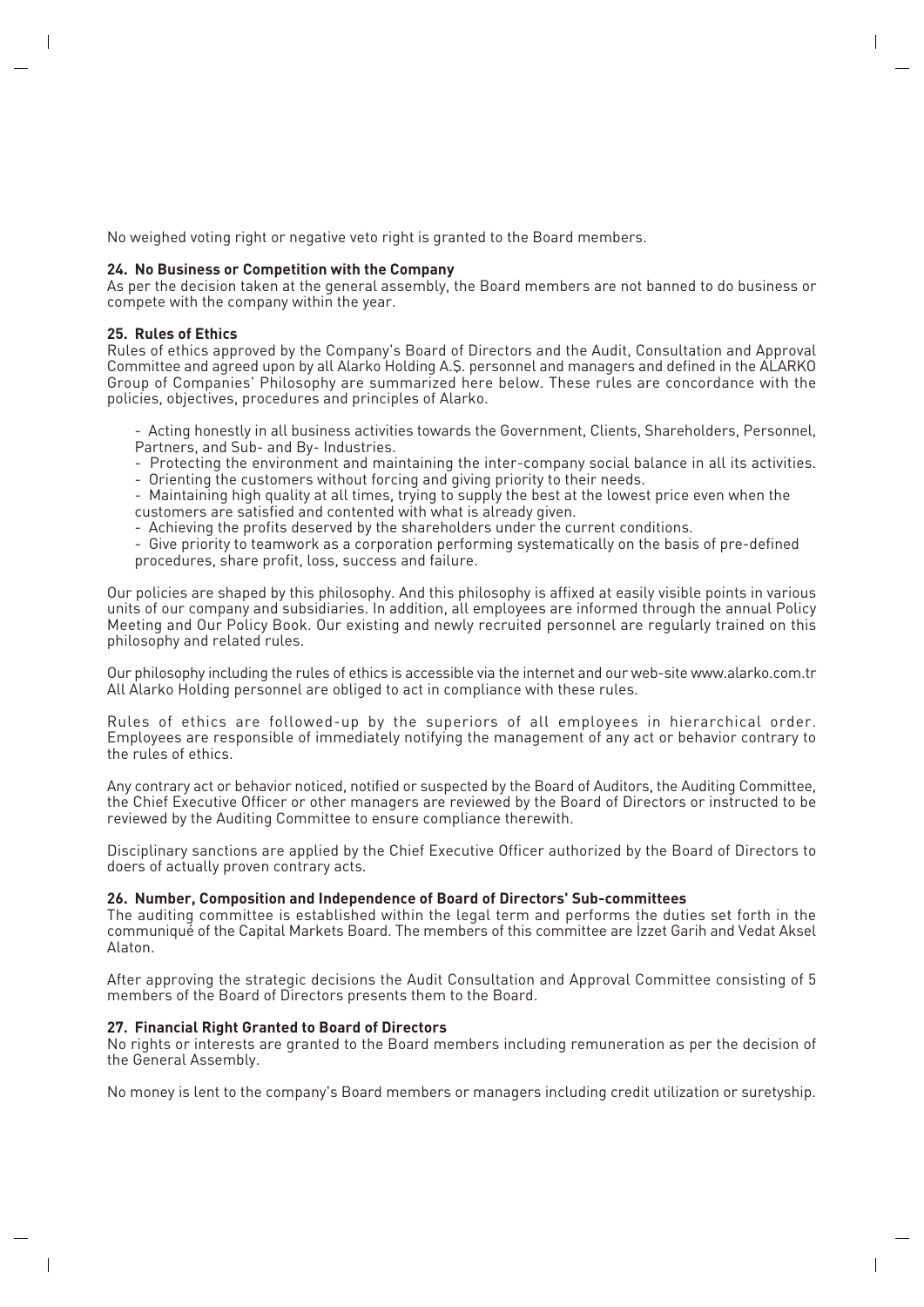# **INDEPENDENT AUDITORS' REPORT AND FINANCIAL STATEMENTS**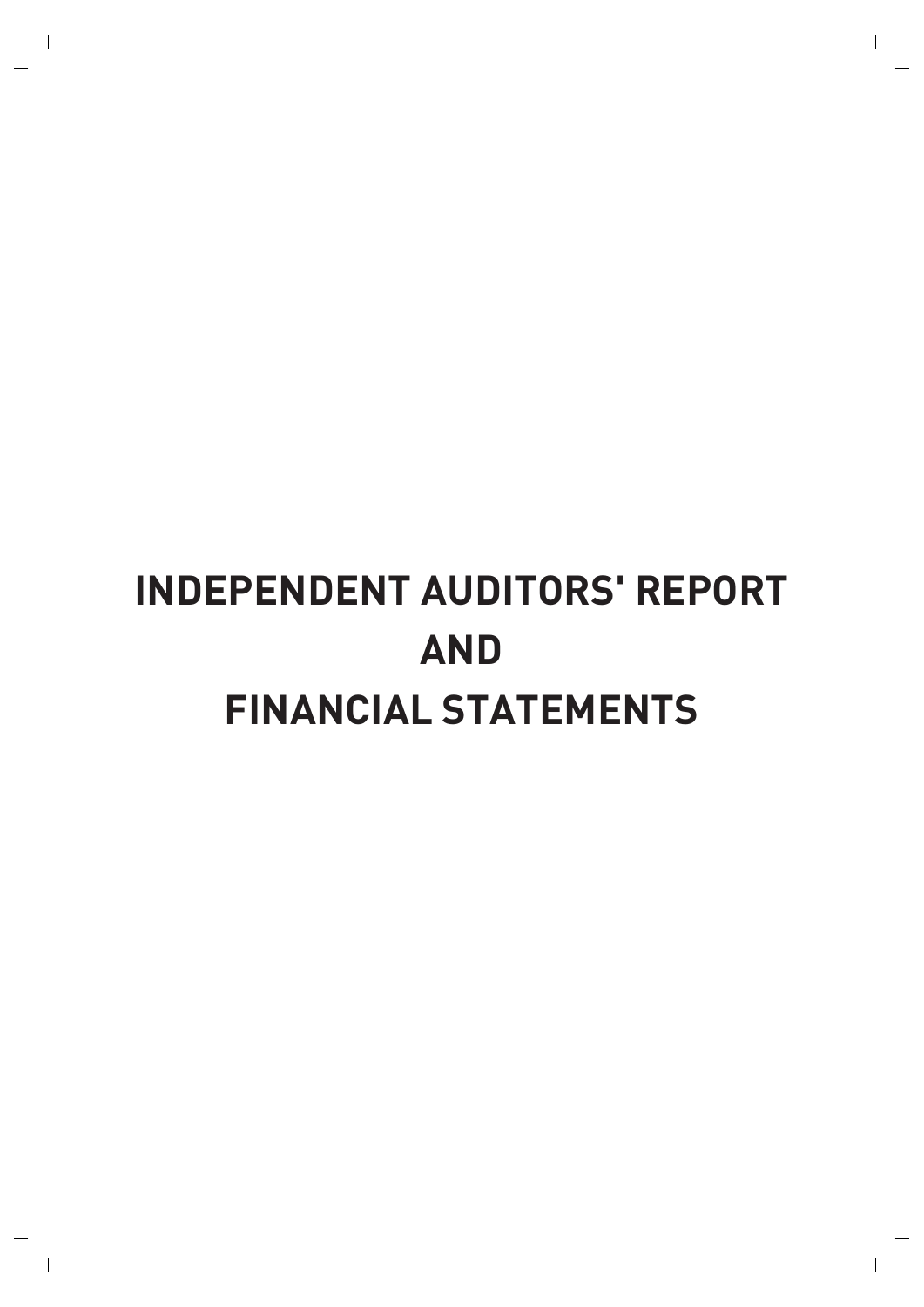# **INDEPENDENT AUDITORS' REPORT**



**Denet Bağımsız Denetim** Yeminli Mali Müşavirlik A.S.

Avni Dilligil Sokak No: 6 Mecidiyeköy 34394 İstanbul / Turkey Tel: +90 (212) 275 96 90<br>Fax: +90 (212) 275 96 90 E-mail: bdo.denet@bdodenet.com.tr Web Site: www.bdodenet.com.tr

## **INDEPENDENT AUDITORS' REPORT**

#### **To the Board of Directors and Shareholders Alarko Holding A.fi**.

We have audited the accompanying consolidated financial statements of Alarko Holding A.Ş. (the Parent Company) which comprise the consolidated balance sheet as at December 31, 2006, and the consolidated statements of income, changes in equity, and cash flows for the year then ended, and a summary of significant accounting policies and other explanatory notes. The balance sheets as of 31 December 2006 and the statements of income, changes in equity and cash flows for the year then ended related to the subsidiary Alarko Gayrimenkul Yatırım Ortaklığı A.Ş. and the joint venture company Altek Alarko Elektrik Santralları Tesis İsletme ve Ticaret A.Ş. of Alarko Holding A.Ş., which represent 20,35% of the consolidated balance sheet total as of 31 December 2006 and 6,69% of the total income stated in the consolidated statement of income for the year then ended have been audited by another independent auditor.

#### **Management's Responsibility for the Financial Statements**

Management is responsible for the preparation and fair presentation of these consolidated financial statements in accordance with financial reporting standards issued by the Capital Markets Board. This responsibility includes: designing, implementing and maintaining internal control relevant to the preparation and fair presentation of consolidated financial statements that are free from material misstatement, whether due to fraud or error; selecting and applying appropriate accounting policies; and making accounting estimates that are reasonable in the circumstances.

#### **Auditor's Responsibility**

Our responsibility is to express an opinion on these consolidated financial statements based on our audit. We conducted our audit in accordance with independent auditing standards issued by the Capital Markets Board. Those standards require that we comply with ethical requirements and plan and perform the audit to obtain reasonable assurance whether the consolidated financial statements are free from material misstatement.

Our independent audit involves the application of independent auditing techniques to obtain audit evidence about the amounts and disclosures in the consolidated financial statements. The selection of the independent auditing techniques including the assessment of the risks of material misstatement of the consolidated financial statements, whether due to fraud or error, is made by our professional judgment. In making those risk assessments; the internal control system of the entity is taken into consideration. However, this is not for the purpose of expressing an opinion on the effectiveness of the entity's internal control but for displaying the relationship between the consolidated financial statements and the internal control system prepared by the entity in order to design audit procedures that are appropriate in the circumstances. Our audit also includes evaluating the appropriateness of accounting policies used and the reasonableness of accounting estimates made by management, as well as evaluating the overall presentation of the financial statements.

We believe that the audit evidence we have obtained is sufficient and appropriate to provide a basis for our audit opinion.

#### **Opinion**

In our opinion, the consolidated financial statements give a true and fair view of the financial position of Alarko Holding A.fi. as of December 31, 2006, and of its financial performance and its cash flows for the year then ended in accordance with financial reporting standards issued by the Capital Markets Board.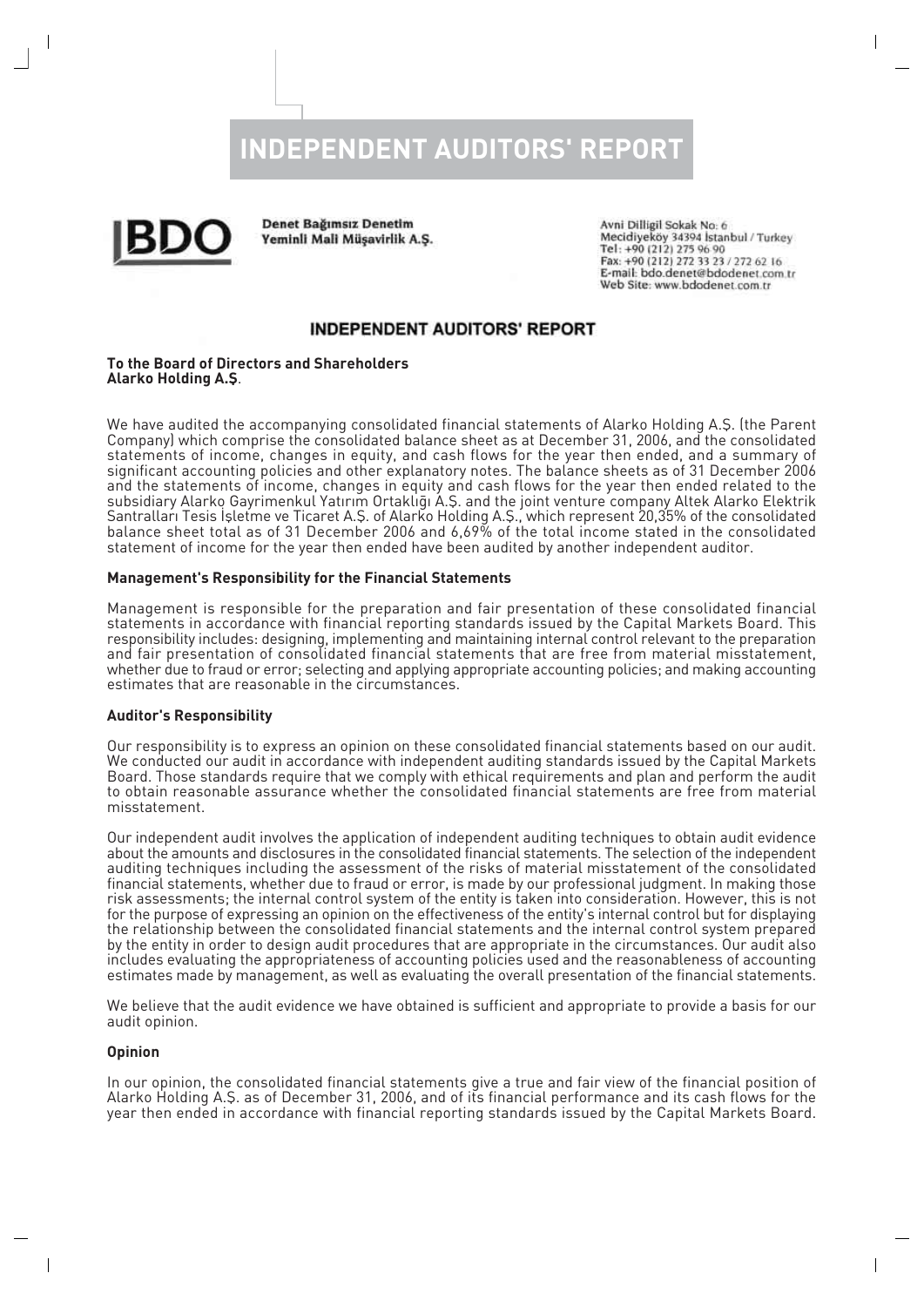#### **Explanatory Paragraphs**

As of 31 December 2006 the financial statements of the subsidiaries Alsim Alarko KZ and Temzet Elektrik Uretim lletim A.Ş. in which the Parent Company has a 100% and a 50 % interest, respectively, and Alarko S.A. in which the Parent Company has 41,25% interest have low operating volumes and do not materially affect the consolidated financial statements, hence the companies referred to above have not been included in the consolidation.

As stated in Note 26, the Parent Company has made a capital increase in 2006 accounting period through utilizing internal resources. The totals used in the said capital increase are lower than the internal resources stated in the legal books as well as the internal resources calculated as per the CMB accounting standards.

As described in Note 43 to the consolidated financial statements, the Company Management has stated that the profit to be distributed in accordance with the accompanying consolidated financial statements is less than the profit stated in the legal books, hence the accompanying consolidated financial statements is taken as basis in profit distribution.

İstanbul. 06 April 2007

Denet Bağımsız Denetim Yeminli Mali Müşavirlik A.Ş.

**DENET** 

Bağımsız Denetim Yeminli Mali Müsavirlik A.S. Ömür Günel Partner in charge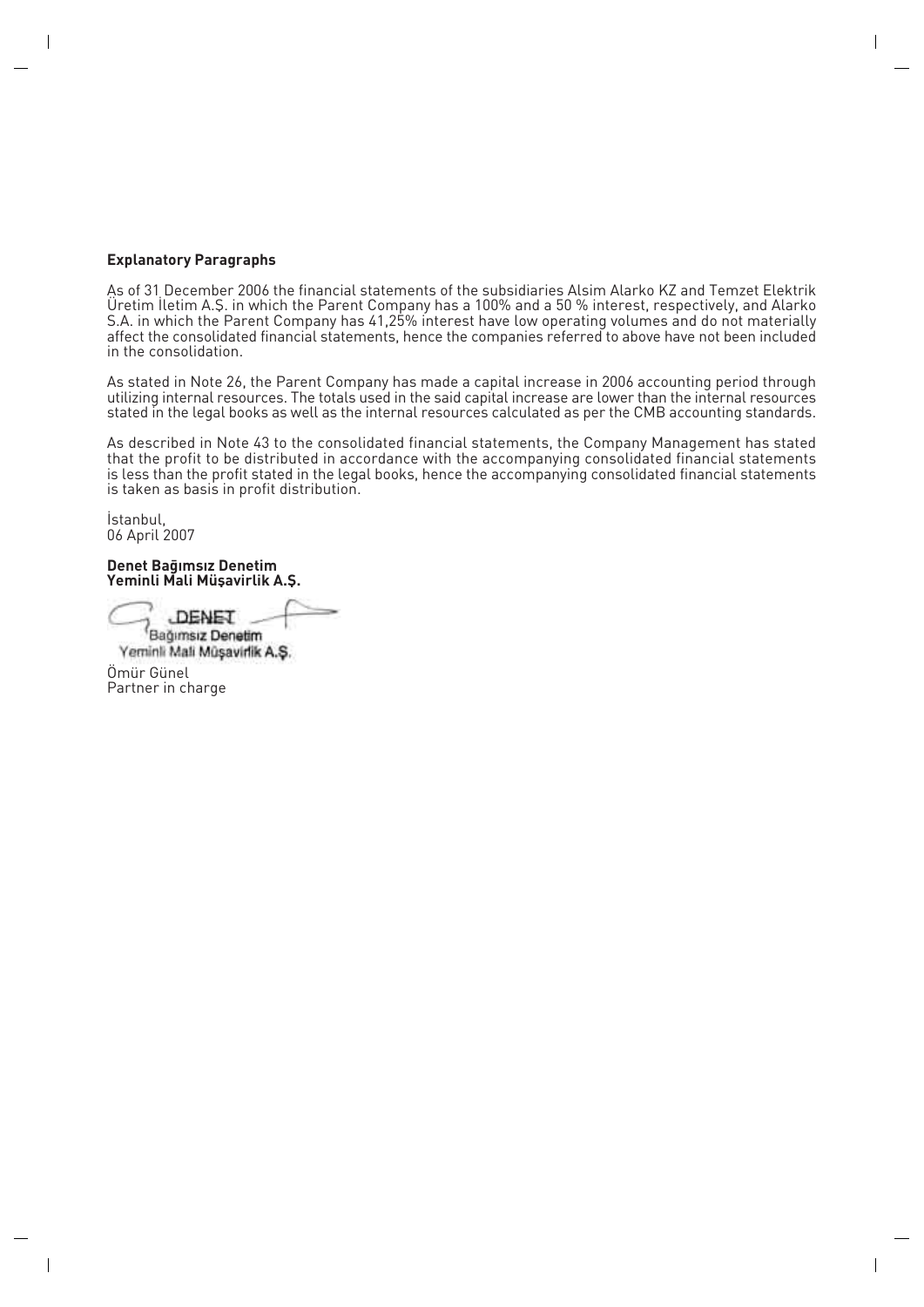# **ALARKO HOLDING A.S.**

# **CONSOLIDATED BALANCE SHEETS AS OF 31 DECEMBER 2006 AND 2005** (TRY)

| <b>ASSETS</b>                                                               | <b>Note</b> | <b>31 December 2006</b> | 31 December 2005 |
|-----------------------------------------------------------------------------|-------------|-------------------------|------------------|
| <b>Current Assets</b>                                                       |             | 948.343.659             | 769.150.643      |
|                                                                             | 3,4         | 229.316.965             | 185.681.920      |
| Liquid Assets<br>Marketable Securities (net)                                | 3,5         | 99.873.720              | 118.135.026      |
| Trade Receivables (net)                                                     | 3.7         | 276.588.739             | 196.327.694      |
|                                                                             | 8           |                         |                  |
| Receivables from Financial Leasings (net)<br>Due from Related Parties (net) | 3,9         | 3.438.764               | 3.106.956        |
| Other Receivables (net)                                                     | 10          | 12.471.987              | 827.379          |
|                                                                             | 11          |                         |                  |
| <b>Biological Assets (net)</b><br>Inventories (net)                         | 3,12        | 120.426.188             | 89.183.812       |
|                                                                             |             |                         |                  |
| Receivables from Deferred Project<br>Contracts (net)                        |             | 183.377.698             |                  |
|                                                                             | 3,13        |                         | 155.852.673      |
| Deferred Tax Assets                                                         | 3,14<br>15  | 22.849.598              | 20.035.183       |
| Other Current Assets                                                        |             |                         |                  |
| <b>Long Term Assets</b>                                                     |             | 243.491.020             | 266.608.321      |
| Trade Receivables (net)                                                     | 3.7         | 720.460                 | 734.514          |
|                                                                             | 8           |                         |                  |
| Receivables from Financial Leasings (net)<br>Due from Related Parties (net) | 3,9         |                         |                  |
| Other Receivables (net)                                                     | 10          |                         |                  |
| <b>Financial Assets (net)</b>                                               |             | 14.515.798              | 15.644.952       |
|                                                                             | 3,16        |                         |                  |
| Positive/Negative Goodwill (net)                                            | 3,17        | [821.312]               | [881.339]        |
| Investment Properties (net)                                                 | 3,18        | 2.138.886               | 2.154.349        |
| Real Estates Held For Trading (net)                                         | 3,12        |                         |                  |
| Tangible Assets (net)                                                       | 3.19        | 181.758.755             | 223.105.688      |
| Intangible Assets (net)                                                     | 3,20        | 4.602.575               | 5.624.872        |
| Deferred Tax Assets                                                         | 3,14        | 8.654.823               | 5.314.546        |
| Other Long Term Assets                                                      | 15          | 31.921.035              | 14.910.739       |
| <b>Total Assets</b>                                                         |             | 1.191.834.679           | 1.035.758.964    |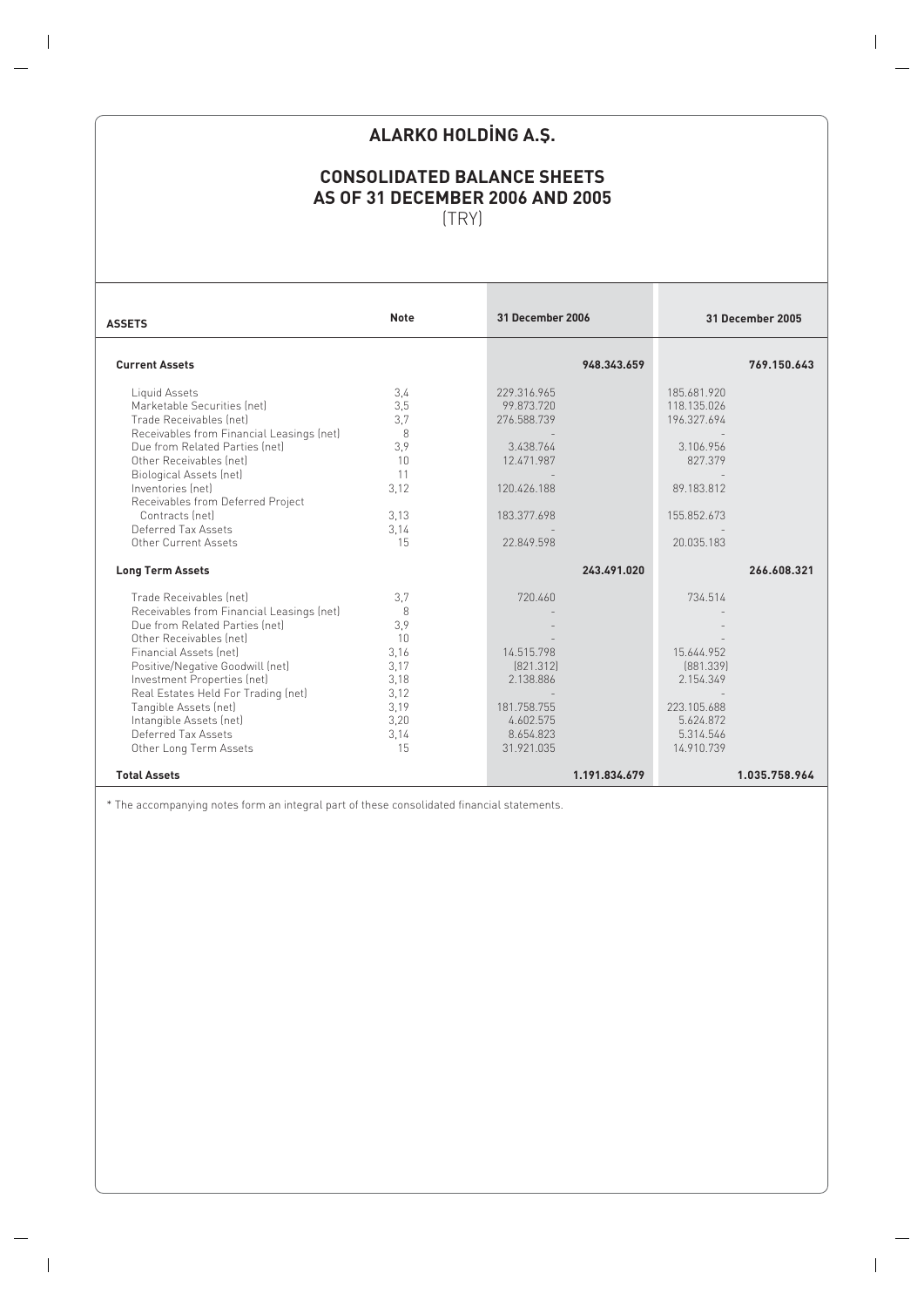| <b>LIABILITIES AND SHAREHOLDERS' EQUITY</b>         | Note       |                | 31 December 2006 |               |             | <b>31 December 2005</b> |               |
|-----------------------------------------------------|------------|----------------|------------------|---------------|-------------|-------------------------|---------------|
| <b>Short Term Liabilities</b>                       |            |                |                  | 463.130.421   |             |                         | 397.837.619   |
| Financial Liabilities (net)                         | 3,6        |                | 51.803.211       |               |             | 57.047.592              |               |
| Current Portion of                                  |            |                |                  |               |             |                         |               |
| Long Term Liabilities (net)                         | 3.6        |                | 6.560.969        |               |             | 6.279.311               |               |
| Liabilities from Financial Leasings (net)           | 3,8        |                | 1.080.003        |               |             | 475.657                 |               |
| Other Financial Liabilities (net)                   | 3,6        |                | 498.321          |               |             | 524.473                 |               |
| Trade Payables (net)                                | 3.7        |                | 181.605.815      |               |             | 129.768.342             |               |
| Due to Related Parties (net)                        | 3,9        |                | 207.085          |               |             | 178.085                 |               |
| Advances Received                                   | 3,21       |                | 84.886.023       |               |             | 59.927.342              |               |
| Ongoing Construction                                |            |                |                  |               |             |                         |               |
| Contract Income (net)                               | 13         |                | 82.367.804       |               |             | 112.700.197             |               |
| Debt Provisions                                     | 3,23       |                | 27.794.729       |               |             | 15.601.583              |               |
| Deferred Tax Liabilities<br>Other Liabilities (net) | 3.14<br>10 |                | 26.326.461       |               |             | 15.335.037              |               |
|                                                     |            |                |                  |               |             |                         |               |
| <b>Long Term Liabilities</b>                        |            |                |                  | 78.490.990    |             |                         | 43.175.656    |
| Financial Liabilities (net)                         | 3.6        |                | 23.994.306       |               |             | 23.915.212              |               |
| Liabilities from Financial Leasings (net)           | 3.8        |                | 575.633          |               |             | 586.634                 |               |
| Other Financial Liabilities (net)                   | 3,6        |                | 776.747          |               |             | 642.605                 |               |
| Trade Payables (net)                                | 3.7        |                |                  |               |             |                         |               |
| Due to Related Parties (net)                        | 3.9        |                |                  |               |             |                         |               |
| Advances Received                                   | 3,21       |                | 39.584.854       |               |             | 5.936.644               |               |
| <b>Debt Provisions</b>                              | 3,23       |                | 13.370.065       |               |             | 12.062.208              |               |
| Deferred Tax Liabilities                            | 3.14       |                |                  |               |             |                         |               |
| Other Liabilities (net)                             | 10         |                | 189.385          |               |             | 32.353                  |               |
| <b>MINORITY INTEREST</b>                            | 2,24       |                |                  | 96.352.442    |             |                         | 93.704.762    |
| <b>SHAREHOLDERS' EQUITY</b>                         |            |                |                  | 553.860.826   |             |                         | 501.040.927   |
| Share Capital                                       | 25.26      |                | 176.880.000      |               |             | 16.080.000              |               |
| Adjustment on Cross Shareholding                    | 25         |                | [555.126]        |               |             | (983.605)               |               |
| Capital Reserves                                    |            |                | 129.603.938      |               |             | 290.415.604             |               |
| Share Premium                                       |            |                |                  |               |             |                         |               |
| Share Premium of Cancelled Shares                   |            |                |                  |               |             |                         |               |
| <b>Revaluation Fund</b>                             |            |                |                  |               |             |                         |               |
| Revaluation Fund of Financial Assets                |            | [118.916]      |                  |               | (107.250)   |                         |               |
| Differences Arising from Inflation Adjustment       |            |                |                  |               |             |                         |               |
| in Shareholders' Equity<br>Profit Reserves          | 29         | 27 129,722.854 | 38.286.695       |               | 290.522.854 | 18.536.850              |               |
| Legal Reserves                                      |            | 2.228.043      |                  |               | 820.935     |                         |               |
| <b>Statutory Reserves</b>                           |            |                |                  |               |             |                         |               |
| <b>Extraordinary Reserves</b>                       |            | 33.005.106     |                  |               | 18.457.091  |                         |               |
| <b>Special Reserves</b>                             |            |                |                  |               |             |                         |               |
| Profit on Disposal of Tangible Assets and           |            |                |                  |               |             |                         |               |
| Investments to be Added to Share Capital            |            |                |                  |               |             |                         |               |
| Foreign Currency Translation Differences            |            | 3.053.546      |                  |               | [741.176]   |                         |               |
| Net Profit/(Loss) for the Period                    |            |                | 48.311.969       |               |             | 60.238.872              |               |
| Retained Earnings / (Accumulated Losses)            | 30         |                | 161.333.350      |               |             | 116.753.206             |               |
| <b>Total Liabilities and Shareholders' Equity</b>   |            |                |                  | 1.191.834.679 |             |                         | 1.035.758.964 |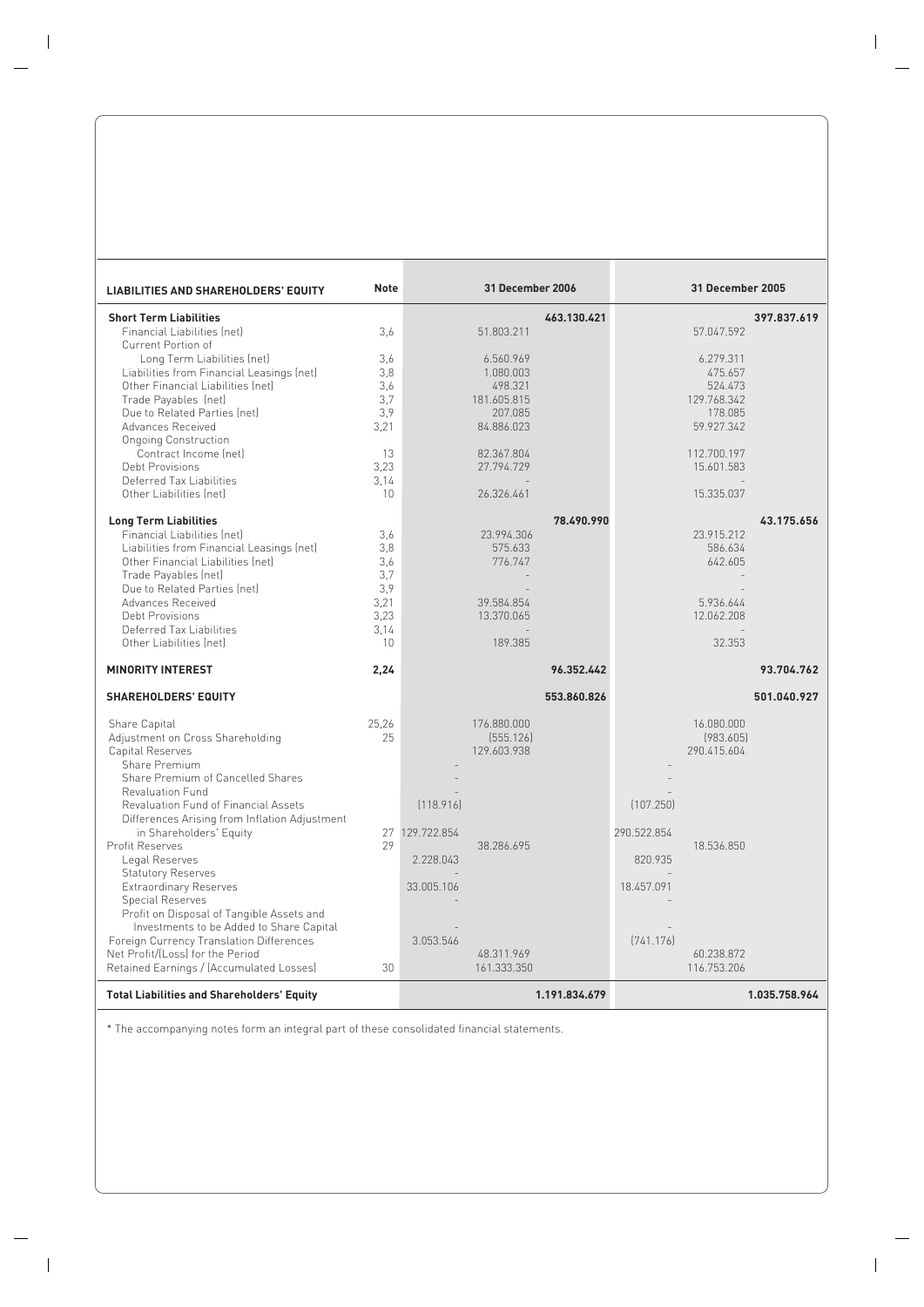# **ALARKO HOLDING A.Ş.**

# **CONSOLIDATED STATEMENTS OF INCOME FOR THE YEARS ENDED 31 DECEMBER 2006 AND 2005**

(TRY)

| <b>INCOME FROM PRINCIPAL ACTIVITIES</b>                                                                                                        | <b>Note</b>          | 31 December 2006                             | 31 December 2005                          |
|------------------------------------------------------------------------------------------------------------------------------------------------|----------------------|----------------------------------------------|-------------------------------------------|
| Income From Sales (net)<br>Cost of Sales [-]<br>Service Income (net)<br>Other Income From Principle<br>Activities/interest+dividend+rent (net) | 37<br>37<br>37       | 634.637.827<br>[595.772.882]                 | 569.751.637<br>[495.864.676]              |
| <b>GROSS PROFIT FROM PRINCIPAL ACTIVITIES</b>                                                                                                  |                      | 38.864.945                                   | 73.886.961                                |
| Operating Expenses (-)                                                                                                                         | 38                   | [49.411.744]                                 | [49.616.896]                              |
| NET PROFIT/(LOSS) FROM PRINCIPAL ACTIVITIES                                                                                                    |                      | (10.546.799)                                 | 24.270.065                                |
| Other Income and Profits<br>Other Expense and Losses [-]<br>Financial Expenses (-)                                                             | 39<br>39<br>$40^{1}$ | 205.583.829<br>[116.815.779]<br>[21.685.259] | 99.540.513<br>[46.136.197]<br>(4.184.351) |
| <b>OPERATING PROFIT</b>                                                                                                                        |                      | 56.535.992                                   | 73.490.030                                |
| Net Monetary Profit/(Loss)                                                                                                                     | 41                   |                                              |                                           |
| <b>MINORITY INTEREST</b>                                                                                                                       | 2,24                 | (4.147.172)                                  | (5.622.759)                               |
| <b>PROFIT BEFORE TAX</b>                                                                                                                       |                      | 52.388.820                                   | 67.867.271                                |
| Taxes                                                                                                                                          | 3.42                 | [4.076.851]                                  | (7.628.399)                               |
| NET PROFIT FOR THE PERIOD                                                                                                                      |                      | 48.311.969                                   | 60.238.872                                |
| <b>EARNINGS PER SHARE</b>                                                                                                                      | 3,43                 |                                              |                                           |
| - Ordinary<br>- Revised                                                                                                                        |                      | 0,274<br>0,274                               | 3,990<br>0,342                            |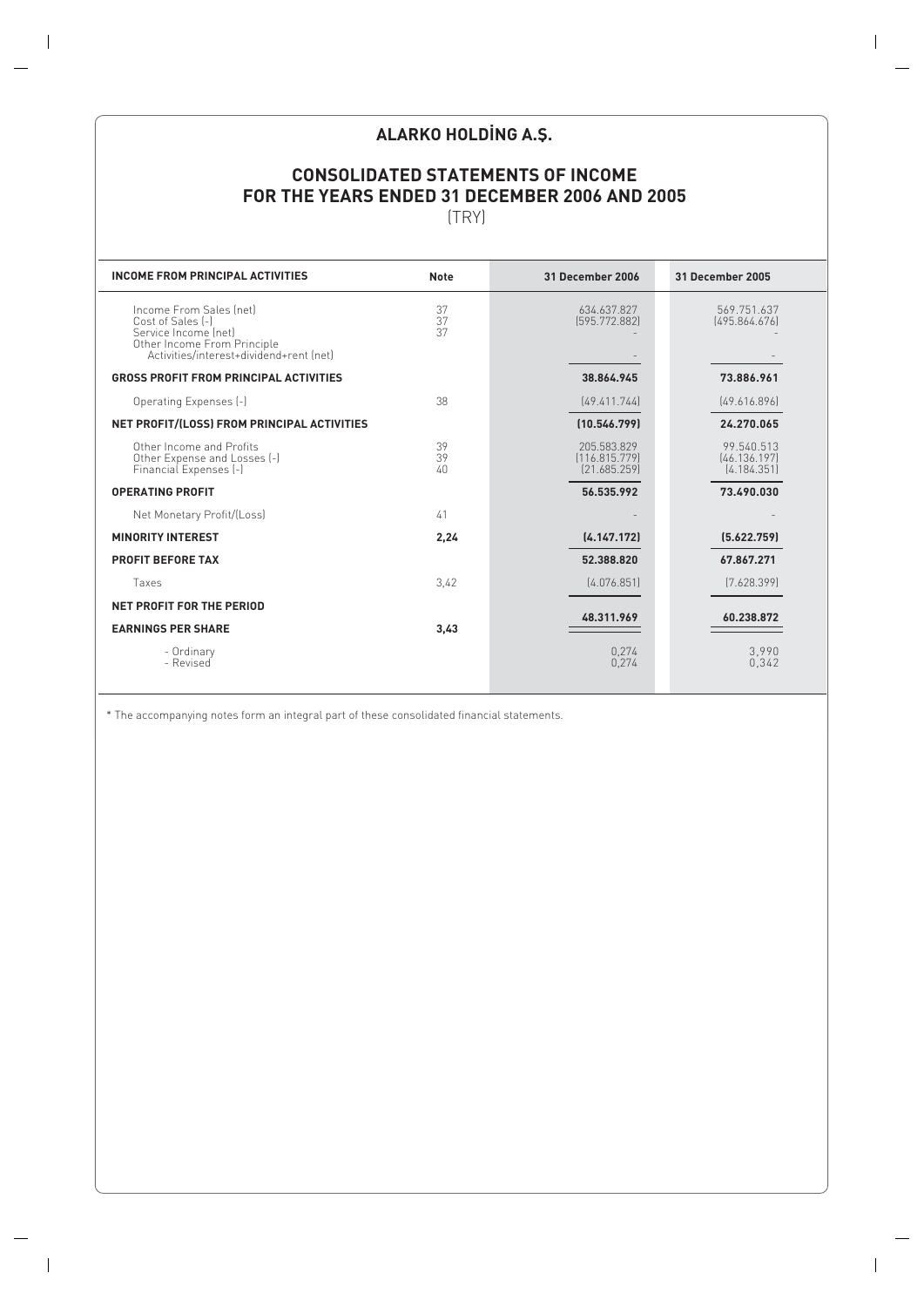# **ALARKO HOLDING A.Ş.**

# **CONSOLIDATED STATEMENTS OF CASH FLOWS FOR THE YEARS ENDED 31 DECEMBER 2006 AND 2005**

(TRY)

| A. CASH FLOWS FROM PRINCIPAL ACTIVITIES<br><b>Note</b>                        | <b>31 December 2006</b> | <b>31 December 2005</b> |
|-------------------------------------------------------------------------------|-------------------------|-------------------------|
| Net Profit Before Tax [+]                                                     | 52.388.820              | 67.867.271              |
| Adjustments:                                                                  |                         |                         |
| Amortisation [+]                                                              | 24.334.958              | 19.496.260              |
| Termination Indemnity                                                         | 1.122.167               | 1.679.409               |
| Provision for Debts                                                           | 10.346.634              | 8.525.088               |
| Profit From Foreign Currency Exchange (-)                                     |                         |                         |
| Profit From Marketable Securities or Long Term Investment (-)                 | (1.622.281)             | [61.116]                |
| Goodwill amortisation [-]                                                     | (60.027)                | (60.026)                |
| Income on Disposal of Tangible Assets                                         |                         |                         |
| Interest income (-)                                                           | [14.196.714]            | (9.544.626)             |
| Interest expense (+)                                                          |                         |                         |
| Net Income Before Working Capital Changes (+)                                 | 72.313.557              | 87.902.260              |
| Increase in trade operations and other receivables [-]                        | [80.246.991]            | (74.595.901)            |
| Increase in balances due from related parties and shareholders (-)            | (331.808)               | (1.656.206)             |
| Increase (-)/Decrease (+) in inventories                                      | [31.242.376]            | 10.429.311              |
| Increase in other receivables [-]                                             | [11.644.608]            | (474.997)               |
| Increase in other current assets [-]                                          | (19.824.709)            | (6.381.559)             |
| Increase (-)/Decrease (+) in balances due from ongoing construction contracts | [27.525.025]            | [44.343.168]            |
| Increase in trade payables(+)                                                 | 51.837.472              | 45.872.405              |
| Increase (+)/Decrease (-) in balances due to related parties and shareholders | 29.000                  | (1.029.100)             |
| Increase (+)/Decrease (-) in advances received                                | 58.606.890              | (39.172.702)            |
| Effect of foreign currency difference on deferred tax                         | (385.301)               |                         |
| Increase in ongoing construction contract income (+)                          | [30.332.393]            | 21.402.589              |
| Increase in other liabilities [+]                                             | 11.148.457              | 7.562.443               |
| Net cash related to principal activities (+)<br>Interest payments (-)         |                         |                         |
| Tax payments (-)                                                              | [4.999.626]             | [3.836.319]             |
| Net cash provided from/(used in) principal activities<br>44                   | [12.597.461]            | 1.679.056               |
| <b>B. CASH FLOWS FROM INVESTMENT ACTIVITIES</b>                               |                         |                         |
| Acquisition of financial assets. net(-)                                       | 1.129.154               | (165.654)               |
| Acquisition of marketable securities (-)                                      | 18.261.306              | (36.318.337)            |
| Acquisition of tangible assets. net [-]                                       | 18.934.206              | (41.877.322)            |
| Acquisition of investment properties (-)                                      | [84.901]                | [143.993]               |
| Acquisition of real estates to be held for trading (-)                        |                         |                         |
| Cash inflows related to disposal of tangible assets (+)                       |                         |                         |
| Increase in intangible assets. net (-)                                        | (799.570)               | (1.092.773)             |
| Interest received [+]                                                         | 14.196.714              | 9.544.626               |
| Dividend received [+]                                                         | 1.622.281               | 61.116                  |
| Net cash provided from/(used in) investing activities<br>44                   | 53.259.190              | (69.992.337)            |
| <b>C.CASH FLOWS FROM FINANCIAL ACTIVITIES</b>                                 |                         |                         |
| Cash inflows related to issuance of capital stock [+]                         |                         |                         |
| Increase in leasing liabilities (+)                                           | 593.346                 | 1.062.291               |
| Decrease (-)/Increase (+) in financial liabilities                            | (4.775.641)             | 31.271.915              |
| Value increase (+)/decrease (-) in financial assets                           | 1.478.809               | (2.035.985)             |
| Effect of companies included in the consolidation                             |                         | 214.650                 |
| Effect of consolidation rate change                                           | (103.057)               | (15.379.089)            |
| Foreign currency translation differences                                      | 3.791.963               | (741.176)               |
| Effect of consolidation by equity method                                      | 465.816                 | [287.388]               |
| Dividends paid (-)                                                            | (1.125.600)             |                         |
| Increase in minority interest (+)                                             | 2.647.680               | 7.705.208               |
| Net cash provided from/(used in) financial activities<br>44                   | 2.973.316               | 21.810.426              |
| Increase (+)/Decrease (-) in liquid assets<br>3                               | 43.635.045              | (46.502.855)            |
| Liquid assets at the beginning of the period<br>4                             | 185.681.920             | 232.184.775             |
| Liquid assets at the end of the period<br>4                                   | 229.316.965             | 185.681.920             |
|                                                                               |                         |                         |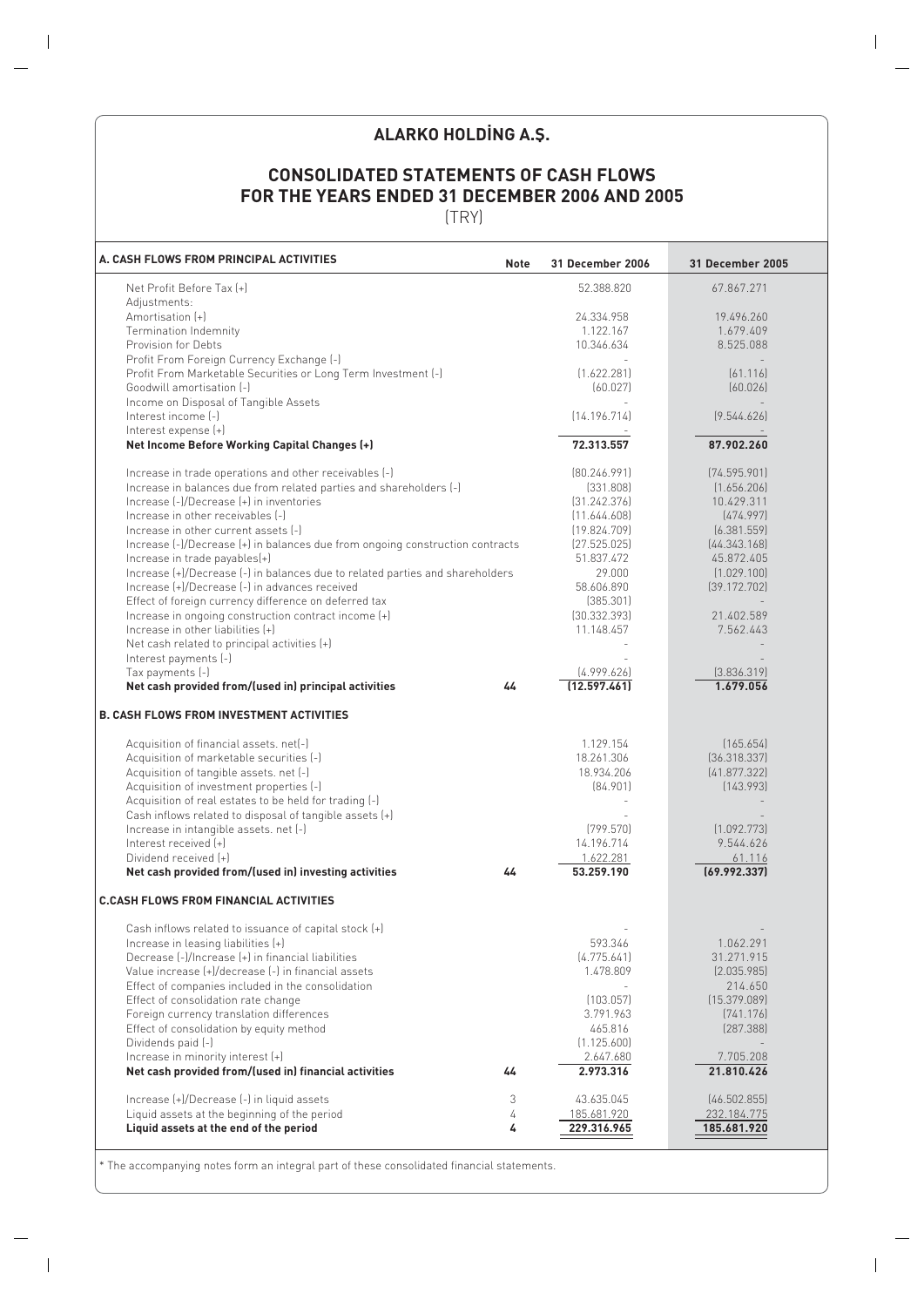ALARKO HOLDING A.S. **ALARKO HOLDING A.S.** 

# **CONSOLIDATED STATEMENTS OF CHANGES IN EQUITY FOR THE YEARS ENDED 31 DECEMBER 2006 AND 2005 CONSOLIDATED STATEMENTS OF CHANGES IN EQUITY<br>FOR THE YEARS ENDED 31 DECEMBER 2006 AND 2005<br>[TRY]**

|                                                   | <b>Share Capital</b> | Adjustment on<br><b>Cross</b> | Shareholding Shareholders' Equity<br>Differences Arising<br>Adjustment on<br>from Inflation | Revaluation<br>of Financial<br>Assets<br>Fund | Reserves<br>Legal | Extraordinary<br>Reserves | Prior Year<br>Profit | <b>Differences</b><br><b>Translation</b><br>Currency<br>Foreign | the Period<br>Profit for | <b>Total</b> |
|---------------------------------------------------|----------------------|-------------------------------|---------------------------------------------------------------------------------------------|-----------------------------------------------|-------------------|---------------------------|----------------------|-----------------------------------------------------------------|--------------------------|--------------|
| Balance as at 01 January 2005                     | 16.080.000           | (983.605)                     | 290.940.834                                                                                 | (193.678)                                     | 452.478           | 12.433.694                | 140.301.320          |                                                                 |                          | 459.031.043  |
| Effect of consolidation by equity method          |                      |                               |                                                                                             |                                               |                   | 248.023                   | [535.411]            |                                                                 |                          | [287.388]    |
| Value increase/decrease in financial assets       |                      |                               |                                                                                             | 86.428                                        |                   |                           | [2.122.413]          |                                                                 |                          | [2.035.985]  |
| Transfer to reserves                              |                      |                               | (417.980)                                                                                   |                                               | 368.457           | 5.775.374                 | (5.725.851)          |                                                                 |                          |              |
| Effect of companies included in the consolidation |                      |                               |                                                                                             |                                               |                   |                           | 214.650              |                                                                 |                          | 214.650      |
| Effect of consolidation rate change               |                      |                               |                                                                                             |                                               |                   |                           | (15.379.089)         |                                                                 |                          | [15.379.089] |
| Foreign currency translation difference           |                      |                               |                                                                                             |                                               |                   |                           |                      | [741.176]                                                       |                          | [741.176]    |
| Net profit                                        |                      |                               |                                                                                             |                                               |                   |                           |                      | $\mathfrak l$                                                   | 60.238.872               | 60.238.872   |
| Balance as at 31 December 2005                    | 16.080.000           | (983.605)                     | 290.522.854                                                                                 | (107.250)                                     | 820.935           | 18.457.091                | 116.753.206          | [741.176]                                                       | 60.238.872               | 501.040.927  |
| Capital increase                                  | 160.800.000          | 428.479                       | (160.800.000)                                                                               |                                               |                   |                           | (428.479)            |                                                                 |                          |              |
| Effect of consolidation by equity method          |                      |                               |                                                                                             |                                               | 57.567            |                           | 408.249              |                                                                 |                          | 465.816      |
| Value increase/decrease in<br>financial assets    |                      |                               |                                                                                             | 11.666                                        |                   |                           | 1.490.475            |                                                                 |                          | 1.478.809    |
| Transfer of 2005 year profit                      |                      |                               |                                                                                             |                                               |                   |                           | 60.238.872           |                                                                 | $-$ (60.238.872)         |              |
| Transfer to reserves                              |                      |                               |                                                                                             |                                               | 1.350.445         | 14.554.553                | [15.904.998]         |                                                                 |                          |              |
| Effect of consolidation rate change               |                      |                               |                                                                                             |                                               | (904)             | (6.538)                   | (98.375)             | 2.759                                                           |                          | (103.058)    |
| Dividends paid                                    |                      |                               |                                                                                             |                                               |                   |                           | (1.125.600)          |                                                                 |                          | (1.125.600)  |
| Foreign currency translation difference           |                      |                               |                                                                                             |                                               |                   |                           |                      | 3.791.963                                                       |                          | 3.791.963    |
| Net profit                                        |                      |                               |                                                                                             |                                               |                   |                           |                      |                                                                 | 48.311.969               | 48.311.969   |
| Balance as at 31 December 2006                    | 176.880.000          | [555.126]                     | 129.722.854                                                                                 | (118.916)                                     | 2.228.043         | 33.005.106                | 161.333.350          | 3.053.546                                                       | 48.311.969               | 553.860.826  |

\* The accompanying notes form an integral part of these consolidated financial statements. \* The accompanying notes form an integral part of these consolidated financial statements.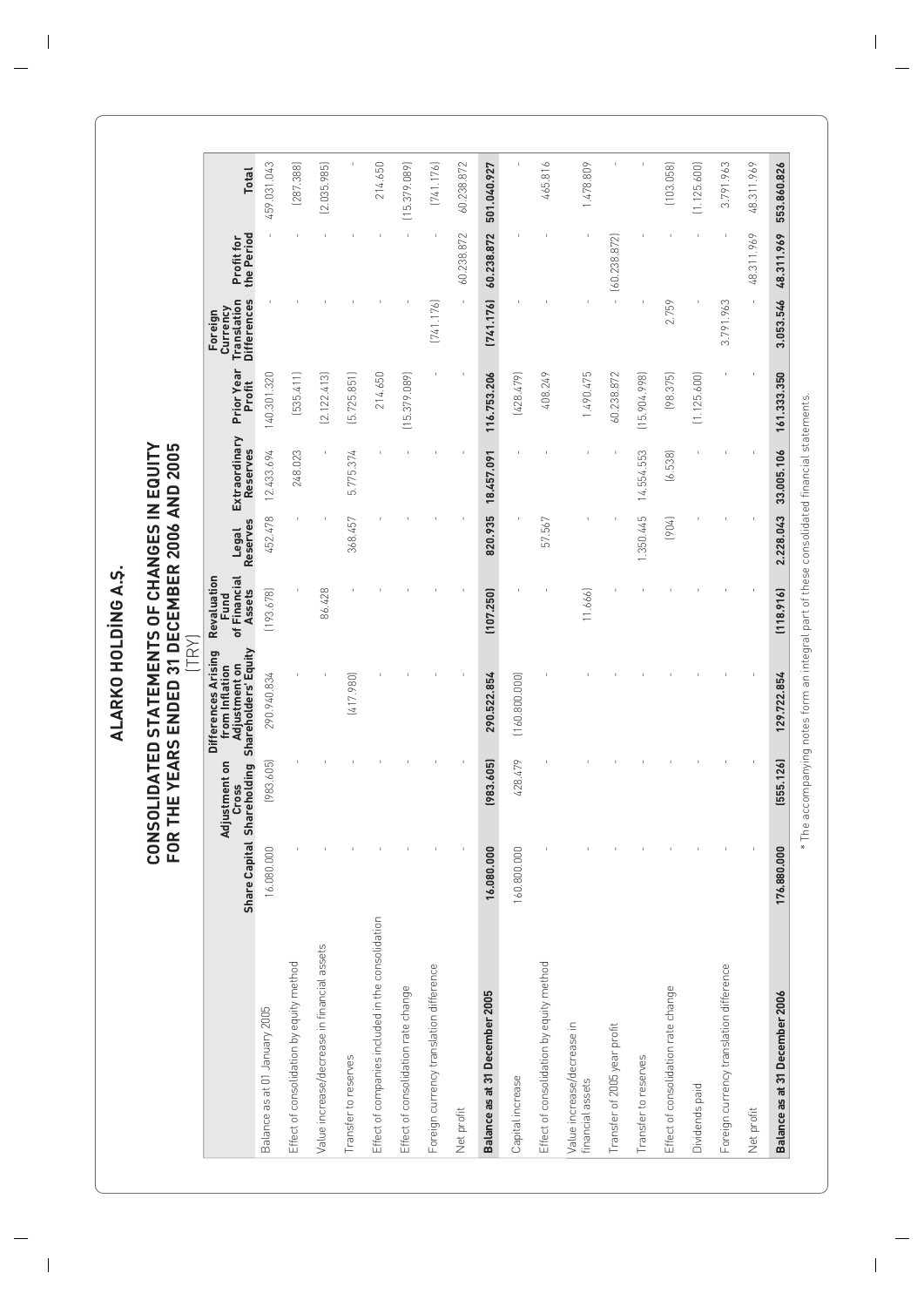# **ALARKO HOLDING A.S.**

# **NOTES TO THE CONSOLIDATED FINANCIAL STATEMENTS FOR THE YEARS ENDED 31 DECEMBER 2006 AND 2005**

#### **1. Organization and Principal Activities**

Alarko Holding A.S. (the Parent Company) has been established in 1972 and its subsidiaries, affiliates, and jointly controlled entities operate in different fields such as contracting, construction, land development, industry, commerce, tourism, energy, and production and trading of fishery products. In the following sections, Alarko Holding A.S. and its subsidiaries, affiliates and jointly controlled entities whose financial statements are subject to consolidation will be referred to as "Alarko Group/the Group".

The names, principal activities and the direct/indirect shareholdings of subsidiaries, affiliates and jointly controlled entities which are subject to consolidation are as follows: **Shareholding of the Group**

|                                                                                      |                                          |       | anarcholumy or the oroup<br>[%]    |
|--------------------------------------------------------------------------------------|------------------------------------------|-------|------------------------------------|
| <b>Name of the Company</b>                                                           | <b>Principle Activity</b>                |       | 31 December 2006 31 Decemeber 2005 |
| Subsidiaries *:                                                                      |                                          |       |                                    |
| Alsim Alarko San. Tes. ve Tic. A.Ş. (Turkey)                                         | Contracting and construction             | 96.41 | 96,78                              |
| Aldem Alarko Konut İnşaat ve Tic. A.Ş. (Turkey)                                      | Building construction                    | 96,31 | 96,68                              |
| Attas Alarko Turistik Tesisler A.S. (Turkey)                                         | Touristic Facility Management            | 94,66 | 95,01                              |
| Yıltaş Yıldız Turistik Tesisler ve Ticaret A.Ş. (Turkey)**                           | Building construction                    |       | 67,12                              |
| Alarko Fenni Malzeme Satış ve İmalat A.Ş. (Turkey)                                   | Marketing of Industrial Products         |       |                                    |
|                                                                                      | and After-Sales Services                 | 65,50 | 65,55                              |
| Almüt Alarko Sınai Gerecler                                                          |                                          |       |                                    |
| İmalat ve Müm. A.Ş. (Turkey)                                                         | Production, Marketing and                |       |                                    |
|                                                                                      | Dealership of Technical Equipment        | 65,44 | 65,45                              |
| Alamsaş Alarko Ağır Makina Sanayii A.Ş. (Turkey)                                     | Production of Machinery                  |       |                                    |
|                                                                                      | and Equipment for Industrial Investments | 52,93 | 52,97                              |
| Alarko Gayrimenkul Yatırım Ort. A.Ş. (Turkey) ****                                   | Purchase and Sales of Real Estates       |       |                                    |
|                                                                                      | And Market Tools Related to              |       |                                    |
|                                                                                      | <b>Real Estates</b>                      | 49,19 | 49,32                              |
| Construction of Alsim-Moscow Pediatric Hospital (Russia)                             | Construction of Oncology Hospital        |       |                                    |
|                                                                                      | For Children in Moscow-Russia            | 96.41 | 96,78                              |
| Alsim - Kazakhststan - Astana Branch (Kazakhststan)                                  | Construction Project of                  |       |                                    |
|                                                                                      | Kazakhstan-Astana Airport                | 96,41 | 96,78                              |
| Alsim - Aktobe Branch (Kazakhststan)                                                 | Rehabilitation Project of Roads between  |       |                                    |
|                                                                                      | Kazakhstan - Western Kazakhstan          | 96.41 | 96,78                              |
| Construction Project of Alsim-Bishkek Almaty Road                                    |                                          |       |                                    |
| [Kazakhststan]                                                                       | Road Construction Project                | 96.41 | 96.78                              |
| Alsim - Algeria Arzew Desalination and                                               | Algeria-Arzew Desalination               |       |                                    |
| Power Plant Construction (Algeria)                                                   | Project                                  | 96,41 | 96,78                              |
| Rostov Donsky Dabak Cigarette Plant Project (Russia)***                              | Cigarette Plant Construction             |       | 96,78                              |
| Alsim - TCDD (Turkey)                                                                | TCDD Ankara-Eskişehir Railway            |       |                                    |
|                                                                                      | Rehabilitation Project                   | 96,41 | 96,78                              |
| Alsim-Rosneftegastroy JSC İş Ort. (Turkey)*****                                      | DSİ Melen Water Supply Project           |       |                                    |
|                                                                                      | Construction                             | 95,93 |                                    |
| Aktau Atrau Road Construction Project (Kazakhststan)****** Road Construction Project |                                          | 96,41 |                                    |
|                                                                                      |                                          |       |                                    |

Included in the consolidation by full consolidation method.

\*\* All assets and liabilities of the subsidiaries Yıltaş Yıldız Turistik Tesisler A.Ş. have been transferred to the subsidiary Alsim Alarko Sanayi Tesisleri ve Ticaret A.Ş. as of 31 March 2006.

\*\*\* The Rostov Donsky Dabak Tobacco Plant Project has been transferred to the subsidiary Alsim Alarko San. Tes. ve Tic. A.S. as of 31 December 2006 upon completion of the Project.

\*\*\*\* Public company listed in the Istanbul Stock Exchange.

\*\*\*\*\* A joint venture company as of 31 December 2005 which has been included in the consolidation by full consolidation method as of 31 December 2006 due to share transfer.

\*\*\*\*\*\* Included in the consolidation as of 31 December 2006 by full consolidation method.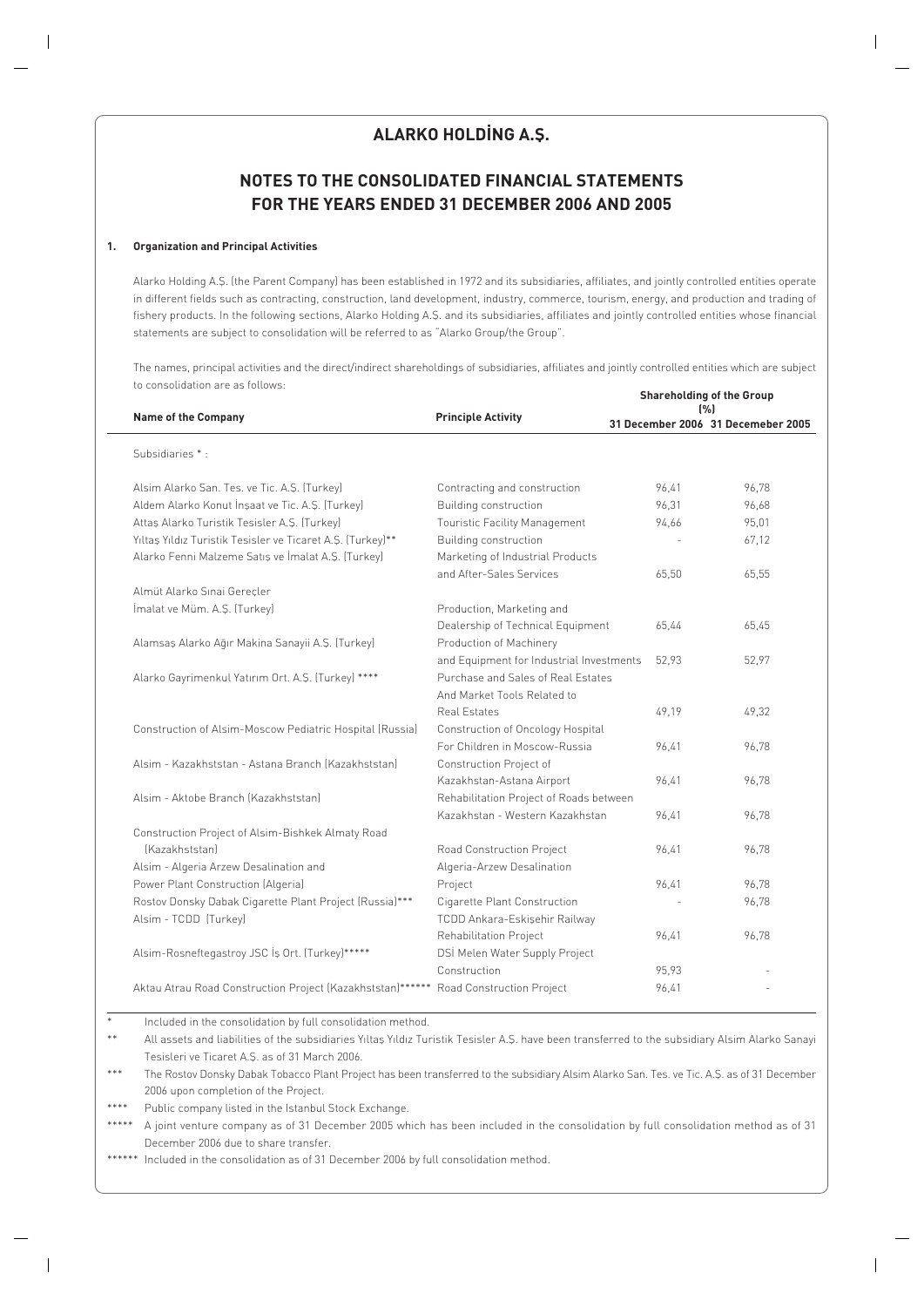|                                                                  |                                             |       | <b>Shareholding of the Group</b><br>$1\%1$ |
|------------------------------------------------------------------|---------------------------------------------|-------|--------------------------------------------|
| <b>Name of the Company</b>                                       | <b>Principle Activity</b>                   |       | 31 December 2006 31 Decemeber 2005         |
| <b>Jointly Controlled Entities*:</b>                             |                                             |       |                                            |
| Alarko Carrier Sanayi ve Ticaret A.S. (Turkey) **                | Heating, Cooling, Air conditioning          |       |                                            |
|                                                                  | Equipment Manufacturing                     | 42.09 | 42,09                                      |
| Altek Alarko Elektrik Sant, Tes.                                 |                                             |       |                                            |
| İşl. ve Tic. A.Ş. (Turkey)                                       | Power Generation                            | 38.44 | 38.44                                      |
| OAO Mosalarko (Russia)                                           | Russia-Real Estate Project,                 |       |                                            |
|                                                                  | Construction and Usage                      | 50,00 | 50,00                                      |
| Alsim-E.M.İ.T. SpA İş Ort. (Turkey)                              | İzmit Bay Waste Water Distillation          |       |                                            |
|                                                                  | <b>Plant Construction</b>                   | 38,56 | 38.71                                      |
| Alsim-Akfen İnşaat Tur. ve Tic. A.S.                             |                                             |       |                                            |
| İşl. Ort. (Turkey)                                               | Tüpraş İzmit Refinery Sulphur               |       |                                            |
|                                                                  | <b>Reduction Project Construction</b>       | 48,20 | 48,39                                      |
| Streicher-Haustad & Timmermann                                   | Bakü-Tiflis- Ceyhan Crude Oil               |       |                                            |
| Günsayıl-Alsim A.Ş. (Turkey)                                     | Pipe Line Project                           | 48,20 | 48,39                                      |
| Garanti Koza Alsim Joint Venture (Turkey)                        | Underground construction                    | 48,20 | 48,39                                      |
| Obrascon Huarte Alsim SA - Alsim Alarko                          |                                             |       |                                            |
| San.Tes. ve Tic. A.S. (Spain)                                    | TCDD Ankara - Eskisehir                     |       |                                            |
|                                                                  | Railway rehabilitation project              | 43.38 | 43,55                                      |
| Alsim-Rosneftegastroy JSC İş Ort. (Turkey)***<br>Affiliates **** | DSİ Melen Water Supply Project Construction |       | 77,42                                      |
| Alfarm Alarko Leröy Su Ürünleri San. ve Tic. A.Ş.                |                                             |       |                                            |
| (Turkey)                                                         | Production and Marketing of                 |       |                                            |
|                                                                  | <b>Fishery Products</b>                     | 40.99 | 40.96                                      |
| Al-Riva Projesi Arazi Deq. Konut                                 |                                             |       |                                            |
| Ins. ve Tic. A.S. (Turkey) *****                                 | Residence, Construction                     | 12,11 | 12,12                                      |
| Al-Riva Arazi Değ. Konut                                         |                                             |       |                                            |
| Ins. ve Tic. A.S. (Turkey) *****                                 | Residence, Construction                     | 2.62  | 2.62                                       |
| Al-Riva Arazi Deq. Konut İnş., Tur.                              |                                             |       |                                            |
| Tes. Golf İşl. ve Tic. A.Ş. (Turkey) *****                       | Residence, Construction and Touristic       |       |                                            |
|                                                                  | <b>Facility Management</b>                  | 2,28  | 2,28                                       |

\* Included in the consolidation by joint control method.<br>\*\* Public company listed in the Istanbul Stock Exchange.<br>\*\*\* A joint venture company as of 31 December 2005 which has been included in the consolid

\*\*\*\* Included in the consolidation by equity method.

\*\*\*\*\* The Parent Company has 40% interest in these affiliates.

The address of the Parent Company's head office is as follows: Muallim Naci Cad. No : 69 Ortaköy/ İSTANBUL

As of 31 December 2006 and 2005, the shareholding structure of the Parent Company is as follows (TRY):

|                    | 31 December 2006 | 31 December 2005 |  |
|--------------------|------------------|------------------|--|
| Name               | Shareholding     | Shareholding     |  |
| Anmak Holding A.Ş. | 69,40%           | 69,40%           |  |
| Other***           | 30,60%           | 30,60%           |  |
|                    | 100,00           | 100,00           |  |
|                    |                  |                  |  |

\*\*\* Represents shareholdings of less than 10%.

The shares of Alarko Holding A.S. are traded in the Istanbul Stock Exchange since 24 May 1989 and 30,50% of the Company shares are offered to public as of 31 December 2006.

Alarko Carrier Sanayi ve Ticaret A.S., a jointly controlled entity, is registered at the Capital Markets Board (CMB) and 14,77% of its shares are offered to public. The shares are traded at the Istanbul Stock Exchange since 27 January 1992.

The subsidiary, Alarko Gayrimenkul Yatırım Ortaklığı A.Ş., is registered at the Capital Markets Board (CMB) and 49% of its shares are offered to public. The shares are traded at the Istanbul Stock Exchange since 1996.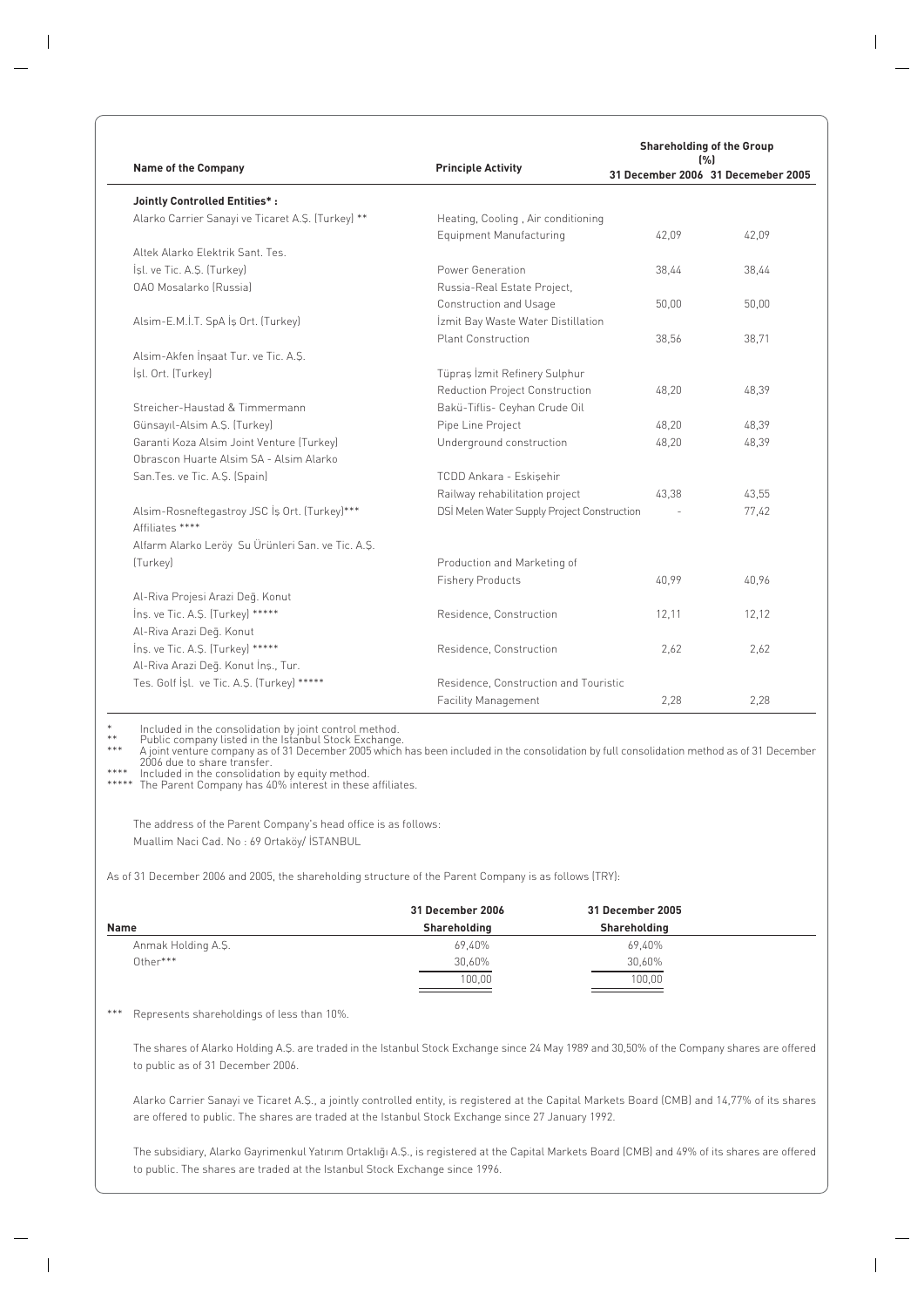The average number of employees during the period with respect to categories is as follows:

|                | 31 December 2006 | 31 December 2005 |  |
|----------------|------------------|------------------|--|
| Salary earners | 1.617            | 1.456            |  |
| Wage earners   | 1.349            | 1.429            |  |
|                | 2.996            | 2.885            |  |

#### **2. Presentation of the Financial Statements**

#### **(a) Basis of Presentation:**

The Alarko Group maintain their books of account and prepare their statutory financial statements in accordance with the prevailing commercial and financial legislation. As stated below, certain adjustments and reclassifications have been made during the preparation of the accompanying consolidated financial statements in order to comply with the Communiqué nr XI/25. The adjustments reflected to the accompanying consolidated financial statements are summarized in Note 2 (b) and 2 (d).

The functional currencies of the subsidiaries and jointly controlled entities of the Company in Russia, Algeria, and Kazakhstan are Ruble, Dinar and Tenge, respectively. With respect to the CMB Communiqué Nr. XI/25, the balance sheet items are translated into TRY at the foreign exchange rate at the balance sheet date, and income and expenses are translated at the yearly average rate. Profits or losses arising from translation are stated in the "foreign currency translation differences" account under the shareholders' equity.

#### **(b) Adjustment of Financial Statements During Hyper-Inflationary Periods:**

Section 15 of the Communiqué Nr XI/25 deals with the effects of inflation on financial statements and requires that financial statements prepared in the currency of a high inflation economy be stated in terms of the measuring unit current at the balance sheet date and that corresponding figures for previous periods be restated in the same terms. As per the resolution of the CMB dated 17 March 2005 Nr 11/367 the application of inflation adjustment of the financial statements has ended in 2005, hence the financial statements are restated at the purchasing value of the Turkish Lira as at 31 December 2004.

The restatement of the accompanying consolidated financial statements in New Turkish Lira is calculated by means of conversion factors derived from the countrywide wholesale price index published by the TSI. Such indices and conversion factors are as follows:

| Date             | Index   | <b>Conversion Factor</b> |  |
|------------------|---------|--------------------------|--|
| 31 December 2001 | 4.951.7 | 1.70                     |  |
| 31 December 2002 | 6.478.8 | 1.30                     |  |
| 31 December 2003 | 7.382.1 | 1.14                     |  |
| 31 December 2004 | 8.403.8 | 1.00                     |  |

The following principles have been applied in the preparation of the restated financial statements as of 31 December 2004:

- Financial statements are stated in terms of the measuring unit current at 31 December 2004 and the corresponding figures for the previous periods are restated in the same terms.
- Monetary assets and liabilities are not restated because they are already expressed in terms of the monetary unit current at the balance sheet date.
- Non-monetary assets and liabilities, are restated by applying the relevant conversion factors.
- The effect of general inflation is included in the statements of income as "Net Monetary Gain / (Loss)".

#### **(c) Consolidation Principles:**

Consolidation is realized within the Parent Company, Alarko Holding A.S. and the direct and indirect shareholdings of the Parent Company within its affiliates, subsidiaries, and jointly controlled entities are as follows:

|                                                 | 31 December 2006 | 31 December 2005 |
|-------------------------------------------------|------------------|------------------|
| Subsidiaries*                                   |                  |                  |
| Alsim Alarko San. Tes. ve Tic. A.S.             | 96.41 %          | 96.78%           |
| Aldem Alarko Konut İnsaat ve Tic. A.S.          | 96.31 %          | 96.68%           |
| Attas Alarko Turistik Tesisler A.S.             | 94.66 %          | 95.01 %          |
| Yıltaş Yıldız Turistik Tesisler ve Tic. A.Ş.    |                  | 67.12 %          |
| Alarko Fenni Malzeme Satis ve İmalat A.S.       | 65.50 %          | 65.55 %          |
| Almüt Alarko Sınai Gereçler İmalat ve Müm. A.Ş. | 65.44 %          | 65.45 %          |
| Alamsaş Alarko Ağır Makina Sanayii A.Ş.         | 52.93 %          | 52.97 %          |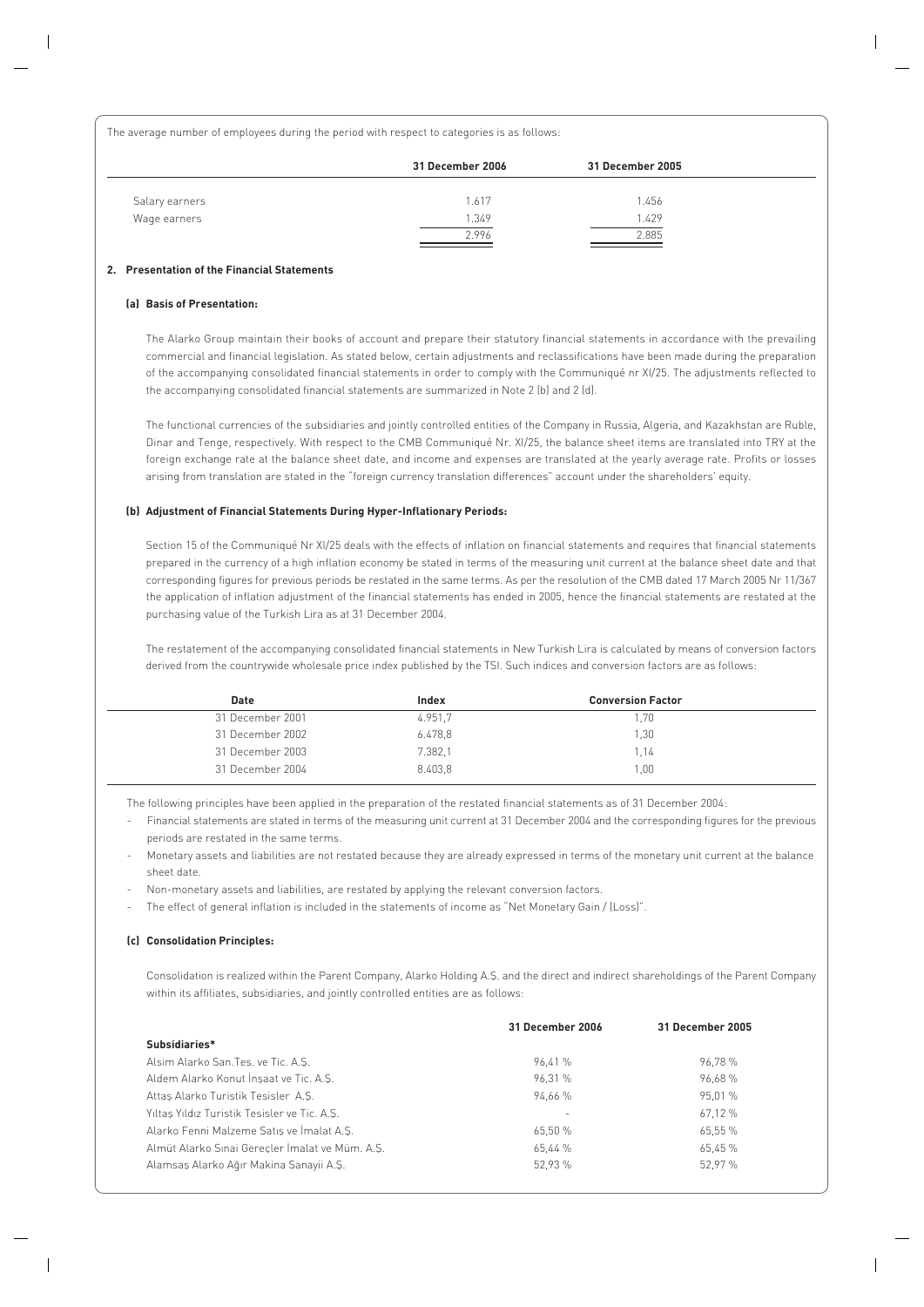| Alarko Gayrimenkul Yatırım Ort. . A.Ş.             | 49,19 % | 49,32 % |
|----------------------------------------------------|---------|---------|
| Alsim-Moskova Pediatric Hospital Construction      | 96,41 % | 96,78%  |
| Alsim-Kazakistan-Astana Branch                     | 96,41 % | 96,78%  |
| Alsim-Aktobe Branch                                | 96,41 % | 96,78%  |
| Alsim-Bishkek Almaty Road Construction Project     | 96,41 % | 96,78%  |
| Alsim-Cezayir-Arzew Desalination and               |         |         |
| Power Plant Construction                           | 96,41 % | 96,78%  |
| Rostov Donsky Dabak Cigarette Plant                |         | 96,78%  |
| Alsim TCDD Turkey                                  | 96,41 % | 96,78 % |
| Alsim-Rosneftegastroy JSC. İş Ort.                 | 95,93 % |         |
| Aktau Atrau Road Construction Project              | 96,41 % |         |
| <b>Jointly Controlled Entities**</b>               |         |         |
| Alarko Carrier Sanayi ve Ticaret A.S.              | 42,09 % | 42,09 % |
| Altek Alarko Elektrik Sant. Tes. İşl. ve Tic. A.Ş. | 38,44 % | 38,44 % |
| <b>OAO Mosalarko</b>                               | 50,00 % | 50,00 % |
| Alsim-Rosneftegastroy JSC. İş Ort.                 | $-9/0$  | 77,42 % |
| Alsim-E.M.İ.T SpA iş Ort.                          | 38,56 % | 38,71 % |
| Alsim-Akfen İnşaat Tur ve Tic. A.Ş. İş Ort.        | 48,20 % | 48,39 % |
| Obrascon Huarte Lain SA - Alsim                    |         |         |
| Alarko San. Tes. ve Tic. A.S. (Spain)              | 43,38 % | 43,55 % |
| Streicher-Haustad & Timmermann                     |         |         |
| Günsayıl-Alsim A.Ş.                                | 48,20%  | 48,39 % |
| Garanti - Koza - Alsim Joint Venture               | 48,20 % | 48,39 % |
| Affiliates***                                      |         |         |
| Alfarm Alarko Leröy Su Ürünleri San. ve Tic.A.Ş.   | 40,99 % | 40,96 % |
| Al-Riva Projesi Arazi Değ. Konut İnş. ve Tic.A.Ş.  | 12,11 % | 12,12 % |
| Al-Riva Arazi Değ. Konut İnş. ve Tic.A.Ş.          | 2,62 %  | 2,62 %  |
| Al-Riva Arazi Deq. Konut İnş. Tur. Tes.            |         |         |
| Golf İşl. ve Tic. A.Ş.                             | 2,28 %  | 2,28 %  |

Included in the accompanying consolidated financial statements by full consolidation method.

\*\* Included in the accompanying consolidated financial statements by joint control method.

\*\*\* Included in the consolidated financial statements as per the equity method.

Consolidated financial statements have been prepared on the basis of principles stated below:

#### **Full Consolidation Method:**

- All balance sheet items except for the paid in capital of the Parent Company and the subsidiaries as well as their equities at the acquisition date are added, and inter-company balances are eliminated.
- The Parent Company's interest in the subsidiaries; The Long Term Financial Assets account of the Parent Company is reciprocally set off against the Share Capital accounts of the Subsidiaries.
- As of the acquisition date, the Parent Company's shareholding in its subsidiaries is set off against the portion of share capital it owns in the subsidiary's equity for once. The equity of the subsidiary at the acquisition date should be drawn up according to the market value of the subsidiary's net assets at that date. If the cost value of the Parent Company's shareholding in its subsidiary is more than the nominal value of the part of the share capital in the subsidiary's equity, the difference is recorded as positive goodwill in the consolidated balance sheet as a separate item and it is amortised over the useful life of the future economic benefits that are expected to flow to the Parent Company. The amortisation period cannot exceed 20 years. If the cost value of the investment is less than the nominal value of the share capital of the subsidiary, the difference is recorded as the negative goodwill in the assets as a negative item and is also amortised over 20 years at maximum.
- Minority interests are deducted from all equity account group items including the paid in/issued share capital of subsidiaries included in the consolidation and are recognized as "Minority Interests" in the consolidated balance sheet before the equity account group and in the statement of income.
- The purchases and sales among the Parent Company and its Subsidiaries and the profit and losses arising from these transactions are eliminated in the Consolidated Income Statement. Further, profit and losses arising from the purchase or sale of marketable securities, stocks, tangible and intangible assets, long term financial assets and other assets among the consolidated group companies are also eliminated.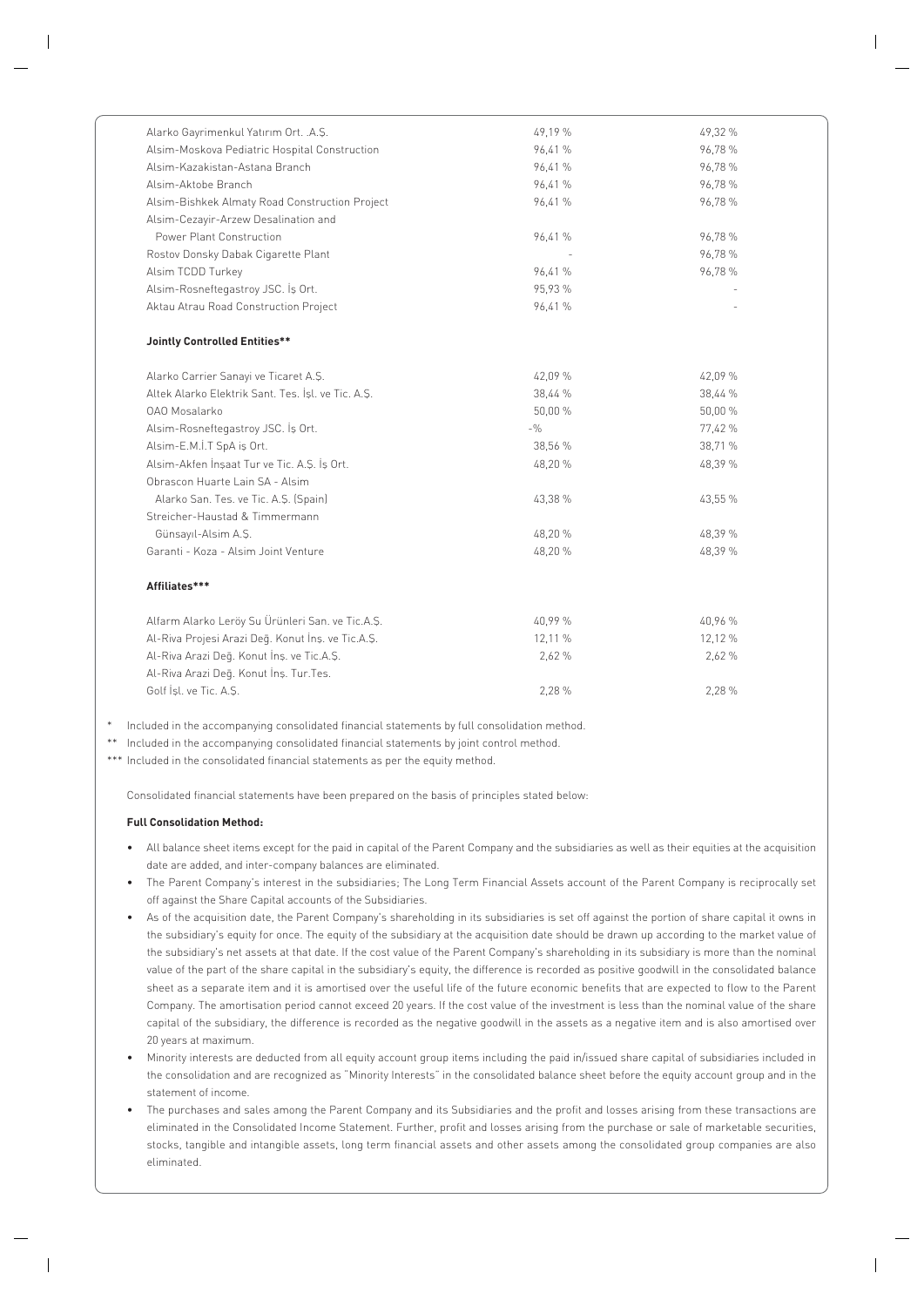#### **Joint Control Method:**

- Assets, liabilities, and shareholders' equity as well as income and expenses stated in the financial statements of jointly controlled entities within the scope of consolidation are subject to consolidation in respect of the rate of interest of the Parent Company within these entities and the consolidated financial statements are prepared upon consolidation adjustments made accordingly.
- The Parent Company's shareholding within these entities is set off from Long Term Financial Assets of the Parent Company and the Share Capital account in the jointly controlled entities.

#### **Equity Method:**

- Affiliates are stated at the acquisition cost.
- For the period starting as of the date the affiliate is acquired by the Parent Company until the balance sheet date, the Parent Company's share of the increases and decreases in the affiliate's equity are either added to or deducted from the acquisition cost of the affiliate. The increases and decreases corresponding to the equity share in comparison with the acquisition cost are stated in the income statement as profit and loss, respectively. In case where the differences arise from equity items other than profit and loss, adjustments in the relevant items need also to be made in the shareholders' equity of the Parent Company. The dividends received from affiliates are deducted from the related investments.
- As of the acquisition date and the subsequent acquisitions of shares, the positive or negative difference between the acquisition value of the affiliate's shares owned by the Parent Company and the value stated in the shareholders' equity account of the affiliate's balance sheet prepared on the basis of the fair values of such shares is recorded as goodwill for once in the consolidated balance sheet as separate items and amortised as defined in the full consolidation method. Goodwill and amortisation calculations for the affiliates acquired in the prior periods are made, and the results are reflected in the profit and loss of the prior periods.

#### **(d) Adjustments :**

The accompanying consolidated financial statements have been prepared in accordance with the Communiqué Nr XI/25 with the below mentioned adjustments which are not stated in the statutory records:

- Provision for doubtful receivables
- Provision for trademark and royalty
- Inventory provision
- Rediscount calculation on maturity cheques, notes receivable, customers, and suppliers
- Discount on loans as per the effective interest method
- Depreciation adjustment
- Termination indemnity adjustment
- Deferred tax adjustment
- Evaluation of listed financial assets as per the market value
- Recognition of contract income as income and expense as per the percentage of completion method
- Elimination of inter group balances and transactions as per the consolidation procedure
- Leasing adjustment
- Provision for guarantee for sales
- Adjustment of income related to future months
- Provision for litigation expenses

#### **(e) Comparative Information and Adjustment of Financial Statements for the Prior Period:**

Balance sheets as of 31 December 2006 and 2005 and notes to these balance sheets as well as the statements of income, cash flows and changes in equity for the years then ended have been presented comparatively. In order to comply with the presentation of the current period financial statements, the comparative information is reclassified when deemed necessary.

#### **(f) Offsetting:**

Offsetting financial assets and liabilities can only be made under the conditions where the offsetting transaction is legally allowed and the company has an intention in this respect or where the acquisition of assets and fulfillment of liabilities are realized simultaneously.

#### **3. Accounting Techniques and Valuation Procedures Applied**

#### **(a) Financial Instruments :**

Financial instruments consist of the financial assets and liabilities stated below :

#### **i. Liquid Assets**

Liquid assets consist of cash, bank accounts, cheques received, and other liquid assets.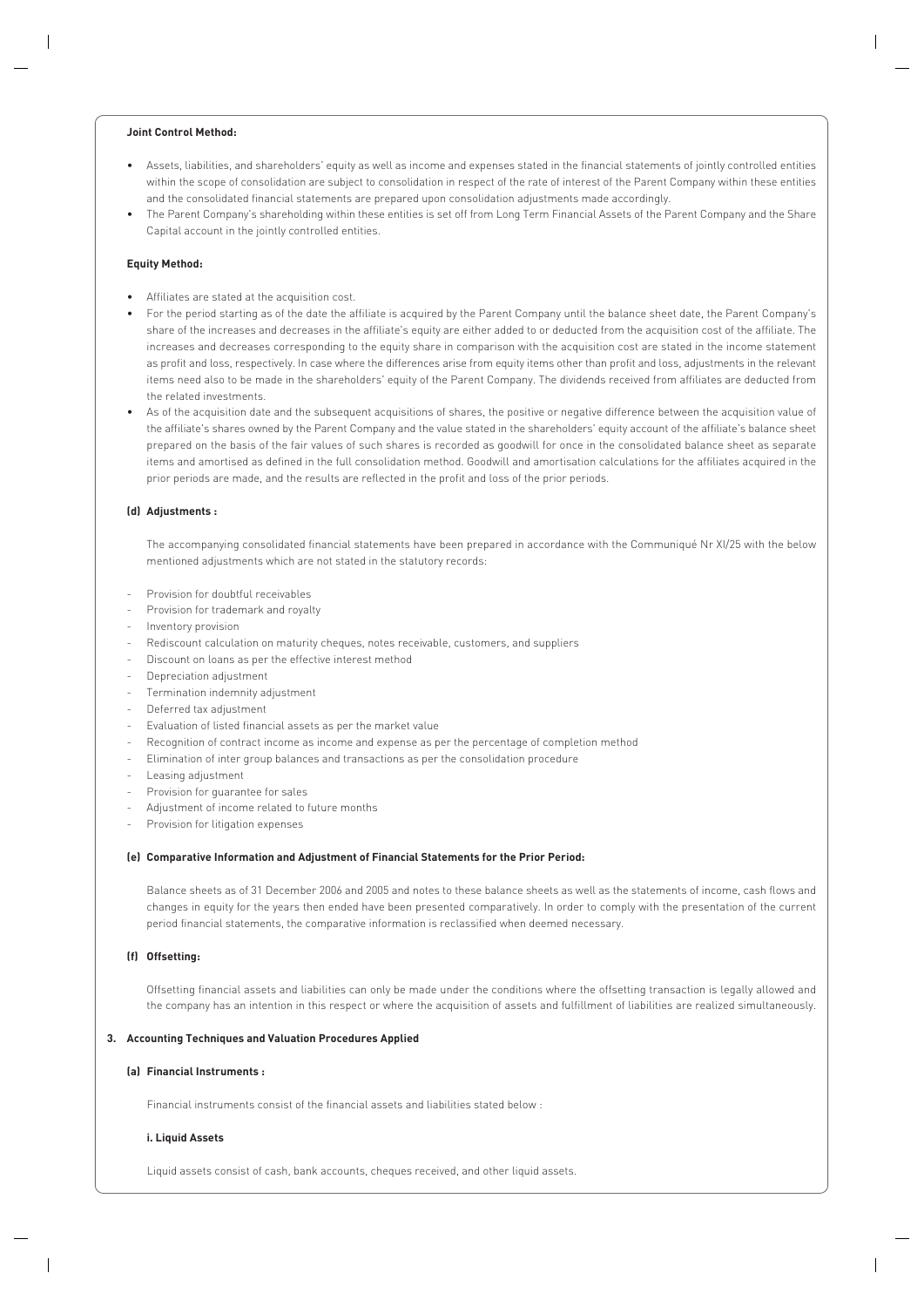Cash is composed of New Turkish Lira and foreign currency balances. The New Turkish Lira balances are stated at face values, and the foreign currency balances are translated into New Turkish Lira at the foreign currency purchasing rate issued by the Central Bank as at the balance sheet date.

Bank accounts consist of demand and time deposit accounts and the related interest accrued. New Turkish Lira deposit accounts are stated at face values and foreign currency accounts are translated into New Turkish Lira at the foreign currency purchasing rate issued by the Central Bank as at the balance sheet date.

The cheques received with maturity dates exceeding the balance sheet date are stated in trade receivables and are rediscounted at a rate equivalent to the interest rate of government bonds constituted in stock markets or other organized markets. Cheques denominated in foreign currency are subject to rediscount at Libor, Euribor and Tibor rates.

#### **Fair Value**

Fair value is the amount for which a financial instrument could be exchanged between two willing parties in an arm's length transaction. It is primarily considered the same as the quoted value of the financial instrument; however in case there is no quoted value, the purchase or sales value of an instrument is deemed to be the fair value of the financial instrument.

As the foreign currency cash and cash equivalents are translated into New Turkish Lira at the foreign exchange rates valid at the balance sheet date, it is assumed that the fair values of these assets approximate to their book values.

As the deposit accounts, cash and cheques received are converted into cash in very short terms, and as there is no risk of value decrease, their book values are deemed to approximate to their fair values.

#### **ii. Trade Receivables**

Trade receivables are financial assets created by the Alarko Group through selling goods and services directly to the customers. Trade receivables are subject to rediscount.

#### **Fair Value**

Rediscounted trade receivables and doubtful receivables for which provisions are accrued are assumed to approximate to the fair values of these assets.

#### **iii. Related Parties**

The shareholders, board members and administrative personnel such as the general manager, their immediate relatives as well as the related companies, affiliates and partnerships of the Alarko Group are regarded as related parties.

#### **iv. Short and Long Term Bank Loans and Trade Payables**

Short and long term bank loans are stated at the value computed through addition of the principal amount and the interest expenses accrued as of the balance sheet date, discounted as per the effective interest method. Trade payables are financial liabilities created by the Alarko Group through purchasing goods and services directly from the suppliers and are stated at their discounted values.

#### **Fair Value**

The fair value of the short and long term bank loans are assumed to be equivalent to the recorded values computed by adding the accrued interest liabilities calculated over the prevailing interest rate as of the balance sheet dates on the cost of the mentioned financial debts. Similarly, discounted values of trade payables are considered to be equivalent to their fair values.

#### **(b) Financial Risk Management:**

#### **i. Interest Risk**

The financial loan agreements of Alarko Group are based on USD, Euro and JPY and the interest rate is fixed. It is assumed that the reference interest rate will not change substantially as the payments are made in foreign currency and for that reason, the interest rate is presumed to stay at a negligible level.

#### **ii. Foreign Currency Risk**

Balances of foreign currency transactions of Alarko Group arising from the operations, investment and financial activities as of the reporting date are stated in note 28. Alarko Group may be exposed to foreign currency risk in relation to the receivables and payables in foreign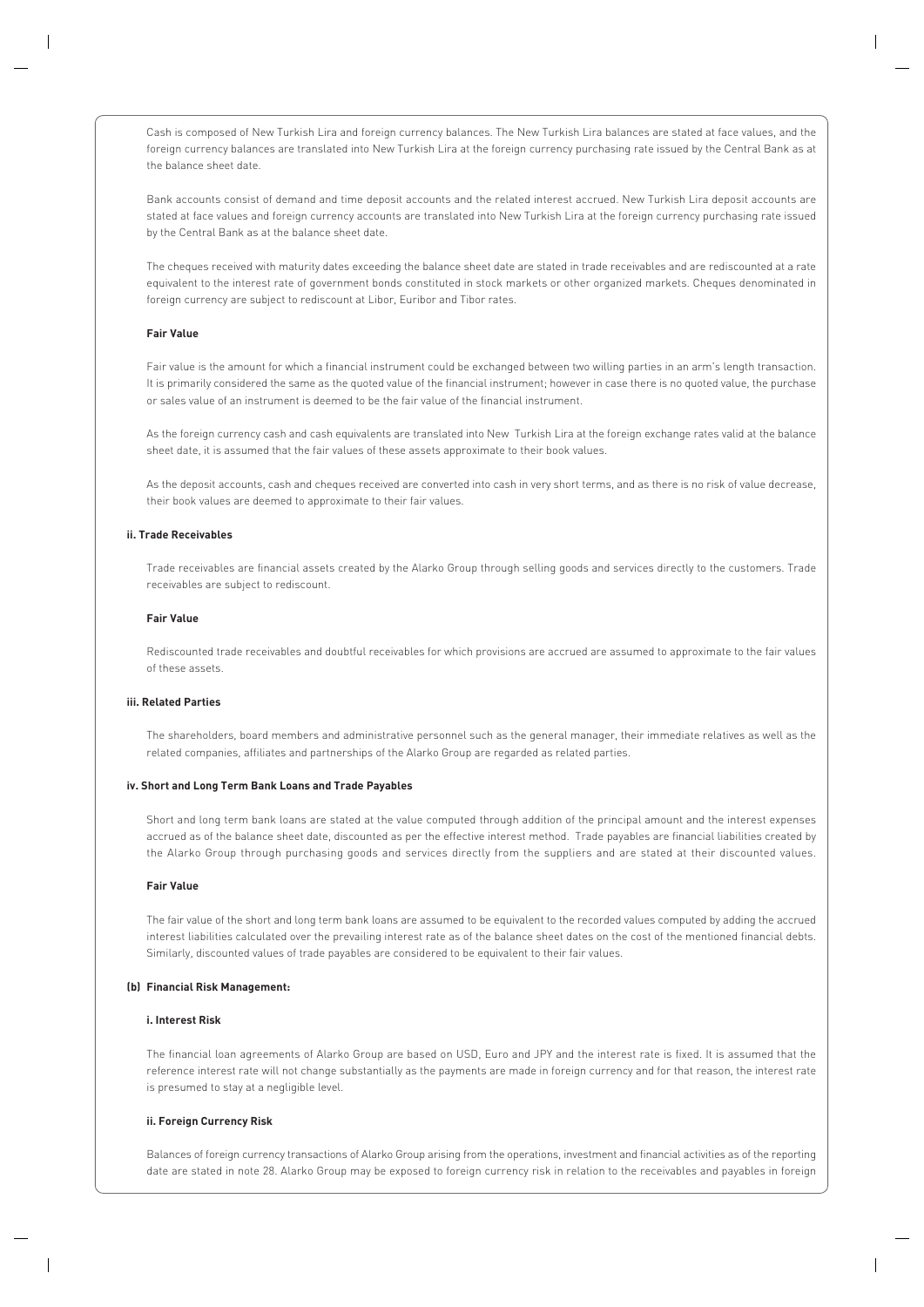currency. The said foreign currency risk is followed up and kept under controlled limits through continuous analysis of foreign currency position and by hedging method.

#### **iii. Doubtful Receivables Risk**

Alarko Group has made provisions for doubtful receivables occurred until the reporting date.

#### **iv. Liquidity Risk**

The excess portion of the liquid assets (current assets - stocks) over the short term payables of the Alarko Group is stated below in relation to the corresponding periods (TRY):

| 31 December 2006 | 364.787.050                                                                                                                    |
|------------------|--------------------------------------------------------------------------------------------------------------------------------|
| 31 December 2005 | 282 129 212<br>the contract of the contract of the contract of the contract of the contract of the contract of the contract of |

#### **(c) Inventories:**

Inventories are stated at the lower of cost and net realizable value. Cost is determined by using the weighted average cost method for the raw material, supplies, semi finished products, finished products, merchandise and other stocks.

Accordingly, real estates held of trading in inventories are stated at cost adjusted as per the inflationary effects. However, the expertise value which constitutes the basis of fair value of real estates held for trading in inventories is compared with the adjusted acquisition costs, and in the event that the expertise value is lower than the adjusted value, provision is made for value decrease as per the provisions stated in the "Impairment of Assets" section. Such impairment is determined and applied for all real estates held for trading in inventories separately.

#### **(d) Marketable Securities:**

Alarko Group has classified its marketable securities as financial assets held for trading and financial assets held to maturity. Financial assets held for trading are those that are acquired for the purpose of generating profit through fluctuations in price or similar elements created in the market within short term, or those that are a part of a portfolio aimed to generate profit in short term, regardless of any reason for acquisition. Financial assets held for trading are initially reflected to the balance sheet at their cost values including the transaction costs and at their market value in the succeeding periods. In the event that the prices providing basis for the market value are not realized under the prevailing market conditions, it is affirmed that the market value cannot be determined reliably, and the values calculated by using the determinant prices issued by the Turkish Central Bank are considered as the market values. The realized and unrealized gains and losses are recognized in the statement of income.

Financial assets held for trading consist of private sector marketable securities investment fund participation documents and they are valued over the acquisition price issued by the related investment fund at the balance sheet date.

Government bonds with fixed or predetermined payment conditions and fixed maturities which are meant to be held until the maturity date for which the necessary conditions including the funding capacity are fulfilled in order to be held until the maturity date are classified as financial assets to be retained until the maturity date. The initial recording of the investments to be retained until maturity is stated at cost. Investments to be held until the maturity are stated at their values discounted by using the effective interest rate method.

#### **(e) Financial Assets :**

Alarko Group has classified its financial assets as financial assets available for sale.

Financial assets available for sale are those assets other than the loans and receivables, held-to-maturity investments and held for trading investments. Financial assets available for sale are valued at their fair value in the periods subsequent to the initial recognition.

Financial assets available for sale representing shareholdings in which the direct and indirect votes of the Group is below 20% or with insignificant influence even if above 20%, or those that do not have material effect on financial statements, or are not traded in the active markets or whose fair values cannot be determined reliably, are reflected in the financial statements as of 31 December 2004 at their restated cost values, less provision for value decrease, if any (except for those stated by the equity method). Financial assets available for sale which are traded at stock markets and whose fair values can be calculated reliably are recognized in the financial statements at their fair values.

Profits and losses originating from changes in the fair value of financial assets available for sale are stated in the financial assets value increase fund account within the statement of shareholders' equity.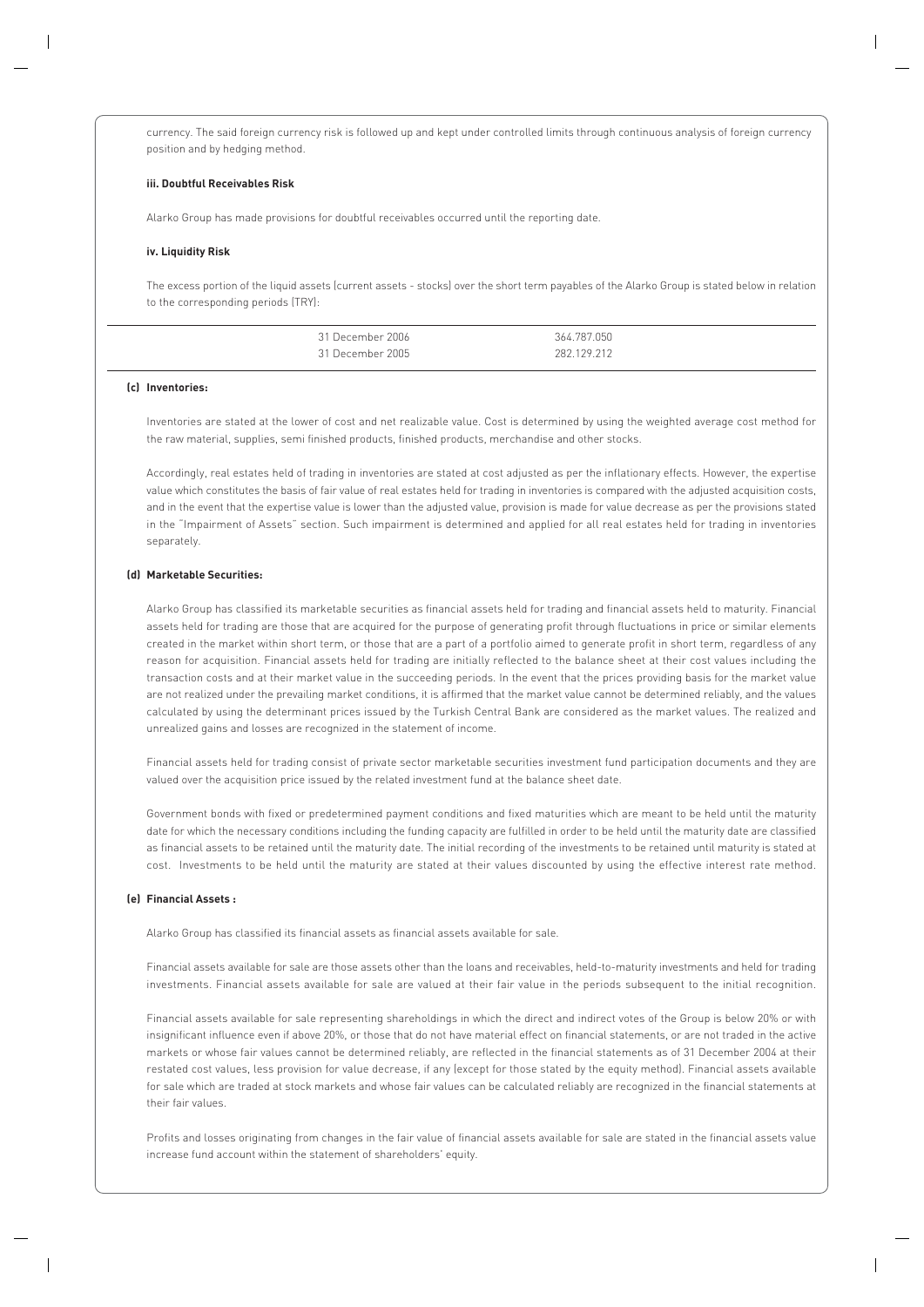#### **(f) Tangible Assets :**

Tangible assets are stated at cost less their accumulated depreciation. Tangible assets have been restated using the measuring unit current at 31 December 2004 based on the dates of acquisition. Depreciation of tangible assets is made over the inflation-adjusted amounts on a straight-line basis based on the estimated useful lives of these assets. The depreciation periods which approximate to the economic useful lives of the assets are as follows:

| Buildings                      | 3-50 years |
|--------------------------------|------------|
| Land improvements              | 4-50 years |
| Machinery, plant and equipment | 2-40 years |
| Motor vehicles                 | 2-40 years |
| Furniture and fixtures         | 2-25 years |
| Other tangible assets          | 3-30 years |

#### **(g) Intangible Assets :**

Intangible assets are stated at cost less their accumulated amortization. Intangible assets have been restated using the measuring unit current at 31 December 2004 based on the dates of acquisition. Amortization of intangible assets is made over the totals adjusted with respect to inflation accounting, considering the approximate useful lives of the assets as stated in the following:

| Rights                  | 2-19 years |
|-------------------------|------------|
| Special costs           | 2-19 years |
| Other intangible assets | 5 years    |

#### **(h) Leased Assets and Leasing Liabilities :**

The Alarko Group recognizes assets acquired through financial leasing at the lower of the fair value of the related assets in the consolidated balance sheet and the current value of the minimum lease payments as at the balance sheet date. In the calculation of the current value of the minimum lease payments as at the balance sheet date, the valid interest rate in the financial leasing transaction is used in discounting the lease payment related to future periods. As of the balance sheet date, leasing liabilities related to the principal amount are stated in the balance sheet as short and long term with respect to their maturities and the interest expenses related to the current period are attributed to the statement of income.

Assets acquired through financial leasing are included in the related tangible assets in the consolidated balance sheet and are subject to depreciation as per the lower of their economical life and the leasing period.

#### **(i) Assets and Liabilities in Foreign Currency :**

Assets and liabilities in foreign currency are translated into New Turkish Lira at foreign currency purchasing rates and selling rates respectively as announced by the Turkish Central Bank as at the balance sheet dates. Transactions in foreign currencies during the period are translated into New Turkish Lira at the actual rates applicable on the transaction date. Exchange gains and losses resulting from such translations are included in the statements of income. The Central Bank foreign exchange rates used by the Alarko Group in translating foreign exchange balances into New Turkish Liras as at the balance sheet dates are as follows:

|             | 31 December 2006 |         | 31 December 2005 |         |
|-------------|------------------|---------|------------------|---------|
|             | Purchasing       | Selling | Purchasing       | Selling |
|             |                  |         |                  |         |
| <b>USD</b>  | 1,4056           | 1,4124  | 1,3418           | 1,3483  |
| <b>EURO</b> | 1,8515           | 1,8604  | 1,5875           | 1,5952  |
| <b>CHF</b>  | 1,1503           | 1,1577  | 1,0188           | 1,0254  |
| GBP         | 2,7569           | 2,7713  | 2,3121           | 2,3242  |
| <b>JPY</b>  | 0,0118           | 0,0119  | 0,0114           | 0,0115  |
| <b>SEK</b>  | 0,20355          | 0,20567 | 0,1678           | 0,1696  |
| <b>SAR</b>  | 0,37592          | 0,37660 | 0,35885          | 0,35950 |
| AUD         | 1,10860          | 1,11590 | 0,9823           | 0,9887  |
|             |                  |         |                  |         |

#### **(j) Impairment of Assets :**

In case where the book value of an asset exceeds its recoverable value, a provision for impairment loss is taken so as to bring the book value of the asset down to the level of its fair value and the amount of the provision is recorded in the income statement as an expense.

On the other hand, the recoverable value of cash generating assets is deemed to be the higher of net selling price and the value in use.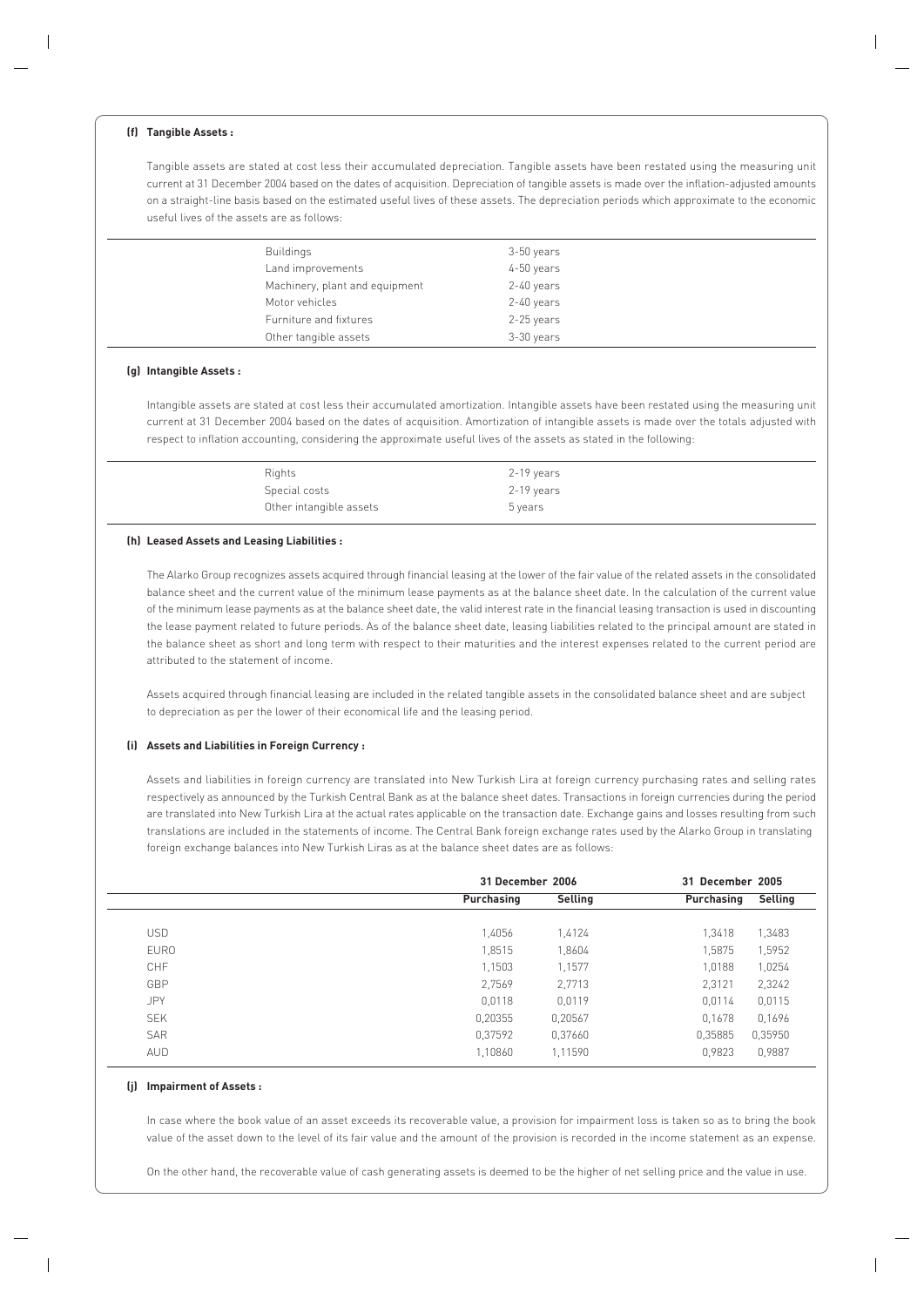The value in use of those assets represents the net present value of net cash inflows to be acquired through continuous usage and sales of the assets, discounted at a reasonable discount rate.

#### **(k) Investment Properties :**

Investment properties are recognized in the financial statements after the accumulated depreciation and value decrease is deducted from the adjusted acquisition cost.

The expertise values taken as the basis for the fair value of investment properties are compared with the adjusted acquisition costs and in the event that the expertise value is lower than the adjusted acquisition cost, provision is made as per the conditions stated in the section on impairment. Such impairment is determined and applied separately for each investment property.

Depreciation is calculated as per the economical lives of investment properties by straight-line method on pro rata basis. The depreciation rates determined and applied as per the economical lives of the investment properties are as follows:

| $-0.000000$ | $F^{\alpha}$<br> |
|-------------|------------------|
|             |                  |

#### **(l) Construction Contracts :**

The construction contracts related to the deferred construction works undertaken as contractor are accounted by the percentage of completion method. The contract income and expenses are recognized as income and expense items in the event that a reliable assumption is made for the value of returns on the construction contract. The comparison of the total contract expenses incurred at the end of the related accounting period with respect to the total forecast contract costs represents the percentage of completion. This rate is utilized in the recognition of contract income for the current period in the financial statements.

If a reliable forecast cannot be made on the outcome of the construction contracts, the total contract costs for the period of undertaking is recognized in the financial statements, whereas in regard to the construction proceeds, only the portion corresponding to the recoverable volume of the undertaken contract costs are recognized.

If the total contract costs are likely to exceed the total contract proceeds, the expected loss is recognized as expense in the financial statements.

#### **(m) Borrowing Costs:**

Borrowing costs are recognized as expense. Borrowing costs related to the qualifying assets are included directly in the cost of the related qualifying asset. Upon completion of the necessary operations to make the qualifying asset ready for use or sale, the capitalization of the borrowing costs are discontinued. The net balance of TRY 232.883 (31 December 2005- TRY 904.979) remaining after the deduction of foreign exchange differences from the interest expenses directly related to the investments in progress is included in the cost of the related asset.

#### **(n) Deferred Taxes :**

Deferred taxes are calculated on the temporary differences that arise between the deductible tax base and the book values of assets and liabilities, by using the liability method. The primary temporary differences arise from the income and expense items that are reported in different periods with respect to the Communiqué Nr XI/25 and the tax legislation. While deferred tax liabilities are calculated for all taxable temporary differences, deferred tax assets consisting of deductible temporary differences are calculated with the assumption that the Alarko Group will have taxable income during the future periods.

An enterprise should offset current tax assets and current tax liabilities if the enterprise has a legally enforceable right to set off the recognised amounts, provided that the tax assets and tax liabilities are subject to the tax legislation of the same jurisdiction.

#### **(o) Income Taxes :**

#### **2006**

Corporate earnings are subject to corporation tax at a rate of 20%. In case investment allowance is deducted in the calculation of taxable income, same as with other profits exempted from corporation tax, no withholding calculation is required in cases where such earnings are not distributed. However in case the investment allowance used is based on the supplementary articles 1 and 6 of the Income Tax Law (ITL) which have been annulled by Law nr 4842, income tax withholding, whether distributed or not, is calculated at a rate of 19,8% according to the Provisional Article 61 and 69 of ITL. Whether exempted or not, dividends paid in cash to real persons with full liability and real persons and entities with limited liability (non-residents) are subject to income tax withholding at a rate of 15% (10% before 23 July 2006). However, income tax withholding is not applicable to the dividends arising from 1998 and prior years' profits and from the exempt profits relating to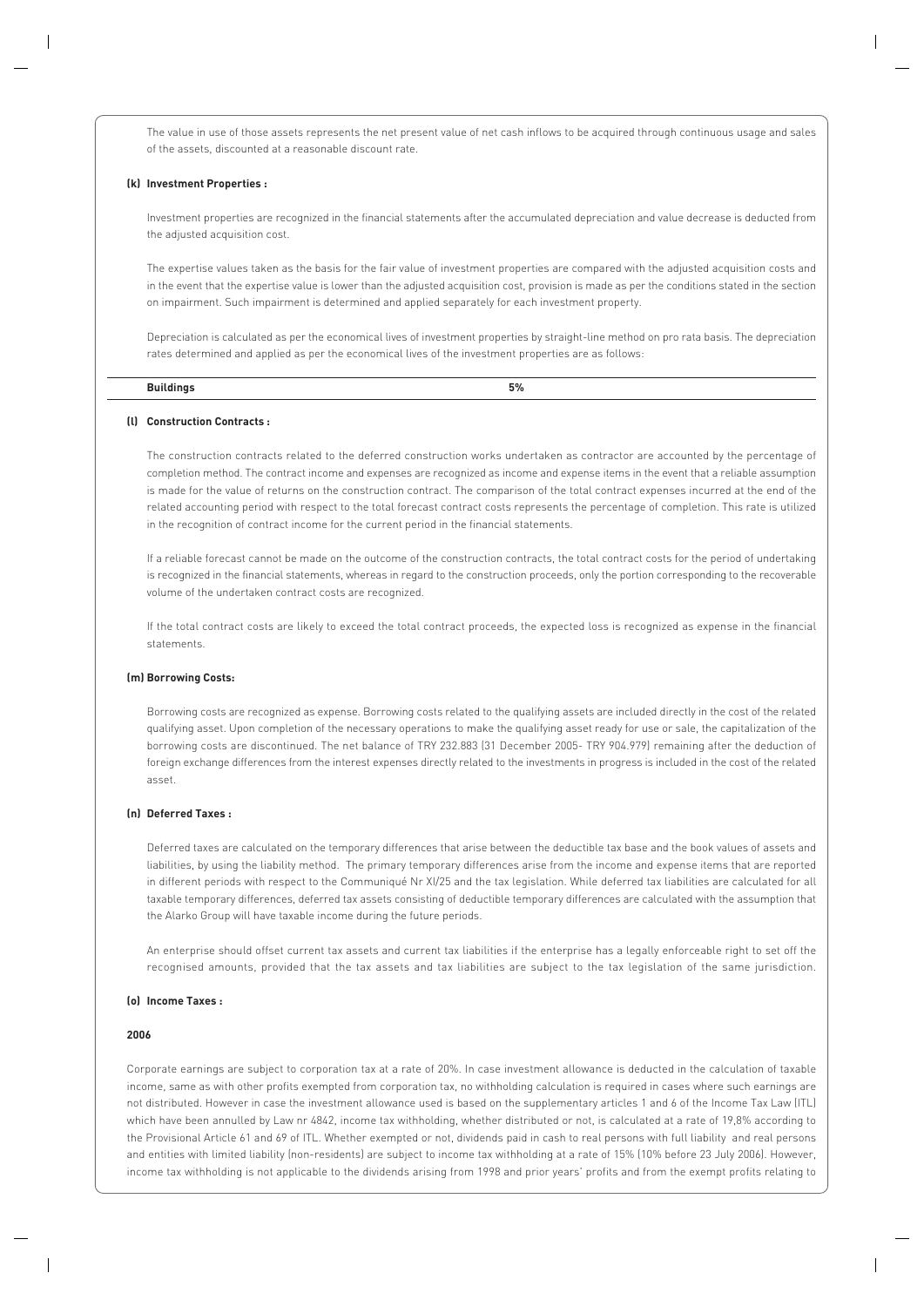the years 1999, 2000, 2001 and 2002 as well as income and profits corresponding to the above mentioned investment allowance taxed at the rate of 19,8%. Addition of current year and prior year profits (retained earnings) to share capital has not been regarded as distribution of profits and therefore no withholding tax is applicable to these earnings. On the other hand, no withholding tax is applicable to entities with full liability in profit distributions.

Further, provisional corporation tax is paid at a rate of 20% on the profits declared for interim periods to be deducted from the corporation tax.

For those benefiting from investment allowance according to the provisionary article 69 of the Income Tax Law, the corporation tax and corporate provisionary tax rate is 30%.

With respect to the article 298 (bis) of the Tax Procedural Law amended by Law 5024, the inflation adjustment application which started in 2004 has ended as the increase in the wholesale price indices for the last 36 months and the last 12 months ended March 2005 are below 100% and 10%, respectively. As the criteria of 100% and 10% has not been realized simultaneously in the June, September and December 2005 accounting periods, inflation accounting application has not been started. For that reason no inflation adjustment is made in relation to 2005. Also, in the 31 December 2006 accounting period, the criteria of 100% and 10% have not been realized simultaneously in the Producers Price Index and for that reason no inflation adjustment has been applied.

#### **2005**

Corporate earnings are subject to corporation tax at a rate of 30%. In case investment allowance is deducted in the calculation of taxable income, same as with other profits exempted from corporation tax, no withholding calculation is required in cases where such earnings are not distributed. However in case the investment allowance used is based on the supplementary articles 1 and 6 of the Income Tax Law (ITL) which have been annulled by Law nr 4842, income tax withholding, whether distributed or not, is calculated at a rate of 19.8% according to the Provisional Article 61 of ITL. Whether exempted or not, dividends paid in cash to real persons with full liability and real persons and entities with limited liability (non-residents) are subject to income tax withholding at a rate of 10%. However, income tax withholding is not applicable to the dividends arising from 1998 and prior years' profits and from the exempt profits relating to the years 1999, 2000, 2001 and 2002 as well as income and profits corresponding to the above mentioned investment allowance taxed at the rate of 19.8%. Addition of current year and prior year profits (retained earnings) to share capital has not been regarded as distribution of profits and therefore no withholding tax is applicable to these earnings. On the other hand, no withholding tax is applicable to entities with full liability in profit distributions.

Further, provisional corporation tax is paid at a rate of 30% on the profits declared for interim periods to be deducted from the corporation tax.

With respect to the article 298 (bis) of the Tax Procedural Law amended by Law 5024, the inflation adjustment application which started in 2004 has ended as the increase in the wholesale price indices for the last 36 months and the last 12 months ended March 2005 are below 100% and 10%, respectively. As the criteria of 100% and 10% has not been realized simultaneously in the June, September and December 2005 accounting periods, inflation accounting application has not been started. For that reason no inflation adjustment is made in relation to 2005.

As per the Turkish tax system, financial losses can be offset against the financial profits (taxbase) within the following five years, however they cannot be offset against the prior year profits.

As of 31 December 2006 and 2005 income tax provisions have been made in accordance with the prevailing tax legislation.

#### **(p) Provision for Termination Indemnity :**

Under Turkish Labour Law Article 25/II, the Company is required to pay termination indemnities to each employee who completes one year of service and whose employment is terminated upon causes that qualify the employee to receive termination indemnity, is called up for military service, leaves within one year after marriage (women only), and to those employees who retire or die. The amount payable consists of one month's salary for each year of service. This entitlement is limited to TRY 1.857,44 in respect of each year of service as of 31 December 2006 (31 December 2005 - TRY 1.727,15).

Alarko Group has determined the termination indemnity liability stated in the accompanying consolidated financial statements as per the recognition and valuation principles stated in "Employee Benefits" section 29 of the Communiqué Nr XI/25. As the characteristics of the termination indemnity liabilities are similar to the "Post Employment Benefit Plans" stated in this section, these liabilities are calculated and stated in the financial statements on the basis of below mentioned "Proposed Unit Loan Method" and other various assumptions.

The dates that the employees will gain their pension rights are determined with respect to the prevailing social security laws with consideration to their past employment durations.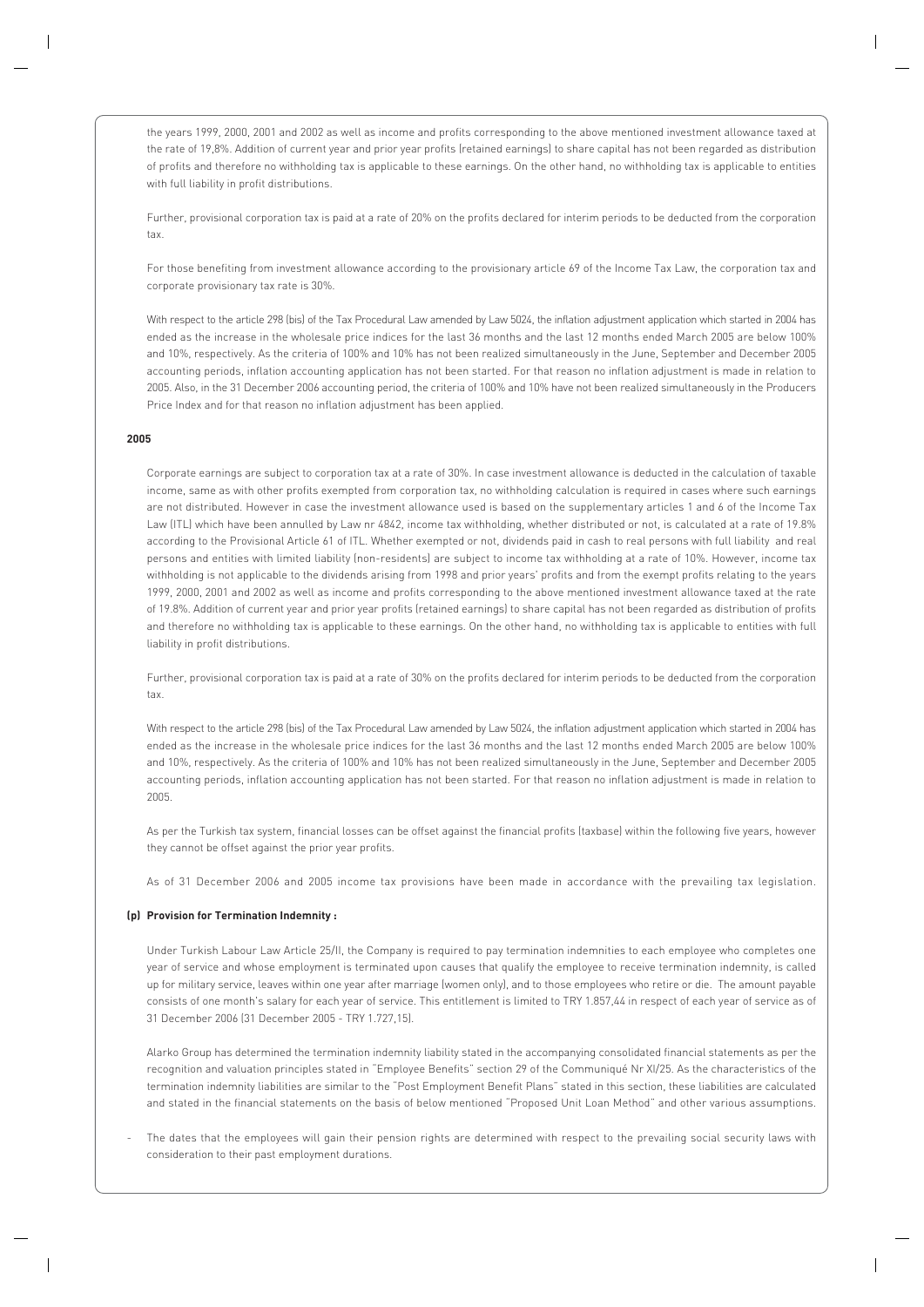- In calculating the current value of future liabilities that may arise due to the retirement or contract termination of an employee, it is assumed that the current salaries and wages or the value of the termination indemnity upper limit determined by the Labour Law for 31 December 2006 and 2005 to remain constant for restatement purposes, and later on, this value is reduced by the actual discount rate of 5,71% (31 December 2005- 5,45%) calculated upon the assumption that the expected annual inflation rate will be 5 % (31 December 2005
- 10%) and the expected discount rate will be 11% (31 December 2005 16%) which represents the proposed average interest rate per annum of the government bonds, in order to determine the current net value of the termination indemnity liability at the balance sheet date.
- Actuarial calculation is needed to determine the ratio of the employees to gain their right for receiving termination indemnity to the total number of employees. This calculation is made through determining the ratio of former Company personnel who received their termination indemnity rights to the total number of personnel.

#### **(r) Revenues and Expenses :**

The accrual basis of accounting is applied for the recognition of revenues and expenses. The accrual concept requires that revenue, income and profits should be matched with costs, expenses and losses belonging to the same period.

#### **(s) Earnings / (Loss) per Share :**

Earnings/(loss) per share is calculated by dividing the net profit or loss for the period attributable to ordinary shareholders by the weighted average number of ordinary shares outstanding during the period.

Companies in Turkey can increase their share capital through distributing shares (bonus shares) from retained earnings and differences arising from inflation adjustment of shareholders' equity to their current shareholders on a pro rata basis. When calculating profit/(loss) per share, these bonus shares are recognized as issued shares. Therefore, the weighted average of shares used in the calculation of profit/(loss) per share is derived through retroactive application with respect to bonus shares.

#### **(t) Accounting Estimates :**

During the preparation of financial statements in accordance with the Communiqué Nr XI/25, the Management is required to disclose the balance sheet value of the assets and liabilities stated in the financial statements as of the balance sheet date and explanations regarding off balance sheet liabilities, and to provide assumptions that might affect the totals of income and expense realized during the period. However, actual results may vary from these results.

#### **(u) Subsequent Events:**

If the Group receive information after the balance sheet date about conditions that existed at the balance sheet date, they update the financial statements that relate to those conditions, in the light of the new information. If non-adjusting events after the balance sheet date are material, the Group disclose them during the related period.

#### **(v) Conditional Assets and Liabilities:**

Assets and liabilities that originate from past incidents and whose presence is not fully under the company management control as it can only be confirmed through the realization of one or more indefinite incidents to take place in the future are not included in the financial statements and are deemed as conditional liabilities and assets.

#### **(y) Segment Reporting :**

The activities of Alarko Group are classified under seven sectors, namely, holding, tourism, industry and commerce, energy, contracting, land development and fishery products(\*).

(\*) Fishery products groups is included in the consolidation as per the equity method.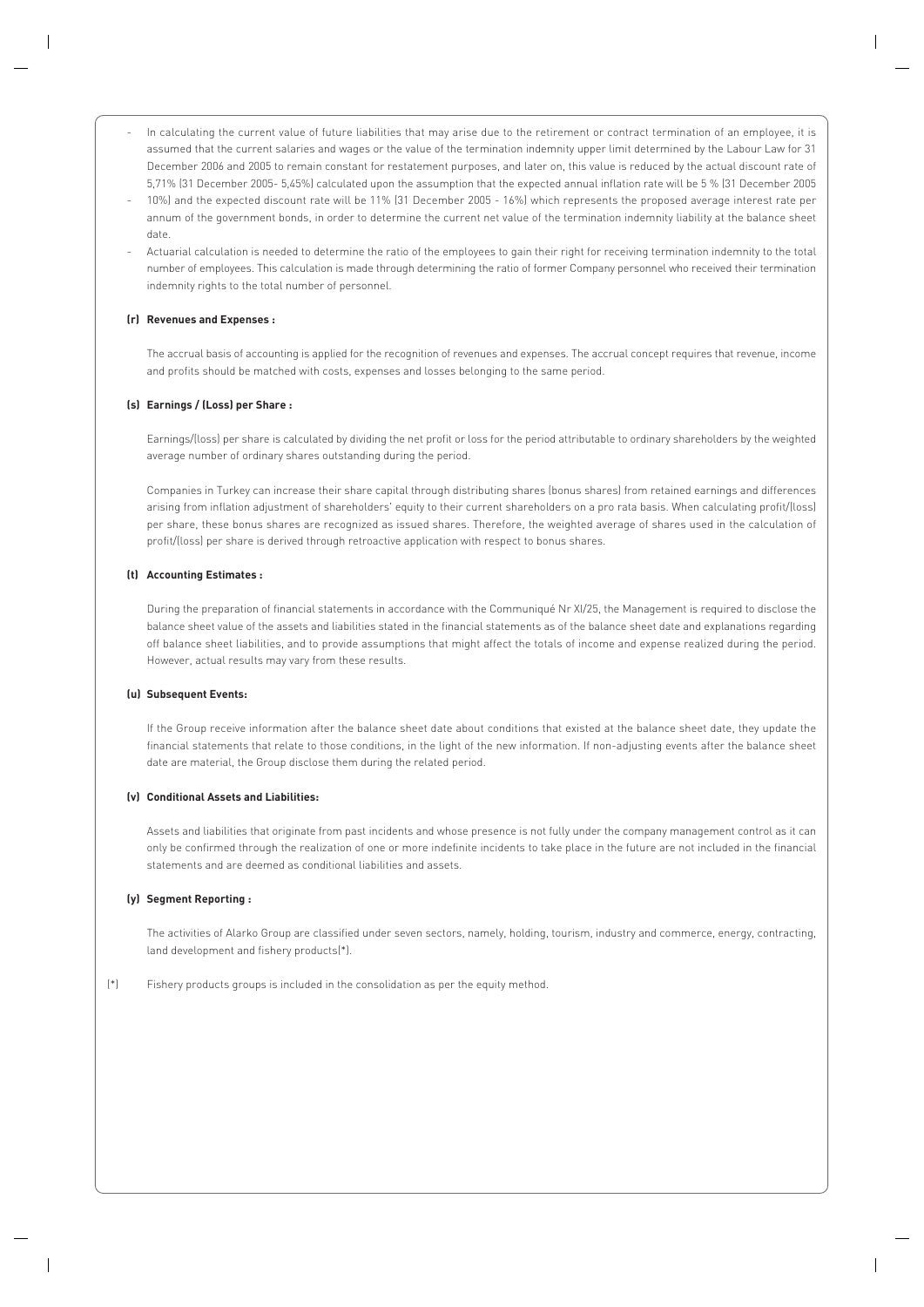#### **4. Liquid Assets**

Liquid assets consist of the following (TRY) :

|                                 | 31 December 2006 | 31 December 2005 |  |
|---------------------------------|------------------|------------------|--|
| Cash                            | 232.774          | 186.301          |  |
| <b>Banks</b>                    | 227.682.689      | 184.053.959      |  |
| TRY demand deposit              | 487.215          | 722.461          |  |
| Foreign currency demand deposit | 1.479.947        | 2.613.003        |  |
| TRY time deposit                | 45.397.235       | 23.783.183       |  |
| Foreign currency time deposit   | 179.237.701      | 155.788.841      |  |
| Blocked time deposit accounts   | 1.080.591        | 1.146.471        |  |
| Cheques received                | 1.321.255        | 1.397.335        |  |
| Other liquid assets             | 80.247           | 44.325           |  |
|                                 | 229.316.965      | 185.681.920      |  |

#### **5. Marketable Securities**

Marketable securities consist of the following (TRY) :

|                                                                                            | 31 December 2006 | 31 December 2005 |  |
|--------------------------------------------------------------------------------------------|------------------|------------------|--|
| Financial Assets Held for Trading<br>- Investment Funds<br>Financial Assets to be Retained | 42.064.923       | 107.489.796      |  |
| Until Maturity<br>- Public Sector Notes and Bonds                                          | 57.808.797       | 10.645.230       |  |
|                                                                                            | 99.873.720       | 118.135.026      |  |

The interest rates of financial assets to be retained until maturity vary between 2,75 %- 6,01 % ( 31 December 2005 - 2,13% - 4,25%)

#### **6. Financial Liabilities**

Financial liabilities consist of the following (TRY) :

|                                        | 31 December 2006 | 31 December 2005 |  |
|----------------------------------------|------------------|------------------|--|
| Short Term Bank Loans                  | 51.803.211       | 57.047.592       |  |
| Principal and Interest Payments of     |                  |                  |  |
| Long Term Loans                        | 6.560.969        | 6.279.311        |  |
| Long Term Bank Loans                   | 23.994.306       | 23.915.212       |  |
| Short Term Other Financial Liabilities | 498.321          | 524.473          |  |
| Long Term Other Financial Liabilities  | 776.747          | 642.605          |  |
|                                        | 83.633.554       | 88.409.193       |  |

The maturities of short and long term loans vary between 04.01.2007 and 14.12.2012.

#### **7. Trade Receivables and Payables**

Short term trade receivables consist of the following (TRY) :

|                                               | 31 December 2006 | 31 December 2005 |  |
|-----------------------------------------------|------------------|------------------|--|
| Customers                                     | 150.998.166      | 106.789.306      |  |
| Due from related parties                      | 27.320.627       | 23.358.031       |  |
| Rediscount an on due from related parties (-) | [19.897]         | [18.508]         |  |
| Notes receivable                              | 30.289.683       | 29.886.093       |  |
| Rediscount on receivables [-]                 |                  |                  |  |
| Notes receivable                              | [537.368]        | [416.373]        |  |
| Post dated cheques                            | [512.372]        | [349.833]        |  |
| Customers                                     | [596.976]        | [299.347]        |  |
| Deposits and quarantees given                 | 54.907.104       | 35.831.173       |  |
| Other short term receivables                  | 14.739.772       | 1.547.152        |  |
| Doubtful trade receivables                    | 2.416.921        | 2.252.412        |  |
| Provision for doubtful trade receivables[-]   | [2.416.921]      | [2.252.412]      |  |
|                                               | 276.588.739      | 196.327.694      |  |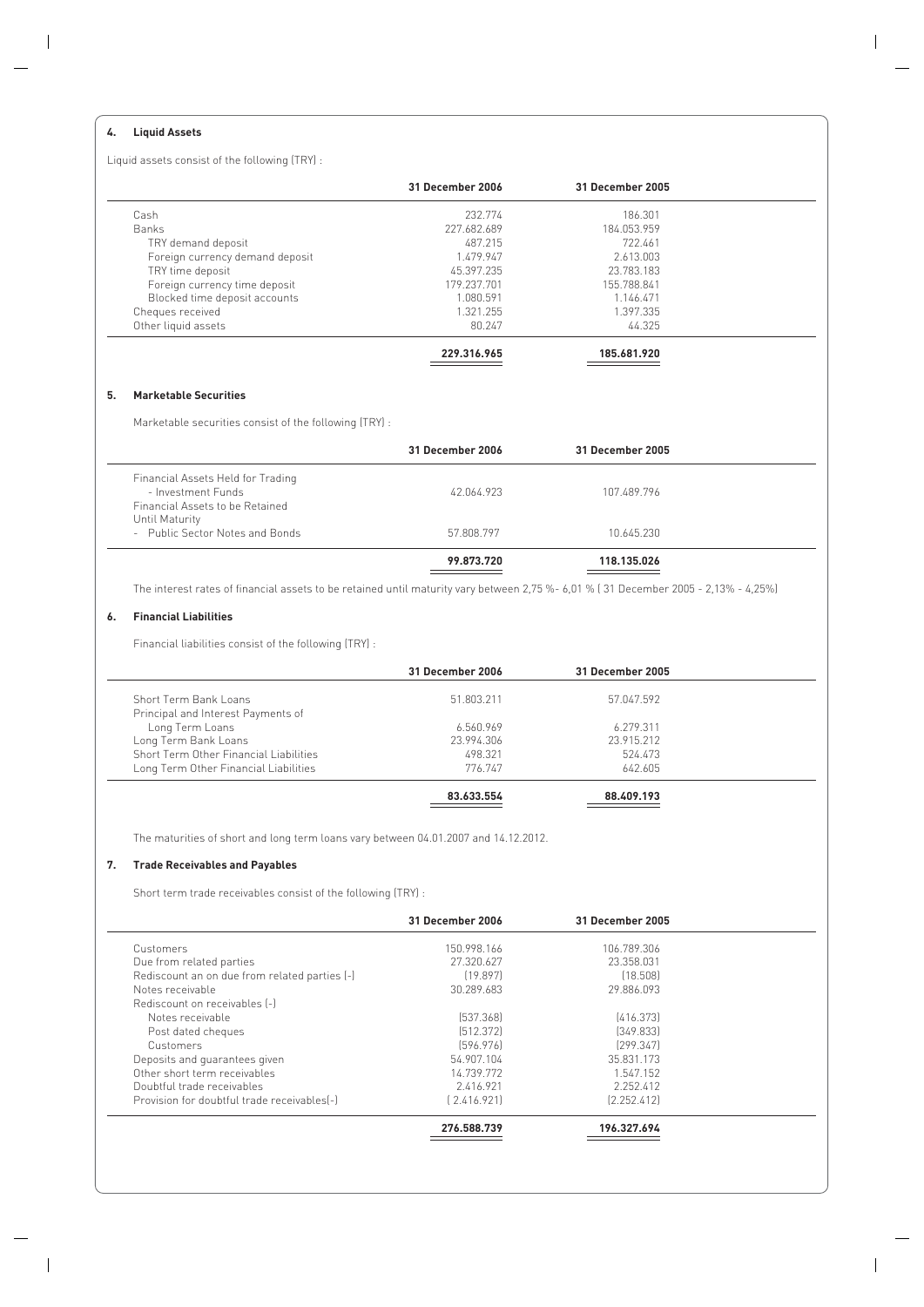Long term trade receivables consist of the following (TRY) :

|                               | 31 December 2006 | 31 December 2005 |  |
|-------------------------------|------------------|------------------|--|
| Customers                     | 9.316            | 16.952           |  |
| Notes receivable              | 212.129          | 192.664          |  |
| Rediscount on receivable [-]  |                  |                  |  |
| Notes receivable              | [37.364]         | [33.725]         |  |
| Customers                     |                  | (1.340)          |  |
| Deposits and quarantees given | 536.379          | 559.963          |  |
|                               | 720.460          | 734.514          |  |

Trade payables consist of the following (TRY) :

|                                  | 31 December 2006 | 31 December 2005         |  |
|----------------------------------|------------------|--------------------------|--|
| Suppliers                        | 97.891.895       | 84.909.866               |  |
| Due to related parties           | 8.904.393        | 3.509.886                |  |
| Rediscount on payables(-)        |                  |                          |  |
| Suppliers                        | [974.549]        | [800.472]                |  |
| Related parties                  | [28.125]         | $\overline{\phantom{a}}$ |  |
| Deposits and quarantees received | 26.120.757       | 15.390.005               |  |
| Other trade payables             | 49.691.444       | 26.759.057               |  |
|                                  | 181.605.815      | 129.768.342              |  |

#### **8. Financial Lease Assets and Liabilities**

Liabilities arising from short and long term financial lease transactions consist of the following (TRY):

|                                                                    | 31 December 2006       | 31 December 2005       |  |
|--------------------------------------------------------------------|------------------------|------------------------|--|
| Total financial lease liabilities<br>Interest payable(-)           | 1.933.544<br>[277.908] | 1.237.935<br>[175.644] |  |
|                                                                    | 1.655.636              | 1.062.291              |  |
| Financial lease liabilities with maturities<br>extending to 1 year | 1.080.003              | 475.657                |  |
| Financial lease liabilities with maturities<br>exceeding 1 year    | 575.633                | 586.634                |  |
|                                                                    | 1.655.636              | 1.062.291              |  |

#### **9. Due From and To Related Parties and Transactions**

Balances due from related parties consist of the following (TRY):

|                                                                 | <b>31 December 2006</b> | 31 December 2005 |  |
|-----------------------------------------------------------------|-------------------------|------------------|--|
| E.M.I.T. S.p.A.                                                 | 124.354                 | 75.317           |  |
| Max Streicher GmbH Co.                                          | 2.991.829               | 2.796.872        |  |
| Obrascon Huarte Lain SA-(OHL)                                   | 1.337                   |                  |  |
| OHL-Alsim Alarko GYO Joint Venture Project                      | 321.244                 | 234.767          |  |
|                                                                 | 3.438.764               | 3.106.956        |  |
| Balances due to related parties consist of the following (TRY): |                         |                  |  |
|                                                                 | 31 December 2006        | 31 December 2005 |  |
| Dividends payable to shareholders                               | 6.367                   | 5.814            |  |
| Obrascon Huarte Lain SA-(OHL)                                   | 200.718                 | 172.271          |  |
|                                                                 | 207.085                 | 178.085          |  |
| Sales to related parties consist of the following (TRY):        |                         |                  |  |
|                                                                 | 31 December 2006        | 31 December 2005 |  |
| Anmak Holding A.S.                                              | 19.987                  | 23.006           |  |
| Alsim A.S.-Wacon Hillwater Terrasan                             | 7.239                   | 9.648            |  |
| Saret Sanayi Taah. ve Tic. A.Ş.                                 |                         | 247              |  |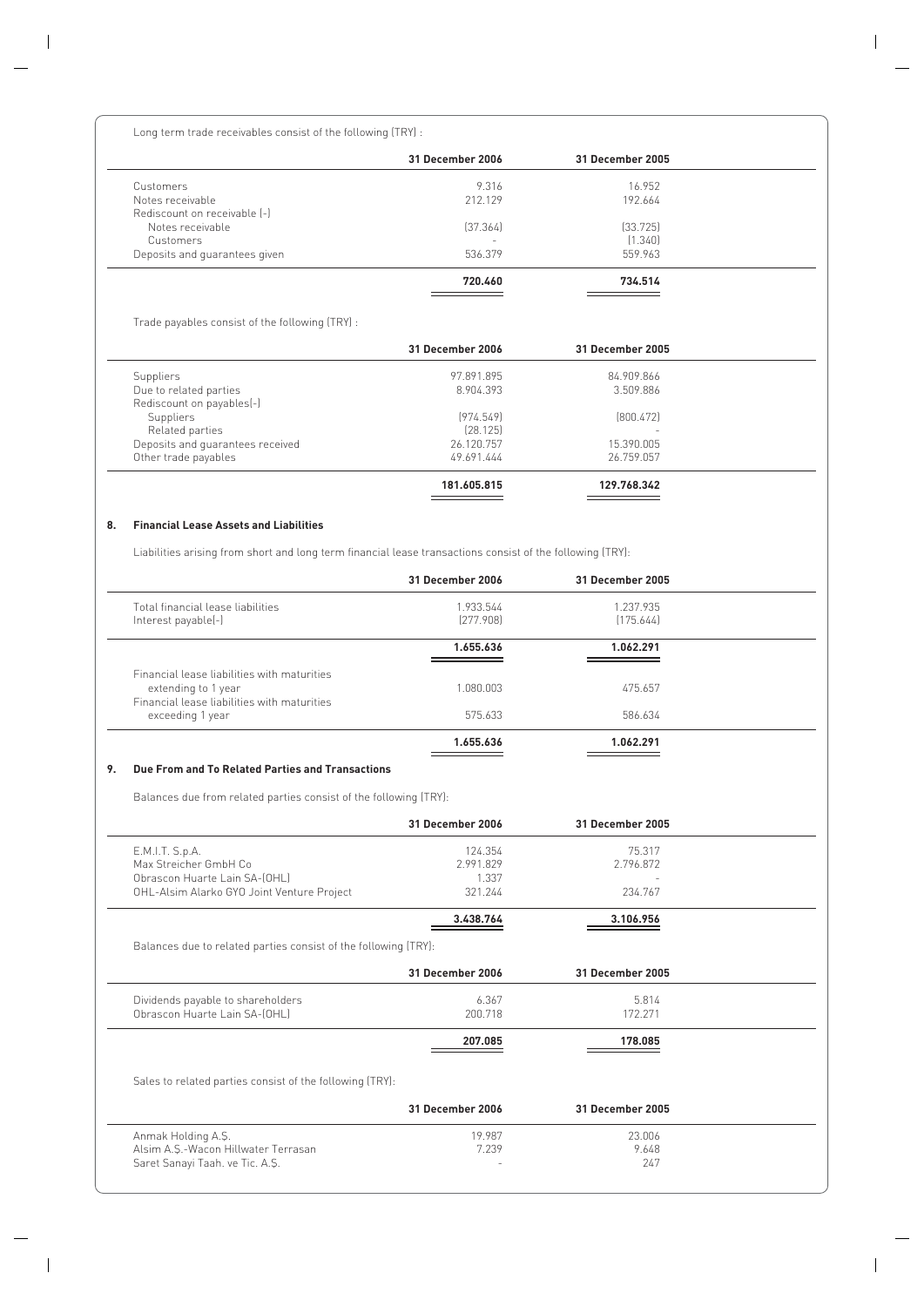| Total                                             | 781.153 | 117.172 |  |
|---------------------------------------------------|---------|---------|--|
| Alsim A.Ş.-Akfen A.Ş. Çarşamba Airport            | 1.874   | 2.430   |  |
| Alsim Alarko A.S-Rana Int. Ltd.                   | 2.419   |         |  |
| Alfarm Alarko Leröy Su Ürünleri San. ve Tic. A.Ş. | 90.446  | 64.373  |  |
| Tüm Tesisat ve İnşaat A.Ş.                        | 1.686   | 1.692   |  |
| Al-Riva Ar. Değ. Kon. Ins. Tur. Tes. Golf A.Ş.    | 4.870   | 7.843   |  |
| Al-Riva Arazi Deq. Konut Ins. ve Tic. A.Ş.        | 1.790   | 2.732   |  |
| Al-Riva Proje Ar.Deq. Konut Ins. Tic. A.Ş.        | 650.842 | 4.841   |  |
| Sansal İnsaat Tesisat San. ve Tic. A.S.           |         | 360     |  |

Purchases from related parties consist of the following (TRY):

|                                                                                              | 31 December 2006 | 31 December 2005 |  |
|----------------------------------------------------------------------------------------------|------------------|------------------|--|
| Al-Riva Arazi Değ. Konut Ins. ve Tic. A.Ş.<br>Alfarm Alarko Leröy Su Ürün. San. ve Tic. A.Ş. | 31.987<br>5.114  | $\sim$<br>3979   |  |
| Total                                                                                        | 37.101           | 3.979            |  |

#### **10. Other Receivables and Liabilities**

Short term other receivables consist of the following (TRY):

| 31 December 2006 | 31 December 2005 |  |
|------------------|------------------|--|
| 1.155.309        | 822.135          |  |
| 11.312.665       |                  |  |
| 4.013            | 5.244            |  |
| 6.099            | 6.099            |  |
| [6.099]          | [6.099]          |  |
| 12.471.987       | 827.379          |  |
|                  |                  |  |

Short term other liabilities consist of the following (TRY):

|                                                 | 31 December 2006 | <b>31 December 2005</b> |  |
|-------------------------------------------------|------------------|-------------------------|--|
| Due to personnel                                | 9.236            | 17.424                  |  |
| Due to Turkish State Railways                   | 9.200.655        |                         |  |
| Due to Turkish Petroleum Refineries Corporation |                  | 6.806.583               |  |
| Other miscellaneous liabilities                 | 151.195          | 262.750                 |  |
| Premium accrual related to hedge contract       |                  | 7.011.809               |  |
| Expense accruals                                | 1.521.676        | 430.569                 |  |
| Income related to future months                 | 1.129.461        | 701.137                 |  |
| Taxes, duties, and other withholdings payable   | 5.265.153        | 4.246.963               |  |
| Social security premiums payable                | 1.750.497        | 1.246.548               |  |
| Other Special Consumption Tax                   | 34.424           | 226.249                 |  |
| VAT calculated                                  | 221.641          | 383.646                 |  |
| Other VAT                                       | 235.940          | 807.942                 |  |
|                                                 | 26.326.461       | 15.335.037              |  |

Long term other liabilities consist of the following (TRY):

|                                | 31 December 2006 | 31 December 2005 |  |
|--------------------------------|------------------|------------------|--|
| Income related to future years | 189.385          | 32.353           |  |
|                                | 189.385          | 32.353           |  |

#### **11. Biological Assets**

None (2005 : None).

#### **12. Inventories**

Inventories consist of the following (TRY):

|                            | 31 December 2006 | 31 December 2005 |  |
|----------------------------|------------------|------------------|--|
| Raw materials and supplies | 43.897.466       | 41.060.200       |  |
| Semi finished products     | 1.923.261        | 1.480.660        |  |
| Finished products          | 5.179.324        | 2.888.956        |  |
| Merchandise [*]            | 54.498.287       | 33.102.161       |  |
| Other inventories          | 777              | $\sim$           |  |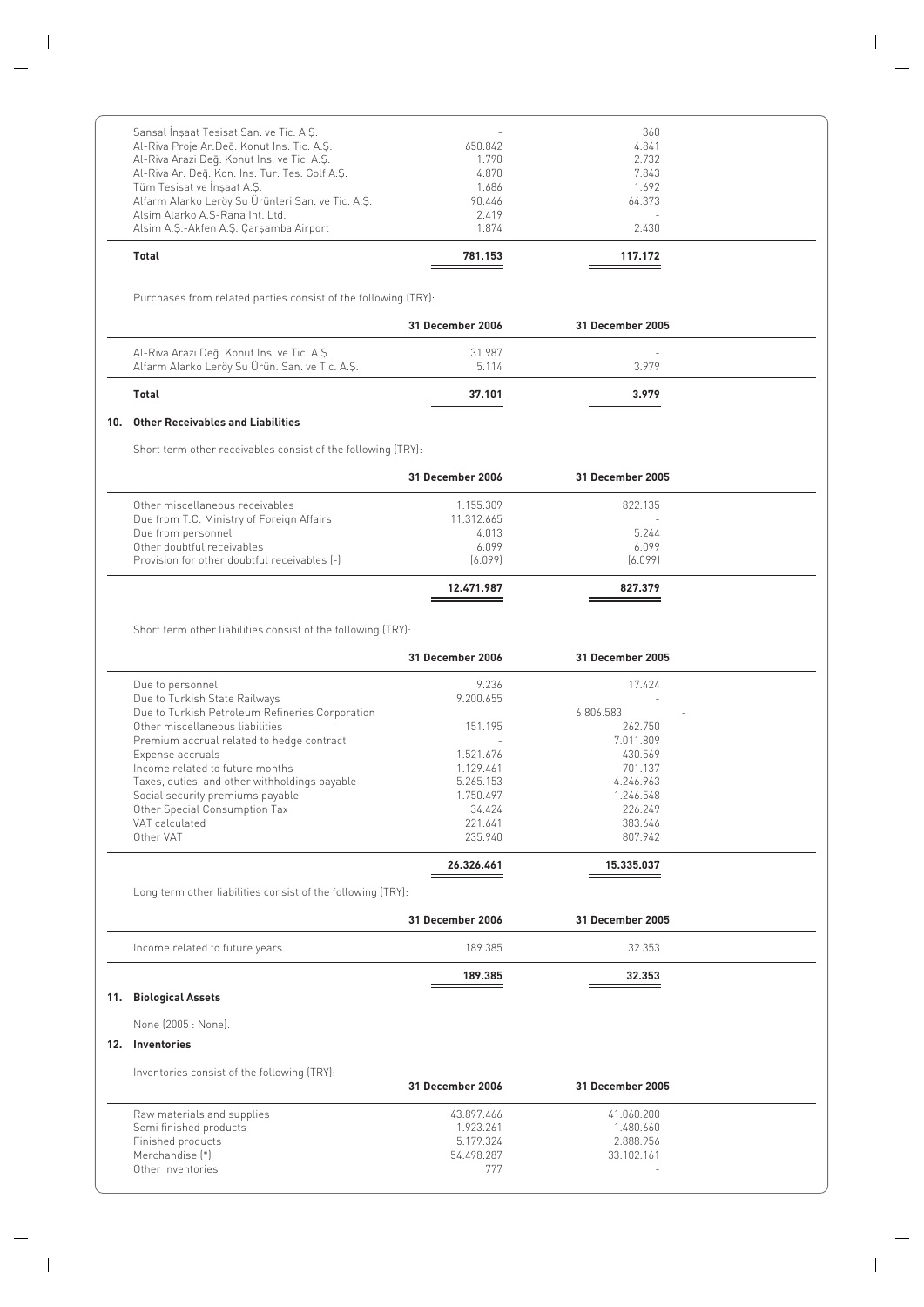| Inventory provision [-]<br>11.496.521<br>15.838.454<br>Order advances given |
|-----------------------------------------------------------------------------|
|-----------------------------------------------------------------------------|

**120.426.188 89.183.812**

(\*) As of 31 December 2006, a portion of the merchandise inventory corresponding to a net amount of TRY 45.692.837 consists of real estates held for trading. (31 December 2005 - TRY 27.811.187). Details as of 31 December 2006 and 2005 are presented below.

As of 31 December 2006 and 2005, details of real estates held for trading consist of the following (TRY):

|                                                  |                               | 31 December 2006          |                                 |                               | 31 December 2005          |                          |  |
|--------------------------------------------------|-------------------------------|---------------------------|---------------------------------|-------------------------------|---------------------------|--------------------------|--|
| <b>Real Estate Project</b>                       | Adjusted<br><b>Book Value</b> | <b>Expertise</b><br>Value | <b>Expertise</b><br><b>Date</b> | Adjusted<br><b>Book Value</b> | <b>Expertise</b><br>Value | <b>Expertise</b><br>Date |  |
| Land share [1 Parcel]<br>Project cost            | 914.353<br>24.281.037         | 5.119.000<br>56.496.000   | 15.12.2006<br>15.12.2006        | 1.167.215<br>6.226.525        | 6.024.000<br>53.245.000   | 19.10.2005<br>19.10.2005 |  |
| Total                                            | 25.195.390                    | 61.615.000                |                                 | 7.393.740                     | 59.269.000                |                          |  |
| Land in Büyükçekmece<br>Cost of land (5 Parcels) | 4.321.594                     | 7.100.000                 | 15.12.2006                      | 4.321.594                     | 6.646.500                 | 15.12.2005               |  |
| Alkent İstanbul 2000 - 1 Villa                   |                               |                           |                                 |                               |                           |                          |  |
| Cost<br>Impairment loss [-]                      | 1.344.261<br>[274.261]        | 1.070.000                 | 15.12.2006                      | 1.342.861<br>[352.861]        | 990.000                   | 15.12.2005               |  |
| <b>Total</b>                                     | 1.070.000                     | 1.070.000                 |                                 | 990.000                       | 990.000                   |                          |  |
| <b>Land in Maslak</b>                            |                               |                           |                                 |                               |                           |                          |  |
| Cost of land                                     | 15.105.853                    | 28.445.000                | 15.12.2006                      | 15.105.853                    | 23.700.000                | 15.12.2005               |  |
| <b>Total</b>                                     | 45.692.837                    | 98.230.000                |                                 | 27.811.187                    | 90.605.500                |                          |  |

**Real Estate Project:** The construction license of 63 villas and 1 social facility constructed on an area of 239.466 m2 on section 106, parcel 18 in Büyükçekmece Eskice District included in the investment properties portfolio is received on 21 October 2005 and the sales transactions have started. As of 31 December 2006, sales contracts are made for 18 villas.

**Land in Büyükçekmece:** There are 5 parcels of land with a total area of 819.272 m<sup>2</sup>.

 $\tt Land in Maslak:$  It is planned to construct a mall on an area of 18.962 m² in Maslak, İstanbul.

The total insurance on inventories as of 31 December 2006 and 2005 amount to TRY 898.856 and TRY 769.318, respectively. Furthermore, the All Risk on Construction and Employer's Financial Accountability insurance totals for the Real Estate Project amount to TRY 35.983.360.

#### **13. Balances Due From Ongoing Construction Contract and Contract Income**

Costs and forecast earnings related to the ongoing construction contracts are as follows (TRY):

|                              | 31 December 2006 | 31 December 2005 |  |
|------------------------------|------------------|------------------|--|
| Costs related to the ongoing |                  |                  |  |
| contraction contracts        | 1.653.740.543    | 1.225.895.108    |  |
| Forecast earnings            | 235.863.570      | 205.308.210      |  |
| Less: Total contract income  |                  |                  |  |
| billed as of the period end  | [1.788.594.219]  | [1.388.050.842]  |  |
|                              | 101.009.894      | 43.152.476       |  |

The net balance stated above is classified in the accompanying consolidated balance sheets as follows (TRY):

|                               | 31 December 2006 | 31 December 2005 |  |
|-------------------------------|------------------|------------------|--|
| Due from Ongoing Construction |                  |                  |  |
| Contracts (net)               | 183.377.698      | 155.852.673      |  |
| <b>Ongoing Construction</b>   |                  |                  |  |
| Contract Income               | [82.367.804]     | [112.700.197]    |  |
|                               | 101.009.894      | 43.152.476       |  |

#### **14. Deferred Tax Assets and Liabilities**

Temporary differences creating a basis for deferred tax calculations and deferred tax assets/liabilities and deferred tax income/expenses are as follows (TRY):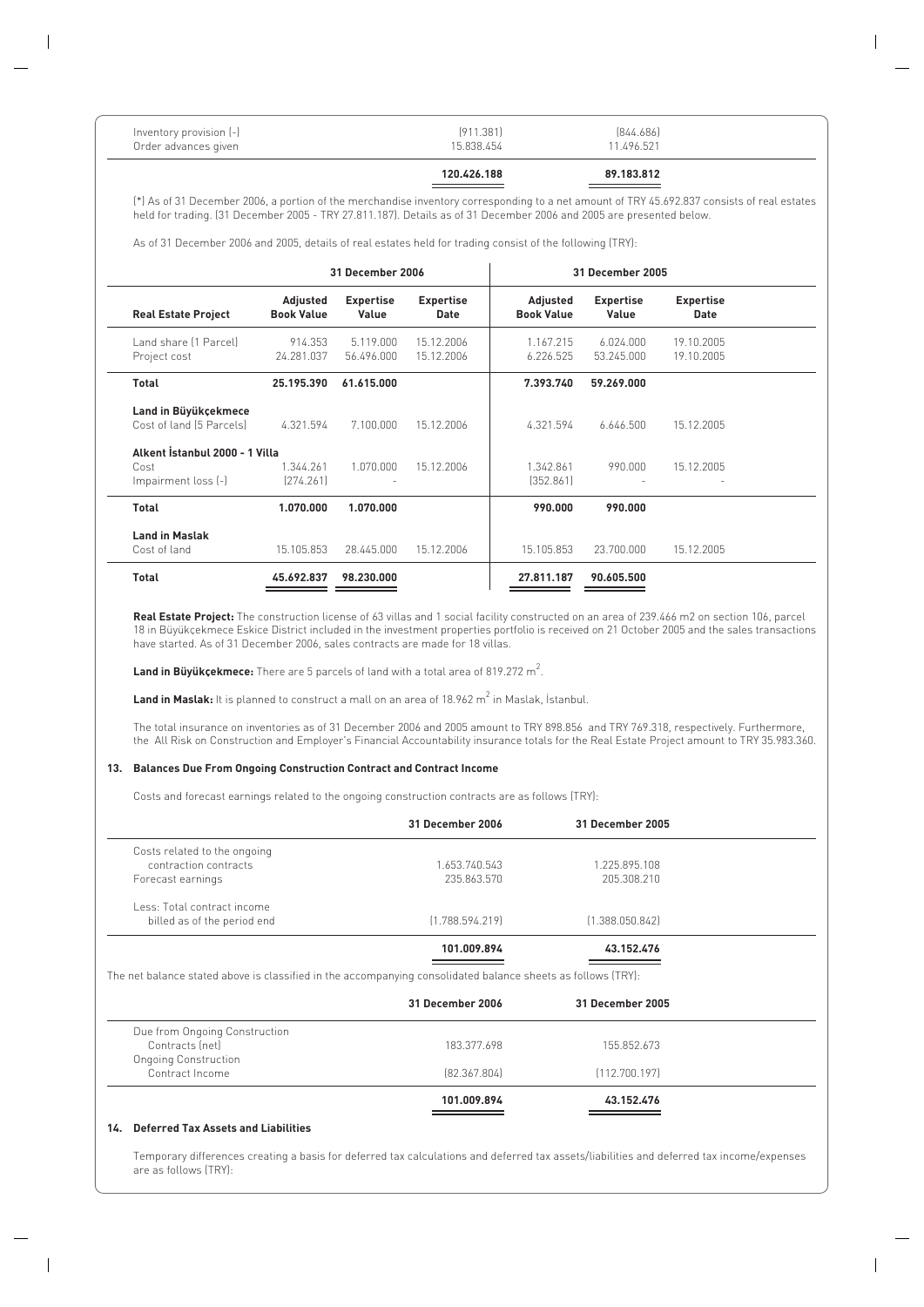|                                                  | 31 December 2006 | 31 December 2005 |
|--------------------------------------------------|------------------|------------------|
| Difference between the book value of inventories |                  |                  |
| and their tax bases, net                         | [43.923]         | [157.864]        |
| Prior year losses                                |                  | 147.969          |
| Valuation difference in deferred                 |                  |                  |
| construction costs                               | 309.166.459      | 112.083.198      |
| Valuation difference in deferred                 |                  |                  |
| construction contract income                     | [322.067.908]    | [114.722.567]    |
| Financial expense not subject to depreciation    | 56.320           | 84.479           |
| Inventory provision                              | 631.962          | 491.825          |
| Provision for other doubtful receivables         | 141.375          | 198.666          |
| Royalty provision                                | 91.159           | 65.367           |
| Litigation expense                               | 1.225.950        |                  |
| Provision for quarantee                          | 287.804          |                  |
| Adjustment on rediscount on customers            |                  |                  |
| and notes receivable                             | [294.584]        | [494.864]        |
| Adjustment related to rediscount on suppliers    |                  |                  |
| and notes payable                                | [361.521]        | [60.574]         |
| Valuation difference in financial instruments    | 388.290          | 487.201          |
| Termination indemnity                            | 5.663.977        | 4.769.825        |
| Valuation difference related to                  |                  |                  |
| non-monetary accounts                            | [21.732.033]     | [3.845.680]      |
| Net difference between the book values           |                  |                  |
| of tangible and intangible assets                |                  |                  |
| and the tax bases                                | (12.807.119)     | [11.202.626]     |
| Investment allowance                             | 5.008.437        | 31.254.331       |
| Total Temporary Income/(Expense) Differences     | [34.645.355]     | 19.098.686       |
| Deferred Tax Assets                              | 8.654.823        | 5.314.546        |

The tax rate used for companies with investment allowance and that for other companies is 30% and 20%, respectively. As per the current tax legislation, the deferred tax rate calculated over the valuation differences in construction contract income is 15% and the tax rate used in deferred tax calculation for the joint venture company OAO Mosalarko (Russia) is 24%. Furthermore, deferred tax is calculated over the investment allowance with and without incentives at 10,2% and 30%, respectively.

|                                          | 31 December 2006 | 31 December 2005 |  |
|------------------------------------------|------------------|------------------|--|
| Current period deferred tax              |                  |                  |  |
| assets / (liabilities)                   | 8.654.823        | 5.314.546        |  |
| Reversal of prior period deferred tax    |                  |                  |  |
| liabilities/assets                       | [5.314.546]      | [5.411.381]      |  |
| Effect of consolidation rate exchange    | [385.301]        | -                |  |
| Deferred tax income /(expense) (Note 42) | 2.954.976        | (96.835)         |  |

#### **15. Other Current/Non-current Assets and Short/Long Term Liabilities**

Other current/short term assets consist of the following (TRY):

|                                    | 31 December 2006         | <b>31 December 2005</b> |  |
|------------------------------------|--------------------------|-------------------------|--|
| Expenses related to future months  | 1.619.648                | 2.731.733               |  |
| Accrual of hedge contract          | $\overline{\phantom{a}}$ | 3.363.842               |  |
| Income accruals                    | 2.508.736                | 2.950.479               |  |
| Deferred VAT                       | 10.312.313               | 5.293.753               |  |
| Other VAT                          | 235.729                  | 807.729                 |  |
| Job advances                       | 12.012                   | 13.764                  |  |
| Personnel advances                 | 2.150                    | 217                     |  |
| VAT deductible                     |                          | 576                     |  |
| Prepaid taxes and funds            | 8.035.901                | 4.471.936               |  |
| Special consumption tax            | 34.424                   | 226.249                 |  |
| Inventory shortages                | 10.617                   |                         |  |
| Other miscellaneous current assets | 78.068                   | 174.905                 |  |
|                                    | 22.849.598               | 20.035.183              |  |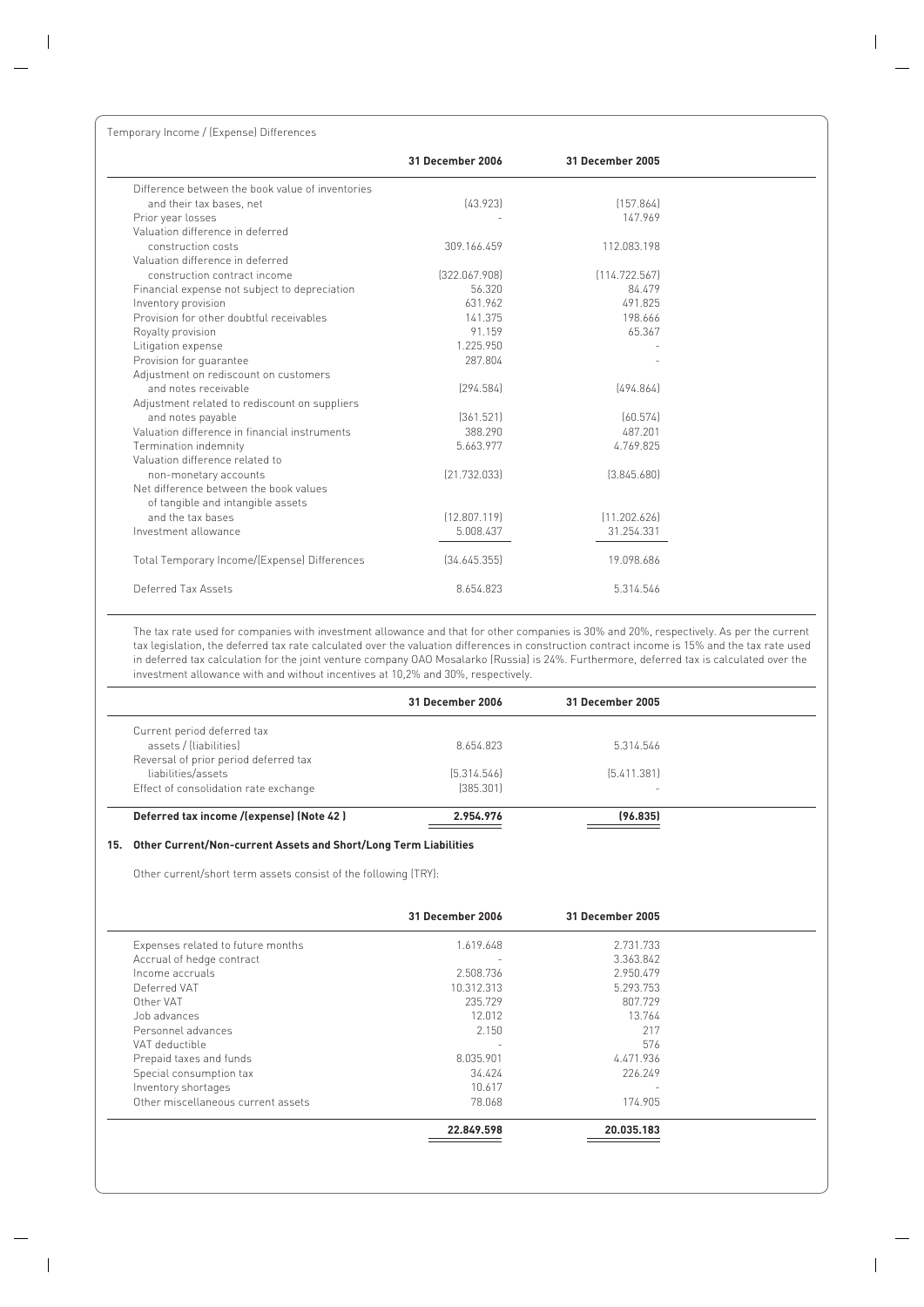Other non-current/long term assets consist of the following (TRY):

|                                      | 31 December 2006 | 31 December 2005 |
|--------------------------------------|------------------|------------------|
| Expenses related to future year      | 636.595          | 349.122          |
| Accrual of hedge contract            | -                | 1.681.921        |
| Prepaid taxes and funds              | 31.284.260       | 12.879.516       |
| Other miscellaneous long term assets | 180              | 180              |
|                                      | 31.921.035       | 14.910.739       |

#### **16. Financial Assets**

| Affiliates;                                                              |                         | <b>31 December 2006</b>        |                         | 31 December 2005        |  |
|--------------------------------------------------------------------------|-------------------------|--------------------------------|-------------------------|-------------------------|--|
|                                                                          | Participation<br>Rate % | <b>Participation</b><br>Amount | Participation<br>Rate % | Participation<br>Amount |  |
| Al-Riva Proje Ar. Deq. Konut Ins. ve Tic. A.S.<br>Al-Riva Arazi Ar. Deq. | 12,11                   | 4.785.083                      | 12,12                   | 4.965.252               |  |
| Konut Ins. ve Tic. A.S.<br>Al-Riva Arazi Deq. Konut İnş. Turistik        | 2.62                    | 161.405                        | 2.62                    | 436.964                 |  |
| Tes. Golf Isl. ve Tic. A.S.                                              | 2,28                    | 1.175.972                      | 2,28                    | 1.256.956               |  |
| Nevsky Investment Ltd. (*)(**)                                           |                         |                                | 29.60                   | 1.034.870               |  |
| Isi Sanayi Araştırma ve Geliştirme A.Ş.                                  | 2,65                    | 7.348                          | 2.65                    | 7.348                   |  |
| San-Bir San, Hiz, İsl. ve Tic, A.S.                                      | 1.18                    | 2.643                          | 1.18                    | 2.643                   |  |
| Alfarm Alarko Leröy Su Ürün. San. ve Tic. A.Ş.                           | 40,99                   | 2.450.094                      | 40,96                   | 2.011.645               |  |
| Other $[***]$                                                            |                         | 303.227                        | $\sim$                  | 306.281                 |  |
|                                                                          |                         | 8.885.772                      |                         | 10.021.959              |  |
| Subsidiaries ;                                                           |                         |                                |                         |                         |  |
| Tüm Tesisat ve İnşaat A.S. <sup>[*]</sup>                                | 1.38                    | 12.565                         | 1.38                    | 12.565                  |  |
| Temzet Elektrik Üretim İletim A.S. (*)                                   | 50,00                   | 5.561.576                      | 50,00                   | 5.561.576               |  |
| Alarko SA <sup>[*]</sup>                                                 | 41,25                   | 48.852                         | 41,25                   | 48.852                  |  |
| Alsim Alarko KZ [****]                                                   | 100,00                  | 7.033                          |                         |                         |  |
|                                                                          |                         | 5.630.026                      |                         | 5.622.993               |  |
| <b>Total</b>                                                             |                         | 14.515.798                     |                         | 15.644.952              |  |

(\*) The related companies are not included in the consolidation as the volume of their activities is low and they do not have a significant effect on the consolidated financial statements.

(\*\*) The partnership of the subsidiary Alsim Alarko San. Tes. ve Tic. A.fi. in Nevsky Investment L.P. has been terminated by acknowledgment and undertaking document dated 14 July 2006.

(\*\*\*) Less than 1%.

(\*\*\*\*) Alsim Alarko KZ has been established as a limited liability company in Kazakhstan and registered by official institutions as at 4 August 2006.

#### **17. Positive/Negative Goodwill**

As of 31 December 2006, the negative goodwill amounting to TRY 821.312 as stated in the consolidated financial statements (31 December 2005 - TRY 881.339) originates from the acquisition of the Aldem Alarko Konut İnsaat ve Tic. A.Ş. shares by Alsim Alarko San. Tes. ve Tic. A.S., and the goodwill calculated as of the transaction date and the accumulated amortisation as of the balance sheet date are as follows (TRY):

As of 31 December 2006;

|                     |                         | Accumulated  |                               |
|---------------------|-------------------------|--------------|-------------------------------|
| Date of transaction | <b>Goodwill (Gross)</b> | Amortisation | <b>Negative Goodwill, net</b> |
| 31 January 2002     | 855.251                 | [295.727]    | 559.524                       |
| 11 March 2002       | 345.277                 | [83, 489]    | 261.788                       |
|                     | 1.200.528               | [379.216]    | 821.312                       |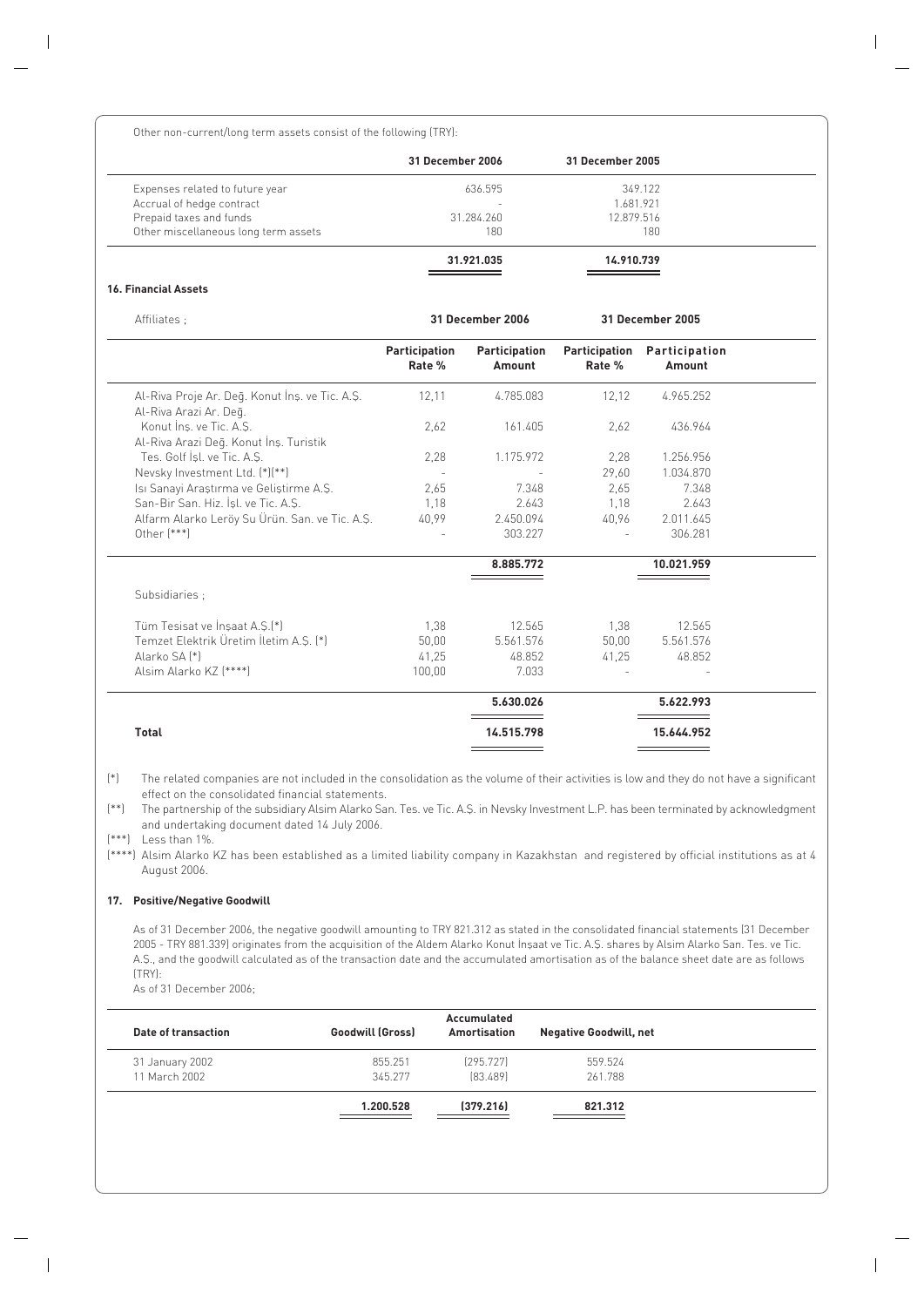#### As of 31 December 2005;

| Accumuladet<br>Goodwill (Gross) | Amortisation | <b>Negative Goodwill, net</b> |  |
|---------------------------------|--------------|-------------------------------|--|
| 855.251                         | [252.965]    | 602.286                       |  |
| 345.277                         | [66.224]     | 279.053                       |  |
| 1.200.528                       | (319.189)    | 881.339                       |  |
|                                 |              | 31 December 2005              |  |
|                                 |              | 2.681.000                     |  |
|                                 | 11.483       | 36.600                        |  |
|                                 |              |                               |  |
| [771.008]                       |              | [670.644]                     |  |
| 2.065.468                       |              | 2.046.956                     |  |
|                                 | 73.418       | 107.393                       |  |
|                                 |              | 31 December 2006<br>2.824.993 |  |

As of 31 December 2006 and 2005, the insurance total on investment properties are TRY 44.489.776 and TRY 36.353.345, respectively.

As of 31 December 2006, comparison between the restated cost values of investment properties and their market values is as follows (TRY):

| 31 December 2006            |           |           |                    |  |  |  |  |  |
|-----------------------------|-----------|-----------|--------------------|--|--|--|--|--|
| <b>Expertise Report</b>     |           |           |                    |  |  |  |  |  |
| <b>Net</b><br>Date<br>Value |           |           |                    |  |  |  |  |  |
|                             |           |           |                    |  |  |  |  |  |
| 15.12.2006                  | 1.135.000 | 1.304     |                    |  |  |  |  |  |
| 15.12.2006                  | 935.000   | 874.587   |                    |  |  |  |  |  |
| 15.12.2006                  | 2.175.000 | 1.262.995 |                    |  |  |  |  |  |
|                             | 4.245.000 | 2.138.886 |                    |  |  |  |  |  |
|                             |           | Market    | <b>Cost Value,</b> |  |  |  |  |  |

As of 31 December 2005, the comparison of restated cost values of investment properties with their market values is as follows (TRY):

|                             | <b>Expertise Report</b> | <b>Cost Value,</b> |            |  |
|-----------------------------|-------------------------|--------------------|------------|--|
|                             | Date                    | Value              | <b>Net</b> |  |
| <b>Name of Property</b>     |                         |                    |            |  |
| İstanbul Sishane İs Merkezi | 15.12.2005              | 1.065.000          | 1.341      |  |
| İstanbul Karaköy İş Merkezi | 15.12.2005              | 860.000            | 860.000    |  |
| Ankara Çankaya İş Merkezi   | 15.12.2005              | 2.015.000          | 1.293.008  |  |
|                             |                         | 3.940.000          | 2.154.349  |  |

As of 31 December 2006, there aren't any provision that should be made for impairment of Istanbul Karaköy İs Merkezi. As of 31 December 2005, provision is made for an amount of TRY 73.418 through deduction from cost value as stated in the accompanying consolidated financial statement, and for that reason, as of 31 December 2006, the impairment is reversed through deduction of TRY 73.418 from the general administration expenses for Istanbul Karaköy İş Merkezi.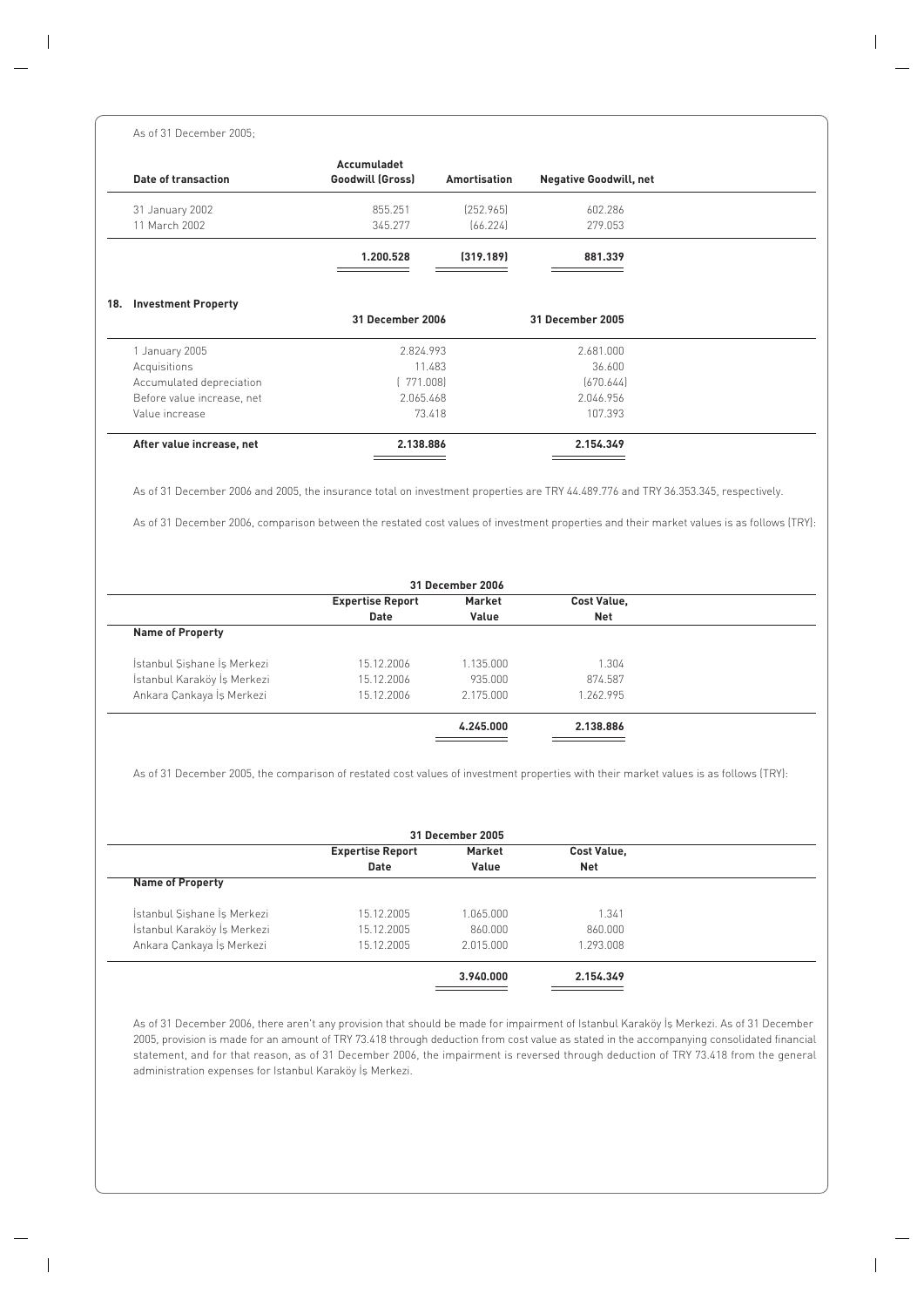#### **19. Tangible Assets**

Tangible assets consist of the following (TRY):

|                                                 |                                         | <b>Effect of</b>  |                             | Capitalized<br><b>Borrowing Costs</b><br>and Foreign |                                                                      |                           |                                         |                       | After<br><b>Elimination</b><br><b>Entries</b>   |
|-------------------------------------------------|-----------------------------------------|-------------------|-----------------------------|------------------------------------------------------|----------------------------------------------------------------------|---------------------------|-----------------------------------------|-----------------------|-------------------------------------------------|
|                                                 | <b>Opening</b><br>1 January 2006 Chance | Rate              | <b>Additions</b>            | <b>Exchange</b><br><b>Difference</b>                 | <b>Transfers</b><br><b>Disposals</b>                                 |                           | <b>Exclusions from</b><br>Consolidation | <b>Entries</b>        | <b>Elimination 31 December</b><br>2006          |
| Land<br>I and                                   | 7.016.205                               | [8]               | 3.468.016                   |                                                      | [1.027.602]                                                          |                           | [3.398.711]                             | 856.260               | 6.914.160                                       |
| improvements                                    | 28.679.458                              | (48)              | 199.348                     |                                                      |                                                                      | 24.388                    |                                         |                       | 28.903.146                                      |
| <b>Buildings</b>                                | 151.324.121                             | 50.699            | 2.029.160                   |                                                      | 676.942<br>2.754.011                                                 |                           |                                         | [20.206]              | 156.814.727                                     |
| Plant, machinery, and                           |                                         |                   |                             |                                                      |                                                                      |                           |                                         |                       |                                                 |
| equipment                                       | 181.912.223                             | 87.142            | 9.670.721                   |                                                      | 3.682.606<br>[43.560.219]                                            |                           |                                         | (327)                 | 151.792.146                                     |
| Motor vehicles                                  | 13.922.752                              | (13.915)          | 2.639.833                   |                                                      | 662.449<br>[9.496.149]                                               |                           |                                         |                       | 7.714.970                                       |
| Furniture and                                   |                                         |                   |                             |                                                      |                                                                      |                           |                                         |                       |                                                 |
| fixtures                                        | 50.588.577                              | 92.277            | 4.270.085                   |                                                      | 773.832<br>[9.488.847]                                               |                           | [219.512]                               | 303.100               | 46.319.512                                      |
| Other tangible assets                           | 7.398.860                               | 3.549             | 265.700                     |                                                      | 25.961                                                               | 70.007                    | (130.340)                               |                       | 7.633.737                                       |
| Investments in                                  |                                         |                   |                             |                                                      |                                                                      |                           |                                         |                       |                                                 |
| progress                                        | 8.074.406                               | [287]             | 3.386.117                   |                                                      | 232.883<br>[9.400.695]                                               |                           |                                         |                       | 2.292.424                                       |
| Order advances                                  |                                         |                   |                             |                                                      |                                                                      |                           |                                         |                       |                                                 |
| given                                           | 2.308.301                               | [13]              | 420.735                     |                                                      |                                                                      | [486.584]                 |                                         |                       | 2.242.439                                       |
|                                                 |                                         |                   |                             |                                                      |                                                                      |                           |                                         |                       |                                                 |
| Total                                           | 451.224.903                             | 219.396           | 26.349.715                  |                                                      | 6.054.673 (70.611.690)                                               |                           | (3.748.563)                             | 1.138.827 410.627.261 |                                                 |
|                                                 |                                         |                   |                             |                                                      |                                                                      |                           |                                         |                       | After<br><b>Elimination</b>                     |
|                                                 |                                         | Effect            | Depreciation                | Foreign                                              |                                                                      | <b>Exclusions</b><br>from | 31                                      |                       | <b>Entries</b>                                  |
|                                                 | <b>Opening</b><br>1 January 2006        | of Rate<br>Chance | <b>Expense for Exchance</b> |                                                      | <b>Sales</b><br>thePeriod Difference Depreciation Consolidation 2006 |                           |                                         | <b>Entries</b>        | <b>December Elimination 31 December</b><br>2006 |
| <b>Accumulated Depreciation</b>                 |                                         |                   |                             |                                                      |                                                                      |                           |                                         |                       |                                                 |
| Land improvements                               | 27.701.167                              | (18)              | 103.616                     |                                                      |                                                                      |                           | 27.804.765                              |                       | 27.804.765                                      |
| <b>Buildings</b>                                | 70.643.777                              | 33.619            | 2.250.731                   | 144.247                                              | (988.640)                                                            |                           | 72.083.734                              | 1.218.267             | 73.302.001                                      |
| Plant, machinery and                            |                                         |                   |                             |                                                      |                                                                      |                           |                                         |                       |                                                 |
| equipment                                       | 86.199.154                              | 50.910            | 12.390.842                  | 499.228                                              | (15.444.903)                                                         |                           | 83.695.230                              | 4.385                 | 83.699.615                                      |
|                                                 |                                         |                   |                             |                                                      |                                                                      | L.                        |                                         |                       |                                                 |
| Motor vehicles                                  | 3.733.959                               | (3.848)           | 2.358.697                   | 101.441                                              | [3.170.163]                                                          |                           | 3.020.086                               |                       | 3.020.086                                       |
| Furniture and fixtures<br>Other tangible assets | 34.250.386<br>5.590.772                 | 62.358<br>1.605   | 3.667.567<br>363.772        | 153.470<br>7.731                                     | [2.940.358]<br>[34.791]                                              | [96.506]<br>[38.818]      | 35.096.917<br>5.890.271                 | 54.851                | 35.151.768<br>5.890.271                         |
|                                                 |                                         |                   |                             |                                                      |                                                                      |                           |                                         |                       |                                                 |
| <b>Total accumulated</b><br>depreciation        | 228.119.215                             | 144.626           | 21.135.224                  |                                                      | 906.117 (22.578.855)                                                 | (135.324)                 | 227.591.003                             |                       | 1.277.503 228.868.506                           |
| <b>Tangible Assets, Net</b>                     | 223.105.688                             |                   |                             |                                                      |                                                                      |                           |                                         |                       | 181.758.755                                     |

Fixed assets acquired by financial leasing are included in the plant, machinery and equipment and consist of the following (TRY):

|                                 | 31 December 2006 | 31 December 2005 |  |
|---------------------------------|------------------|------------------|--|
| Plant, machinery, and equipment | 2.300.731        | 1.032.798        |  |
| Accumulated depreciation [-]    | (287.890)        | [44.034]         |  |
|                                 | 2.012.841        | 988.764          |  |
|                                 |                  |                  |  |
|                                 |                  |                  |  |
|                                 |                  |                  |  |
|                                 |                  |                  |  |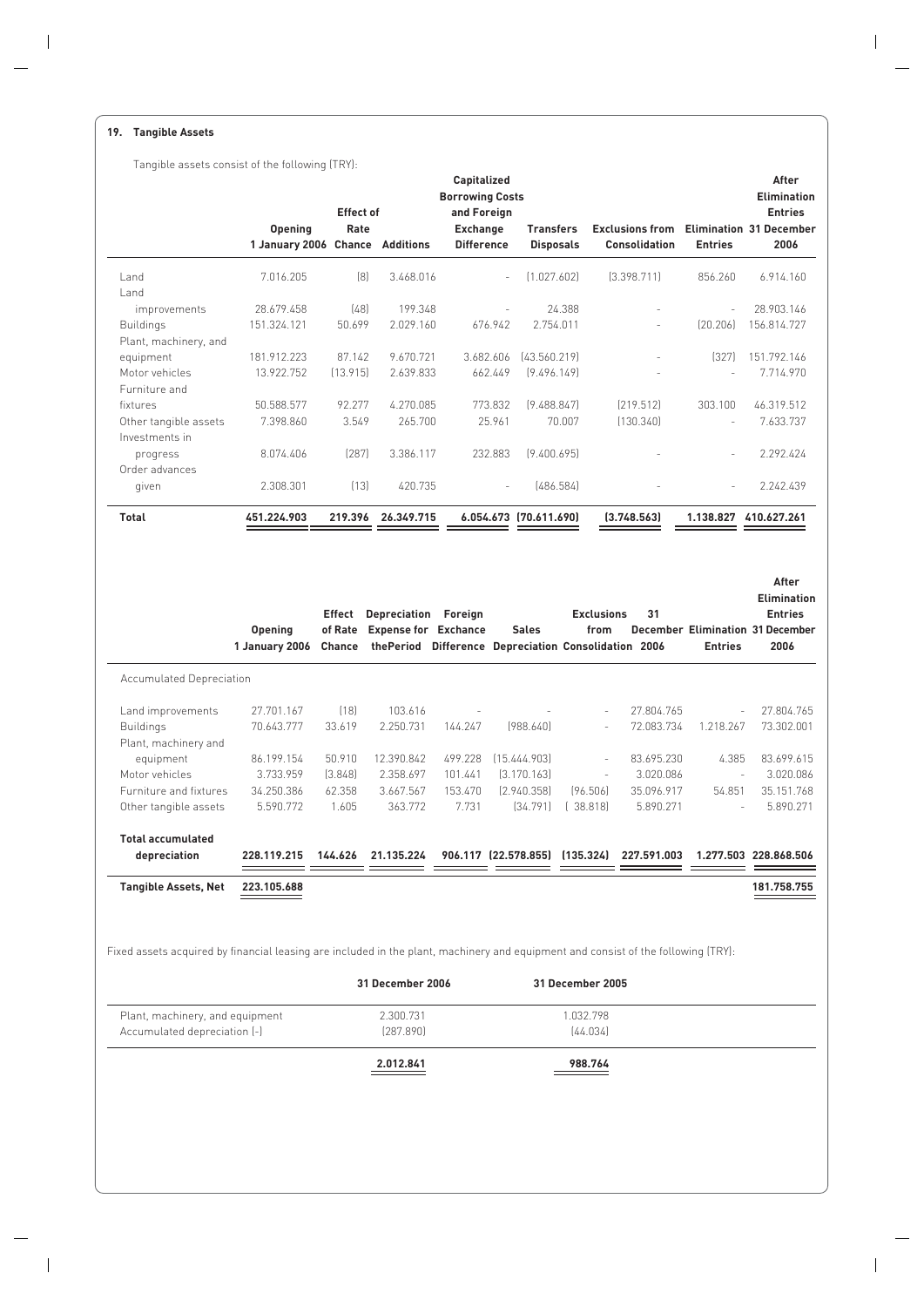|                       |                | <b>Capitalized Borrowing</b><br><b>Effect of</b><br><b>Costs and Foreign</b> |                  |                          |                  |                          | <b>After Elimination</b><br><b>Entries</b> |
|-----------------------|----------------|------------------------------------------------------------------------------|------------------|--------------------------|------------------|--------------------------|--------------------------------------------|
|                       | <b>Opening</b> | Rate                                                                         |                  | Exchange                 | <b>Transfers</b> | <b>Elimination</b>       | 31 December                                |
|                       | 1 January 2005 | <b>Chance</b>                                                                | <b>Additions</b> | <b>Difference</b>        | <b>Disposals</b> | <b>Entries</b>           | 2005                                       |
| Land                  | 7.004.211      | $\sim$                                                                       | 12.005           | ٠                        |                  | (11)                     | 7.016.205                                  |
| l and                 |                |                                                                              |                  |                          |                  |                          |                                            |
| improvements          | 28.452.728     |                                                                              | 4.299            |                          | 222.431          | $\sim$                   | 28.679.458                                 |
| <b>Buildings</b>      | 145.994.997    | 1.333.923                                                                    | 2.916.578        | [95.115]                 | 1.173.738        | $\overline{\phantom{a}}$ | 151.324.121                                |
| Plant, machinery, and |                |                                                                              |                  |                          |                  |                          |                                            |
| equipment             | 117.722.239    | 1.041.461                                                                    | 19.775.118       | [729.143]                | 44.435.917       | [333.369]                | 181.912.223                                |
| Motor vehicles        | 6.556.286      | 2.169.693                                                                    | 5.993.812        | [119.234]                | [675.919]        | [1.886]                  | 13.922.752                                 |
| Furniture and         |                |                                                                              |                  |                          |                  |                          |                                            |
| fixtures              | 46.842.626     | 2.341.769                                                                    | 6.819.824        | [188.239]                | [5.126.445]      | [100.958]                | 50.588.577                                 |
| Other tangible assets | 6.019.796      | 87.558                                                                       | 127.059          | (2.040)                  | 1.166.487        | ٠                        | 7.398.860                                  |
| Investments in        |                |                                                                              |                  |                          |                  |                          |                                            |
| progress              | 55.119.619     |                                                                              | 7.590.158        | 904.979                  | [53.370.326]     | [2.170.024]              | 8.074.406                                  |
| Order advances        |                |                                                                              |                  |                          |                  |                          |                                            |
| given                 | 2.333.632      | $\overline{\phantom{a}}$                                                     | 2.856.402        | $\overline{\phantom{a}}$ | [2.881.733]      | $\overline{\phantom{a}}$ | 2.308.301                                  |
| <b>Total</b>          | 416.046.134    | 6.974.404                                                                    | 46.095.255       | (228.792)                | (15.055.850)     | (2.606.248)              | 451.224.903                                |

Tangible assets consist of the follaung (TRY): **After**

|                             | <b>Opening</b><br>1 January 2005 | <b>Effect</b><br>of Rate<br><b>Chance</b> | <b>Depreciation</b><br><b>Expense for</b><br>the Period | Foreign<br><b>Exchance</b><br><b>Difference</b> | <b>Sales</b><br><b>Depreciation</b> | 31<br>2005            | <b>Entries</b> | <b>Elimination</b><br><b>Entries</b><br><b>December Elimination 31 December</b><br>2005 |
|-----------------------------|----------------------------------|-------------------------------------------|---------------------------------------------------------|-------------------------------------------------|-------------------------------------|-----------------------|----------------|-----------------------------------------------------------------------------------------|
| Accumulated depreciation    |                                  |                                           |                                                         |                                                 |                                     |                       |                |                                                                                         |
| Land                        |                                  |                                           |                                                         |                                                 |                                     |                       |                |                                                                                         |
| improvements                | 27.592.467                       | $\sim$                                    | 108.700                                                 |                                                 | $\sim$                              | 27.701.167            | $\sim$         | 27.701.167                                                                              |
| <b>Buildings</b>            | 67.451.291                       | 125.788                                   | 2.219.692                                               | [22.105]                                        | [352.555]                           | 69.422.111            | 1.221.666      | 70.643.777                                                                              |
| Plant, machinery and        |                                  |                                           |                                                         |                                                 |                                     |                       |                |                                                                                         |
| equipment                   | 81.311.646                       | 116.220                                   | 8.381.404                                               | [86.785]                                        | [3.527.763]                         | 86.194.722            | 4.432          | 86.199.154                                                                              |
| Motor vehicles              | 2.237.405                        | 373.308                                   | 1.373.287                                               | [20.835]                                        | [229.206]                           | 3.733.959             | $\sim$         | 3.733.959                                                                               |
| Furniture and fixtures      | 33.508.146                       | 343.785                                   | 3.795.083                                               | [33.841]                                        | [3.437.092]                         | 34.176.081            | 74.305         | 34.250.386                                                                              |
| Other tangible assets       | 5.143.555                        | 17.570                                    | 438.722                                                 | [409]                                           | [8.666]                             | 5.590.772             | $\sim$         | 5.590.772                                                                               |
| <b>⊺otal Accumulated</b>    |                                  |                                           |                                                         |                                                 |                                     |                       |                |                                                                                         |
| <b>Depreciation</b>         | 217.244.510                      | 976.671                                   | 16.316.888                                              | (163.975)                                       | (7.555.282)                         | 226.818.812 1.300.403 |                | 228.119.215                                                                             |
| <b>Tangible Assets, net</b> | 198.801.624                      |                                           |                                                         |                                                 |                                     |                       |                | 223.105.688                                                                             |

#### **20.Intangible Assets**

Intangible assets consist of the following:

| Cost                                                              | <b>Rights</b> | <b>Special</b><br>Costs | Other<br>Intangible<br><b>Assets</b> | <b>Order Advances</b><br>Given | Total      |  |
|-------------------------------------------------------------------|---------------|-------------------------|--------------------------------------|--------------------------------|------------|--|
| As of 1 January 2005                                              | 3.316.024     | 11.159.883              | 324                                  |                                | 14.476.231 |  |
| Effect of rate change                                             | 61.135        |                         |                                      |                                | 61.135     |  |
| Additions                                                         | 75.188        | 929.884                 |                                      | 6.547                          | 1.011.619  |  |
| Transfers                                                         | 25.161        |                         |                                      | 7.926                          | 33.087     |  |
| Disposals                                                         | (5.390)       | (16.354)                | [23]                                 | (12.158)                       | [33.925]   |  |
| Exchange rate differences                                         | [3.193]       |                         |                                      |                                | [3.193]    |  |
| As of 31 December 2005                                            | 3.468.925     | 12.073.413              | 301                                  | 2.315                          | 15.544.954 |  |
| <b>Elimination Entries</b><br><b>Total After 31 December 2005</b> |               |                         |                                      |                                |            |  |
| <b>Elimination Entries</b>                                        | 3.468.925     | 12.073.413              | 301                                  | 2.315                          | 15.544.954 |  |
| Effect of rate change                                             | (522)         | 22.790                  |                                      |                                | 22.268     |  |
| <b>Additions</b>                                                  | 333.437       | 115.327                 | 148.673                              | 12.584                         | 610.021    |  |
| Transfers                                                         |               | 223.818                 |                                      | (3.012)                        | 220.806    |  |
| <b>Disposals</b>                                                  | [1.861]       | [101.007]               |                                      |                                | [102.868]  |  |
| Exchange rate differences                                         | 4.781         |                         |                                      |                                | 4.781      |  |
| As of 31 December 2006                                            | 3.804.760     | 12.334.341              | 148.974                              | 11.887                         | 16.299.962 |  |
| <b>Elimination Entries</b><br><b>Total after 31 December 2006</b> |               |                         |                                      |                                |            |  |
| <b>Elimination Entries</b>                                        | 3.804.760     | 12.334.341              | 148.974                              | 11.887                         | 16.299.962 |  |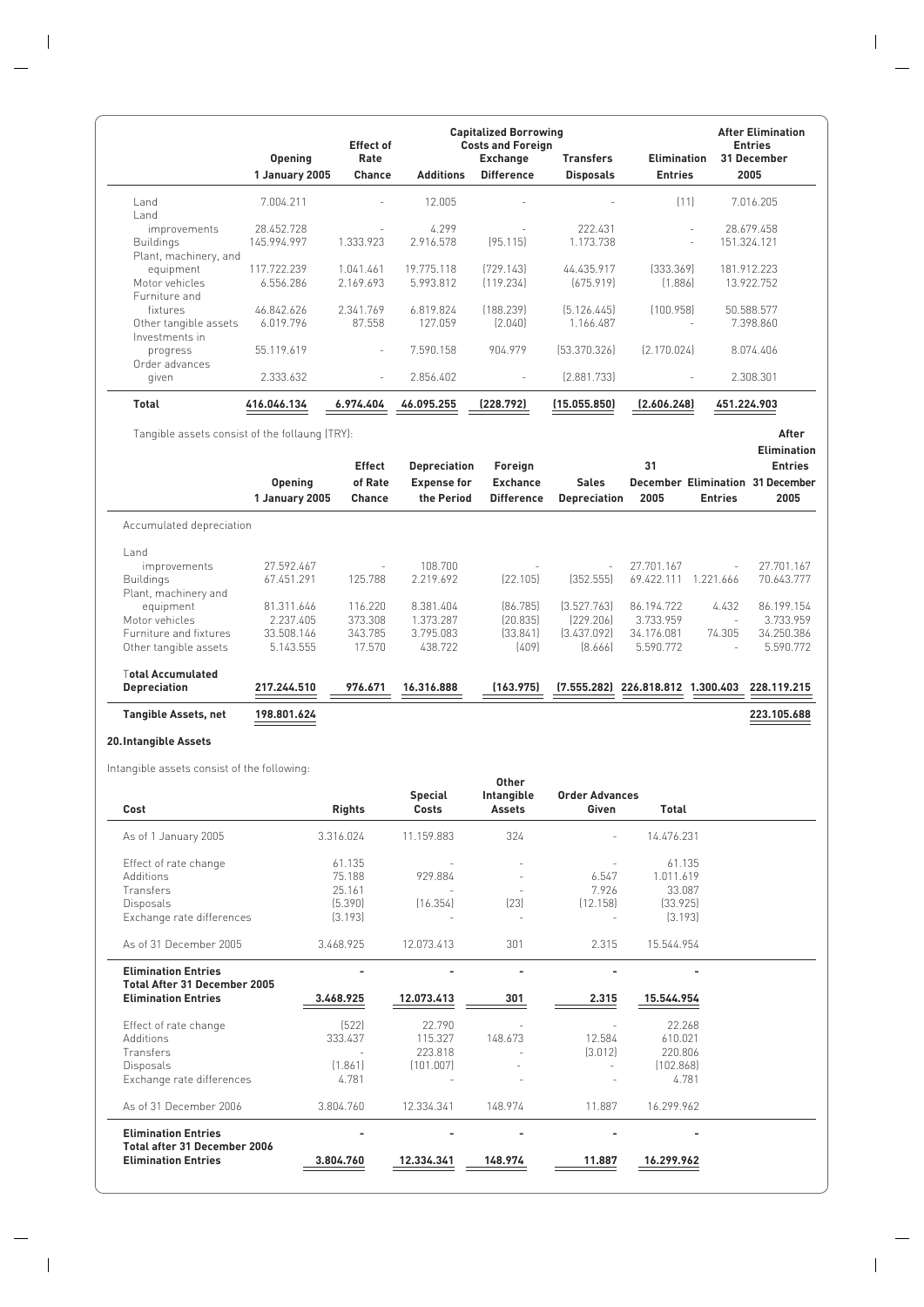| Accumulated<br><b>Amortisation</b>                                                                                                                                       | <b>Rights</b>                         | <b>Special</b><br>Costs                   | <b>Other</b><br>Intangible<br><b>Assets</b>                     | Total                                              |  |
|--------------------------------------------------------------------------------------------------------------------------------------------------------------------------|---------------------------------------|-------------------------------------------|-----------------------------------------------------------------|----------------------------------------------------|--|
| As of 1 January 2005                                                                                                                                                     | 2.322.801                             | 5.797.285                                 | 88                                                              | 8.120.174                                          |  |
| Effect of rate change<br>Charged for current year<br>Disposals<br>Exchange rate difference<br>Elimination entries                                                        | 22.517<br>350.837<br>(1.944)<br>(590) | 1.333.626<br>95.386                       | ×.<br>76<br>ä,                                                  | 22.517<br>1.684.539<br>(1.944)<br>(590)<br>95.386  |  |
| <b>Total after 31 December 2006</b><br><b>Elimination entries</b>                                                                                                        | 2.693.621                             | 7.226.297                                 | 164                                                             | 9.920.082                                          |  |
| Effect of rate change<br>Charged for current year<br>Disposals<br>Exchange rate difference<br>Elimination entries                                                        | [272]<br>378.628<br>(1.861)<br>1.380  | 10.061<br>1.328.243<br>[53.870]<br>95.101 | 19.895                                                          | 9.789<br>1.726.766<br>(55.731)<br>1.380<br>95.101  |  |
| <b>Total after 31 December 2006</b><br><b>Elimination entries</b>                                                                                                        | 3.071.496                             | 8.605.832                                 | 20.059                                                          | 11.697.387                                         |  |
| <b>Net Book Value</b><br>As of 31 December 2005                                                                                                                          |                                       |                                           |                                                                 | 5.624.872                                          |  |
| As of 31 December 2006                                                                                                                                                   |                                       |                                           |                                                                 | 4.602.575                                          |  |
| <b>21. Advances Received</b>                                                                                                                                             |                                       |                                           |                                                                 |                                                    |  |
| Advances received consist of the following (TRY):                                                                                                                        |                                       |                                           | 31 December 2006                                                | <b>31 December 2005</b>                            |  |
| Short term order advances received<br>Long term order advances received                                                                                                  |                                       |                                           | 84.886.023<br>39.584.854                                        | 59.927.342<br>5.936.644                            |  |
|                                                                                                                                                                          |                                       |                                           | 124.470.877                                                     | 65.863.986                                         |  |
| <b>22. Pension Plans</b>                                                                                                                                                 |                                       |                                           |                                                                 |                                                    |  |
| As of 31 December 2006 and 2005 there are no pension plans.                                                                                                              |                                       |                                           |                                                                 |                                                    |  |
| <b>23. Provisions for Debts</b>                                                                                                                                          |                                       |                                           |                                                                 |                                                    |  |
| Provisions for short term debts consist of the following (TRY):                                                                                                          |                                       |                                           |                                                                 |                                                    |  |
|                                                                                                                                                                          |                                       |                                           | 31 December 2006                                                | <b>31 December 2005</b>                            |  |
| 2005 tax provision<br>2006 current period tax provision (Note 42)<br>Prepaid taxes and funds<br>Provision for cost expenses (Note 32)<br>Other debt provisions (Note 32) |                                       |                                           | 2.230.932*<br>7.031.827<br>(1.882.711)<br>795.981<br>19.618.700 | 7.531.564<br>[2.183.717]<br>2.024.230<br>8.229.506 |  |
|                                                                                                                                                                          |                                       |                                           | 27.794.729                                                      | 15.601.583                                         |  |
| Total tax provision made in 2005 as per the local legislation related to subsidiaries operating in Kazakhstan.                                                           |                                       |                                           |                                                                 |                                                    |  |
| Long term debt provisions consist of the following (TRY):                                                                                                                |                                       |                                           |                                                                 |                                                    |  |
| Provision for termination indemnity<br>Other debt provisions (Note 32)                                                                                                   |                                       |                                           | 8.919.720<br>4.450.345                                          | 7.797.553<br>4.264.655                             |  |
|                                                                                                                                                                          |                                       |                                           | 13.370.065                                                      | 12.062.208                                         |  |
| Provision for termination indemnity<br>at the beginning of the period                                                                                                    |                                       |                                           | 7.797.553                                                       | 6.118.144                                          |  |
| Current period effect                                                                                                                                                    |                                       |                                           | 1.122.167                                                       | 1.679.409                                          |  |
| Provision for termination indemnity<br>at the end of the period                                                                                                          |                                       |                                           | 8.919.720                                                       | 7.797.553                                          |  |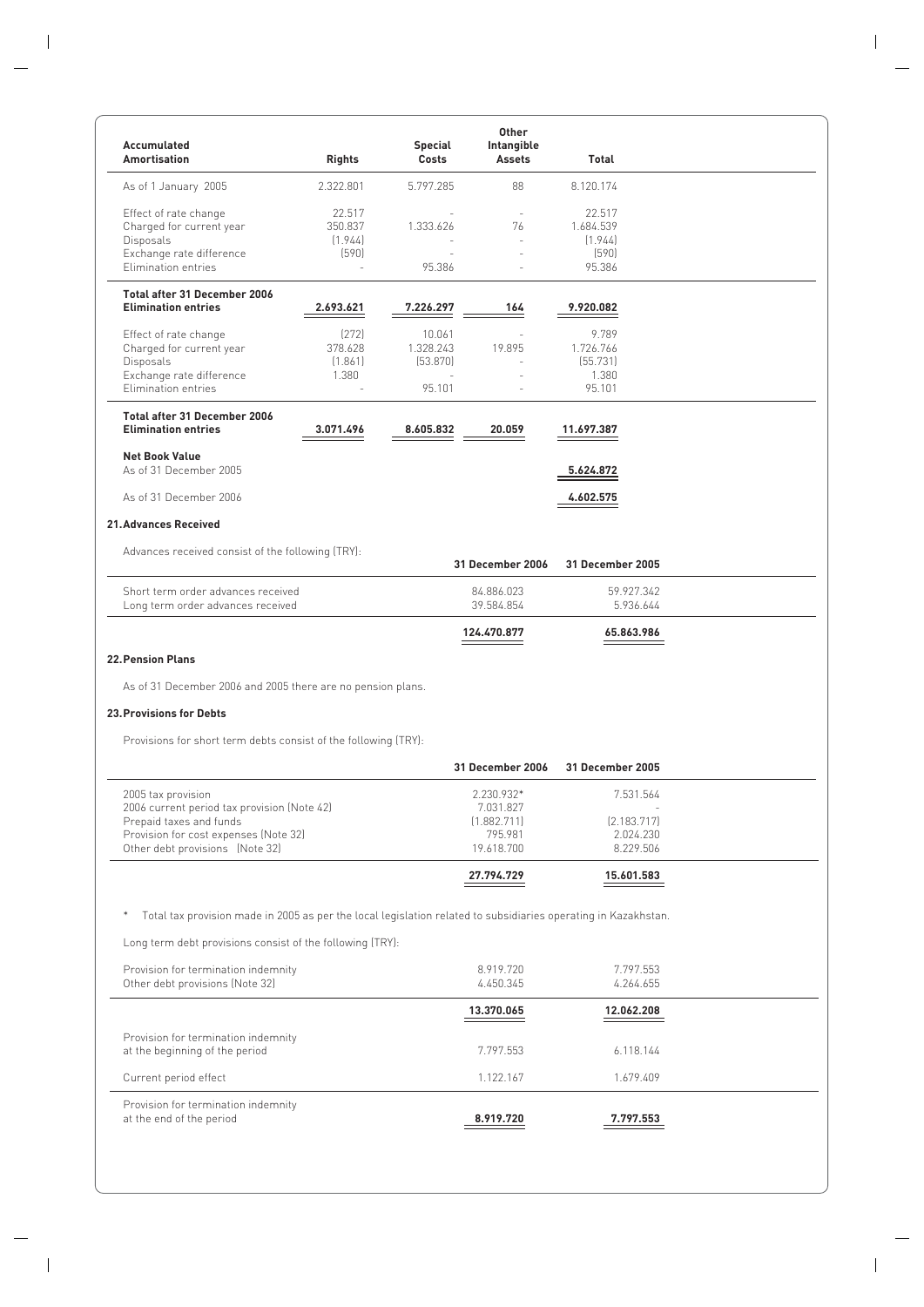#### **24.Minority Interest**

Minority interest consists of the following (TRY):

|                                      | 31 December 2006 | 31 December 2005 |  |
|--------------------------------------|------------------|------------------|--|
| Share capital                        | 47.126.560       | 51.874.875       |  |
| Share premium                        | 546.952          | 545.569          |  |
| Financial assets value increase fund | 1.519.932        | 3.011.267        |  |
| Legal reserves                       | 2.339.022        | 2.099.929        |  |
| Extraordinary reserves               | 43.639.788       | 41.219.009       |  |
| Translation differences              | 75.204           | 1.443            |  |
| Accumulated losses                   | [3.042.188]      | [10.670.089]     |  |
| Profit for the period                | 4.147.172        | 5.622.759        |  |
|                                      | 96.352.442       | 93.704.762       |  |

#### **25.Share Capital / Adjustment For Cross-Shareholding**

The capital adjustment made in relation to the subsidiaries bearing interest in the Parent Company's share capital is as follows (TRY):

|                                                                   |                           | 31 December 2006 31 December 2005                                                                                                                                                                                                                  |  |
|-------------------------------------------------------------------|---------------------------|----------------------------------------------------------------------------------------------------------------------------------------------------------------------------------------------------------------------------------------------------|--|
| Parent Company's share capital                                    | 176.880.000               | 16.080.000                                                                                                                                                                                                                                         |  |
| Parent Company's nominal shares<br>acquired by the Subsidiary [-] | [555.126]                 | [983.605]                                                                                                                                                                                                                                          |  |
| <b>Total Share Capital</b>                                        | 176.324.874<br>__________ | 15.096.395<br><u> The Communication of the Communication of the Communication of the Communication of the Communication of the Communication of the Communication of the Communication of the Communication of the Communication of the Commun</u> |  |

#### **26. Share Capital**

As of 31 December 2006 and 2005, the Parent Company's share capital consists of the following (TRY):

| As of 31 December 2006,        |                   |                           | Capital                             | Total<br>Adjusted         |  |
|--------------------------------|-------------------|---------------------------|-------------------------------------|---------------------------|--|
| <b>Name</b>                    | Shareholding      | <b>Book Value*</b>        | Adjustment                          | Capital                   |  |
| Anmak Holding A.S.<br>Other ** | 69.40 %<br>30.60% | 122.754.720<br>54.125.280 | $\overline{\phantom{a}}$<br>224.754 | 122.754.720<br>54.350.034 |  |
|                                | 100 %             | 176.880.000               | 224.754                             | 177.104.754               |  |
| As of 31 December 2005.        |                   |                           |                                     |                           |  |
|                                |                   |                           | Capital                             | Total<br>Adjusted         |  |
| <b>Name</b>                    | Shareholding      | Book Value*               | Adjustment                          | Capital                   |  |
| Anmak Holding A.Ş.<br>Other ** | 69.40%<br>30.60 % | 11.160.295<br>4.919.705   | 111.127.605<br>48.999.744           | 122.287.900<br>53.919.449 |  |
|                                | 100.00%           | 16.080.000                | 160.127.349                         | 176.207.349               |  |

The Parent Company share capital amounting to TRY 16.080.000 as of 31 December 2005 has been increased by TRY 160.800.000 to reach a "<br>total of TRY 176.880.000 as of 27 June 2006. TRY 897.405 of the increase has been provi is lower than the internal resources stated in the legal records as well as the internal resources calculated as per the CMB accounting standards.

Represents shareholdings of less than 10% and the Parent Company shares acquired by Alarko Gayrimenkul Yatırım Ortaklığı A.Ş. in 2003 \*\*<br>13) Total adjusted with respect to the purchasing value of Turkish Lira as at 31 Dece of 31 December 2006 and 2005.

#### **27.Capital Reserves**

"Capital, Share Premium, Legal Reserves, Statutory Reserves, Special Reserves and Extraordinary Reserves" recognised among shareholders'<br>equity items in the financial statements prepared subsequent to the first-time inflat differences arising from the inflation adjustment of the related shareholders' equity items are stated in the "Differences Arising from Inflation<br>Adjustment of Shareholders' Equity" account. The "Differences Arising from I

The differences arising from inflation adjustment in shareholders' equity originating from restatement of share capital, legal and extraordinary reserves as of 31 December 2006 and 2005 are as follows (TRY):

|                                                                                            | 31 December 2006 | 31 December 2005           |  |
|--------------------------------------------------------------------------------------------|------------------|----------------------------|--|
| Inflation adjustment related to share capital*<br>Inflation adjustment related to reserves | 129 722 854      | 159.902.595<br>130.620.259 |  |
| Differences arising from inflation adjustment<br>in Shareholders' Equity                   | 129.722.854      | 290.522.854                |  |

Inflation adjustment related to the share capital is recognized after deduction of inflation adjustment related to the Subsidiary's share in the Parent Company amounting to TRY 224.754.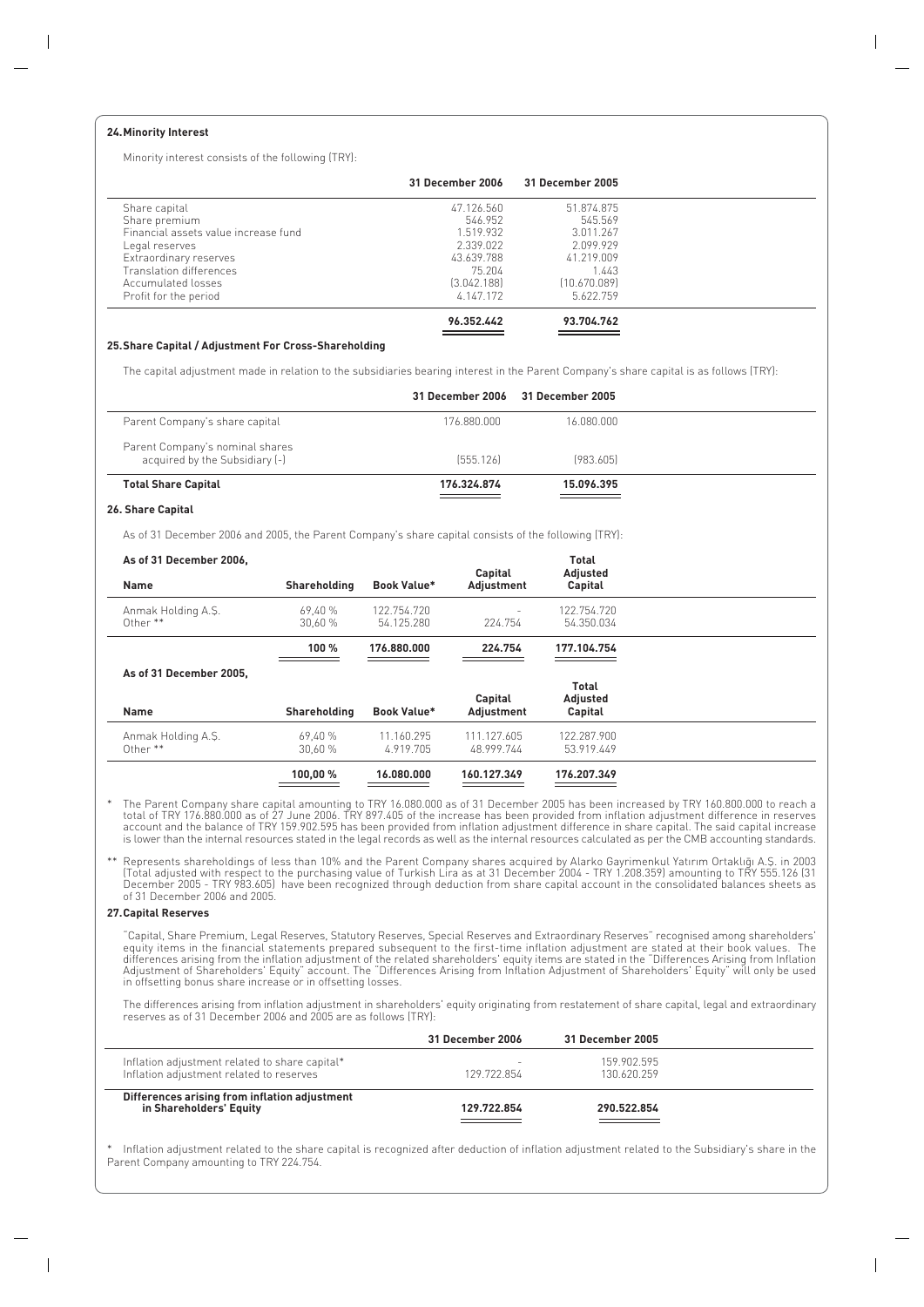#### **28. Foreign Currency Position**

As of 31 December 2006, the assets and liabilities denominated in foreign currencies which do not bear guaranteed rates of exchange, and, foreign currency amounts stated in the assets, are as follows:

| 31 December 2006                   | <b>USD</b>   | Euro         | <b>GBP</b>               | <b>JPY</b>   | CHF     | <b>KZT</b>    | <b>DNR</b>   | <b>RBL</b>   | <b>SEK</b> |
|------------------------------------|--------------|--------------|--------------------------|--------------|---------|---------------|--------------|--------------|------------|
| <b>Liquid Assets</b>               | 74.998.085   | 38.717.342   | 170.201                  |              |         | 299.633.603   | 1.574.013    | 496.888      |            |
| Marketable Securities              | 32.818.162   | 4.234.097    |                          |              |         |               |              |              |            |
| Short Term Trade                   |              |              |                          |              |         |               |              |              |            |
| Receivables                        | 72.995.942   | 27.150.777   | 108.082                  | 1.767.316    |         | 1.114.077.123 | 20.583.256   | 2.070.283    |            |
| <b>Short Term Deposits</b>         |              |              |                          |              |         |               |              |              |            |
| and Guarantees Given               | 10.825.255   | 19.921.547   |                          |              |         | 29.176.517    |              |              |            |
| Other Short Term Receivables       | 263.105      | 1.652.773    |                          |              |         |               | ٠            |              |            |
| Advances Given to Sub-Contractors  | 6.418.160    | 3.153.381    |                          |              |         | 116.370.093   |              |              |            |
| <b>Contract Expenditures</b>       | 6.914.399    | 361.229      |                          |              |         |               |              |              |            |
| Short Term Order Advances Given    | 2.576.212    | 3.851.831    | 5.932                    |              |         | 107.735.124   |              | 264.389      |            |
| Other Current Assets               | 247.902      | 825.543      |                          |              |         | 312.709.411   | 7.745.513    | 9.014.195    |            |
| Long Term Trade Receivables        | 700          | 4.500        |                          |              |         |               |              |              |            |
| Long Term Deposits                 |              |              |                          |              |         |               |              |              |            |
| and Guarantees Given               | 2.300        |              |                          |              |         |               |              |              |            |
| Long Term Order Advances Given     | 196.613      |              |                          |              |         |               |              |              |            |
| <b>Financial Debts</b>             | [38.784.374] | [1.802.767]  | $\overline{\phantom{a}}$ | [39.823.248] |         |               |              |              |            |
| Short Term Trade Payables          | [26.495.104] | [18,607,278] | [45.570]                 | [4.506.703]  | [2.783] | [598.672.884] | [6.798,568]  | [40.247]     | (528)      |
| Other Short Term Payables          | [6.529.617]  | [5.083.607]  |                          |              |         |               |              |              |            |
| Deposits and Guarantees            |              |              |                          |              |         |               |              |              |            |
| Received                           | [2.808.647]  | [7.703.124]  | [1.135]                  |              |         | (327.738.565) | [6.113.926]  |              |            |
| Short Term Order Advances Received | [14.082.785] | [6.129.176]  | [666]                    | [841.793]    |         | .652.624.0851 |              | [18,129,526] |            |
| Deferred Construction and          |              |              |                          |              |         |               |              |              |            |
| Maintenance Contract Income        | [1.793.733]  |              |                          |              |         | [93.657.260]  |              |              |            |
| Provisions for Short Term          |              |              |                          |              |         |               |              |              |            |
| Debts and Expenses                 | [7.172.179]  | [4.896.443]  | $\overline{\phantom{a}}$ |              |         | (250,505,078) |              | [8.917.004]  |            |
| Short term Other                   |              |              |                          |              |         |               |              |              |            |
| Liabilities                        | [830,737]    | [37.094]     |                          |              |         | [679.831]     | [11.205.005] | [1.354.426]  |            |
| Provisions for Long                |              |              |                          |              |         |               |              |              |            |
| Term Debts and Expenses            | (3.150.910)  |              |                          |              |         |               |              |              |            |
| Long Term Financial Debts          | [17.182.745] |              | $\overline{a}$           | (42.285.719) |         |               |              |              |            |
| Long Term Order AdvancesReceived   | [27.404.788] |              |                          |              |         |               |              |              |            |
|                                    |              |              |                          |              |         |               |              |              |            |
| Net Foreign Currency Position      | 62.021.216   | 55.613.531   | 236.844                  | [85.690.147] | [2.783] | [944.175.832] | 5.785.283    | (16.595.447) | [528]      |

| 31 December 2005                   | <b>USD</b>   | <b>EURO</b>  | <b>GBP</b>               | <b>JPY</b>               | CHF                      | <b>KZT</b>      | <b>DNR</b>   | <b>RBL</b>               | <b>SEK</b>               |
|------------------------------------|--------------|--------------|--------------------------|--------------------------|--------------------------|-----------------|--------------|--------------------------|--------------------------|
| Liquid Assets                      | 67.806.575   | 40.555.766   | 944.969                  | 761.148                  |                          | 74.490.550      | 4.968.447    | 2.302.539                |                          |
| Marketable Securities              | 3.082.486    | 4.100.252    |                          |                          |                          |                 |              |                          |                          |
| Short Term Trade Receivables       | 58.118.642   | 26.221.988   | 162.828                  |                          | 113.388                  | 576.035.116     | 24.673.725   | 1.637.526                |                          |
| Short Term Deposits and            |              |              |                          |                          |                          |                 |              |                          |                          |
| Guarantees Given                   | 12.762.249   | 9.910.694    |                          |                          |                          | 246.299.806     |              |                          |                          |
| Other Short Term Receivables       | 379.637      | 1.627.222    | ٠                        | ٠                        | ÷.                       |                 |              | ٠                        |                          |
| Advances Given to Sub-Contractors  | 2.939.369    | 5.625.187    | $\overline{\phantom{a}}$ | $\overline{\phantom{a}}$ | $\overline{\phantom{a}}$ | 607.717.434     |              | $\overline{\phantom{a}}$ |                          |
| Contract Expenditures              |              | 1.358.929    | ٠                        | $\overline{\phantom{a}}$ | ٠                        |                 |              | $\overline{\phantom{a}}$ | $\overline{\phantom{a}}$ |
| Short Term Order Advances Given    | 2.925.535    | 3.116.796    |                          |                          | ٠                        | 30.997.663      |              | 66.066                   |                          |
| Other Current Assets               | 2.753.866    | 3.044.360    | ٠                        |                          | $\overline{\phantom{a}}$ | 249.841.808     | 7.658.461    | 382.874                  | $\sim$                   |
| Long Term Trade Receivables        | 700          | 5.935        |                          |                          |                          |                 |              |                          |                          |
| Other Long Term Assets             | 1.253.481    |              | $\overline{\phantom{a}}$ | ٠                        | $\overline{\phantom{a}}$ | ٠               |              | $\overline{\phantom{a}}$ | $\sim$                   |
| Long Term Deposits and             |              |              |                          |                          |                          |                 |              |                          |                          |
| Guarantees Given                   | 4.100        | 594          |                          |                          |                          |                 |              |                          |                          |
| Long Term Order Advances Given     | 20.327       | 7.279        | ٠                        |                          | $\overline{a}$           |                 |              | ٠                        |                          |
| <b>Financial Debts</b>             | [40.456.202] | [3.966.302]  |                          | [54.663.589]             |                          |                 |              |                          |                          |
| Short Term Trade Payables          | (33.319.704) | [14.409.520] | [21.874]                 | [6.842.091]              | [52.063]                 | [1.932.539.770] | [27.188.220] | (473,988)                | [30.865]                 |
| Other Short Term Payables          | [5.289.092]  | [91.435]     |                          |                          |                          |                 |              |                          |                          |
| Deposits and Guarantees Received   | [4.874.338]  | [3.097.867]  |                          |                          |                          | [228.346.843]   | [6.014.321]  |                          |                          |
| Short Term Order Advances Received | [14.986.356] | (13.806.402) | [816]                    |                          | [275]                    | (140.000.000)   |              | [14.549.127]             |                          |
| Deferred Construction and          |              |              |                          |                          |                          |                 |              |                          |                          |
| Maintenance Contract Income        | [16.679.313] |              |                          |                          |                          | [663.982.966]   |              | [823.940]                |                          |
| Provisions for Short Term Debts    |              |              |                          |                          |                          |                 |              |                          |                          |
| and Expenses                       | [2.637.032]  | [1.694.818]  |                          |                          | ٠                        | [200.601.538]   |              | [287.985]                |                          |
| Short term Other Liabilities       | [30.197]     | (75.548)     | $\overline{\phantom{a}}$ |                          | $\sim$                   | [63.941.578]    | [15,282,068] | [3.563.583]              | $\overline{\phantom{a}}$ |
| Provisions for Long Term           |              |              |                          |                          |                          |                 |              |                          |                          |
| Debts and Expenses                 | [3.162.987]  |              |                          |                          |                          |                 |              |                          |                          |
| Long Term Financial Debts          | [17.674.042] | ٠            | ٠                        | [63.428.576]             | ٠                        | ۰               |              | $\overline{\phantom{a}}$ |                          |
| Long Term Order Advances Received  | [4.403.059]  |              |                          |                          |                          |                 |              |                          |                          |
|                                    |              |              |                          |                          |                          |                 |              |                          |                          |
| Net Foreign Currency Position      | 8.534.645    | 58.433.110   | 1.085.107                | (124.173.108)            | 61.050                   | [1.444.030.318] | [11.183.976] | [15.309.618]             | [30.865]                 |
|                                    |              |              |                          |                          |                          |                 |              |                          |                          |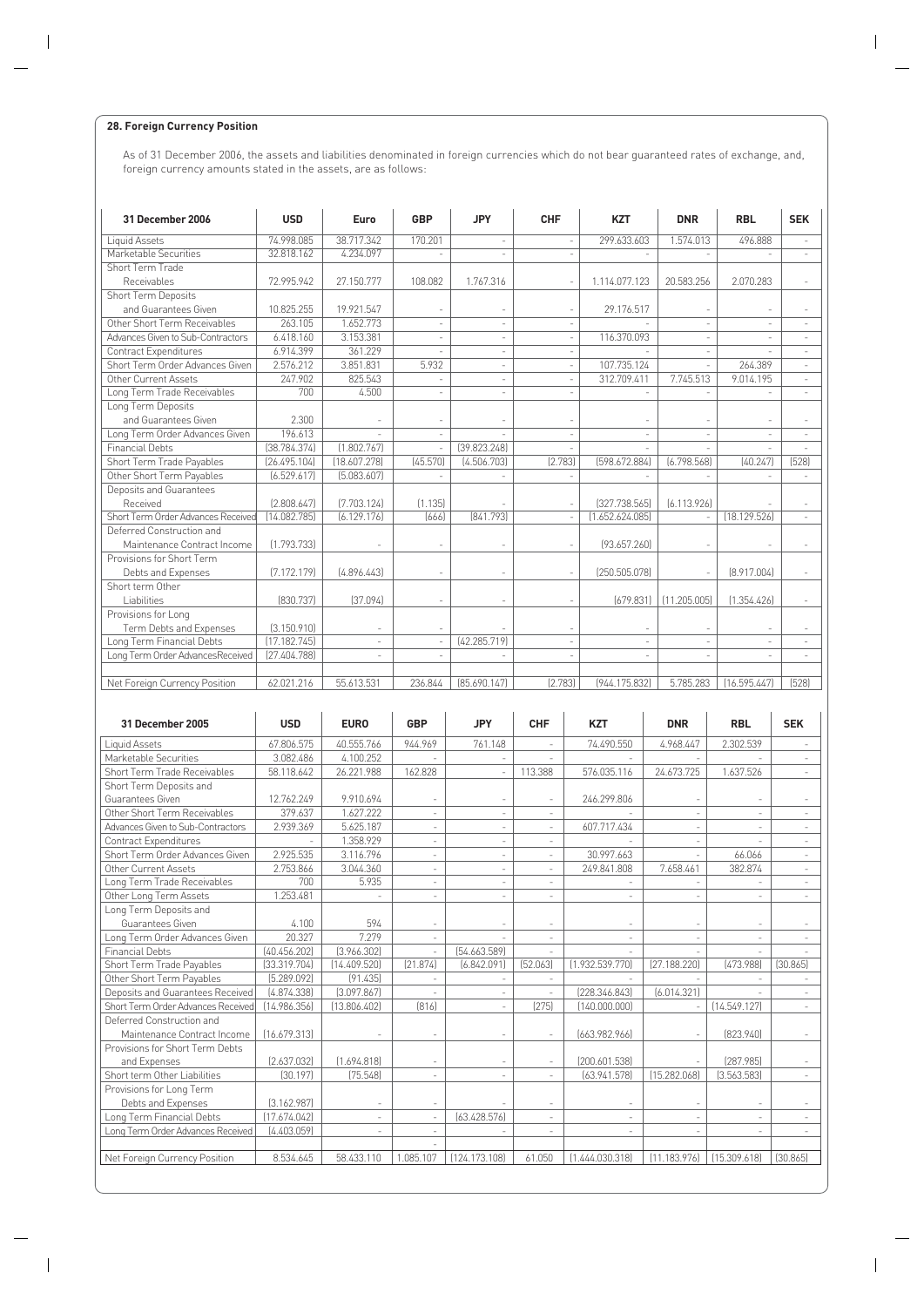As of 31 December 2006, and 2005 the TRY equals of the assets and liabilities denominated in foreign currencies which do not bear guaranteed rates of exchange, are as follows:

|                                                                                             | 31 December 2006             | 31 December 2005             |  |
|---------------------------------------------------------------------------------------------|------------------------------|------------------------------|--|
| Foreign currency position of total assets<br>Foreign currency position of total liabilities | 501.576.876<br>[324.576.338] | 377 220 791<br>[288.652.977] |  |
| Total net foreign currency position                                                         | 177.000.538                  | 88.567.814                   |  |

## **29.Profit Reserves**

Legal reserves, which are divided as First Legal Reserve and Second Legal Reserve as per the Turkish Commercial Code, are appropriated as below:

**(a)** First Legal Reserve: Appropriated out of net profit at the rate of 5% until such reserve is equal to 20% of issued and fully paid capital.

**(b)** Second Legal Reserve: Appropriated out of net profit at the rate of 10% of distributions after providing for First Legal Reserve and an amount equal to 5% of capital as dividends.

Legal reserves which do not exceed one half of share capital may only be used to absorb losses or for purposes of continuity of the business<br>in times of business difficulties and to prevent unemployment or lessen its effec

## **30.Retained Earnings / (Accumulated Losses)**

Retained earnings / (accumulated losses) consist of the following (TRY):

|                                     | 31 December 2006 | 31 December 2005 |  |
|-------------------------------------|------------------|------------------|--|
| Retained earnings                   | 116.753.206      | 140.301.320      |  |
| Transfer of 2005 year profit        | 60.238.872       |                  |  |
| Capital Increase                    | [428.479]        |                  |  |
| Effect of consolidation by          |                  |                  |  |
| equity method                       | 408.249          | [535.411]        |  |
| Value increase/decrease in          |                  |                  |  |
| financial assets                    | 1.490.475        | [2.122.413]      |  |
| Transfer to reserves                | [15.904.998]     | [5.725.851]      |  |
| Effect of companies included        |                  |                  |  |
| in consolidation                    |                  | 214.650          |  |
| Effect consolidation of rate change | [98.375]         | [15.379.089]     |  |
| Dividend payment                    | (1.125.600)      |                  |  |
| <b>Retained Earnings</b>            | 161.333.350      | 116.753.206      |  |

## **31.Government Incentives and Aids**

None (2005 : None).

## **32.Provisions, Conditional Assets and Liabilities**

## **a)** Mortgages on Assets

As of 31 December 2006 and 2005, two parcels of the land in Eskice District in Büyükçekmece Village stated in the inventories and fixed assets accounts of the subsidiary Alarko Gayrimenkul Yatırım Ortaklığı A.S. regarded as Greenfield site is expropriated on behalf of ISKI due to the reason that this piece of land is under unconditional preservation as per the provisions of the communiqué related to protection of land bearing tap water and drinking water resources against contamination; and there is a life annuity commentary in the name of Nelly Rose in relation to 1/2 a share of Karaköy is Merkezi; there is a right of easement in relation tot the stores in Etiler Alkent Sitesi in Besiktas District dated 14 October 1987 nr. 6430 to be utilized on behalf of the real estate of the Company on section 1411, parcel 1 and against that on section 1408, parcel 1 for benefiting from the central heating. Furthermore, there is a personal right of easement for the owners of the property on section 1410 parcel 1 to benefit from the unused parking lot as stated in the project against the same parcel by voucher dated 26 February 1992 nr 784.

**b)** The subsidiary Alarko Gayrimenkul Yatırım Ortaklığı A.Ş. has entered into two foreign currency forward contracts against foreign currency risk on 21 October 2005 amounting to USD 20.000.000 and USD 18.000.000 with maturity dates 30 March 2006 and 28 April 2006, respectively, under the conditions stated below. This contract includes the maturity date, spot exchange rate to be applied on the maturity date, the foreign currency subject to forward trading and its amount, and the TRY equivalent of the foreign currency amount at the same maturity date. As per the provisions of the contract, in the event that the transaction price of the USD at the stated dates are below the spot exchange rate to be applied on the maturity date, the Company is obliged to compensate the banks for the difference between the transaction price and the prevailing USD transaction rate. In the event that the transaction price of the USD is above the spot exchange rate to be applied on the maturity date, the banks are obliged to compensate the Company for the balance.

| <b>Bank</b>       | Contract<br><b>Date</b> | Foreign<br>Currency | Currency<br>Amount | <b>Date</b> | <b>Exchange Rate</b><br><b>Applied to forward</b><br>transaction<br>(USD/TRY) |  |
|-------------------|-------------------------|---------------------|--------------------|-------------|-------------------------------------------------------------------------------|--|
| Turkey İş Bankası | 21.10.2005              | <b>USD</b>          | 18.000.000         | 28.04.2006  | 1.4339                                                                        |  |
| Turkey İs Bankası | 21.10.2005              | <b>USD</b>          | 20,000,000         | 30.03.2006  | 1.4250                                                                        |  |

As of 31 December 2005, a total of TRY 1.498.968 is written as expense in relation to the contracts during the year 2005.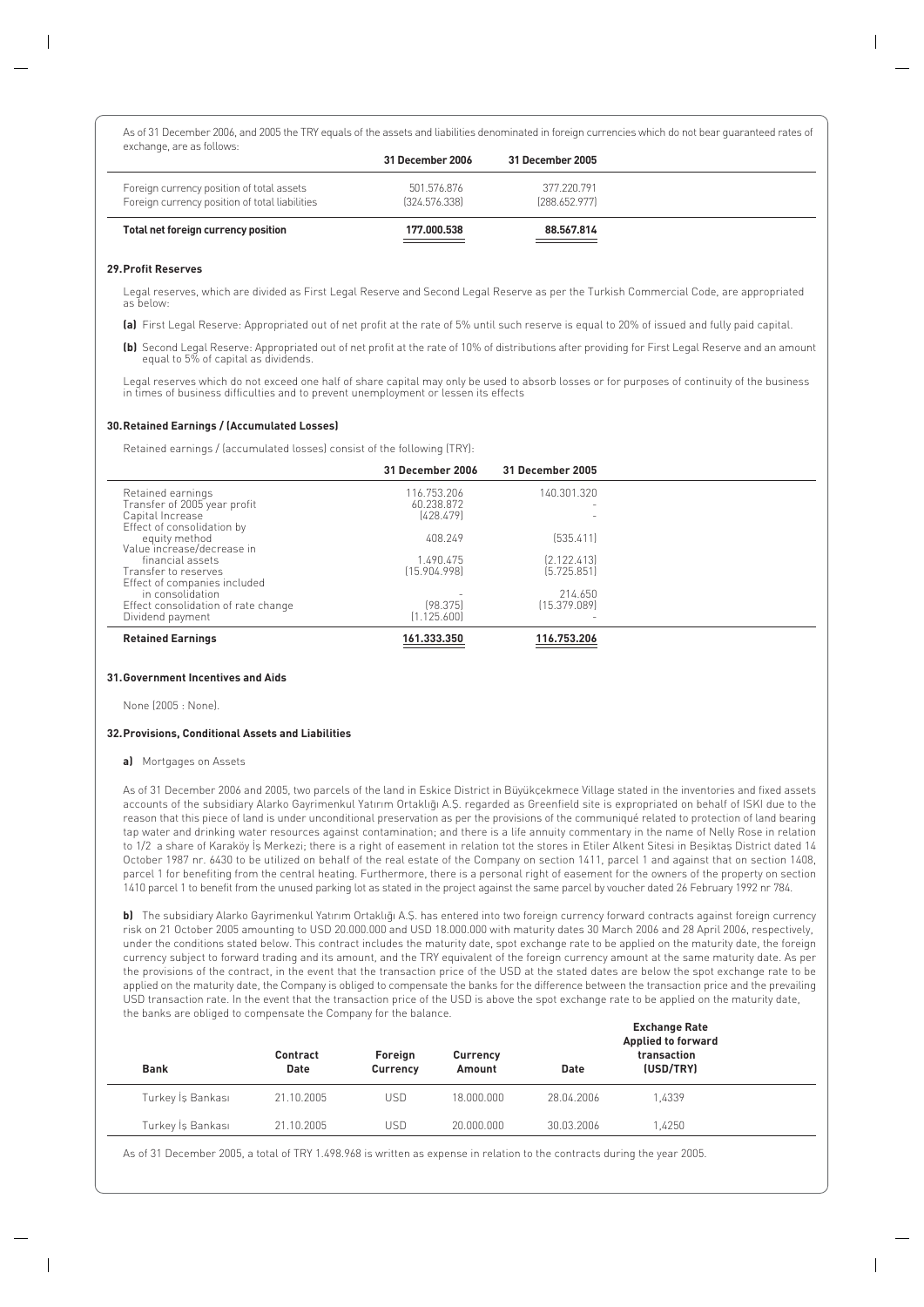**c)** The mortgages on assets as of 31 December 2006 amount to try 2.713.310 (31 December 2005 - TRY 2.622.000).

**d)** As of 31 December 2006, contingent liabilities amount to TRY 720.559.654 (31 December 2005 - TRY 659.881.464).

**e)** As of 31 December 2006, guarantee received for short term trade receivables amounts to TRY 212.522.823 (31 December 2005 - TRY 199.900.877).

**f)** As of 31 December 2003, tariff adjustment invoices amounting to a total of TRY 2.3 million related to 2001 and 2002 years has been prepared by Türkiye Elektrik Ticaret ve Taahhüt A.Ş. (TETAŞ) to the joint venture company Altek Alarko Elektrik Santralları Tesis İşletme ve Ticaret A.fi.. Although the said invoices have been recognized as sales deductions in 2003, the Company has made an appeal through the Ministry of Energy and Natural Resources related to the calculation basis of these invoices and claimed amendment. Upon failing to receive any response from the Ministry, the Company has filed for a case against the Ministry with the claim to annul the invoices in 2004 and the legal proceedings have been ongoing as of the reporting date. As there are no tariff adjustment claim by the Ministry related to 2004, 2005 and 2006, no provision has been made in the accompanying financial statements for tariff adjustments in the sales realized in the said years.

**g)** The joint venture company Altek Alarko Elektrik Santralları Tesis İşletme ve Ticaret A.Ş. has filed for a number of cases against the Directorate of Energy Works of the Ministry of Energy and Natural Resources for annulment of request for accrual and payment by the Company of additional fees on monthly system utilization, operation and transmission related to Hasanlar Hidroelektrik Santralı and for suspension of execution. In this respect, the Company returns the monthly Distribution Service Fee invoices prepared and issued by Sakarya Elektrik Dağıtım A.S. (SEDAS) back to SEDAS through the Notary. As of 31 December 2006 the said invoices which have been returned by the Company without being recorded and without making any provisions amount to a total of TRY 486.424 + VAT.

**h)** As of 31 December 2006, the overdue receivables and the related provisions amount to TRY 2.423.020 (31 December 2005 - TRY 2.258.511).

**i)** As of 31 December 2006 and 2005, the debt provisions of the Company consist of the following (TRY):

|                                                     | <b>31 December 2006</b> | <b>31 December 2005</b> |  |
|-----------------------------------------------------|-------------------------|-------------------------|--|
| Provisions for Short Term Liabilities:              |                         |                         |  |
| Undocumented payables related to goods and services | 17.850.285              | 5.979.998               |  |
| Provision for interest                              |                         | 1.475.125               |  |
| Provision for litigation                            | 1.480.611               | 750.087                 |  |
| Provision for quarantee                             | 287.804                 |                         |  |
| Rent expenses                                       | 555.515                 | 466.328                 |  |
| Provision for contribution in central expenses      |                         | 882                     |  |
| Communication expense payable                       | 10.466                  | 3.900                   |  |
| Electricity expense payable                         | 128.734                 | 22.888                  |  |
| Provision for maintenance and repair expenses       | 800                     | 165                     |  |
| Provision for premiums                              | 2.184                   | 4.644                   |  |
| Contractual expenses                                | 73.812                  | 1.499.161               |  |
| Water expense payable                               | 6.305                   | 18.629                  |  |
| Fuel expense payable                                | 18.104                  |                         |  |
| Provision for tender expenses                       |                         | 3                       |  |
| Bonus expenses                                      |                         | 7.042                   |  |
| Provisions for other expenses                       | 61                      | 24.884                  |  |
| <b>Total (Note 23)</b>                              | 20.414.681              | 10.253.736              |  |
|                                                     | 31 December 2006        | 31 December 2005        |  |
| Provisions for other long term liabilities;         |                         |                         |  |
| <b>Loss provisions (Note 23)</b>                    | 4.450.345               | 4.264.655               |  |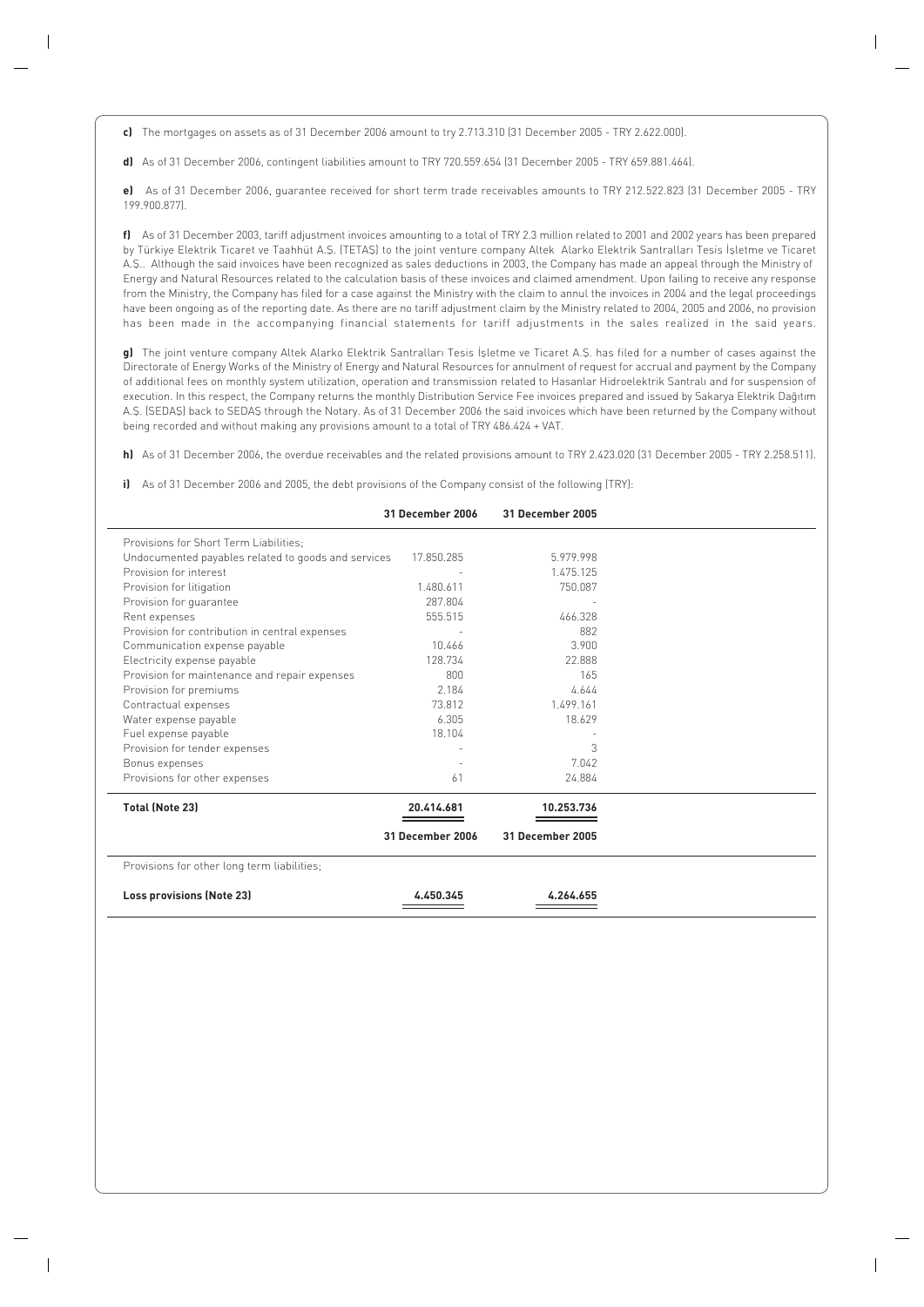#### **33. Segment Reporting**

Segment reporting consists of the following (TRY): **31 December 2006**

| <b>ASSETS</b>                                                   |             |            | Industry<br>and         |                          | Contracting<br>and Land                                                                |               |             |
|-----------------------------------------------------------------|-------------|------------|-------------------------|--------------------------|----------------------------------------------------------------------------------------|---------------|-------------|
|                                                                 | Holding     |            | <b>Tourism Commerce</b> |                          | <b>Energy Development Elimination</b>                                                  |               | Total       |
| Current / Short Term Assets                                     |             |            |                         |                          |                                                                                        |               |             |
| Liquid Assets                                                   | 77.723.750  | 17.561.622 | 13.206.958              | 416.538                  | 120.408.097                                                                            |               | 229.316.965 |
| Marketable Securities (net)                                     | 38.712.155  | ä,         | 589.737                 | 126                      | 60.571.702                                                                             |               | 99.873.720  |
| Trade Receivables (net)                                         | 361.807     | 1.224.604  | 37.804.639              | 261.134                  | 490.162.163                                                                            | [253.225.608] | 276.588.739 |
| Leasing Receivables (net)                                       |             |            |                         |                          |                                                                                        |               |             |
| Due From Related Parties (net)                                  |             |            |                         |                          | 14.686.515                                                                             | [11.247.751]  | 3.438.764   |
| Other Receivables (net)                                         | 116.128     |            | 51.530                  |                          | 12.304.329                                                                             |               | 12.471.987  |
| <b>Biological Assets (net)</b>                                  | ÷.          |            |                         |                          |                                                                                        |               |             |
| Inventories (net)                                               | 3.940       | 739.574    | 21.281.489              | 552.102                  | 108.998.058                                                                            | [11.148.975]  | 120.426.188 |
| Receivables from Ongoing                                        |             |            |                         |                          |                                                                                        |               |             |
| <b>Construction Contracts (net)</b>                             |             |            |                         |                          | 36.270.924                                                                             | 147.106.774   | 183.377.698 |
| Deferred Tax Assets                                             |             |            |                         |                          |                                                                                        |               |             |
| Other Current/Short Term Assets                                 | 2.640.402   | 823.290    | 1.080.071               | 2.675.579                | 15.630.256                                                                             |               | 22.849.598  |
| Non-current / Long Term Assets                                  |             |            |                         |                          |                                                                                        |               |             |
| Trade Receivables (net)                                         |             | 82.818     | 204.265                 | 2.766                    | 430.611                                                                                |               | 720.460     |
| Leasing Receivables(net)                                        |             |            |                         |                          |                                                                                        |               |             |
| Due From Related Parties (net)                                  |             |            |                         |                          |                                                                                        |               |             |
| Other Receivables (net)                                         |             |            |                         |                          |                                                                                        |               |             |
| Financial Assets (net)                                          | 225.541.557 | 57.679     | 4.352.083               |                          | 67.227.140                                                                             | [282.662.661] | 14.515.798  |
| Positive/Negative Goodwill (net)                                |             |            |                         |                          |                                                                                        | [821.312]     | [821.312]   |
| Investment Properties (net)                                     |             |            |                         | $\overline{\phantom{a}}$ | 38.877.651                                                                             | [36.738.765]  | 2.138.886   |
| Real Estate Held For Trading (net)                              |             |            |                         |                          |                                                                                        |               |             |
| Tangible Assets (net)                                           | 565.644     | 13.942.698 | 26.758.688              | 56.267.733               | 48.616.268                                                                             | 35.607.724    | 181.758.755 |
| Intangible Assets (net)                                         | 157.157     | 3.430.537  | 272.781                 | 31.463                   | 509.149                                                                                | 201.488       | 4.602.575   |
| Deferred Tax Assets                                             | 92.394      | 1.323.901  | 976.701                 | 461.425                  | 64.083.228                                                                             | [58.282.826]  | 8.654.823   |
| Other Non-current / Long Term Assets                            | 8           | 169.619    | 115                     |                          | 31.751.293                                                                             |               | 31.921.035  |
| <b>Total Assets</b>                                             |             |            |                         |                          | 345.914.942 39.356.342 106.579.057 60.668.866 1.110.527.384 [471.211.912]1.191.834.679 |               |             |
|                                                                 |             |            |                         |                          | ________                                                                               |               |             |
| <b>LIABILITIES</b>                                              |             |            |                         |                          |                                                                                        |               |             |
| <b>Short Term Liabilities</b>                                   |             |            |                         |                          |                                                                                        |               |             |
| <b>Financial Debts (net)</b><br>Short Term Portion of Long Term |             |            | 5.185.900               | $\overline{\phantom{a}}$ | 46.617.311                                                                             |               | 51.803.211  |
| القمعا مفطما امتمعت                                             |             | OID EEO    |                         | 1.10010                  | 10777                                                                                  |               | 1 E10010    |

| <b>Total Liabilities and Shareholders' Equity</b> | 345.914.942 |           |                         |                          |             | 39.356.342 106.579.057 60.668.8661.110.527.384 [471.211.912] 1.191.834.679 |             |
|---------------------------------------------------|-------------|-----------|-------------------------|--------------------------|-------------|----------------------------------------------------------------------------|-------------|
| Retained Earnings / (Accumulated Losses)          | 65.207      |           | 11.622.869 [19.955.518] | 12.876.630               | 150.473.578 | 6.250.584                                                                  | 161.333.350 |
| Net Profit / [Loss] for the Period                | 21.752.878  | 1.959.568 | 9.020.243               | [8.149.209]              | 41.809.628  | [18.081.139]                                                               | 48.311.969  |
| Profit Reserves                                   | 67.206.662  | 2.316.450 | 48.142.342              | 17.483.700               | 99.995.598  | [196.858.057]                                                              | 38.286.695  |
| Capital Reserves                                  | 77.260.586  |           | 170.329                 |                          | 32.522.525  | 19.650.498                                                                 | 129.603.938 |
| Adjustment for Cross Shareholding                 |             |           |                         |                          |             | [555.126]                                                                  | [555.126]   |
| Share Capital                                     | 177.104.754 | 5.907.067 | 44.401.899              | 6.361.242                | 145.423.366 | [202.318.328]                                                              | 176.880.000 |
| <b>SHAREHOLDERS' EQUITY</b>                       |             |           |                         |                          |             |                                                                            |             |
| <b>MINORITY INTEREST</b>                          |             |           |                         |                          |             | 96.352.442                                                                 | 96.352.442  |
| Other Liabilities (net)                           |             | 189.385   |                         |                          |             |                                                                            | 189.385     |
| Deferred Tax Liability                            | 63.527      | 768.408   | 398.265                 | 2.010.978                | 55.045.022  | [58,286,200]                                                               |             |
| Debt Provisions                                   | 457.593     | 1.251.409 | 3.530.158               | 172.783                  | 7.958.122   |                                                                            | 13.370.065  |
| Advances Received                                 |             |           |                         |                          | 39.584.854  |                                                                            | 39.584.854  |
| Due to Related Parties (net)                      |             |           |                         |                          |             |                                                                            |             |
| Trade Payables (net)                              |             |           |                         |                          |             |                                                                            |             |
| Other Financial Liabilities (net)                 |             |           |                         | 776.747                  |             |                                                                            | 776.747     |
| Leasing Payables (net)                            |             |           |                         |                          | 575.633     |                                                                            | 575.633     |
| Financial Debts (net)                             |             | 502.143   |                         | $-19.219.653$            | 4.272.510   |                                                                            | 23.994.306  |
| Long term liabilities                             |             |           |                         |                          |             |                                                                            |             |
| Other Liabilities (net)                           | 265.986     | 1.433.900 | 1.231.127               | 1.224.944                | 24.553.423  | [2.382.919]                                                                | 26.326.461  |
| Deferred Tax Liability                            |             |           |                         |                          |             |                                                                            | $\bigcap$   |
| Debt Provisions                                   | 1.724.727   | 483.215   | 1.155.710               | 88.377                   | 24.342.700  |                                                                            | 27.794.729  |
| <b>Construction Contracts (net)</b>               |             |           |                         |                          | 82.367.804  | ÷.                                                                         | 82.367.804  |
| Contract Income Related to Ongoing                |             |           |                         |                          |             |                                                                            |             |
| Advances Received                                 | ÷.          | 4.100.458 | 5.341.069               |                          | 73.061.577  | 2.382.919                                                                  | 84.886.023  |
| Due to Related Parties (net)                      | 5.675       |           | 562                     | $\overline{\phantom{a}}$ | 11.448.600  | [11.247.752]                                                               | 207.085     |
| Trade Payables (net)                              | 7.347       | 8.560.912 | 7.956.971               | 2.002.065                | 269.197.354 | (106.118.834)                                                              | 181.605.815 |
| Other Financial Liabilities (net)                 |             |           |                         | 498.321                  |             |                                                                            | 498.321     |
| Leasing Payables (net)                            |             |           |                         |                          | 1.080.003   |                                                                            | 1.080.003   |
| Financial Debts (net)                             |             | 260.558   |                         | 6.102.635                | 197.776     |                                                                            | 6.560.969   |
| Short Term Portion of Long Term                   |             |           |                         |                          |             |                                                                            |             |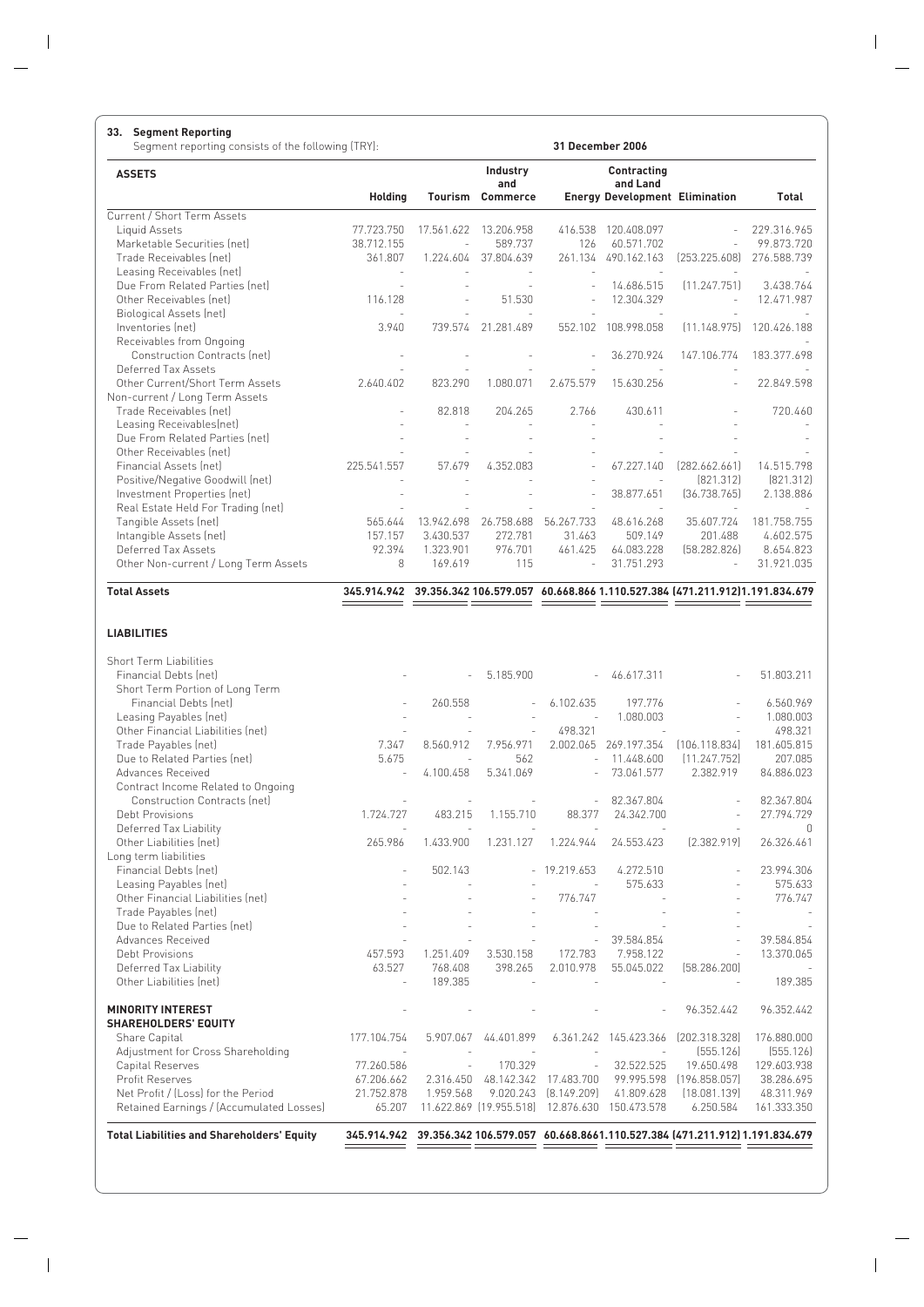|                                                                                                                                                                                            | 31 December 2006          |                                                    |                                                       |             |                                                                                                   |                            |                                                                            |
|--------------------------------------------------------------------------------------------------------------------------------------------------------------------------------------------|---------------------------|----------------------------------------------------|-------------------------------------------------------|-------------|---------------------------------------------------------------------------------------------------|----------------------------|----------------------------------------------------------------------------|
|                                                                                                                                                                                            | <b>Holding</b>            | Tourism                                            | Industry<br>and<br><b>Commerce</b>                    | Energy      | Contracting<br>and Land<br>Development                                                            | <b>Elimination</b>         | <b>Total</b>                                                               |
| <b>INCOME FROM PRINCIPAL ACTIVITIES</b>                                                                                                                                                    |                           |                                                    |                                                       |             |                                                                                                   |                            |                                                                            |
| Sales Income Inetl<br>Cost of Sales [-]<br>Service Income netl<br>Other Income From Principal<br>Activities/interest+dividend+rent (net)                                                   | 3.978.587                 |                                                    | 44.022.410 105.230.529                                | 19.449.181  | 494.065.622<br>(4.186.470) (24.111.676) (78.228.115) (20.330.108) (496.678.752)                   | [32.108.502]<br>27.762.239 | 634.637.827<br>[595.772.882]                                               |
| <b>GROSS PROFIT /(LOSS) FROM OPERATING</b><br><b>ACTIVITIES</b><br>Operating Expenses (-)                                                                                                  |                           | [207.883] 19.910.734                               | 27.002.414<br>[2.342.640] [18.102.063] [20.220.044]   | [880.927]   | [2.613.130]<br>$[2.668.829]$ $[11.890.437]$                                                       | [4.346.263]<br>5.812.269   | 38.864.945<br>[49.411.744]                                                 |
| NET PROFIT /(LOSS) FROM OPERATING<br><b>ACTIVITIES</b><br>Income and Profits from Other Operations<br>Expenses and Losses from Other Operations [-] [14.792.153]<br>Financial Expenses (-) | [2.550.523]<br>40.804.451 | 1.808.671<br>4.274.746<br>[3.283.807]<br>[490.170] | 6.782.370<br>11.475.238<br>[4.670.641]<br>[2.334.852] | 5.432.627   | $[3.549.756]$ $[14.503.567]$<br>158.570.539<br>[190.379] [93.449.220]<br>[7.399.457] [11.460.780] | 1.466.006<br>[14.973.772]  | [10.546.799]<br>205.583.829<br>$(429.579)$ $(116.815.779)$<br>[21.685.259] |
| <b>OPERATING PROFIT/(LOSS)</b>                                                                                                                                                             | 23.461.775                | 2.309.440                                          | 11.252.115                                            | [5.706.965] | 39.156.972                                                                                        | [13.937.345]               | 56.535.992                                                                 |
| Net Monetary Profit /(Loss)                                                                                                                                                                |                           |                                                    |                                                       |             |                                                                                                   |                            |                                                                            |
| <b>MINORITY INTEREST</b>                                                                                                                                                                   |                           |                                                    |                                                       |             | ÷                                                                                                 | [4.147.172]                | [4.147.172]                                                                |
| PROFIT/(LOSS) BEFORE TAX                                                                                                                                                                   | 23.461.775                | 2.309.440                                          | 11.252.115                                            | [5.706.965] | 39.156.972                                                                                        | [18.084.517]               | 52.388.820                                                                 |
| Taxes                                                                                                                                                                                      | [1.708.897]               | [349.872]                                          | [2.231.872]                                           | [2.442.244] | 2.652.656                                                                                         | 3.378                      | [4.076.851]                                                                |
| NET PROFIT/(LOSS) FOR THE PERIOD                                                                                                                                                           | 21.752.878                | 1.959.568                                          | 9.020.243                                             | [8.149.209] | 41.809.628                                                                                        | (18.081.139)               | 48.311.969                                                                 |

| <b>31 December 2005</b>              |                |                |                                    |               |                                        |                                                                          |              |
|--------------------------------------|----------------|----------------|------------------------------------|---------------|----------------------------------------|--------------------------------------------------------------------------|--------------|
| <b>ASSETS</b>                        | <b>Holding</b> | <b>Tourism</b> | Industry<br>and<br><b>Commerce</b> | <b>Energy</b> | Contracting<br>and Land<br>Development | <b>Elimination</b>                                                       | <b>Total</b> |
| Current / Short Term Assets          |                |                |                                    |               |                                        |                                                                          |              |
| Liquid Assets                        | 58.854.846     | 13.621.935     | 11.257.174                         | 786.460       | 101.161.505                            |                                                                          | 185.681.920  |
| Marketable Securities (net)          | 36.358.856     | 22.976         | 2.693.840                          | 3.545         | 79.055.809                             |                                                                          | 118.135.026  |
| Trade Receivables (net)              | 2.038.586      | 1.296.438      | 34.195.584                         | 1.110.574     | 359.619.715                            | [201.933.203]                                                            | 196.327.694  |
| Leasing Receivables (net)            |                |                |                                    |               |                                        |                                                                          |              |
| Due From Related Parties (net)       |                |                |                                    |               | 10.488.929                             | [7.381.973]                                                              | 3.106.956    |
| Other Receivables (net)              | 69.408         |                | 17.848                             | $\sim$        | 740.123                                |                                                                          | 827.379      |
| <b>Biological Assets (net)</b>       | $-1-$          |                |                                    |               |                                        |                                                                          |              |
| Inventories (net)                    | 4.111          | 671.765        | 15.469.583                         | 577.205       | 73.629.556                             | [1.168.408]                                                              | 89.183.812   |
| Receivables from Ongoing             |                |                |                                    |               |                                        |                                                                          |              |
| <b>Construction Contracts (net)</b>  |                |                |                                    |               | 39.390.173                             | 116.462.500                                                              | 155.852.673  |
| Deferred Tax Assets                  |                |                |                                    |               |                                        |                                                                          |              |
| Other Current/Short Term Assets      | 712.644        | 674.064        | 1.302.011                          | 534.138       | 16.812.326                             |                                                                          | 20.035.183   |
| Non-current / Long Term Assets       |                |                |                                    |               |                                        |                                                                          |              |
| Trade Receivables (net)              |                | 84.687         | 195.906                            | 2.824         | 451.097                                |                                                                          | 734.514      |
| Leasing Receivables(net)             |                |                |                                    |               |                                        |                                                                          |              |
| Due From Related Parties (net)       |                |                |                                    |               |                                        |                                                                          |              |
| Other Receivables (net)              |                |                |                                    |               |                                        |                                                                          |              |
| Financial Assets (net)               | 234.125.034    | 57.679         | 4.481.895                          |               | 111.424.897                            | [334.444.553]                                                            | 15.644.952   |
| Positive/Negative Goodwill (net)     |                |                |                                    |               |                                        | [881.339]                                                                | [881.339]    |
| Investment Properties (net)          |                |                |                                    |               | 40.344.378                             | [38.190.029]                                                             | 2.154.349    |
| Real Estate Held For Trading (net)   |                |                |                                    |               |                                        |                                                                          |              |
| Tangible Assets (net)                | 1.447.445      | 13.943.908     | 27.565.798                         | 59.123.140    | 85.278.997                             | 35.746.400                                                               | 223.105.688  |
| Intangible Assets (net)              | 230.549        | 4.334.109      | 258.006                            | 36.039        | 469.580                                | 296.589                                                                  | 5.624.872    |
| Deferred Tax Assets                  | 124.766        | 1.056.364      | 1.271.529                          | 3.178.871     | 33.571.192                             | [33.888.176]                                                             | 5.314.546    |
| Other Non-current / Long Term Assets | 10             | 186            | 208                                | $\sim$        | 14.910.335                             |                                                                          | 14.910.739   |
| <b>Total Assets</b>                  | 333,966,255    |                |                                    |               |                                        | 35.764.111 98.709.382 65.352.796 967.348.612 [465.382.192] 1.035.758.964 |              |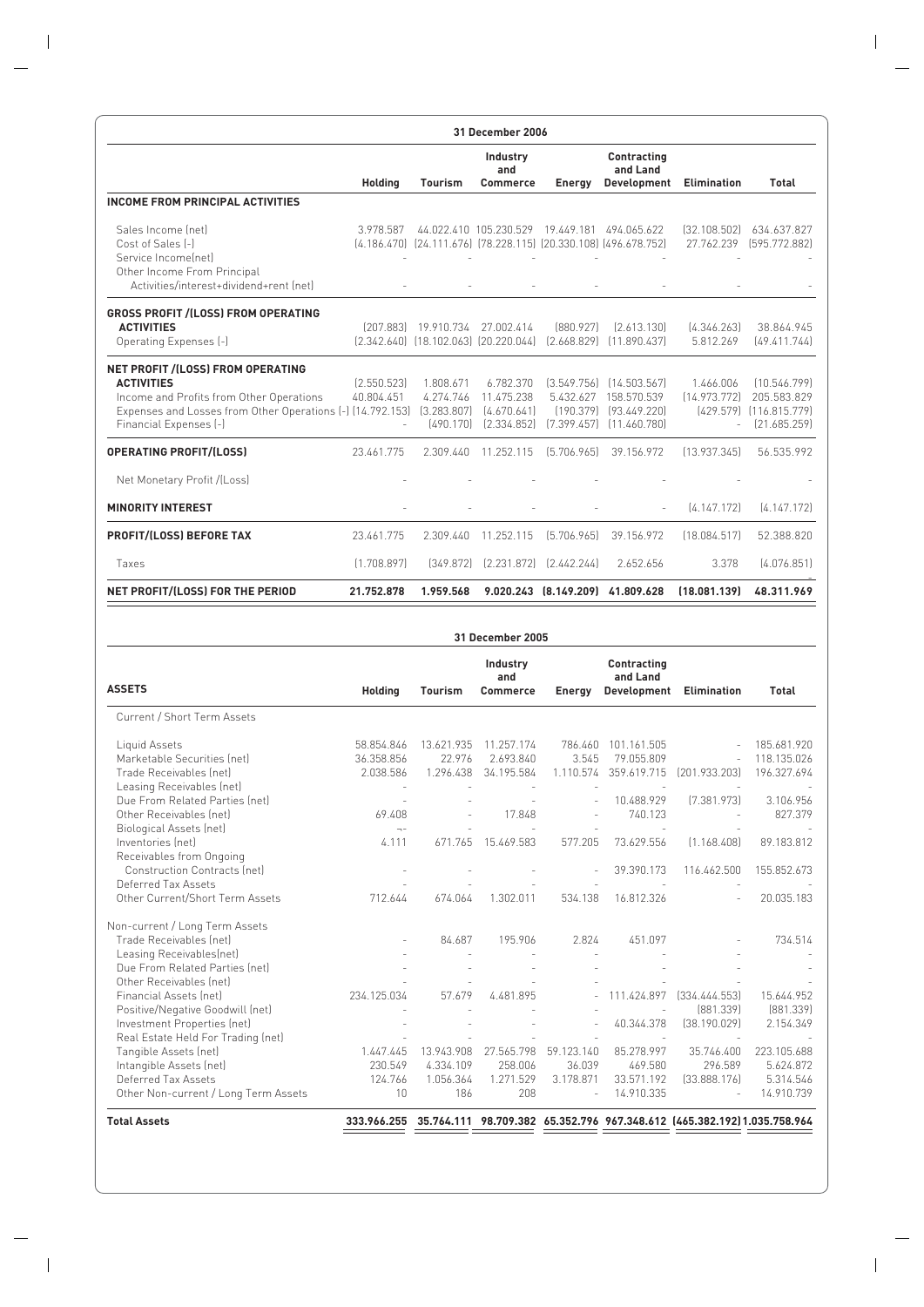| 31 December 2005                                                       |                          |                    |                                                                          |                                        |                           |                                                                                     |                           |
|------------------------------------------------------------------------|--------------------------|--------------------|--------------------------------------------------------------------------|----------------------------------------|---------------------------|-------------------------------------------------------------------------------------|---------------------------|
|                                                                        |                          |                    | Industry                                                                 |                                        | Contracting               |                                                                                     |                           |
| <b>LIABILITIES</b>                                                     | <b>Holding</b>           | Tourism            | and<br><b>Commerce</b>                                                   | Energy                                 | and Land                  | Development Elimination                                                             | Total                     |
| Short Term Liabilities                                                 |                          |                    |                                                                          |                                        |                           |                                                                                     |                           |
| Financial Debts (net)                                                  |                          | 153.165            | 5.836.122                                                                |                                        | 51.058.305                |                                                                                     | 57.047.592                |
| Short Term Portion of Long Term Financial                              |                          |                    |                                                                          |                                        |                           |                                                                                     |                           |
| Debts (net)                                                            |                          | 254.878            |                                                                          | 5.503.341                              | 521.092                   |                                                                                     | 6.279.311                 |
| Leasing Payables (net)<br>Other Financial Liabilities (net)            |                          |                    |                                                                          | 524.473                                | 475.657                   |                                                                                     | 475.657<br>524.473        |
| Trade Payables (net)                                                   | 13.094                   | 8.129.231          | 6.772.431                                                                | 1.477.846                              | 198.846.442               | (85.470.702)                                                                        | 129.768.342               |
| Due to Related Parties (net)                                           | 5.203                    |                    | 472                                                                      |                                        | 7.554.382                 | (7.381.972)                                                                         | 178.085                   |
| Advances Received                                                      | $\bar{a}$                | 3.913.038          | 3.619.040                                                                |                                        | 53.457.129                | (1.061.865)                                                                         | 59.927.342                |
| Contract Income Related to Ongoing<br>Construction Contracts (net)     |                          |                    |                                                                          |                                        | 112.700.197               |                                                                                     | 112.700.197               |
| Debt Provisions                                                        | 1.183.850                | 57.030             | 825.594                                                                  | 882                                    | 13.534.227                |                                                                                     | 15.601.583                |
| Deferred Tax Liability                                                 |                          |                    |                                                                          | $\sim$                                 |                           |                                                                                     |                           |
| Other Liabilities (net)                                                | 305.129                  | 653.169            | 2.261.961                                                                | 78.593                                 | 12.036.185                |                                                                                     | 15.335.037                |
| Long Term Liabilities                                                  |                          |                    |                                                                          |                                        |                           |                                                                                     |                           |
| Financial Debts (net)<br>Leasing Payables (net)                        |                          | 727.906            |                                                                          | 17.962.643                             | 5.224.663<br>586.634      |                                                                                     | 23.915.212<br>586.634     |
| Other Financial Liabilities (net)                                      |                          |                    |                                                                          | 642.605                                |                           |                                                                                     | 642.605                   |
| Trade Payables (net)                                                   |                          |                    |                                                                          |                                        |                           |                                                                                     |                           |
| Due to Related Parties (net)                                           |                          |                    |                                                                          |                                        |                           |                                                                                     |                           |
| Advances Received                                                      |                          |                    |                                                                          |                                        | 5.936.644                 |                                                                                     | 5.936.644                 |
| Debt Provisions                                                        | 415.632<br>110.964       | 676.852<br>790.104 | 3.356.102<br>827.680                                                     | 149.503<br>2.286.055                   | 7.464.119<br>29.873.374   |                                                                                     | 12.062.208                |
| Deferred Tax Liability<br>Other Liabilities (net)                      |                          | 32.353             |                                                                          |                                        |                           | [33.888.177]                                                                        | 32.353                    |
|                                                                        |                          |                    |                                                                          |                                        |                           |                                                                                     |                           |
| <b>MINORITY INTEREST</b>                                               |                          |                    |                                                                          |                                        |                           | 93.704.762                                                                          | 93.704.762                |
| SHAREHOLDERS' EQUITY                                                   |                          |                    |                                                                          |                                        |                           |                                                                                     |                           |
| Share Capital                                                          | 176.207.349              | 5.907.067          | 44.401.953                                                               | 6.362.157                              | 158.959.337               | [375.757.863]                                                                       | 16.080.000                |
| Adjustment for Cross Shareholding                                      | $\sim$                   |                    | ÷.                                                                       |                                        |                           | (983.605)                                                                           | (983.605)                 |
| Capital Reserves<br>Profit Reserves                                    | 86.430.158<br>61.005.390 | ÷.<br>1.724.226    | 302.724<br>42.304.517                                                    | $\overline{\phantom{a}}$<br>17.486.215 | 69.175.576<br>91.232.644  | 134.507.146<br>[195.216.142]                                                        | 290.415.604<br>18.536.850 |
| Net Profit / (Loss) for the Period                                     | 10.035.529               | 705.247            | 7.761.749                                                                | (1.645.514)                            | 55.945.551                | (12.563.690)                                                                        | 60.238.872                |
| Retained Earnings / (Accumulated Losses)                               | (1.746.043)              |                    | 12.039.845 (19.560.963)                                                  | 14.523.997                             | 92.766.454                | 18.729.916                                                                          | 116.753.206               |
| <b>Total Liabilities and Shareholders' Equity</b>                      |                          |                    |                                                                          |                                        |                           | 333.966.255 35.764.111 98.709.382 65.352.796 967.348.612 [465.382.192]1.035.758.964 |                           |
|                                                                        |                          |                    | 31 December 2005<br>Industry                                             |                                        | <b>Contracting</b>        |                                                                                     |                           |
|                                                                        |                          |                    | and                                                                      |                                        | and Land                  |                                                                                     |                           |
|                                                                        | <b>Holding</b>           | Tourism            | <b>Commerce</b>                                                          | Energy                                 |                           | Development Elimination                                                             | <b>Total</b>              |
| <b>INCOME FROM PRINCIPAL ACTIVITIES</b>                                |                          |                    |                                                                          |                                        |                           |                                                                                     |                           |
| Sales Income (net)                                                     | 4.662.697                | 37.739.676         | 96.208.448                                                               |                                        | 3.060.179 441.090.943     | [13.010.306]                                                                        | 569.751.637               |
| Cost of Sales [-]                                                      |                          |                    | (4.031.895) (22.955.772) (72.418.144) (2.466.952) (399.756.788)          |                                        |                           |                                                                                     | 5.764.875 (495.864.676)   |
| Service Income(net)<br>Other Income From Principal                     |                          |                    |                                                                          |                                        |                           |                                                                                     |                           |
| Activities/interest+dividend+rent (net)                                |                          |                    |                                                                          |                                        |                           |                                                                                     |                           |
|                                                                        |                          |                    |                                                                          |                                        |                           |                                                                                     |                           |
| <b>GROSS PROFIT /(LOSS) FROM OPERATING</b>                             |                          |                    |                                                                          |                                        |                           |                                                                                     |                           |
| <b>ACTIVITIES</b>                                                      | 630.802                  |                    | 14.783.904 23.790.304                                                    | 593.227                                | 41.334.155                | (7.245.431)                                                                         | 73.886.961                |
| Operating Expenses (-)                                                 |                          |                    | $(1.249.953)$ $(15.152.400)$ $(18.133.285)$ $(1.049.795)$ $(19.823.899)$ |                                        |                           | 5.792.436                                                                           | [49.616.896]              |
| NET PROFIT /(LOSS) FROM OPERATING                                      |                          |                    |                                                                          |                                        |                           |                                                                                     |                           |
| <b>ACTIVITIES</b>                                                      | (619.151)                | [368.496]          | 5.657.019                                                                | (456.568)                              | 21.510.256                | (1.452.995)                                                                         | 24.270.065                |
| Income and Profits from Other Operations                               | 23.991.502               | 3.502.069          | 8.745.321                                                                | 343.449                                | 68.507.192                | (5.549.020)                                                                         | 99.540.513                |
| Expenses and Losses from Other Operations [-] (10.768.578) (2.003.954) |                          |                    | (3.932.407)                                                              |                                        | $[89.389]$ $[29.402.953]$ | 61.084                                                                              | [46.136.197]              |
| Financial Expenses (-)                                                 |                          | (309.111)          | (678.794)                                                                | (364.923)                              | [2.831.523]               |                                                                                     | (4.184.351)               |
| <b>OPERATING PROFIT/(LOSS)</b>                                         | 12.603.773               | 820.508            | 9.791.139                                                                | [567.431]                              | 57.782.972                | (6.940.931)                                                                         | 73.490.030                |
| Net Monetary Profit /(Loss)                                            |                          |                    |                                                                          |                                        |                           |                                                                                     |                           |
| <b>MINORITY INTEREST</b>                                               |                          |                    |                                                                          |                                        |                           | [5.622.759]                                                                         | (5.622.759)               |
| PROFIT/(LOSS) BEFORE TAX                                               | 12.603.773               | 820.508            | 9.791.139                                                                | [567.431]                              | 57.782.972                | (12.563.690)                                                                        | 67.867.271                |
| Taxes                                                                  | [2.568.244]              | (115.261)          | $(2.029.390)$ $(1.078.083)$                                              |                                        | (1.837.421)               |                                                                                     | (7.628.399)               |
| NET PROFIT/(LOSS) FOR THE PERIOD                                       | 10.035.529               | 705.247            |                                                                          | 7.761.749 (1.645.514)                  | 55.945.551                | (12.563.690)                                                                        | 60.238.872                |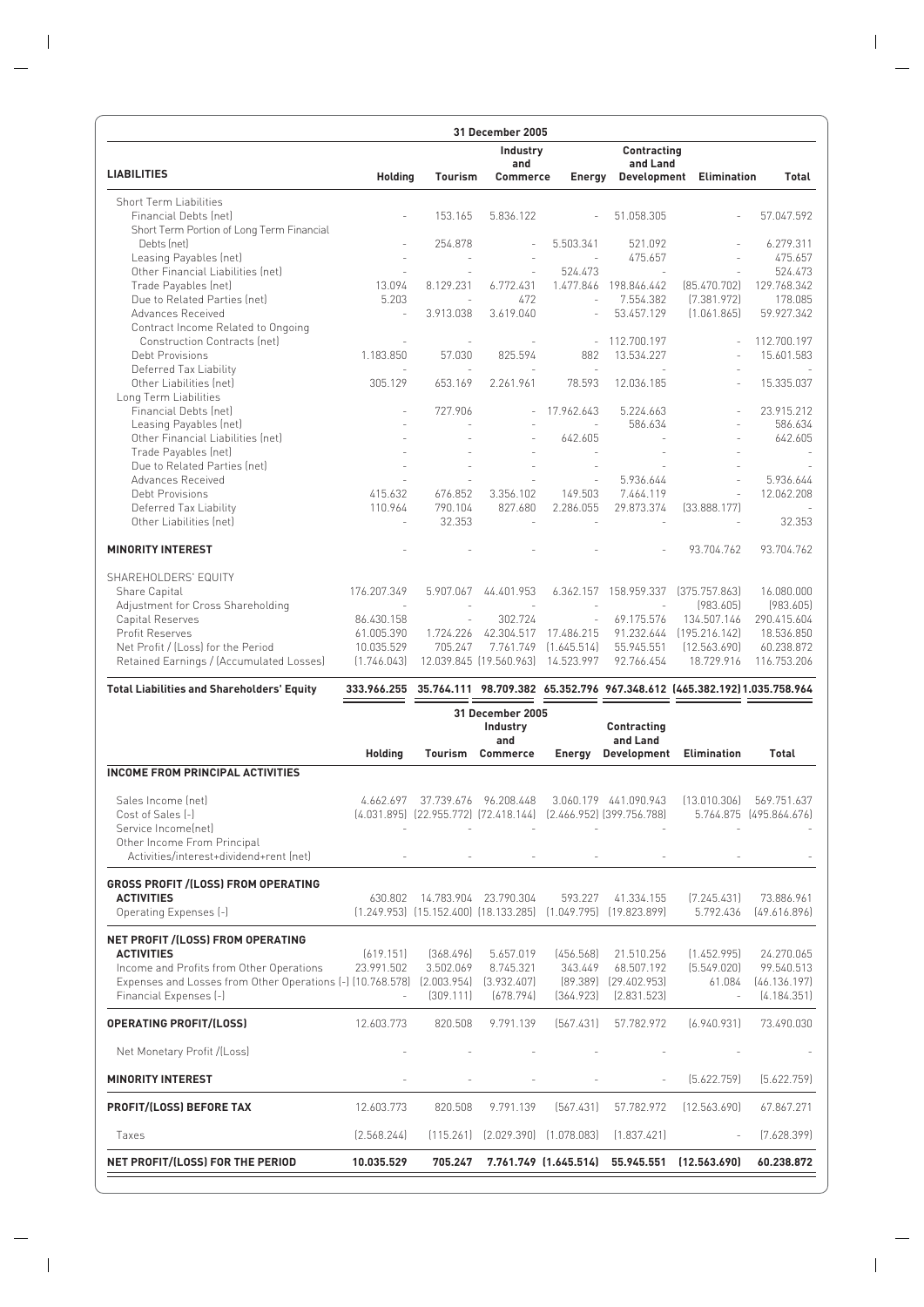## **34.Mergers**

All assets and liabilities of the subsidiary Yıltas Yıldız Turistik Tesisleri A.S. have been transferred to the subsidiary Alsim Alarko Sanayi Tesisleri ve Ticaret A.S. as of 31 March 2006. Issues related to the said transfer operation has been published in the Turkish Trade Registry Gazette dated 12 May 2006 nr. 6555. The subsidiary Rostov Donsky Dabak Tobacco Plant Project has transferred all of its equity constituted as of 31 December 2006 to the subsidiary Alsim Alarko Sanayi Tesisleri ve Ticaret A.fi. The merger realized between the said companies is legal hence no positive or negative goodwill has been calculated.

### **35.Subsequent Events**

**a)** The termination indemnity upper limit which stood at TRY 1.857,44 as of 31 December 2006 has been increased to TRY 1.960,69 with effect from 1 January 2007 (31 December 2005 - TRY 1.727,15).

**b)** As per the Board Resolution dated 19 March 2007 nr 584 of the joint venture company Alarko Carrier Sanayi ve Ticaret A.S., the net distributable profit subsequent to making provisions for tax and legal reserves amounting to TRY 4.673.519 and TRY 661.200 respectively, from the profit before tax of TRY 24.567.873 in 2006 financials amounts to TRY 19.233.154. As per the same Board Resolution, decision is made to make provisions from the net distributable profit for dividends, second legal reserves and extraordinary legal reserves in the amount of TRY 3.996.000, TRY 345.600, and TRY 14.891.554, respectively. TRY 1.387.192 of the dividends to be distributed to the shareholders totaling TRY 3.996.000 has been provided from profits on sales of investment properties; hence, as per the same Board Resolution, decision is made to place the portion of this total that corresponds to the 2006 vouchers of dividends held by Carrier HVACR Investments B.V. under the ownership of Alarko Holding A.S. with respect to the Share Certificate Purchase Agreement entered into with Carrier.

c) As per the Board Resolution dated 16 March 2007 nr 202 of the subsidiary Alarko Gayrimenkul Yatırım Ortaklığı A.Ş., the net distributable profit subsequent to making provisions for legal reserves amounting to TRY 175.597 from the net profit for the period of TRY 4.916.479 in 2006 financials amounts to TRY 4.740.882. As per the same Board Resolution, decision is made to make provisions from the net distributable profit for dividends, second legal reserves and extraordinary legal reserves in the amount of TRY 988.218, TRY 71.371, and TRY 3.681.293 respectively.

### **36.Discontinued Operations**

As of 31 December 2006 and 2005, there are no discontinued operations.

#### **37.Income from Principal Activities**

Income on sales, net, consists of the following (TRY):

| 31 December 2006 | 31 December 2005                                   |  |
|------------------|----------------------------------------------------|--|
| 526.259.707      | 302.906.045                                        |  |
| 109.850.860      | 260.172.774                                        |  |
| 2.617.200        | 10.022.702                                         |  |
| [1.387.633]      | [872.408]                                          |  |
| [2.680.371]      | [2.477.476]                                        |  |
| [21.936]         |                                                    |  |
| 634.637.827      | 569.751.637                                        |  |
|                  |                                                    |  |
| 31 December 2006 | 31 December 2005                                   |  |
| 34.701.327       | 32.735.066                                         |  |
| 65.333.685       | 91.509.793                                         |  |
| 493.143.702      | 369.817.864                                        |  |
| 608.821          | 580.812                                            |  |
| 1.985.347        | 1.221.141                                          |  |
| 595.772.882      | 495.864.676                                        |  |
|                  |                                                    |  |
|                  |                                                    |  |
| 31 December 2006 | 31 December 2005                                   |  |
| 819,902          | 578.977                                            |  |
| 15.229.604       | 11.826.618                                         |  |
| 33.362.238       | 37.211.301                                         |  |
| 49.411.744       | 49.616.896                                         |  |
|                  | Operating expenses consist of the following (TRY): |  |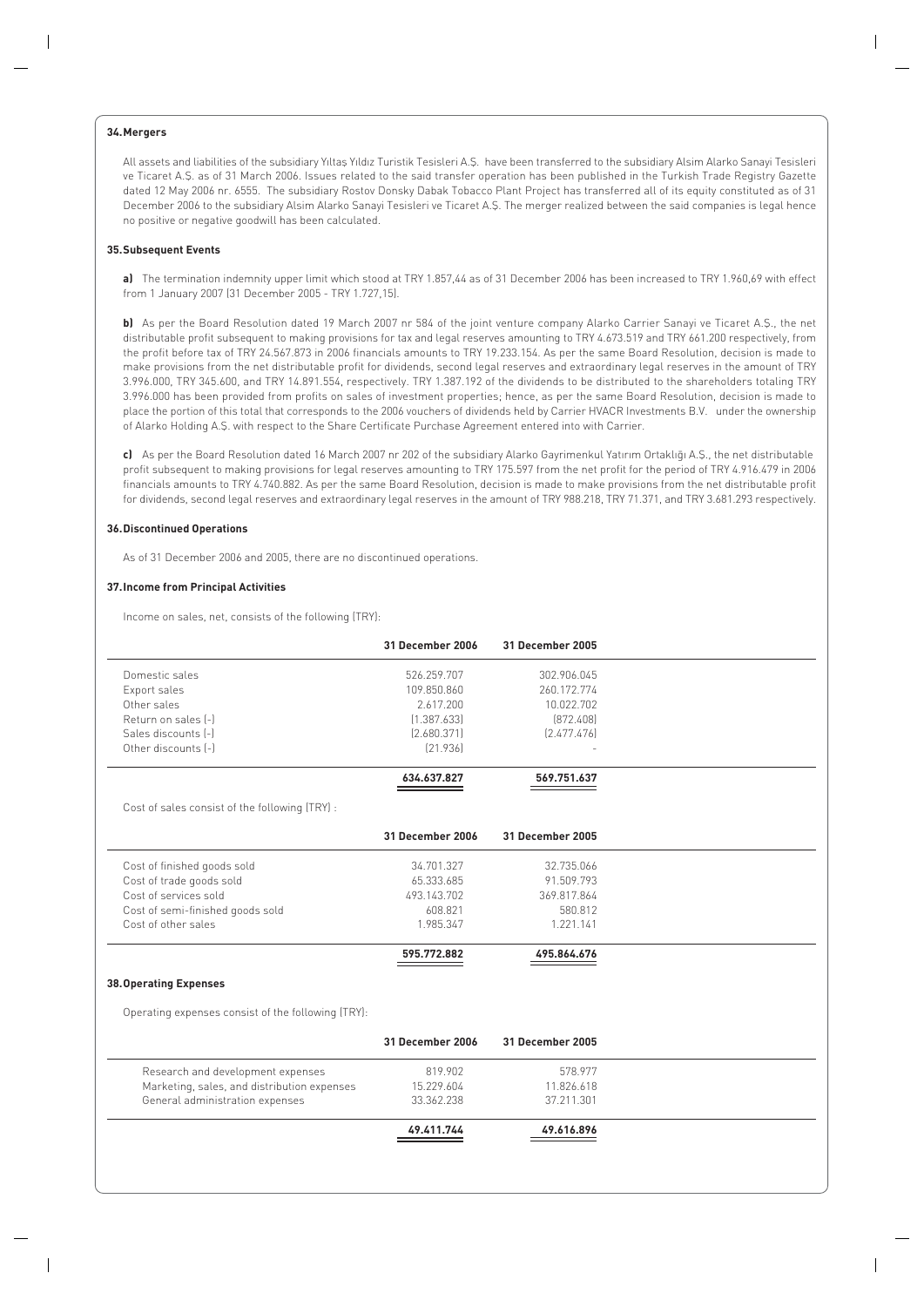## **39.Income/Expense and Profit/Loss from Other Operations**

Income and profits from other operations consist of the following (TRY):

|                                                | 31 December 2006 | 31 December 2005         |  |
|------------------------------------------------|------------------|--------------------------|--|
| Dividend income                                | 1.631.753        | 61.116                   |  |
| Interest income                                | 14.196.714       | 9.544.626                |  |
| Commission income                              | 36.969           | 150.214                  |  |
| Provisions no longer required                  | 2.848.124        | 3.131.117                |  |
| Profit on sales of marketable securities       | 5.383.608        | 17.362.055               |  |
| Foreign exchange gains                         | 124.219.629      | 52.182.250               |  |
| Rediscount interest income                     | 2 230 612        | 1.547.665                |  |
| Other income and profits related to operations | 23.251.324       | 13.102.312               |  |
| Prior period income and profits                | 3.352            | 3.050                    |  |
| Profit on sales of fixed assets                | 18.601.161       | -                        |  |
| Damages received                               | 11.945.407       | $\overline{\phantom{a}}$ |  |
| Other extraordinary income and profits         | 1.235.176        | 2.456.108                |  |
|                                                | 205.583.829      | 99.540.513               |  |

Expenses and losses from other operations consist of the following (TRY):

|                                                     | 31 December 2006 | 31 December 2005 |  |
|-----------------------------------------------------|------------------|------------------|--|
| Commission expense                                  | 75.001           | 107.071          |  |
| Provision expense                                   | 15.677           | 14.212           |  |
| Loss on sales of marketable securities              | 1.757.996        |                  |  |
| Foreign exchange losses                             | 60.415.066       | 38.642.855       |  |
| Rediscount interest expense                         | 2.585.542        | 1.155.021        |  |
| Other ordinary expenses and losses                  | 9.117.574        | 5.593.897        |  |
| Prior period expenses and losses                    | 698              | 55.018           |  |
| Loss on sales of fixed assets                       | 42.632.313       |                  |  |
| Other extraordinary expenses and losses             | 215.912          | 568.123          |  |
|                                                     | 116.815.779      | 46.136.197       |  |
| <b>40. Financial Expenses</b>                       |                  |                  |  |
| Financial expenses consist of the following (TRY) : |                  |                  |  |
|                                                     | 31 December 2006 | 31 December 2005 |  |
| Short term borrowing expenses                       | 21.152.364       | 3.417.621        |  |
| Long term borrowing expenses                        | 532.895          | 766.730          |  |

# **41.Net Monetary Profit/Loss**

CMB has declared that the high inflation period has come to an end. Therefore as of 31 December 2006 and 2005, the financial statements are no longer subject to inflation adjustments, hence monetary loss/gain is not reflected to the statement of income.

**21.685.259 4.184.351**

## **42.Income Taxes**

The corporation tax rate for 2006 is 20% in Turkey (2005 - 30%). This rate is applicable to the tax base derived upon exemptions and deductions stated in the tax legislation and by addition of disallowable expenses to the commercial revenues of the companies with respect to the tax legislation.

The Group's taxes for the current period is as follows:

|                                | 31 December 2006 | 31 December 2005 |  |
|--------------------------------|------------------|------------------|--|
| Current period tax (Note 23)   | 7.031.827        | 7.531.564        |  |
| Deferred tax expense (Note 14) | [2.954.976]      | 96.835           |  |
| Total tax expense              | 4.076.851        | 7.628.399        |  |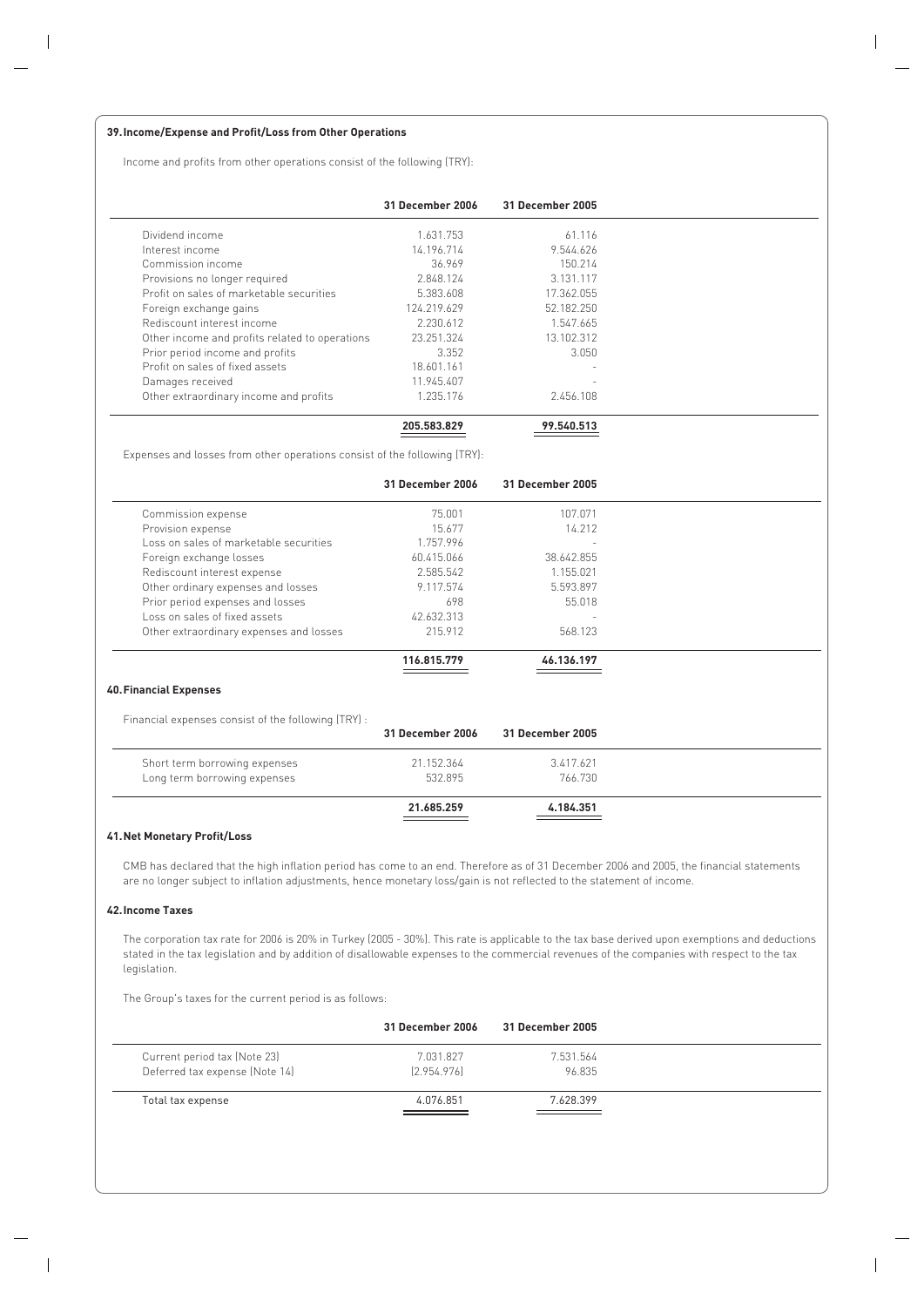## **43.Earnings Per Share**

Earnings per share is calculated as follows:

|                                                                                  | 31 December 2006 | 31 December 2005 |
|----------------------------------------------------------------------------------|------------------|------------------|
| Profit for the period (TRY)                                                      | 48.311.969       | 60.238.872       |
| Weighted average number<br>of ordinary shares at the beginning<br>of the period* | 16.080.000       | 16.080.000       |
| Number of shares arising from bonus share<br>sales realized on 27 June 2006*     | 160.800.000      | 160.800.000      |
| Cross shareholding adjustment*                                                   | [555.126]        | [983.605]        |
| Weighted average number of<br>revised shares *                                   | 176.324.874      | 175.896.395      |
| Earnings per share (TRY)<br>- Ordinary<br>- Revised                              | 0,274<br>0,274   | 3,990<br>0,342   |

Per share of TRY 1 nominal value.

The Company Management has declared that the distributable profit as per the accompanying consolidated financial statements is lower than that stated in the legal books, hence the accompanying consolidated financial statements is taken as basis in profit distribution.

## **44.Statement of Cash Flows**

Cash flows realized in the current period are as follows (TRY):

|                                                      | 31 December 2006 | 31 December 2005 |
|------------------------------------------------------|------------------|------------------|
| Net cash inflows/outflows from principal activities  | [12.597.461]     | 1.679.056        |
| Net cash inflows/outflows from investment activities | 53.259.190       | [69.992.337]     |
| Net cash inflows/outflows from financial activities  | 2973316          | 21 810 426       |

#### **45.Other Issues Materially Affecting the Financial Statements or Requiring Disclosure for a Proper Interpretation and Understanding of the Financial Statements**

**a**) Insurance totals of assets with respect to the periods are as follows (TRY);

31 December 2006 1.512.096.551<br>31 December 2005 1.285.256.887 31 December 2005

- **b)** As of 31 December 2006, remuneration provided to top executives such as the CEO and members of the Board of Directors amount to TRY 7.175.593 (31 December 2005 - TRY 6.979.102).
- c) In the letter sent by the Competition Authority to Alarko Carrier Sanayi ve Ticaret A.S. (Company) dated 05 May 2006, it is stated that a judicial inquiry is set up for the purpose of determining whether the agreements entered into between the Company and its authorized dealers and services include competitive restrictions. As a result of the investigation made upon the said letter, it has been communicated to the Company on 8 March 2007 that an administrative penalty of TRY 225.274,43 has been inflicted on the Company by the final resolution nr.142-45 made at the Competition Authority meeting held on 21.2.2007 nr 07-15. Subsequent to the submission of the reasoned resolution to the Company, the Company will file for suspension of execution followed by an application for rejection of resolution to the State Council.
- d) In relation to Kırklareli Kombine Çevrim Doğal Gaz Santrali (Natural Gas Plant) operating within the frame of Law nr 4628, one of the joint ventures of the company, namely, Altek Alarko Elektrik Santralları Tesis Işletme ve Ticaret A.Ş. has resolved to terminate operations of<br>the said Natural Gas Plant as of 31.07.2006 by the Board resolution dated 29.06.2006 gas combustion exceed the electricity sales price of the free market, and has communicated the resolution to the Turkish Energy Markets Regulatory Board by act dated 29.06.2006. The application made by the Company to the EMRB related to discontinuing production operations has been rejected with the reason that the period of time required as per the provisions of the Electricity Market License Regulation and the production license have not been taken into consideration by the Company, and as a result of the subsequent correspondence and in response to the Company's letter dated 18.08.2006, EMRB has approved discontinuing the production operations at the Plant during the<br>period 31.10.2006 - 31.12.2007. Subsequently, the Company has evaluated the positive deve conditions within the scope of "Stabilization and Reconciliation System " regulated by the "Electricity Market Stabilization and Reconciliation<br>Regulation" published in the Official Gazette dated 21.12.2004 nr 25677, the i the Company, as a result of this evaluation, has made the Board resolution dated 10.10.2006 nr 240 for continuing production operations at the Plant with no interruption. The said resolution has been communicated to the EMRB through the writing dated 12.10.2006 and the EMRB has withdrawn the Board resolution dated 31.08.2006 taken in relation to discontinuing Plant production by Board resolution dated 26.10.2006 and approved continuation of production operations.
- **e)** At the Extraordinary General Assembly of Alarko Holding A.S. held on 22 December 2006, resolution has been made to increase the Company's registered share capital from TRY 176.880.000 to TRY 500.000.000, to merge with Anmak Holding A.S. through transferring entire assets and liabilities of Anmak Holding A.S. to Alarko Holding A.S., realize the merger based on the balance sheets as of 31 December<br>2006 in accordance with the provisions of the Corporate Tax Law Articles 19-20 an to fulfill a merger contract with Anmak Holding A.S., to entitle the Board of Directors with full authorization to fulfill all other legal conditions.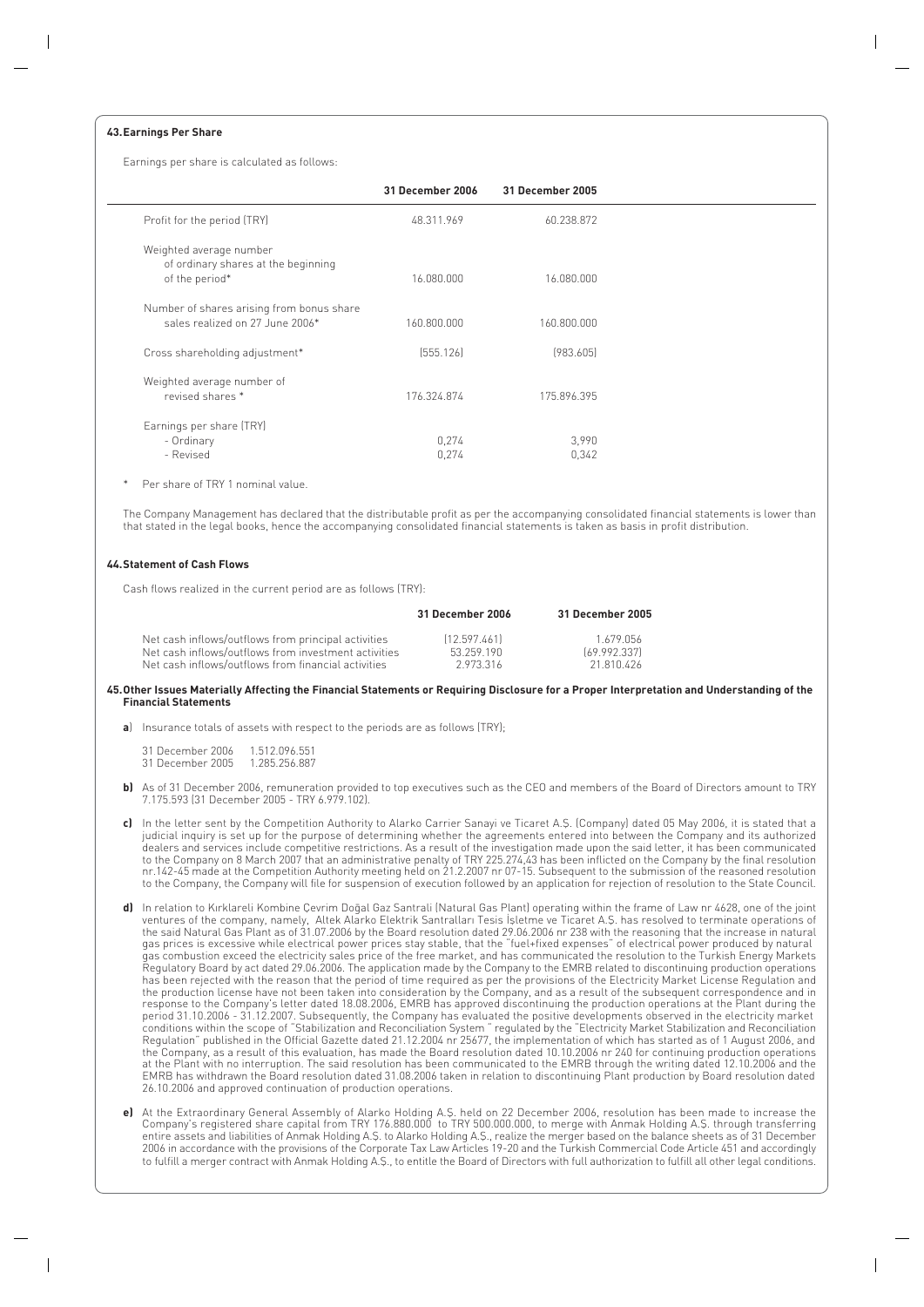# **PROFIT DISTRIBUTION RECOMMENDATION**

Pursuant to the Capital Market Legislation, Company's Articles of Association and other applicable laws, we propose to be distributed TRY 2.898.216 the amount representing the distributable profit to remain after setting aside TRY 562.066 as first order legal reserves and deducting the amount of TRY 44.851.687 the net profit of affiliates and subsidiaries that are not subject to distribution out of TRY 48.311.969 representing the net profit for the year 2006 as in the consolidated financial statements for the period.

- Distributing TRY 1.509.297 (gross) corresponding to 51,99 % of TRY 2.902.846 which consists of donations of TRY 4.630 added to the net distributable profit for the period to the shareholders as dividend as of 30 July 2007,
- Setting aside the applicable tax on the dividend that is subject to taxes,
- Balance to be retained as extraordinary reserves.

# **Board of Directors**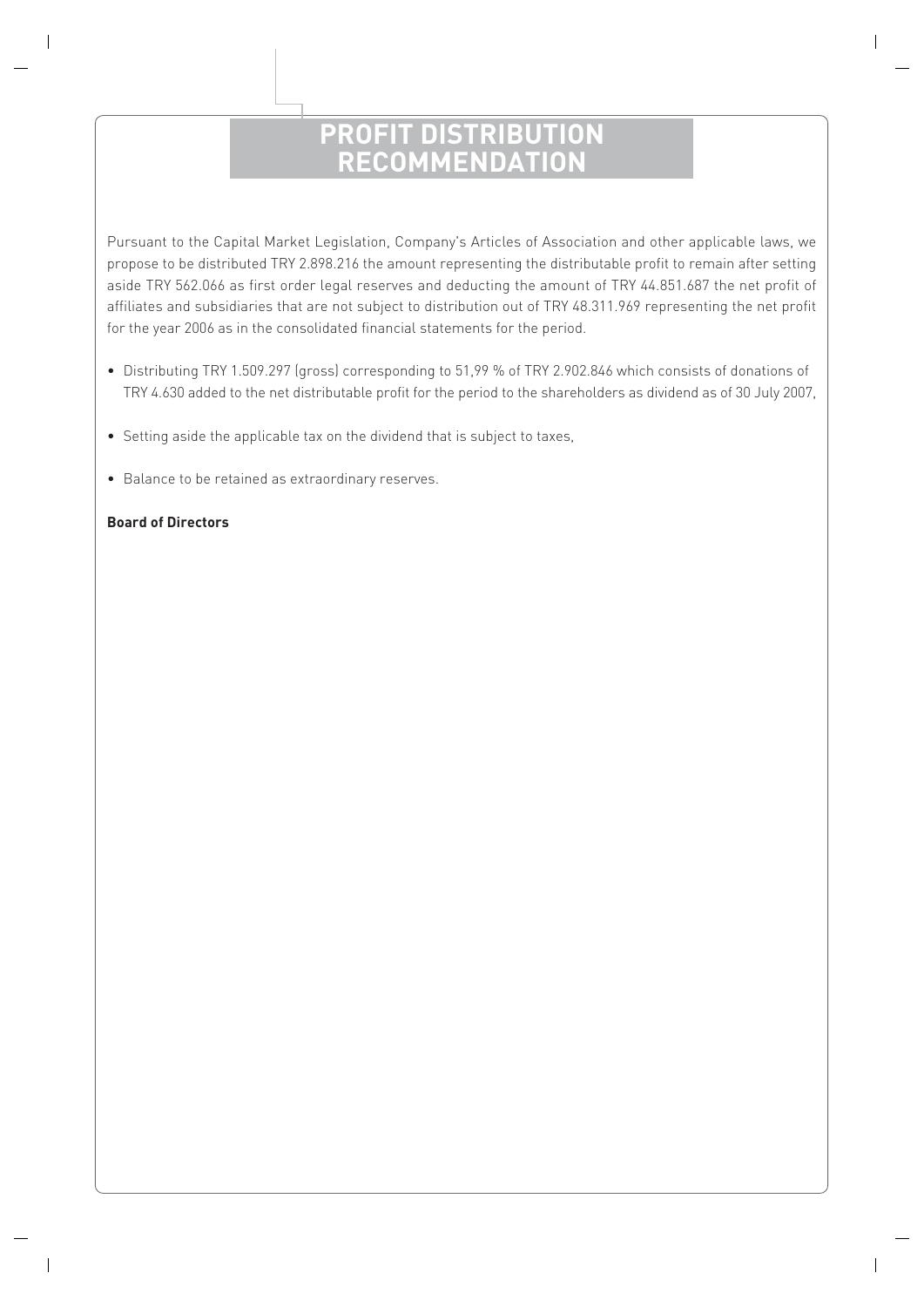# **STATUTORY AUDITORS' REPORT**

# TO THE ANNUAL GENERAL MEETING OF ALARKO HOLDING A.S.

## **THE COMPANY'S**

- 
- 
- **\* NAME** : ALARKO HOLDING A.fi.
- **\* HEADQUARTERS** : Muallim Naci Cad. No: 69 34347 Ortaköy ‹stanbul
	- Registered : TRY 500.000.000<br>Issued : TRY 176.880.000
	- $:$  TRY 176.880.000

# **\* PRINCIPLE BUSINESS ACTIVITY** : As indicated in the articles of incorporation

# **NAMES, TERMS OF OFFICE AND SHAREHOLDER/EMPLOYEE STATUS OF THE STATUTORY AUDITORS:**

1. MUSTAFA AYDIN AYSAN (Term of office: 16.05.2006 - 24.07.2007 He is not a company shareholder or employee.)

2. AHMET ZEYYAT HAT‹PO⁄LU (Term of office: 16.05.2006 - 24.07.2007 He is not a company shareholder or employee.)

3. HAL‹L KEMAL KAFALI (Term of office: 16.05.2006 - 24.07.2007 He is not a company shareholder or employee.)

## **NUMBER OF BOARD OF DIRECTORS MEETINGS PARTICIPATED IN AND BOARD OF STATUTORY AUDITORS MEETINGS HELD:**

Three Board of Directors' meetings were participated in and two Board of Statutory Auditors' meetings were held.

## **SCOPE OF EXAMINATIONS PERFORMED ON COMPANY ACCOUNTS, BOOKS AND DOCUMENTS; DATES OF EXAMINATIONS; CONCLUSIONS REACHED:**

The company's legal books of accounts and documents were examined twice for compliance with the provisions of the Turkish Commercial Code, of laws and regulations, of the company's articles of incorporation and of the general assembly and board of director regulations. The first examination occurred on July 27- 28, 2006 for the first six months of the year, and the second on January 30-31, 2007 for the second six months. The results of both inspections appeared to be satisfactory.

## **NUMBER OF COUNTS MADE AT THE COMPANY'S CASH OFFICE AS REQUIRED BY ARTICLE 353 PARAGRAPH 1 SUBPARAGRAPH 3 OF THE TURKISH COMMERCIAL CODE AND THE CONCLUSIONS REACHED:**

The company's cash office was inspected and a count made four times.

## **DATES OF INSPECTIONS PERFORMED AS REQUIRED BY ARTICLE 353 PARAGRAPH 1 SUBPARAGRAPH 4 OF THE TURKISH COMMERCIAL CODE AND THE CONCLUSIONS REACHED:**

The company's records were checked every month to see whether or not the instruments referred to in the Turkish Commercial Code Article 353/1-4 were present. The instruments were observed to be in accordance with the records.

# **COMPLAINTS AND IRREGULARITIES REFERRED TO THE STATUTORY AUDITORS AND ACTION TAKEN CONCERNING THEM:**

No complaints or irregularities were referred to the statutory auditors from 16.05.2006, the date they assumed their duties, to the present. We have examined the accounts and transactions of the firm Alarko Holding A.fi. for the period January 1, 2006 to December 31, 2006 in light of the requirements of the Turkish Commercial Code, the company's articles of incorporation and other laws and regulations as well as of generally accepted accounting principles and standards.

It is our opinion that the attached balance sheet issued as of December 31, 2006, the contents of which we approve, realistically and accurately reflects the financial standing of the company on that date; that the income statement for the period January 1, 2006 to December 31, 2006 similarly reflects the results of its activities for the same period and that the proposal for profit distribution is in compliance with laws and the company's articles of incorporation.

We recommend a vote for the approval of the balance sheet and income statement and for the acquittal of the Board of Directors.

# **THE BOARD OF AUDITORS**

Prof. Dr. Mustafa Aydın Aysan Prof. Dr. Ahmet Zeyyat Hatipoqlu Prof. Dr. Halil Kemal Kafalı